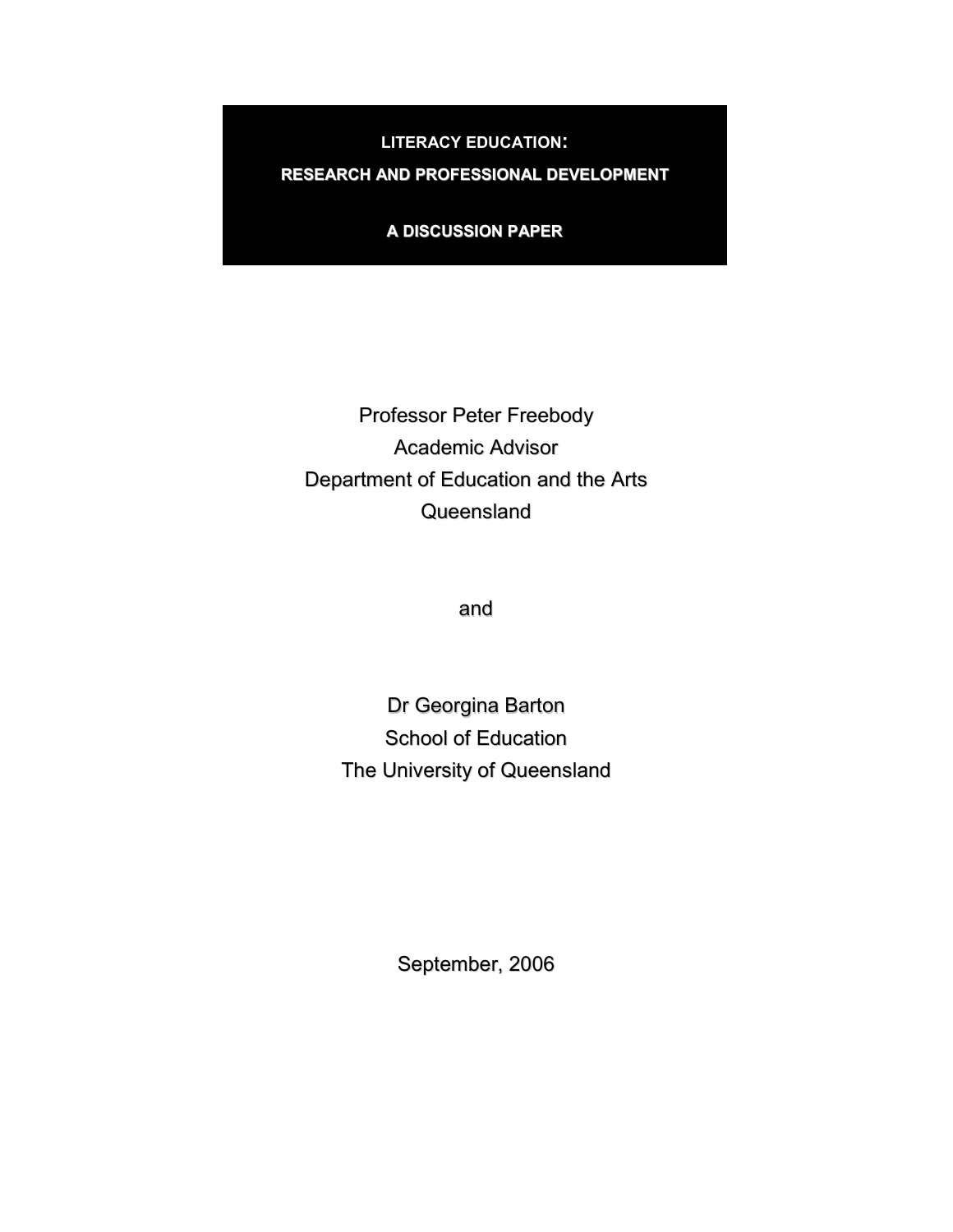# Table of Contents

| 2 READING RECOVERY AND EARLY LITERACY PROGRAMS  8      |  |
|--------------------------------------------------------|--|
| 2.1 What does the research say about Reading Recovery? |  |
| 2.2. What can we conclude about Reading Recovery? 11   |  |
|                                                        |  |
|                                                        |  |
|                                                        |  |
|                                                        |  |
|                                                        |  |
|                                                        |  |
|                                                        |  |
|                                                        |  |
|                                                        |  |
|                                                        |  |
|                                                        |  |
|                                                        |  |
|                                                        |  |
|                                                        |  |
|                                                        |  |
|                                                        |  |
|                                                        |  |
|                                                        |  |
|                                                        |  |
|                                                        |  |
|                                                        |  |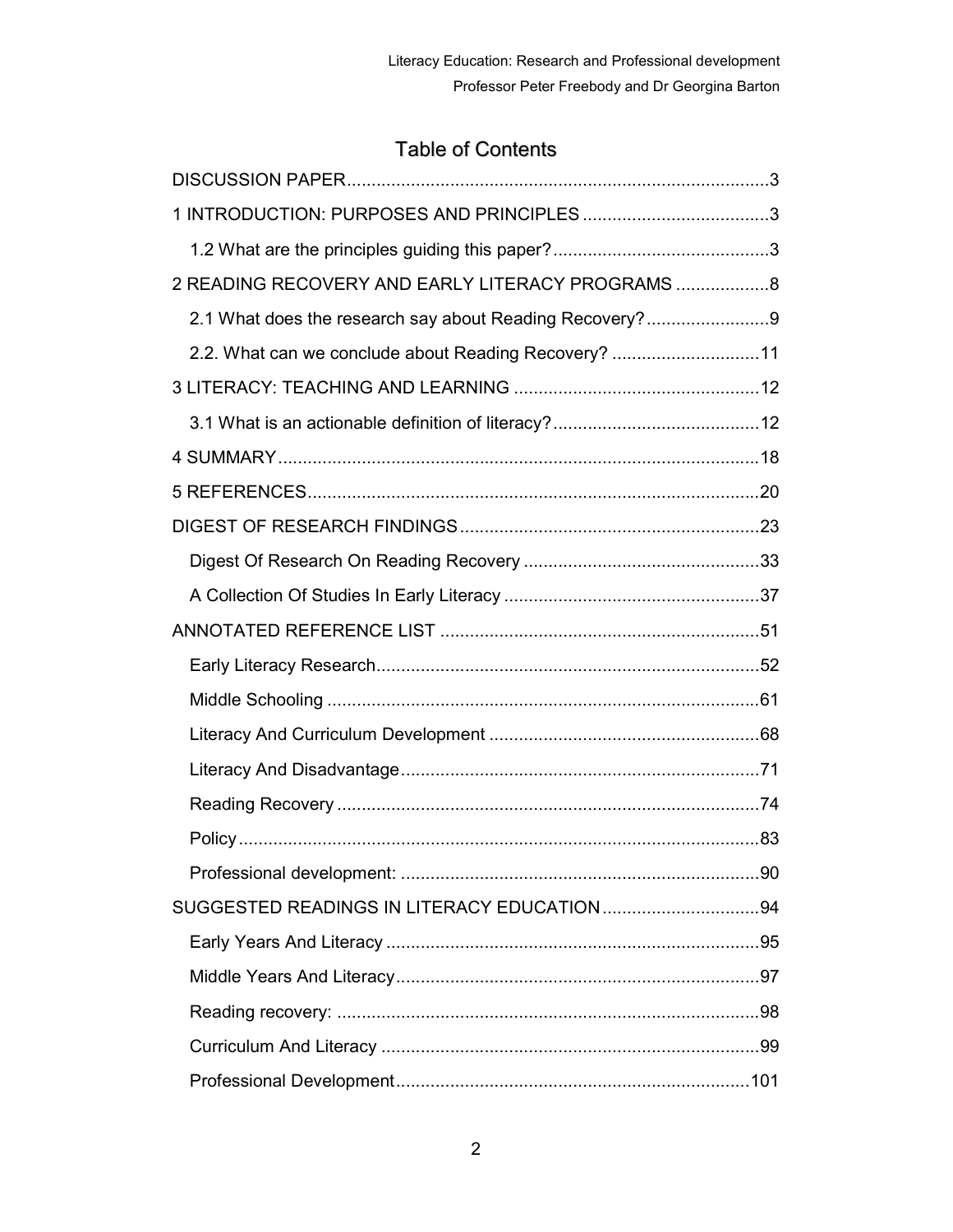## DISCUSSION PAPER

## 1 INTRODUCTION: PURPOSES AND PRINCIPLES

1.1 What are the purposes of this paper?

The general purpose of this paper is to present a summary of information that will assist Educational Queensland in its implementation of Literacy, the Key to Learning: Frameworks for Action, 2006, and in subsequent literacy initiatives. More specific purposes are:

to draw together studies of literacy teaching and learning focusing on the early years of schooling, with attention to student and community groups at risk of failing to attain acceptable levels of literacy learning (e.g., socio-economically disadvantaged students and communities, Indigenous students and communities, students with specific literacy and learning disabilities);

to provide references to a summary of key research findings to supplement those available from the National Inquiry into the Teaching of Literacy: Teaching Reading, 2005; and

to provide a focused and even-handed review of the research relating to Reading Recovery, in light of Education Queensland's current commitment to that program.

This paper includes a number of appended supporting sections: i) a Digest of Research Findings; ii) a Digest of Research on Reading Recovery; iii) a collection of Studies in Early Literacy; iv) an Annotated Reference List; and v) a list of Suggested Readings in Literacy Education. While the research summarised in these supporting sections will, for the most part, not be regularly cited in this discussion paper, the discussion nonetheless draws directly on these summaries of research and theory.

## 1.2 What are the principles guiding this paper?

The following principles are put forward as principles that should underlie the development of Education Queensland's professional development programs. They arise both from experience with extensive professional development programs and from evaluations of these, as noted from time to time in the discussion below.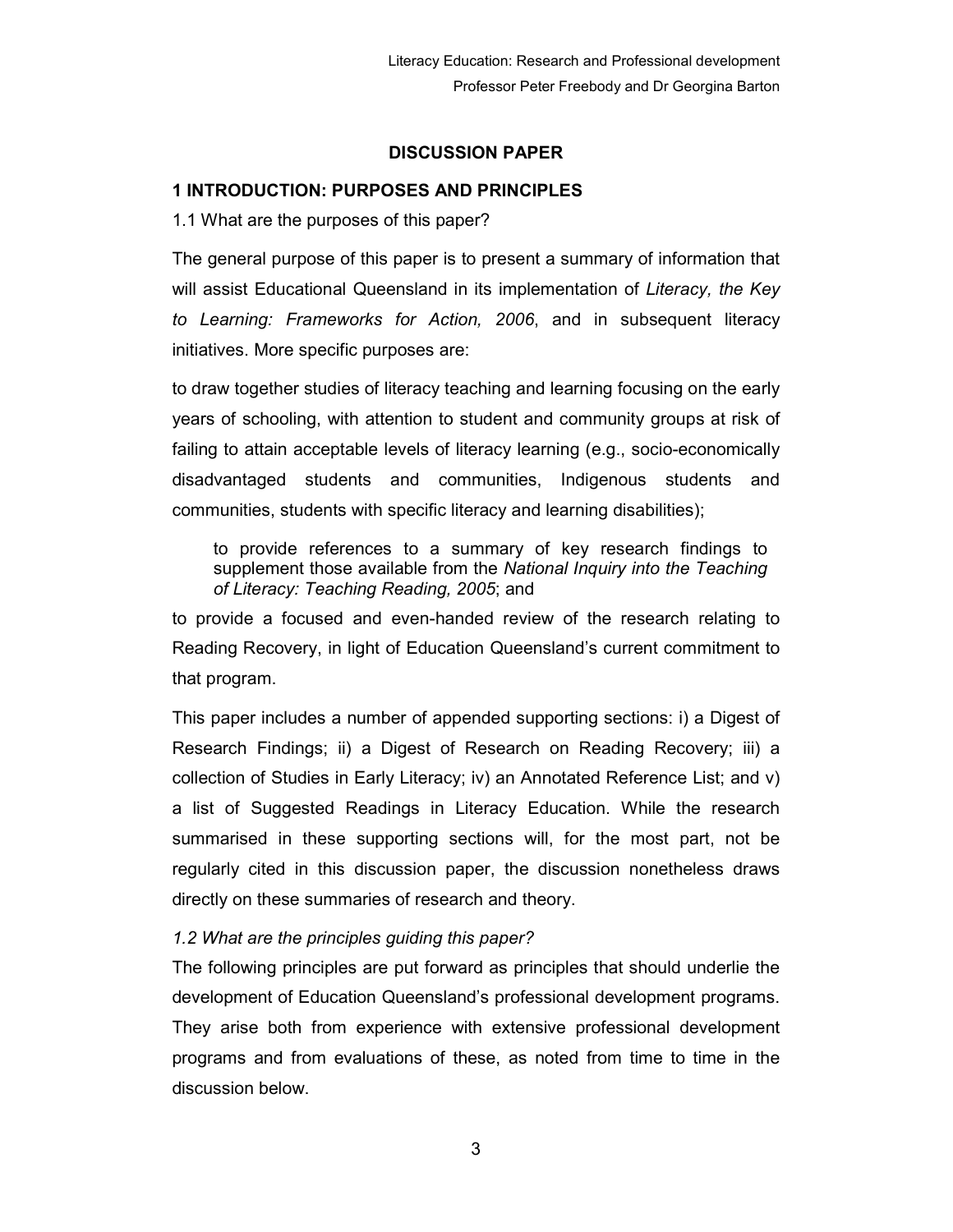1. Evidence-informed literacy education: The expression "evidence-based" education is ambiguous in a number of respects: It could mean, on the one hand, that policy, curriculum, and practice, including professional development, should be determined by and only by direct evidence that is both immediately available and that adheres to certain methodological criteria (in literacy, usually, randomised-design field experiments); on the other hand, it could mean that policy, curriculum, and practice should be informed by or demonstrably aware of the relevant evidence, and that such evidence should be rigorous but not necessarily restrictive in its methodological features. The argument here is that syllabuses and professional development relating to literacy education should be focused on evidence-informed practice rather than evidence-determined practice.

This conclusion is based on a number of considerations: First, many scholars in education have argued that reliance on evidence-determined practice will cause educators to lose sight of potentially important developments aspects and of potentially harmful unanticipated outcomes of certain educational practices and processes (Erickson and Gutierrez 2002). Some have also argued that the imposition of methodologically restricted bodies of research will limit educators' professional engagement with diversity in students' needs and pedagogical practice, eventually debilitating creative and disciplined research effort. The eminent educational researcher Fred Erickson described a social event in which researchers from many fields

were discussing the NRC [US National Reading Council] report and the current federal policy of privileging randomized field trials as the ''Gold Standard'' for educational research. One of the people in the room was a physician. He mentioned a report published in a medical journal that quoted a researcher who had worked for many years at the top laboratory for polio research, the Salk Institute. The medical researcher said that if knowledge development in polio research had had to depend only on conclusive findings from experiments, research on polio would today consist mainly of studies of the treatment effects of the iron lung. (Erickson 2004)

A balance of disciplined research activities from a range of reputable and informative methodological bases is called for in an area as complex and multifaceted as the teaching and learning of literacy. The domain of Social Science that uses experimental data in the testing of hypotheses is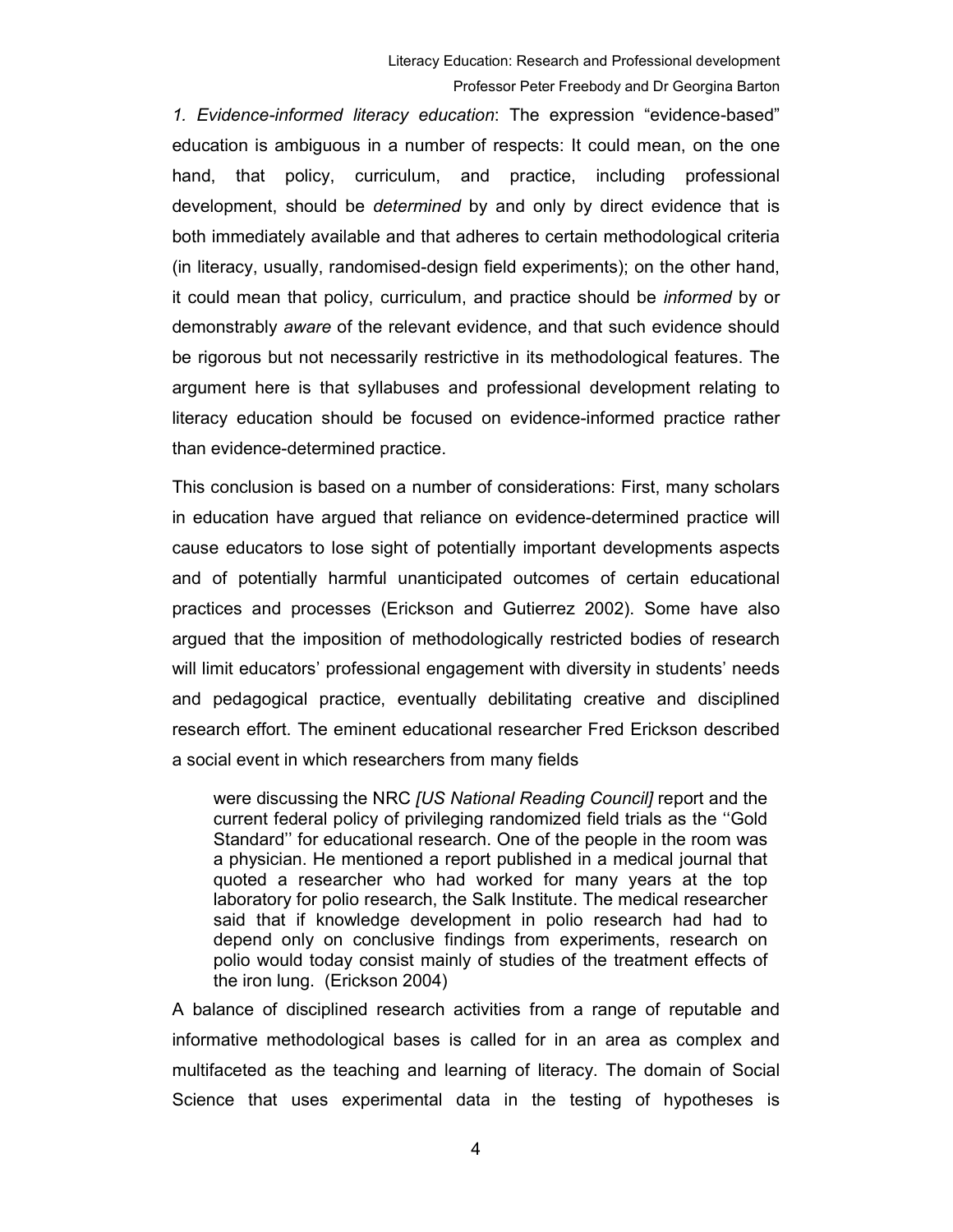Psychology; while much has been learned about the nature and learning of literacy from Psychological work, it is also undeniable, and developed in later sections, that Sociologists, Anthropologists and Linguists have contributed valuable insights into literacy education over the last few decades. It seems equally evident that Psychologists have employed methodologies other than experimentation to develop and assess theoretical propositions. This is particularly the case for those Psychologists aligned with Cognitive Science, a group that has made particular efforts, especially in the US, to study literacy education (see, e.g., the ongoing research series published by the Center for the Improvement of Early Reading Achievement (University of Michigan), the Center for the Study of Reading (University of Illinois), and see Royer, 2005).

2. Comprehensive evaluation of initiatives. There are currently three ways in which time, effort and money are wasted in the implementation of interventions in literacy education: i) avoid rigorous evaluation, ii) evaluate before mature practice is established in participating schools and classrooms, and iii) evaluate only some aspects of the implementation (e.g., changing student scores on assessment instruments). On the latter point, there have been significant developments in models of educational evaluation that offer some sense of scope and thus rigor in the assessment of educational initiatives. As an example, Reineke (1995) has listed evaluation models that are:

- objectives oriented (specifying objectives and determining the extent to which they are met);
- management oriented (documenting and meeting the needs of managerial decision makers for accurate and comprehensive information);
- consumer oriented (developing evaluations of outputs for dissemination and use by educators – curricula, instructional products, and so on);
- expertise-oriented (applying professional expertise to judge the quality of educational initiatives);
- adversary-oriented (strategically developing a 'pros-and-cons' debate by different evaluators);
- naturalistic and participant-oriented (determining values, criteria, needs and data for the evaluation from the involvement of participants and stakeholders).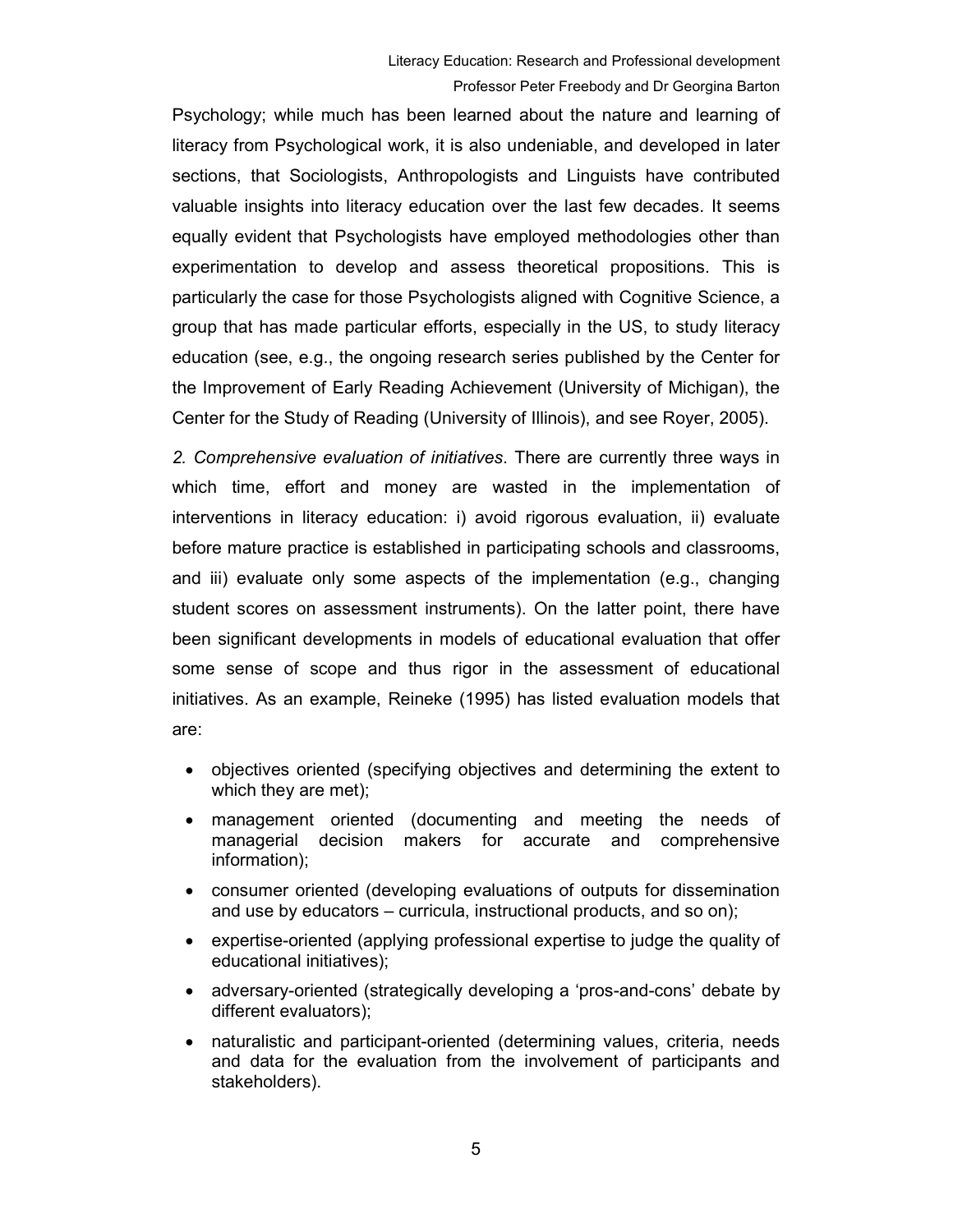Cutting across these are models of the scope of data that should inform evaluations of educational implementations. Prominent among these is the model developed by the US House Joint Committee on Standards for Educational Evaluation. Following extensive stakeholder consultation, this committee, chaired by Sanders, described a publicly agreed model of standards application (recognized evaluation systems outlined in Sanders,1994, Boulmetis & Dutwin, 1999, Gullikson, 2002), such as standards relating to:

- the *utility* of the program (stakeholder identification, evaluator credibility, information scope and selection, values identification, report clarity, report timeliness and dissemination, evaluation impact);
- its *feasibility* (practical procedures, political viability, cost effectiveness);
- the *propriety* of the program's implementation and conduct (service orientation, formal agreements, rights of human subjects, human interactions, complete and fair assessment, disclosure of findings, conflict of interest, fiscal responsibility);
- the accuracy of the program in achieving its aims (program documentation, context analysis, described purposes and procedures, defensible information sources, valid information, reliable information, systematic information, analysis of quantitative information, analysis of qualitative information, justified conclusions, impartial reporting).

A literacy education initiative delivered via a powerful professional development program will entail consideration of all of these models of evaluation and all of the above facets of data content: Literacy is taken to have significant implications for access (to traditional curricular, vocational and integrated, inquiry-based programs) and equity for marginalised groups, as well as material and organisational arrangements in schools and central offices.

3. Establishing and evaluating mature reform-based practice in standard conditions: Substantial changes in the concentration of effort in and quality of literacy education call for explicit and patient effort. Secure gains in pedagogies and student outcomes can be established only after mature practice is in place, including mature practice in "standard" not just "trial" or "optimal" teaching and learning conditions (Teese & Polesel 2005). This places pressure on evaluation activities for both patience and inclusiveness. The need for rapid turn around on the provision of experimental evidence, at a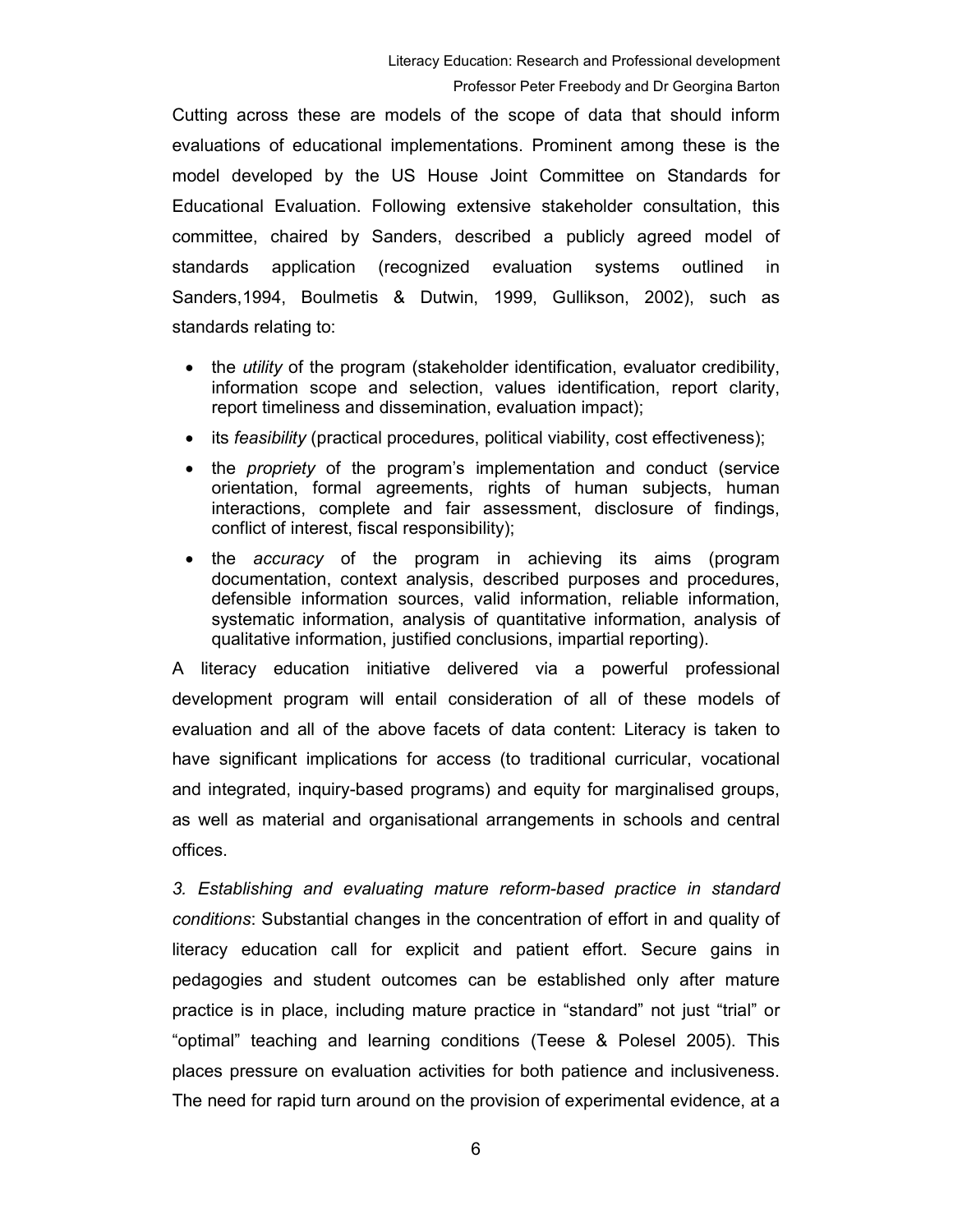time when many of the world's leading educational statisticians have for some years questioned the validity of school-based experimentation (see, especially Goldstein, 1987, 2000, 2001).

4, Building and rebuilding on accomplishments and understandings: Professional development should be "evolutionary" in two senses: Initiatives should have a clear and realistic sense of the timeframe that will produce mature practice among colleagues in schools and bureaucracies, and should provide the support for that maturity to develop; but, as well, initiatives need to take account of literacy developments in Queensland schools over the last 15 years or so and draw on the professional learnings that have developed along with those changes. Documenting and taking careful account of "where teachers and school leaders are at" in terms of their practices and understandings is not just a matter of professional ethics; it relates to the quality and potential local efficacy of initiatives.

5. Aligning with current frameworks: As part of the point above, initiatives in literacy education need to have some visible alignment with other frameworks actively in operation, in particular those arising from QSE–2010 (the Year 2 'net', Literate Futures, the current English Syllabus, and so on). Perceptions of planning, continuity and cumulative policy-practice connections are critical in a time of rapid changes in community and system expectations, and the directness and transparency of the interface between new literacy initiatives and immediately previous efforts will predict levels of engagement among colleagues in schools. Lack of explicit alignment will be read as reactivity and will dissipate both energy and the guild knowledge that needs to develop along with changing policy. Such reactivity also speaks to an unclear analysis of cultural, educational and communicational conditions, present and future, among policy makers.

6. Comprehensive alignment: Initiatives also need to be based on the alignment of curriculum, pedagogy, and evaluation. Curriculum here refers to the valid bodies of knowledge, skills, and dispositions that a school system embodies and aims to transmit to the next generation; pedagogy refers to legitimate, regulated, and accepted ways of transmitting that curriculum; evaluation refers to those ways of validly demonstrating the acquisition of the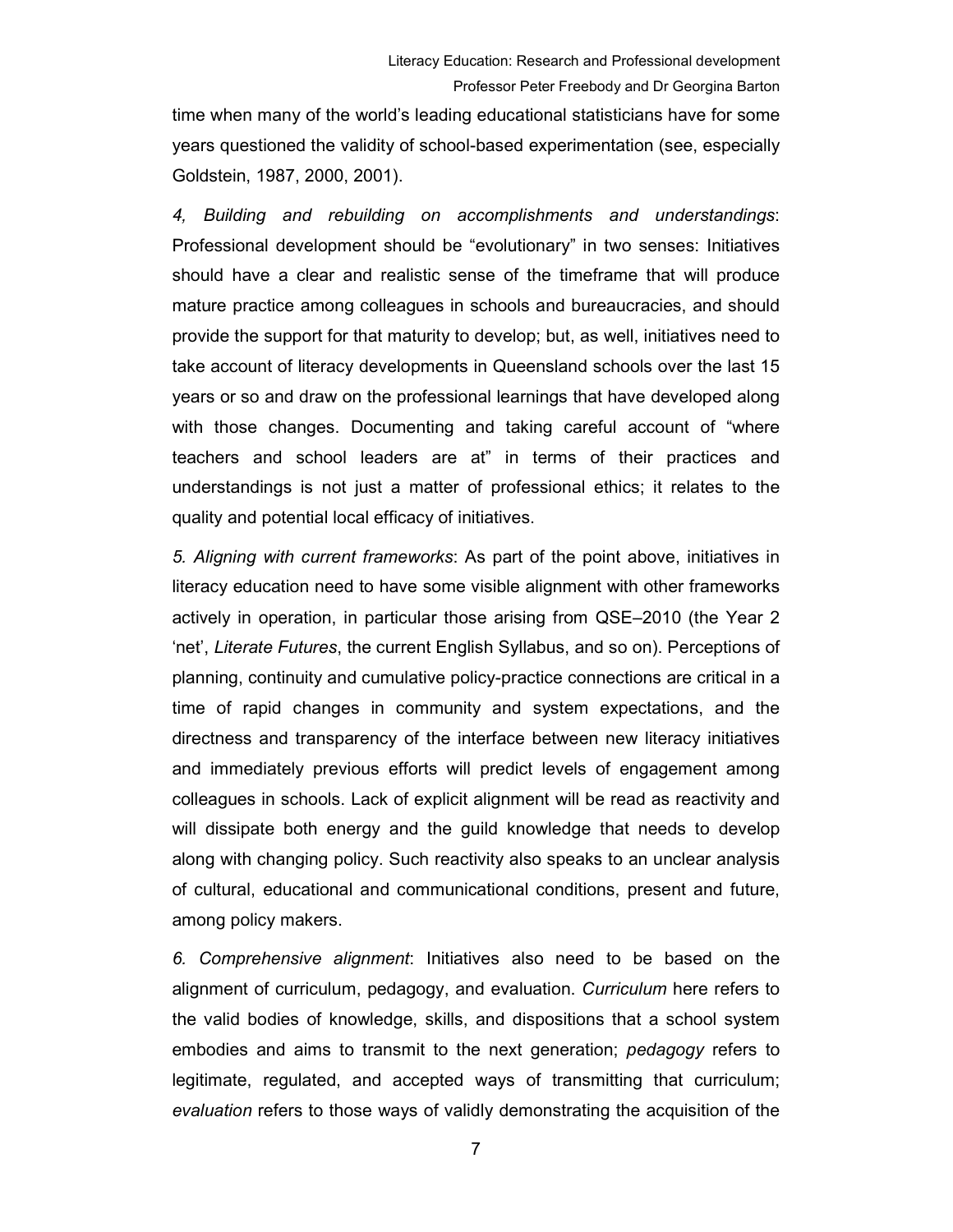curriculum (Bernstein 1975). The history of educational initiatives is not short on interventions that have over-invested in one or the other of these at the expense of the others or in the belief that the target domain will 'bring the others along' relatively free with the territory. There are times when school teachers express the belief that initiatives are at odds with one another, particularly in terms of serious mismatches between advice or policy on pedagogy and assessment. Whatever else the effects of these perceptions may be, and however accurate they may be, they have led in turn to beliefs that a given initiative will soon be superseded – 'they come and they go'. Under conditions of these perceptions, little engagement or real investment of change effort can be expected. The direction of effort to ensuring and renewing the elements of alignment is an important aspect of the implementation effort.

7. An actionable definition of literacy. Literacy pervades many aspects of learning and engaging with formal and informal learning settings and knowledge that any definition needs to take account of current institutional, cultural, economic and communicational environments. Part of the brief for this paper was to consider the implementation of Literacy, the Key to Learning: Frameworks for Action, 2006, in light of both its professional development program and the kinds of supports already available to Queensland teachers. So definitions of literacy that are actionable in this jurisdictional setting need to have some clear alignment with available programs and professional development activities, including those associated with a major current investment of Education Queensland, Reading Recovery. Research relating to that program is now considered, followed by a general discussion of the components of programs that might potentially satisfy some of the criteria outlined so far.

## 2 READING RECOVERY AND EARLY LITERACY PROGRAMS

Like some other educational jurisdictions, Education Queensland has been investing substantially in the implementation of Reading Recovery in the early school years. Reading Recovery is the trade-registered name for an early intervention program developed by Clay (1985) for children at risk in reading progress after about a year of formal education. It is generally run as a series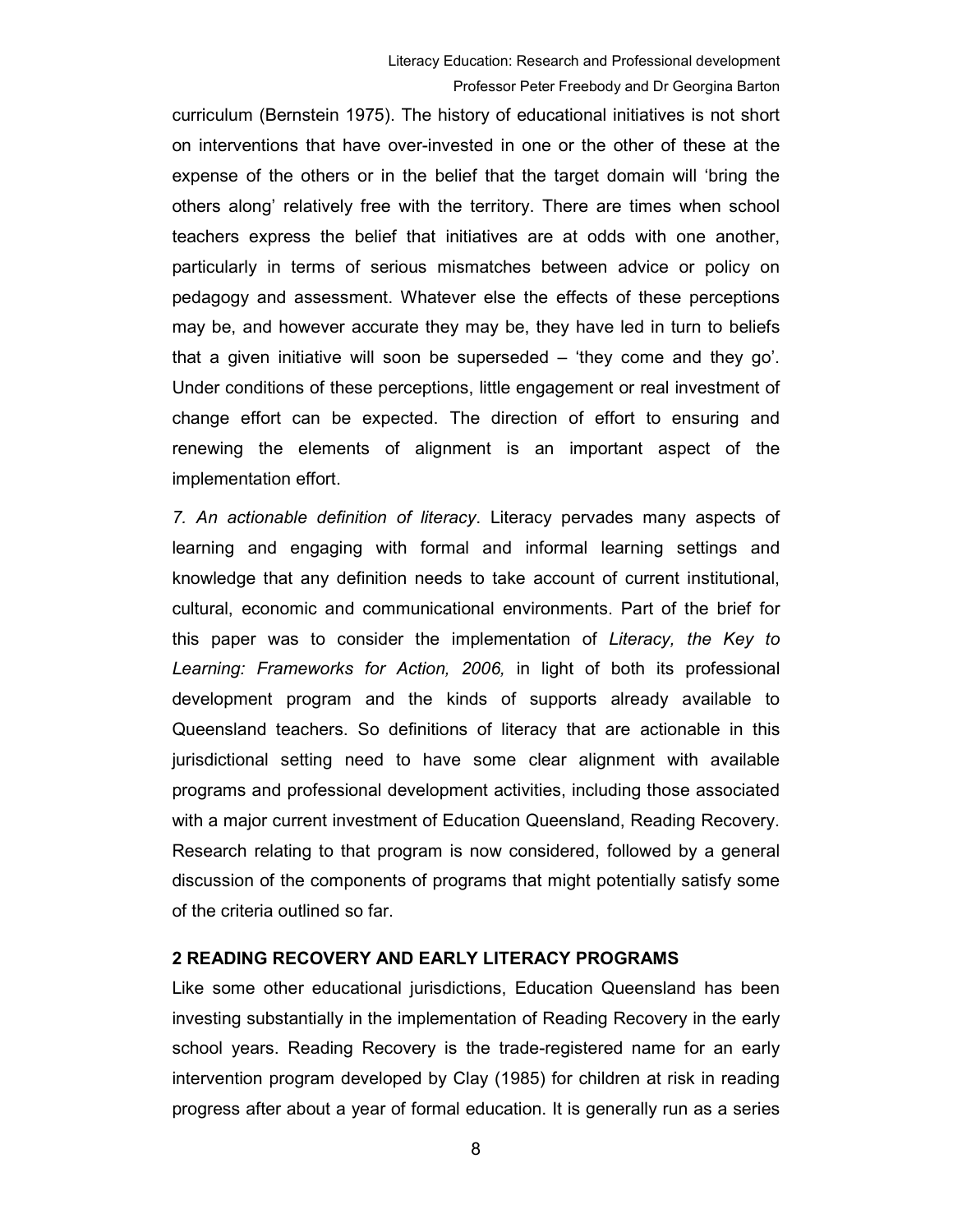of one-to-one student-teacher sessions for about 20 weeks and aims to have students re-enter mainstream classroom reading sessions without difficulty.

It is important to preface the following sections with the observation that Reading Recovery has been for some years one of the most divisive and hotly contested topics in literacy education, an area of study and research that is in general renowned neither for its high levels of consensus nor the respectfulness of its debates. Protagonists have often queried the research techniques, theoretical assumptions, commitment, politeness, and professional and commercial integrity of their opponents. Rapid cycles of claim and counter-claim characterise interactions on this topic over the last 30 years or so, and legislative moves have been variously made, for example in a number of states in the US, to either mandate or prohibit the program. So devotees and opponents alike feel strongly about the issue, particularly when attention is turned to students designated 'at risk' or with 'special needs', and many have made serious professional investments in it or in the programs with which it competes. In the discussion below and the compilation on the topic appended to this paper, an attempt has been made to be even-handed, but there is no doubt that strong contrary views could be presented in response.

## 2.1 What does the research say about Reading Recovery?

 $\overline{a}$ 

What is beyond doubt is that research results show strongly inconsistent findings from the use of Reading Recovery as an intervention program in the early years. As the appended show, several of these research projects have been the objects of criticism. Center and Wheldall (1992), for example, examining a significant proportion of the corpus of research on Reading Recovery, have commented on the "conceptual and methodological shortcomings which have characterised many evaluations to date"  $(p.263)^{1}$ 

There are reasonable grounds for concluding that research on Reading Recovery has raised complicated issues and presented an ambiguous picture. Many studies advocating the use of Reading Recovery argue for the

<sup>&</sup>lt;sup>1</sup> Center, Y., & Wheldall, K., (1992) "Evaluating the effectiveness of reading recovery: a critique" Educational Psychology, Vol 12 Issue 3/4 pp. 263-275.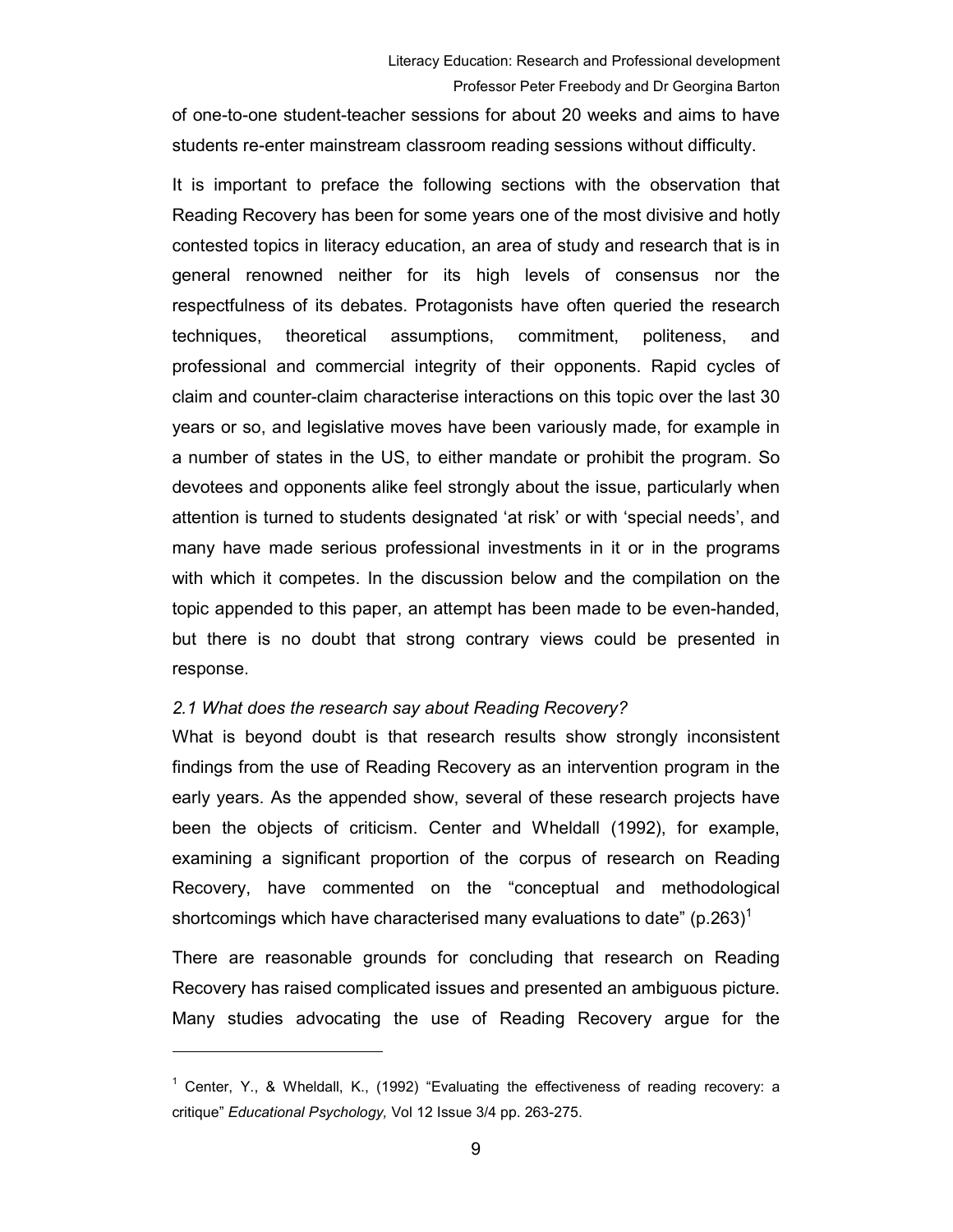adequacy, appropriateness and quality of their data; much research against focuses on how pro-Reading Recovery research is not sufficiently grounded theoretically or methodologically and is thus neither rigorous nor reliable. The stern conclusion drawn by Shanahan and Barr from their extensive review of the research literature on the topic is typical of the tone of the latter body of work:

we found no studies of Reading Recovery that did not suffer from serious methodological or reporting flaws –published or not. (Shanahan & Barr, 1995:  $961<sup>2</sup>$ 

Concerns have been expressed that Reading Recovery is not accessible to all students with difficulties. As an example, Center and Wheldall (1992) claimed that about "25-30% of students in RR programs are withdrawn if they fail to make the expected rate of progress" (p.265). The access and equity question raised here, of course, depends entirely on the diagnostic basis of the withdrawal of such students and what is provided for them subsequently. The matter of the withdrawal of students not improving under the Reading Recovery program has always been a prominent policy of the program's developer (Clay) and current implementations; it has also been an issue that makes traditional, systematic research on outcome effects difficult. In one respect, it is entirely proper for an educator to look for signs of inappropriate placement in an intervention and offer the learner something else. IN another respect, it makes it impossible to run a controlled experiment that looks to test for medium and longer-term benefits in contrast to one or more different interventions with comparably assessed students (preferably with random allocation to treatment condition, but at least with sufficient demonstrated comparability on variables considered to be relevant to the treatment and the outcomes assessed).

Complications in assessing the program's effects rigorously include the methods of assessment. Students showing positive achievement in and after Reading Recovery are generally assessed only in terms of the average results

 $\overline{a}$ 

<sup>&</sup>lt;sup>2</sup> Shanahan, T., & Barr, R. (1995) "Reading Recovery: an independent evaluation of the effects of an early instructional intervention for at-risk learners. Reading Research Quarterly, 30 (4), pp. 958-996.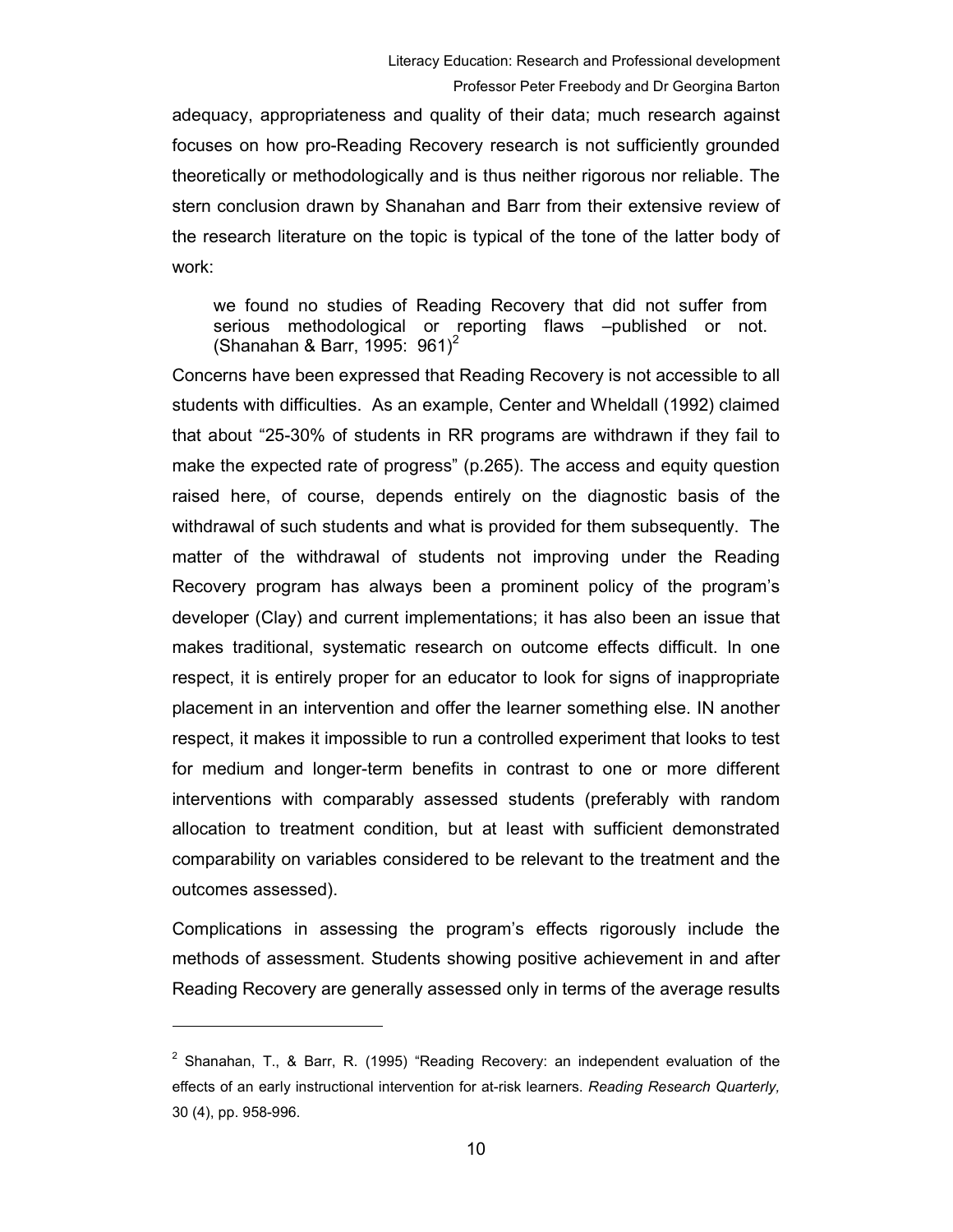for students in their initial classroom, and often this is by a system of performance on 'graded reading books'. Relating both of these measurement choices to outcomes from elsewhere, assessed by more traditional 'standardised' means, is difficult, and has probably added to the extended debates on this question.

## 2.2. What can we conclude about Reading Recovery?

There is undeniably conflicting advice from the research relating to Reading Recovery. Clearly there are circumstances in which positive outcomes have been reliably demonstrated. Equally clearly, Reading Recovery is not for every child 'at risk'. Its advocates have never claimed that it should be for all students experiencing difficulties or slow progress in their reading acquisition.

A final decision on the defensibility of Reading Recovery's use in Education Queensland schools should also be prefaced by a number of other considerations.

The program seems often to have had a powerful impression on those that have been trained in its use and adopted it as an early reading intervention. There is considerable faith placed in Reading Recovery by many of its users, and substantial long-term loyalty. Inquiring into the bases for that would be important for enhancing our understanding of professional development programs in reading education. Dispensing with the program would have consequences for these people; apart from anything else, they would press for its replacement only with a program that had been demonstrated to be more successful by well-theorised and rigorous research.

This raises the question of what currently available programs have such theoretical and empirical support. Reading Recovery advocates have long noted the intensive research scrutiny under which Reading Recovery has been put for many years. The Reading Recovery Council of North America website opens with: "Reading Recovery is the world's most widely researched intervention for young children having extreme difficulty with early literacy learning." Does another program have an equally long-standing but more consistently positive track record in this area? Have the same rigorous inquiries been directed at other support programs (e.g., the "Support teacher, Learning Difficulties" program)? Have syllabuses been introduced only after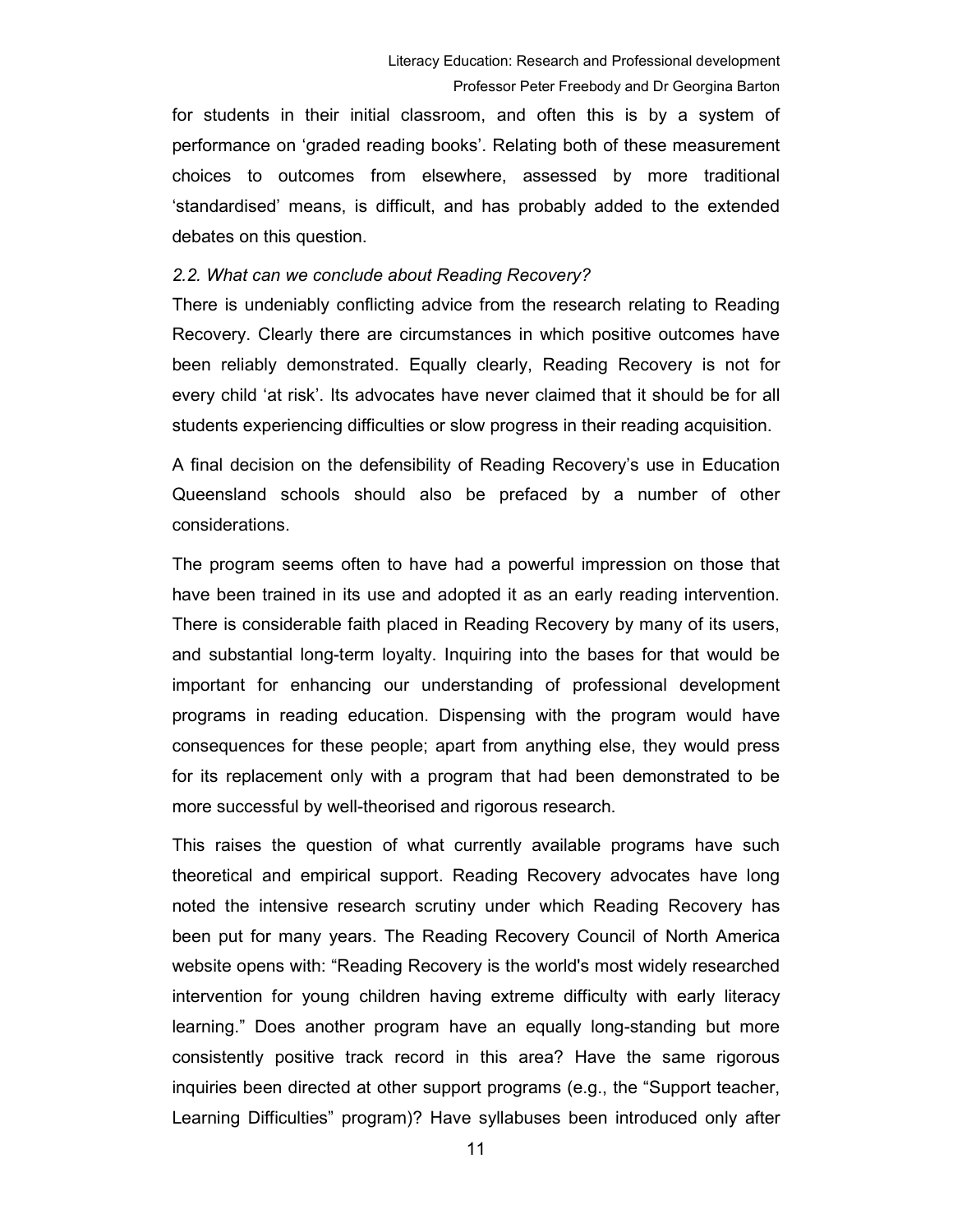substantial rigorous, experimentally-based evidence that they have been shown to offer significant advances in learning over and above their intended predecessors?

The ambiguity of the findings should cause educational systems to exercise caution in the system-wide adoption of Reading Recovery. Two courses of action are then possible: One is to engage in systematic inquiry with a sufficiently large, representative and closely monitored students, tutors and mainstream classroom settings. The other is to accept that advocates have had enough time and resources to demonstrate the program's capacity to deliver on its larger promises, and have not convincingly done so. Educators and the community at that point would expect the program to be replaced by a well-theorised and researched offering or set of co-ordinated offerings. They would also expect considerable expertise and resources to be put into the work-up of this replacement model, its assessment only after enough time for new practice to emerge and mature, and an ongoing commitment to access and equity.

A research program recently completed in Queensland, with its results soon to be released, has addressed some of the questions raised in this paper. Those results should inform decisions about the future of Reading Recovery in Queensland. It does seem, however, that, considering the research alone, the case for the continuation of Reading Recovery across the system would be difficult to sustain.

## 3 LITERACY: TEACHING AND LEARNING

## 3.1 What is an actionable definition of literacy?

In an earlier section of this paper the importance of alignment between aspects of Education Queensland's literacy education provisions was stressed. In considering Reading Recovery, the question arises as to its alignment with other significant literacy provision in Queensland schools. This raises the question of the definition of literacy commonly in use in Queensland educational policy and syllabus documents, and the kinds of literacy teaching and learning activities that should be the focus of new intervention.

Needless to say, there is contestation about how to define literacy. In many Queensland educational documents, 'literacy' is taken to refer to the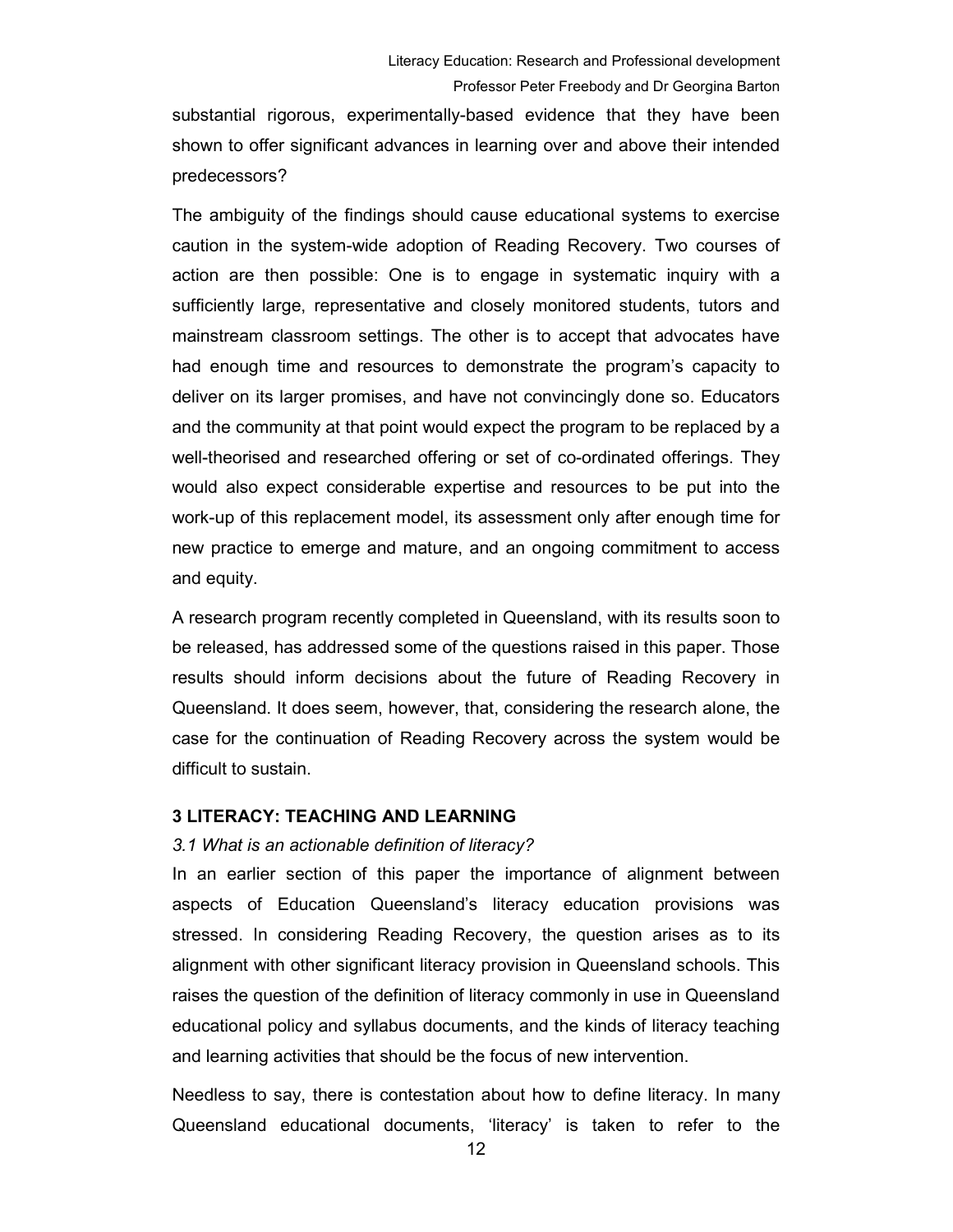orchestration of a set of mutually-informing resources relating to reading the interpretation, use and production of printed and print-based or printassociated communicational objects (including visual "support" images, graphics, format options, digital objects, and so on). It is clear that these 'resources' are the basis of learning in and for school and they retain their fundamental significance as both objects and media of learning across the years. The acquisition of literacy capacities generally in the early years of schooling of is crucial, as is ongoing development of the curricular subdomains of 'literacy' across the school years. In that regard, many discipline areas rely increasingly on new, digital production and communicational environments, and these present distinctive challenges to the relevance of contemporary literacy education efforts.

One definition that attempted to incorporate these matters explicitly was used in the Queensland Department of Education and the Arts document Literate Futures:

Literacy is the flexible and sustainable mastery of a repertoire of practices with the texts of traditional and new communications technologies via spoken language, print and multi-media. (Literate Futures, Education Queensland, Luke, Freebody & Land, 2000)

Following sections elaborate on the elements of that "mastery" in ways that are educationally actionable.

## 3.2. What are the elements of literacy?

In wide use in Australia and many other countries is a broad framework that aims to map the practical resources that interact in fluent, reflective and accurate reading and writing. This framework is generally referred to as "the four-roles model" (after Freebody & Luke, 1990; Luke & Freebody, 1997; Freebody, 2004). The components are described in this way:

- Code-breaker (to be accurate and efficient);
- Text-participant (to make meaning within texts);
- Text-user (to manage and produce different kinds of texts for different social functions);
- Text-analyst (to operate critically with texts).

The aim of the model is to provide a set of 'job specs' with which an educator (teacher, syllabus writer, assessment developer, and so on) can interrogate a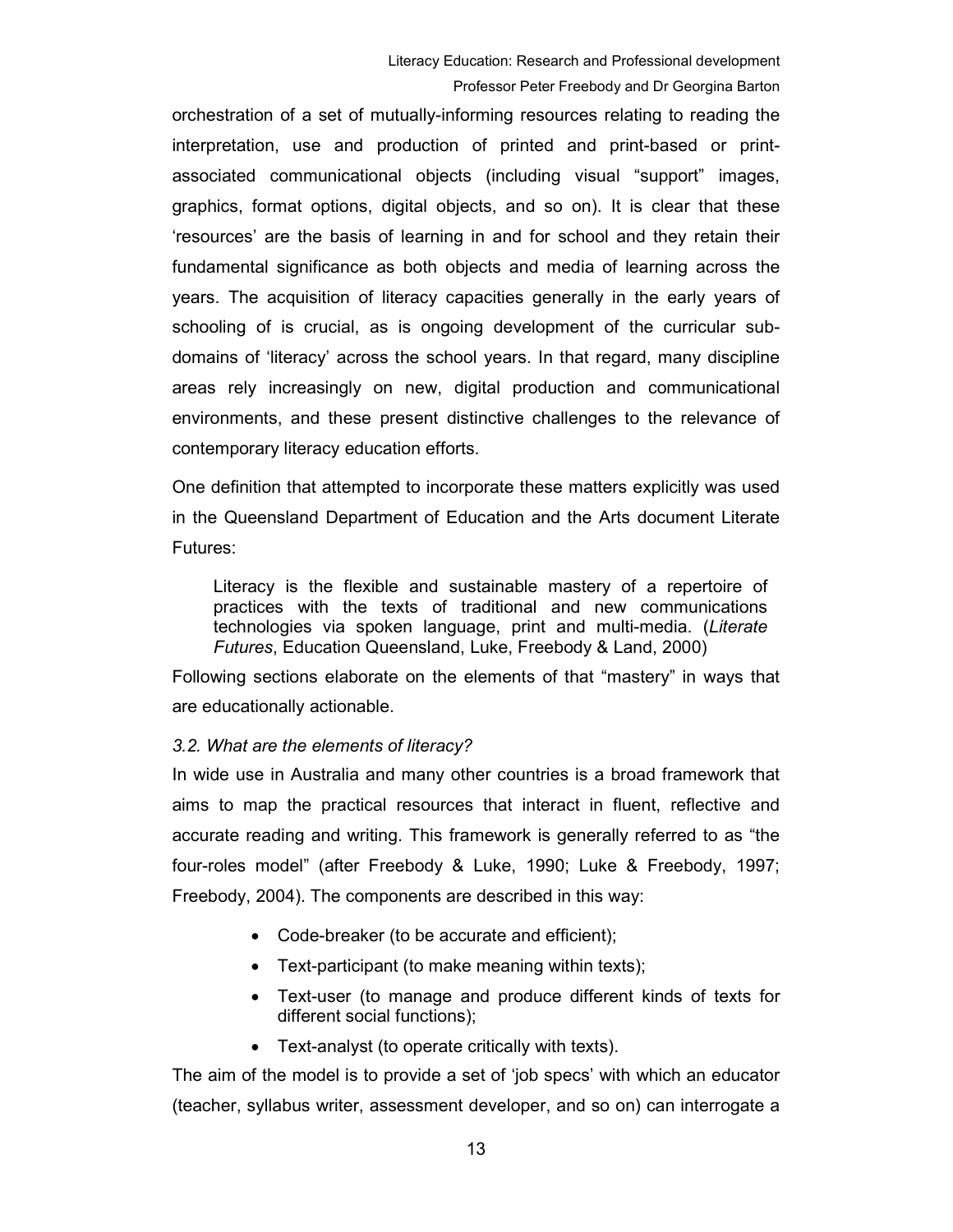program's literacy-learning content. It does not directly lend itself to a particular pedagogic format, although it does come associated with the recommendation that each role receive some explicit attention, rather than being assumed to operate in an 'integrated' setting. In that regards, what is recommended is a systematic and staged self-conscious movement back and forth between the integration and complexity of engaging and important tasks and the literacy-pedagogic work that develops the resources that inform the task and visibly help in its completion.

Much has been written about the four-roles model, and it has been adapted for use in mathematics (Lewis, & Wray, 2000), adult job training (e.g., Sinclair Bell, 2000), second-language learning (e.g., Skarin, 1996), and variously across the curriculum (Santoro, 2004). The model is not a representation of a hierarchy or developmental sequence of skills or knowledge. As new areas of knowledge and new levels of disciplinary abstraction and complexity are encountered by people in the course of their educational activities, new kinds of formatting, new spelling and punctuation challenges and new genres and grammatical formations need to be learned.

The model has several advantages over most standard frameworks in literacy education. For example, an encyclopedic review of reading instruction research conducted by Adams (1990) operates almost exclusively within the dichotomy of "phonics/skills" instruction and "holistic/meaning" based instruction. This dichotomy also pervades reports such as Chall's (1967) review of the research literature (Learning to read: The great debate) and No Child Left Behind in the US. Similarly, the recently released National Inquiry report on literacy (Rowe and others, 2005) focuses largely on the acquisition of alphabetic and phonemic knowledge in early learning, and later mentions but does not expand upon the need for teachers to foster the development of oral language, vocabulary, grammar, fluency, comprehension, and the "literacies of new technologies".

Issues not addressed in such conceptualisations of the problem of teaching and learning literacy, apart from their general neglect of theory and research on writing and text production more broadly, relate to the breadth of field of the brief for a literacy education program. Schooling can be thought of as a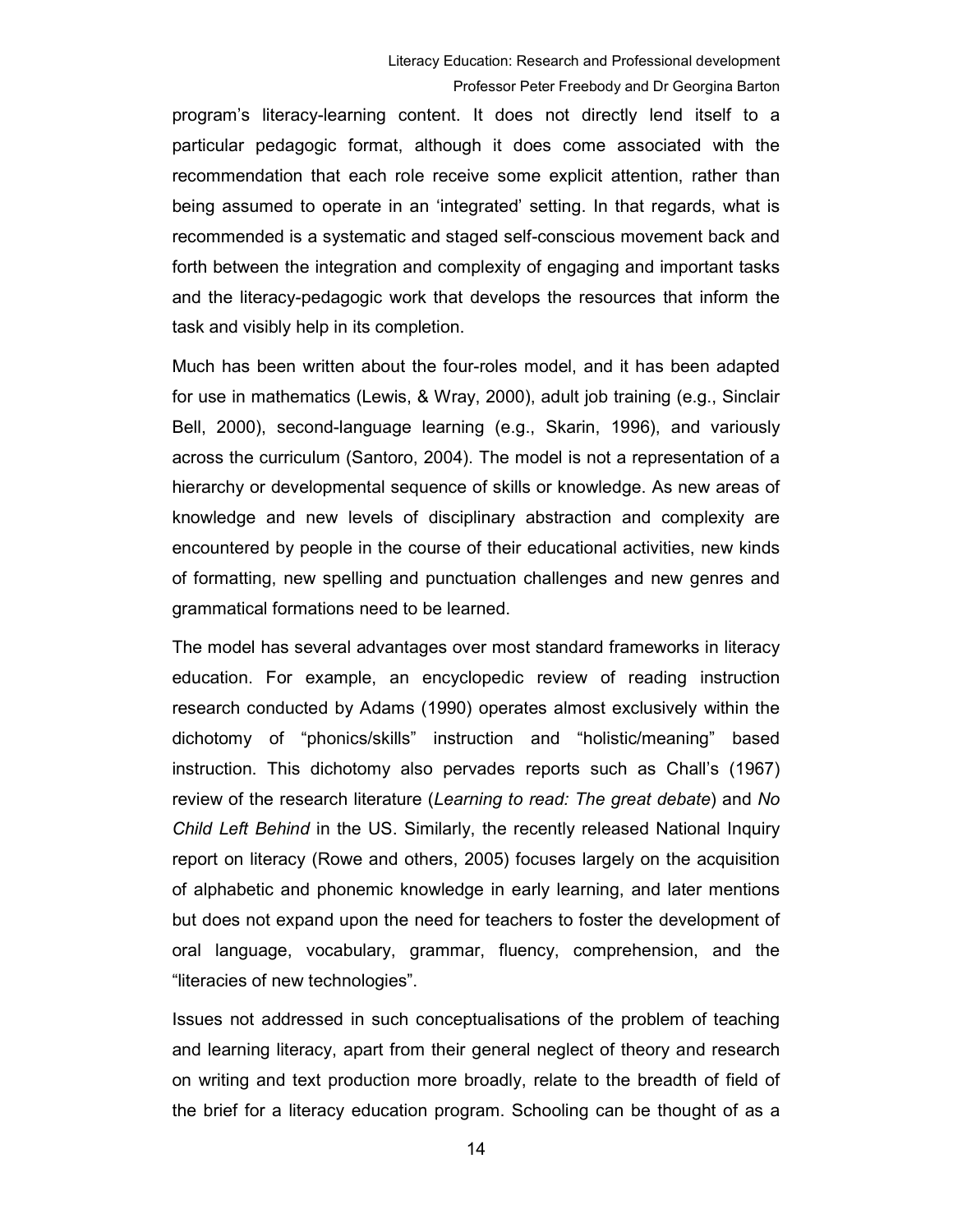10-12-year induction into how literate and digital-technology societies use communication systems and the communicational conventions those societies use to develop, store and disseminate their valued bodies of knowledge. The structures of texts generically purpose-built for various functions, the lexical and grammatical configurations that embody those genres, the interplay among semiotic systems (words, graphics, pictures, mathematical algorithms, and so on) in the building of valued knowledge through text, and the forms of critique, through analysis and synthesis with neighbouring textual materials, all constitute the core of success in such an induction, and all are omitted from the US and Australian reviews of literacy education.

Most critical is the attempt to extract literacy from the epistemological and ideological setting in which human communication operates, and which schooling calls for no matter how deeply implicit that calling. First, there is an urgent need to conceptualise literacy within the knowledge categories that currently organise valued knowledge in and for school – curriculum-literacy awareness – into an account of how programs embody literacy-"content" relationships in particular ways. School organisation of school subjects imperfectly mirrors disciplines, those growing and ever-changing knowledge formations that include conventions for what counts as data, evidence and argumentation. Muspratt has collected evidence for Science textbooks that demonstrates the considerable variations in the logical and epistemological work that various texts perform within the school science curriculum. He characterised these in terms of the dimensions that philosophers of knowledge have developed to distinguish the disciplines, as shown in Figure 1.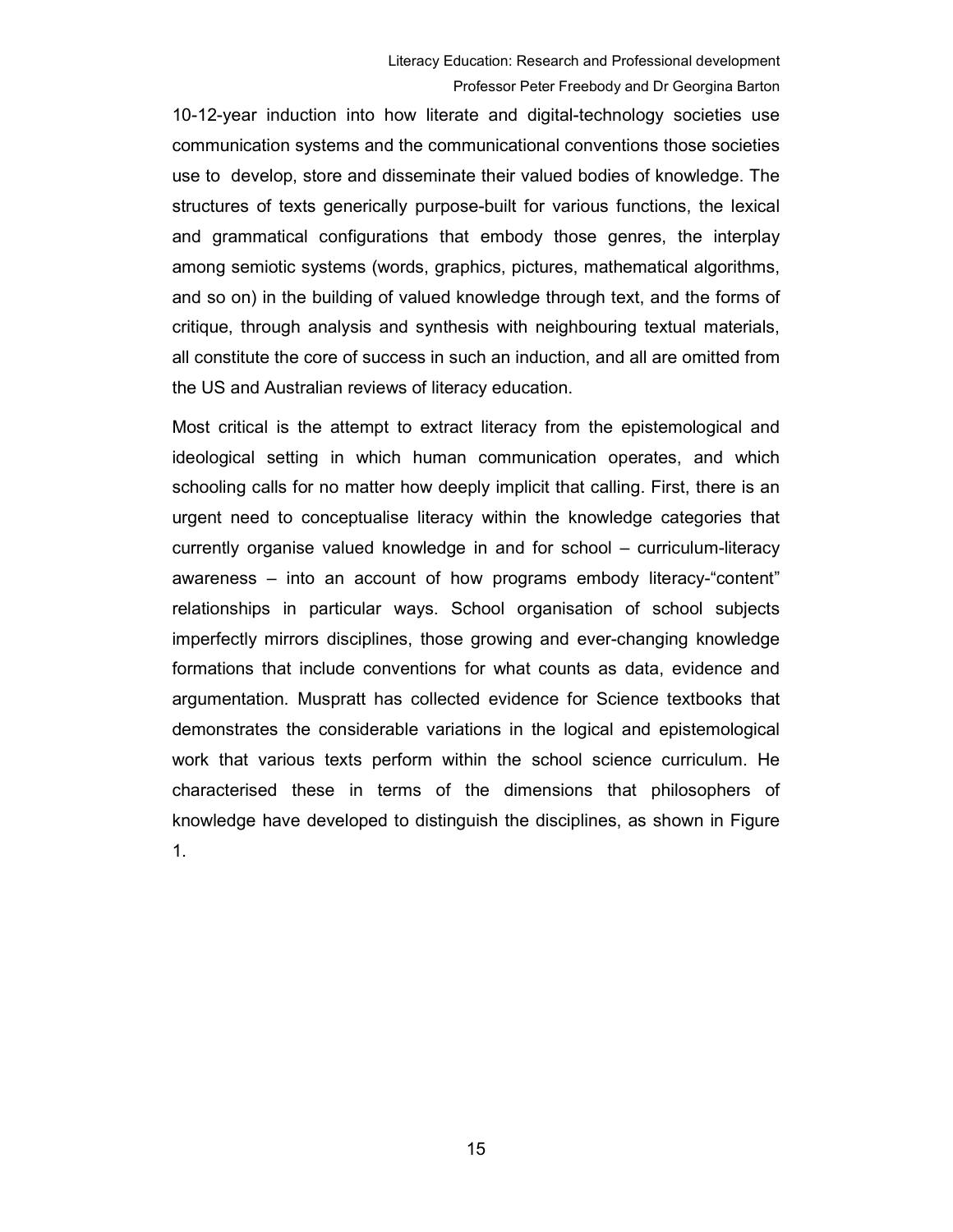Figure 1: Alignment of descriptors with disciplines and linguistic configurations (from Freebody and Muspratt, in press/2006; Muspratt, 2005)

|                                                               | <b>Vocabulary</b><br><b>Diversity</b> | <b>High Frequency</b><br><b>Function Words</b> | <b>Grammatical</b><br>Organisation                               |
|---------------------------------------------------------------|---------------------------------------|------------------------------------------------|------------------------------------------------------------------|
|                                                               | <b>Physics</b>                        |                                                |                                                                  |
| Compact (Toulmin, 1972)<br>Theoretical stage (Hempel, 1965)   | Low<br>diversity                      | Establish correct<br>procedures &              | Establish knowledge<br>on basis of                               |
| Systematic (Schwab, 1978)                                     |                                       | <b>Chemistry</b>                               |                                                                  |
| Organised taxonomies                                          | Low content<br>word diversity         | Establish<br>classification                    | Establish knowledge<br>in sets of statements                     |
|                                                               |                                       | <b>Biology</b>                                 |                                                                  |
|                                                               | High<br>diversity                     | Elaborate on<br>classified                     | Establish knowledge<br>through elaboration<br>Establish category |
| Diffuse (Toulmin, 1972)                                       |                                       |                                                | systems through                                                  |
| Natural history stage (Hempel, 1965)<br>Ad hoc (Schwab, 1978) |                                       | Geology                                        |                                                                  |
| No taxonomic organisation                                     | High content<br>word diversity        | <u>"Other"</u><br>Provide<br>descriptive       | Establish knowledge<br>on basis of past                          |

On the matter of the broader mandate such an analysis presents to educators interested in literacy, Freebody and Muspratt (in press) concluded

[The disciplines] have been resources for cutting beneath the surfaces of experience, gearing young people into an 'explicable' world beyond the touchstones of the tribe – commonsense and dogma. The literacy inquiry, therefore, concerns how teachers and students have been acculturated, and continue to acculturate one another, in particular linguistic, textual and interactional formats that, on some evident and interpretable counts, vary across disciplinary formations.

Literacy is often researched, theorised and taught as if early literacy educational program do not need to explicitly stimulate the evolution of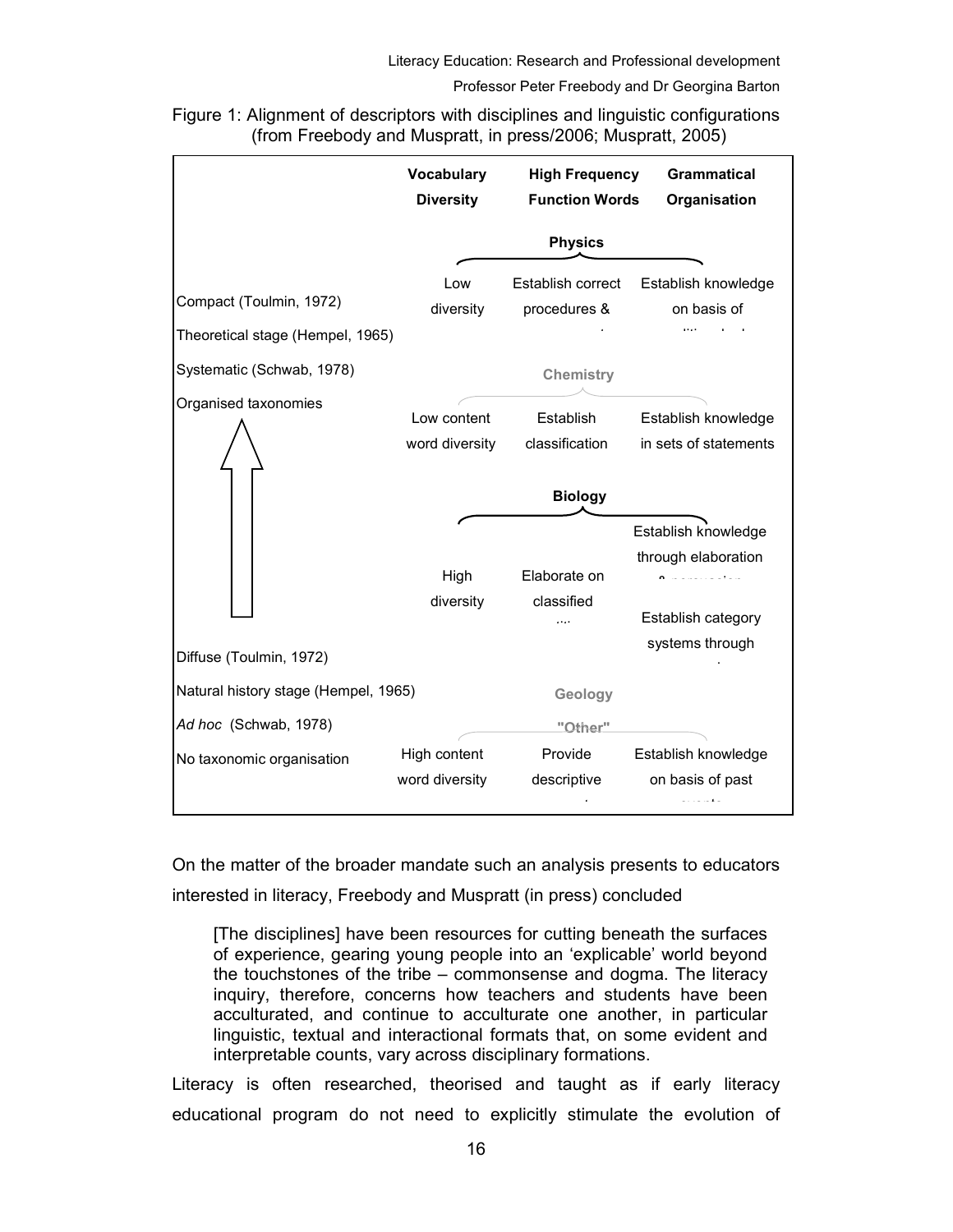students' literacy resources toward these specialised ways of gearing into the observable world. Such a view represents a magical belief in the independence and total portability of a cognitive-linguistic module 'Literacy' that, once established in the early years of schooling, can transport the otherwise struggling learner effortlessly through these increasingly abstract and complex pathways.

Similarly, as in Freebody (in press) the case has been put for appreciating the ideological resources at work:

The potentially multiple ways in which any given language can be used to understand, act in and on, and appraise the world call, therefore, for explicit educational effort, and constitute a core component of any mature form of acculturation into literate society. The issue is, however, always generationally contentious, and doubly so for generations in most contemporary societies. This is because the organizational, regulatory functions of schooling militate against the "ability to think 'critically' in the sense of understanding how systems and institutions inter-relate to help and harm people" (Gee, 2001: 2).

The Literate Futures project showed that teachers need to share a professional vocabulary, co-ordinate their activities from year to year, and debate issues of literacy across the curriculum areas and the school years. The four-roles model is one such model, with a growing track-record of use, but whether or not it is used, some accessible framework for capturing these 'basics' of literacy learning needs to be the basis of any 'train-the-trainer' or 'trickle-down' model of professional development program in literacy education.

Successful professional development programs in education are built on the bases of knowledge, attitude and skill held currently by teachers. In that regard, theoretical ideas, techniques and daily routines are relevant. As Bosker and Scheerens (1997) emphasise, straightforward mundane matters such as time on task reading and writing, the closeness of content covered to the assessment formats, and the sharing of specific objectives and frequent corrective feedback all bear directly on teaching efficacy. These issues, along with a number of theoretical ideas and practices about literacy are evident in much current practice (as reflected in the performance of Australian students in the recent international PISA assessments). Lacking perhaps most critically, and reflected in the 'long tail' on the PISA is the broad availability of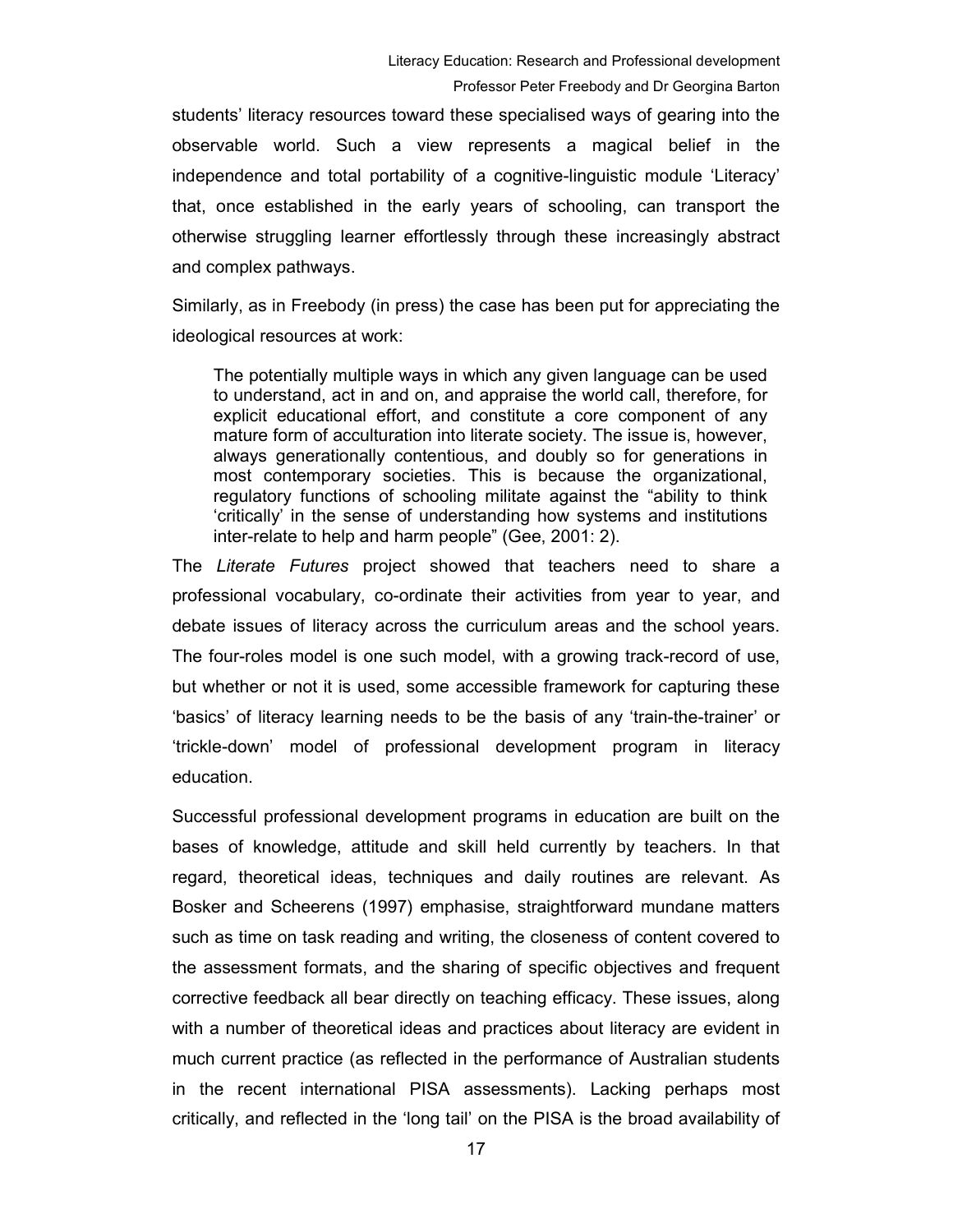those ideas and practices, in particular an appreciation of how they need to be systematically adapted to diverse and socio-economically disadvantaged groups of students. This is a matter of collective responsibility in the profession, calling for new levels of intellectual and material collegiality.

### 4 SUMMARY

The professional development program planned needs to consolidate achievements by teachers in Queensland. Literacy needs to be construed as having a range of resources brought seamlessly to bear in successful reading and writing. For collectives and individuals, literacy is an 'emergent technology', not just sitting on top of the cultures in which it develops, but more so changing the ways those cultures define themselves and do business, and thereby changing the consciousness of individuals. Part of learning to be literate is coming to know that, and how, lliteracy practices are always embedded in and give shape to human relationships, everyday events, the tools and technologies in which literacy 'lives'.

Finally, it is important for professional development programs in literacy to reflect a deep appreciation of two matters. First, as Barton concluded his study of literacy in the community:

Ultimately literacy reflects inequalities in society: inequalities of power, inequalities in the distribution of wealth, and inequalities in access to education … Literacy can only be fully understood in the context of these social relations. (1994: 218)

Some students in Queensland depend crucially on their literacy learning in school, that it is uncompromising, comprehensive and comprehensively relevant, curriculum-aware, portability from learning site to learning site, and continuous and cumulative across the school years.

Second, the fact of disadvantage as described by Barton, and the fact of its very correlation with performance on literacy assessments in Australian data do not add up to the necessity for such a relationship in nature. Other countries and jurisdictions have different levels of correlation, and there are factors that can be changed that will affect the levels of the relationship. The relationship between literacy learning and socio-economic disadvantage is a product of the relationships between cultural, economic, and institutional conditions, and the ideologically interested deployment of human and material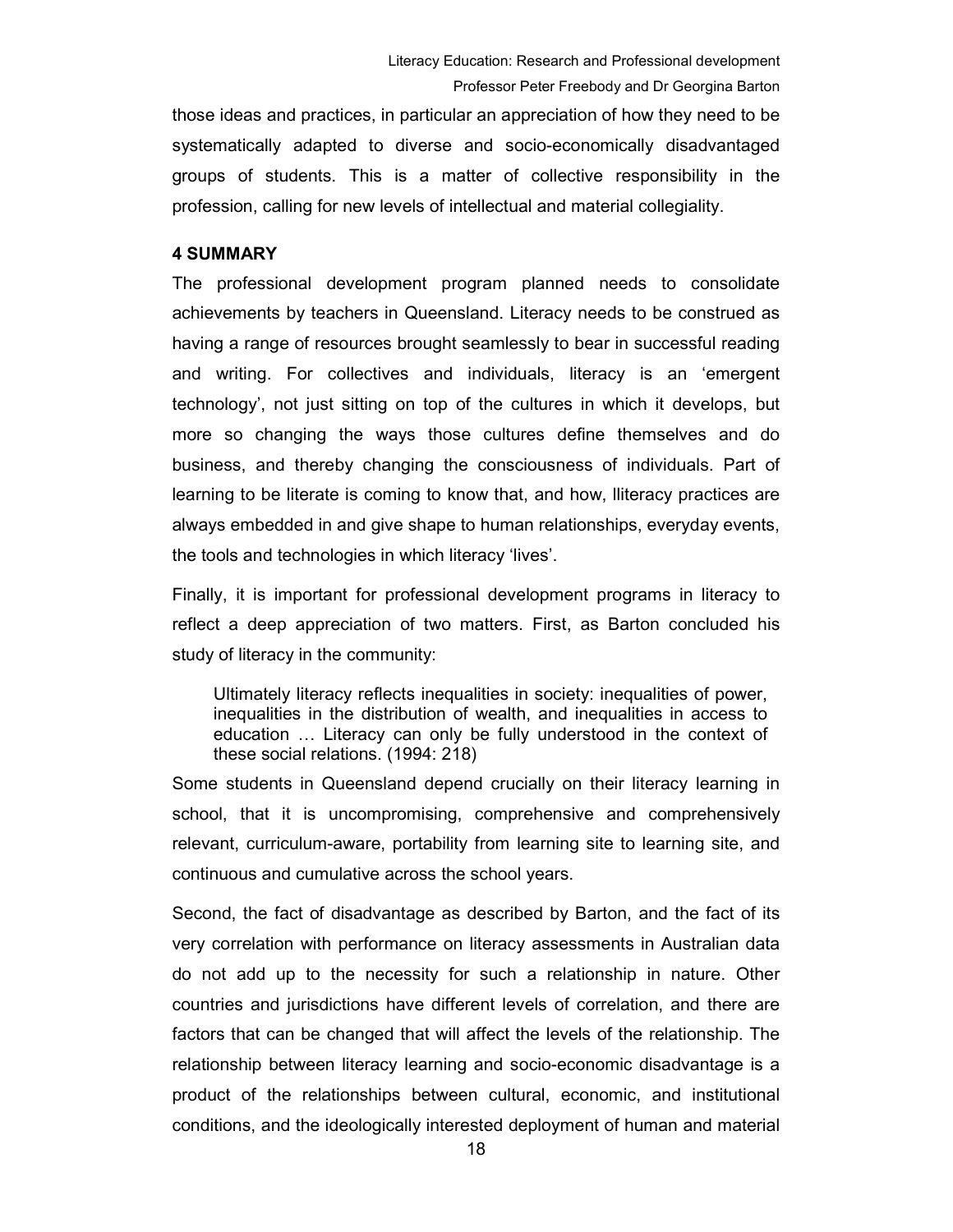resources. These correlations are not instances of nature revealing timeless secrets; they are the constructions of social and institutional practice. As Teese and Polesel have argued, most professional development, syllabus development and teacher education is conducted as if teachers operate in optimal material conditions within optimal cultural correspondence between the communities served and the teaching and learning arrangements provided:

Without a focus on how the teaching of a subject is conducted in the most characteristic settings of the school system, the cognitive architecture of the subject – the structure of its demands and the pace at which key concepts are introduced – will continue to be treated as essentially the same for all students. Inequality begins with this assumption, and with the great pressures placed on teachers to reverse its effects. (Teese & Polesel, 2003: 223)

Teese and Polesel made the case for school subjects generally, but it applies even more forcefully to literacy teaching and learning: High school curricula, assessments and teaching practices assume specific curriculum-literacy capabilities among the learners, and often thus focus on content; literacy lessons in the early school years assume high levels of topic knowledge and knowledge about interactional conventions, purposes for reading and writing, and the social and ideological innocence of young people's experience, and thus often focus on the mechanics of reading for accuracy and denotative meaning. The argument is that narrowing the focus in these ways intensifies the marginalisation of disadvantaged groups and individuals, and leaves their teachers with few sophisticated accounts of that marginalisation.

The professional development of teachers in the area of literacy education needs to take these two concerns as both starting points and the ongoing key problematics for the program – the durability of socio-economic disadvantage and its consequences for literacy learning and thus educational achievement in general should reinvigorate the sense of challenge in aiming for mediumterm change, not set the boundaries of our expectations.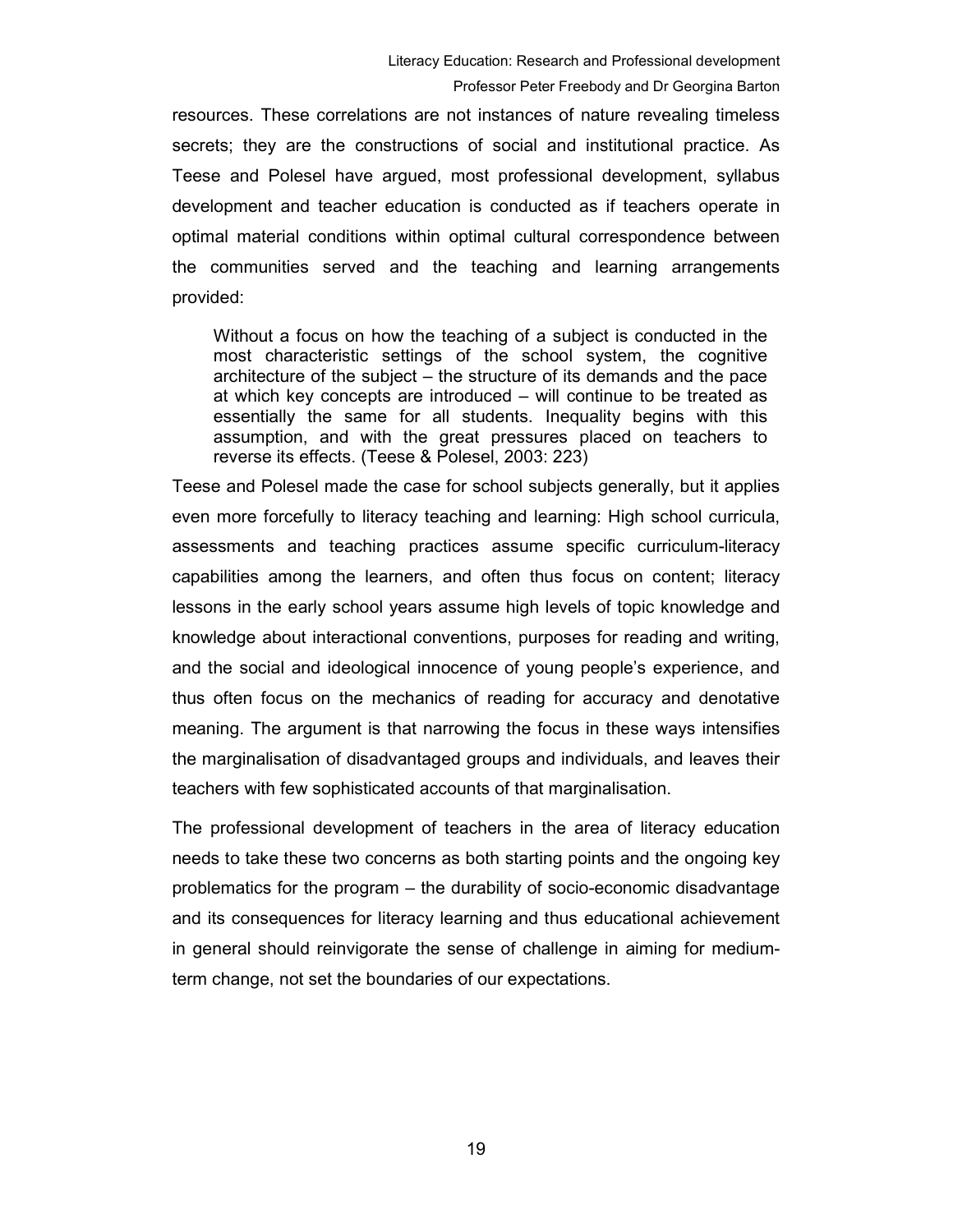## 5 REFERENCES

(additional to those provided in supporting documents)

- Adams, M. J. (1990). Beginning to read: thinking and learning about print. Cambridge, MA: Bolt, Beranek, and Newman, Inc.
- Barton, D. (1994). Literacy: An Introduction to the Ecology of Written Language. Oxford: Blackwell.
- Bell, J. Sinclair, (2000). Literacy challenges for language learners in jobtraining programs. Canadian Modern Language Review. 57(1), 173-200.
- Bernstein, B. (1975). Class, codes and control. Volume 3: Towards a theory of educational transmissions. London: Routledge & Kegan Paul.
- Boulmetis, J., & Dutwin, P. (1999). The ABCs of evaluation: Timeless techniques for program and project managers. Windsor Ontario: Jossey-Bass Publishers.
- Center for the Improvement of Early Reading Achievement, University of Michigan, available at http://www.ciera.org/library/index.html [retrieved September 15, 2006]
- Center for the Study of Reading, University of Illinois, available at http://csr.ed.uiuc.edu/about/History.htm [retrieved September 15, 2006]
- Chall, J.S. (1967). Learning to Read: The Great Debate. New York: McGraw-Hill.
- Erickson, F. (2004). Arts, Humanities, and Sciences in Educational Research and Social Engineering in Federal Education Policy. Accessed September 2006, http://www.susanohanian.org/show\_research.html?id=71
- Erickson, F., and Gutierrez, K. (2002). Culture, Rigor, and Science in Educational Research. Educational Researcher 31, 21-24.
- Freebody, P. Hindsight and foresight: Putting the Four Roles Model of reading to work in the daily business of teaching. In A. Healy & E. Honan (Eds.), Text next: New resources for literacy learning. Newtown, NSW: Primary English Teachers Association (pp 3-17).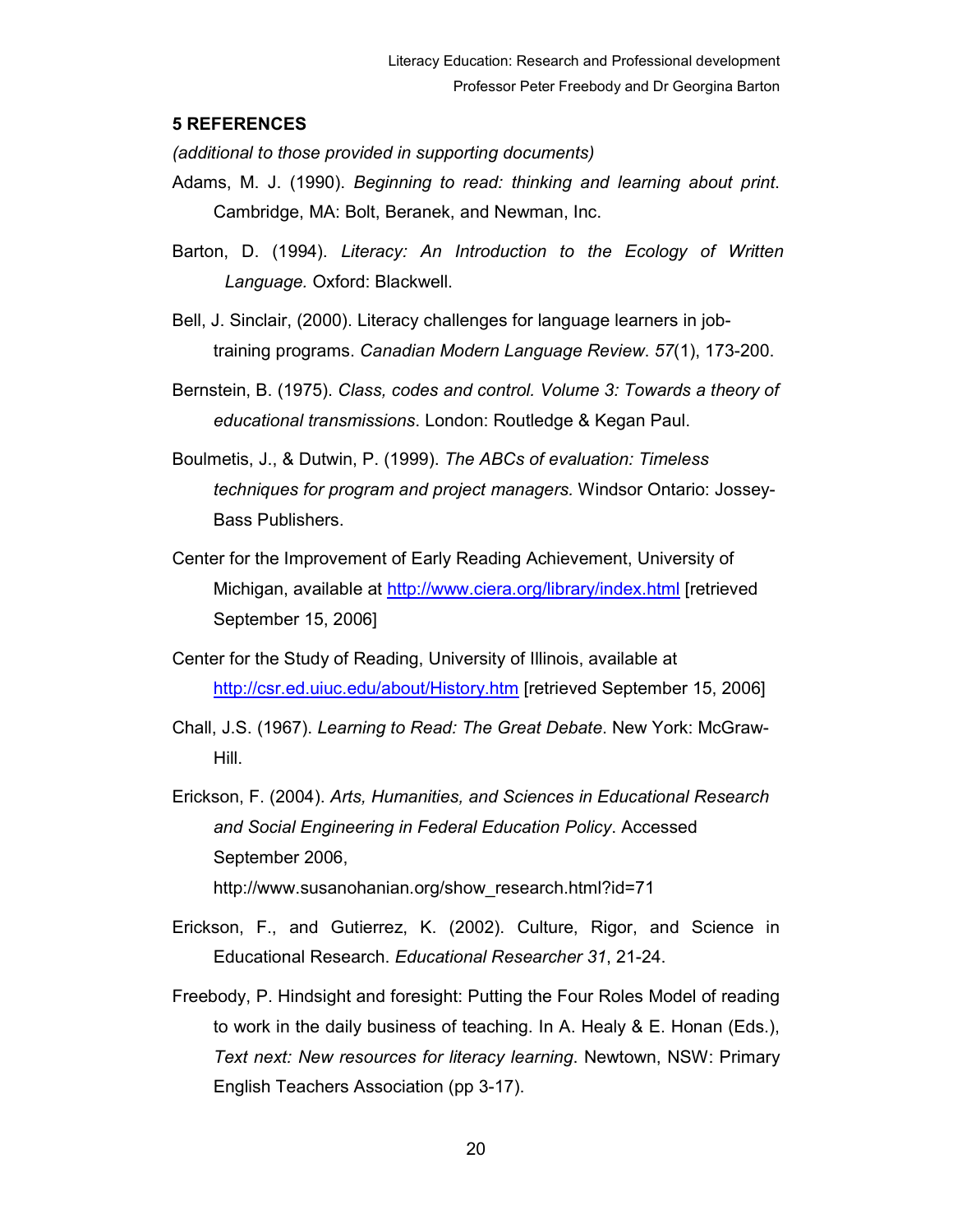- Freebody, P. (2005). Social Perspectives on the Cognitive Revolution and Education: From 'Alien Beings' to 'Robust Trustees'. In J.M. Royer (Ed.) The Impact of the Cognitive Revolution on Educational Psychology. 'Current Perspectives on Cognition, Learning, and Instruction' Series. Greenwich, CT: Information Age Publishing (pp 293-325).
- Freebody, P. (in press). Critical literacy education: On living with 'innocent language'. In B.V. Street (Ed.) International encyclopedia of language and education. Heidelberg, Germany: Springer Scientific.
- Freebody, P., Hedberg, J.G., Guo, L. (2005). Digital Curricular Literacies, Project 1: Classroom interaction. Centre for Research in Pedagogy and Practice, National Institute of Education, Research Report #10.
- Freebody, P. & Muspratt, S. (in press/2006). Beyond generic knowledge in pedagogy and disciplinarity: The case of Science textbooks. Pedagogies: An International Journal.
- Gee, J.P. (2001). Critical Literacy as Critical Discourse Analysis. In J. Harste and P.D. Pearson (eds.) Book of readings on critical perspectives on literacy: Possibilities and practices. New Orleans: International Reading Association.
- Goldstein, H. (1987). Multilevel models in educational and social research. London: Griffin.
- Goldstein, H. (2000). School effectiveness research and Educational Policy. Oxford Review of Education, 26, 353-363.
- Goldstein, H. (2001). Using pupil performance data for judging schools and teachers. British Educational Research Journal, 27, 433-442).
- Gullickson, A.R. (2002). The Student Evaluation Standards: How to Improve Evaluations of Students. The Joint Committee on Standards for Educational Evaluation, Thousand Oaks, CA: Corwin Press.
- Hempel C. (1965). Aspects of scientific explanation and other essays in the philosophy of science. New York: Collier: MacMillan.
- Lewis, M. & Wray, D. (eds.) (2000). Literacy in the Secondary School, London: David Fulton.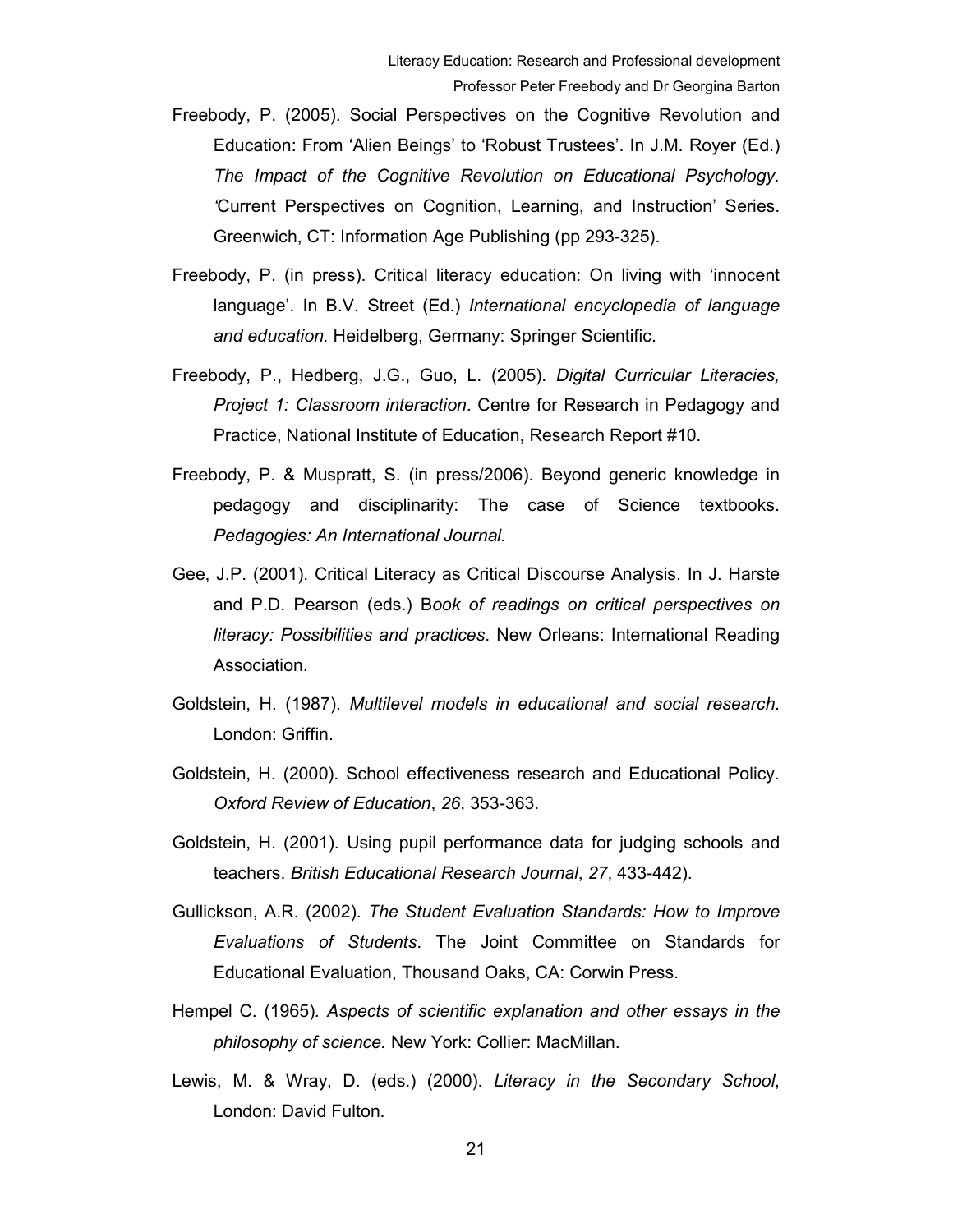- Muspratt, S. (2006). Representing scientific knowledge in high school textbooks: A corpus study. Unpublished doctoral thesis, Griffith University, Brisbane, Australia.
- Reading Recovery Council of North America, (1999), available at http://www.readingrecovery.org/sections/research/critics.asp, [retrieved Sept. 15 2006].
- Reineke, R. (1995). Worthen & Sanders: Six General Evaluation Models/Frameworks, Paper 89. Program Evaluation in Adult Education and Training. Michigan State University, East Lansing: AEE.
- Royer, J.M. (Ed., 2005). The Impact of the Cognitive Revolution on Educational Psychology. 'Current Perspectives on Cognition, Learning, and Instruction' Series. Greenwich, CT: Information Age Publishing.
- Sanders, J. (Chair, 1994). Joint Committee on Standards for Educational Evaluation: The program evaluation standards, second edition. London: Sage Press.
- Sanders, J.S. (2000). Evaluating School Programs: An Educator's Guide Thousand Oaks, CA: Corwin Press.
- Santoro, N. (2004). Using the four resources model across the curriculum. In A. Healy & E. Honan (Eds.), Text next: New resources for literacy learning. Newtown, NSW: Primary English Teachers Association, (pp 51- 68).
- Schwab, J.J. (1978). Education and the structure of the disciplines. In I. Westbury & N.J. Wilkoff (Eds.) Science, curriculum, and liberal education. Chicago, Ill: University of Chicago Press, (pp 229-272).
- Skarin, R. (1996). Generation 1.5 in Hawa'ai: Gaining critical tools for reading the world. Second Language Studies, 23(2), 138-173.
- Teese, R. & Polesel, J. (2003). Undemocratic schooling: Equity and quality in mass secondary education in Australia. Melbourne: Melbourne University Press.
- Toulmin, S. (1972). Human understanding. Cambridge, MA: Harvard University Press.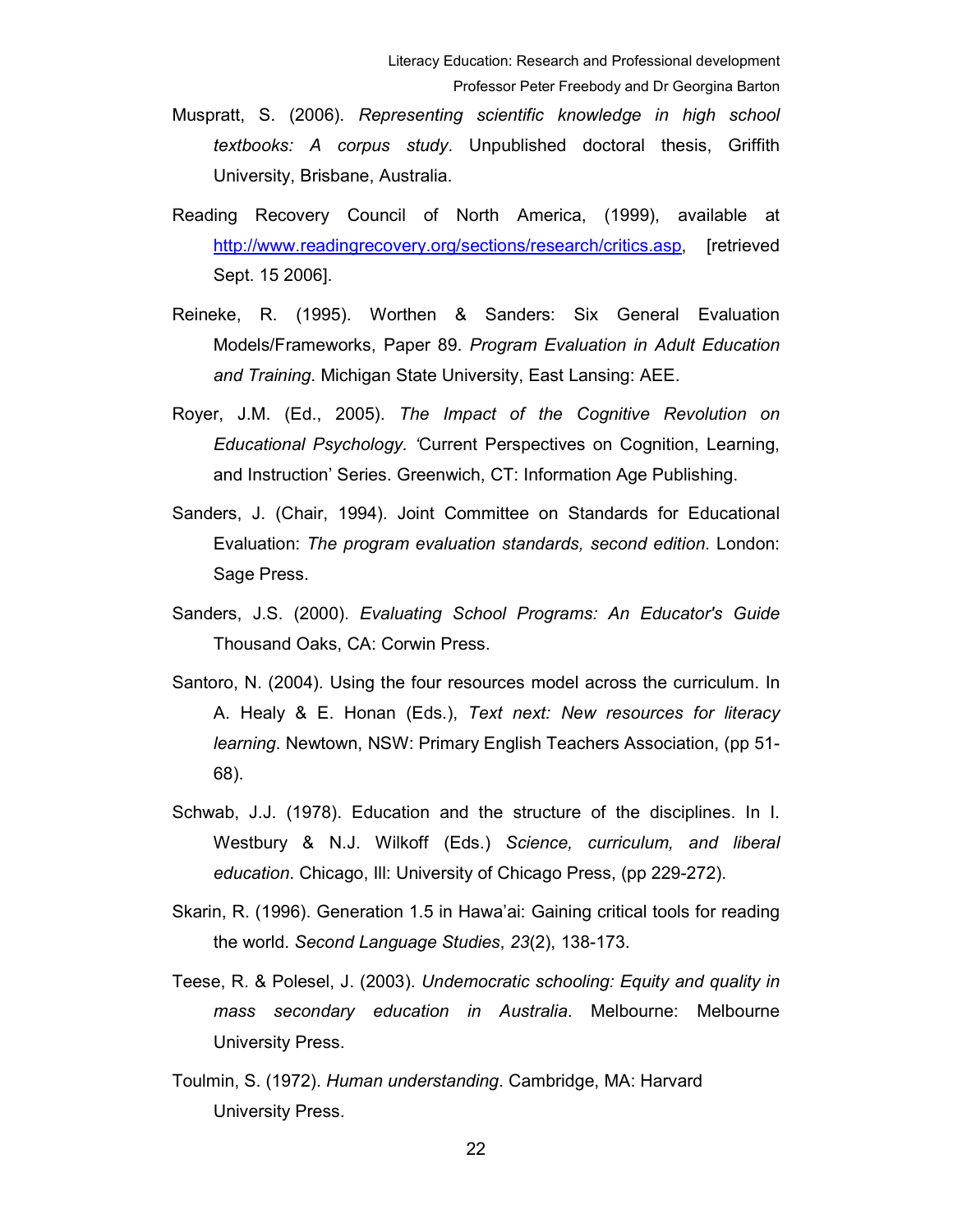Literacy Education: Research and Professional development Professor Peter Freebody and Dr Georgina Barton

## DIGEST OF RESEARCH FINDINGS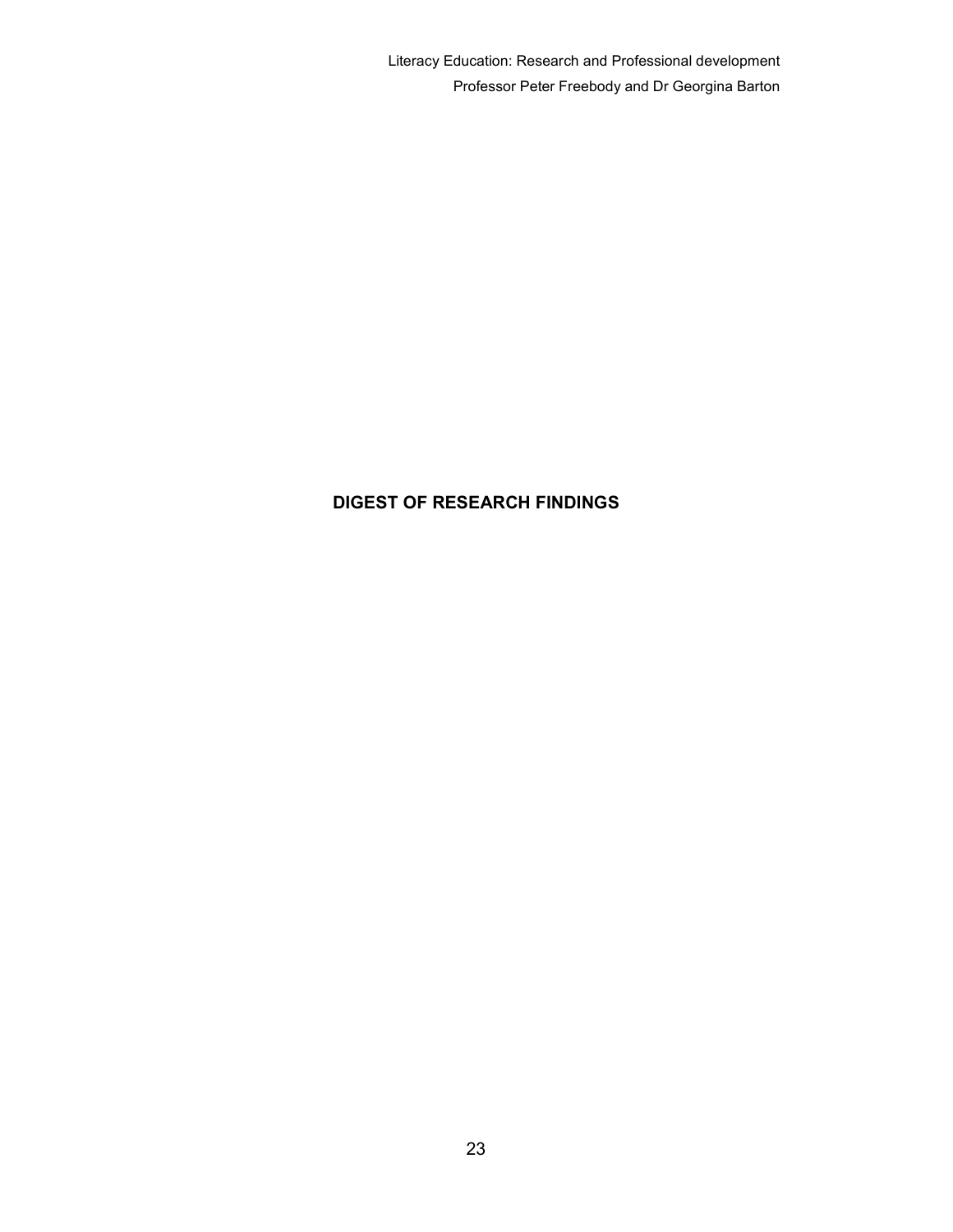## 1. BEATING THE ODDS

## Taylor, B., Pearson, D., Clark, K., Walpole, S. (1999) Beating the Odds. America: Center for Improvement of Early Reading Achievement.

#### www.ciera.org

Overview:

- research was conducted as part of CIERA Center for the Improvement of Early Reading Achievement
- investigated teacher and school factors that affect children's reading success
- principals completed questionnaire
- teachers were observed for an hour of reading instruction 5 times December-April
- children tested in November and May including:
	- o words correct per minute;
	- o retelling a passage; and
	- o words in isolation.

## Methodology:

Various levels of analysis –

- (i) results, largely descriptive at the school level
- (ii) variations among instructional practices of teachers within the levels of school effectiveness
- (iii) variations found in instructional practice as function of teacher accomplishment
- (iv) on regression analysis combining school and teacher variables
- Years 1-3 focus on student level of engagement, time spent in small or wholegroup instruction, preferred interaction style
- time spent in small-group instruction, time spent in whole-group instruction, time spent in independent reading, student engagement rating, home communication rating, preferred style of telling, preferred style of recitation, and preferred style of coaching
	- 1. Communication to parents
		- o was not statistically significant
		- $\circ$  "the differences between the school level and the accomplishment analyses suggest either that the most accomplished teachers are not necessarily the best communicator or that teacher effects are moderated by a school-level ethic for this type of activity" – www.ciera.org
	- 2. Student engagement
		- $\circ$  was statistically significant
		- $\circ$  "The findings suggest that, unlike parent communication, wherein individual teacher practices appear to be moderated by school-level efforts, promoting high student engagement is a teaching practice not easily influenced by school-level practice".
	- 3. Grouping practices
		- $\circ$  students averaged from 23-27 minutes a day in independent reading across all conditions of teacher effectiveness
	- 4. Interaction patterns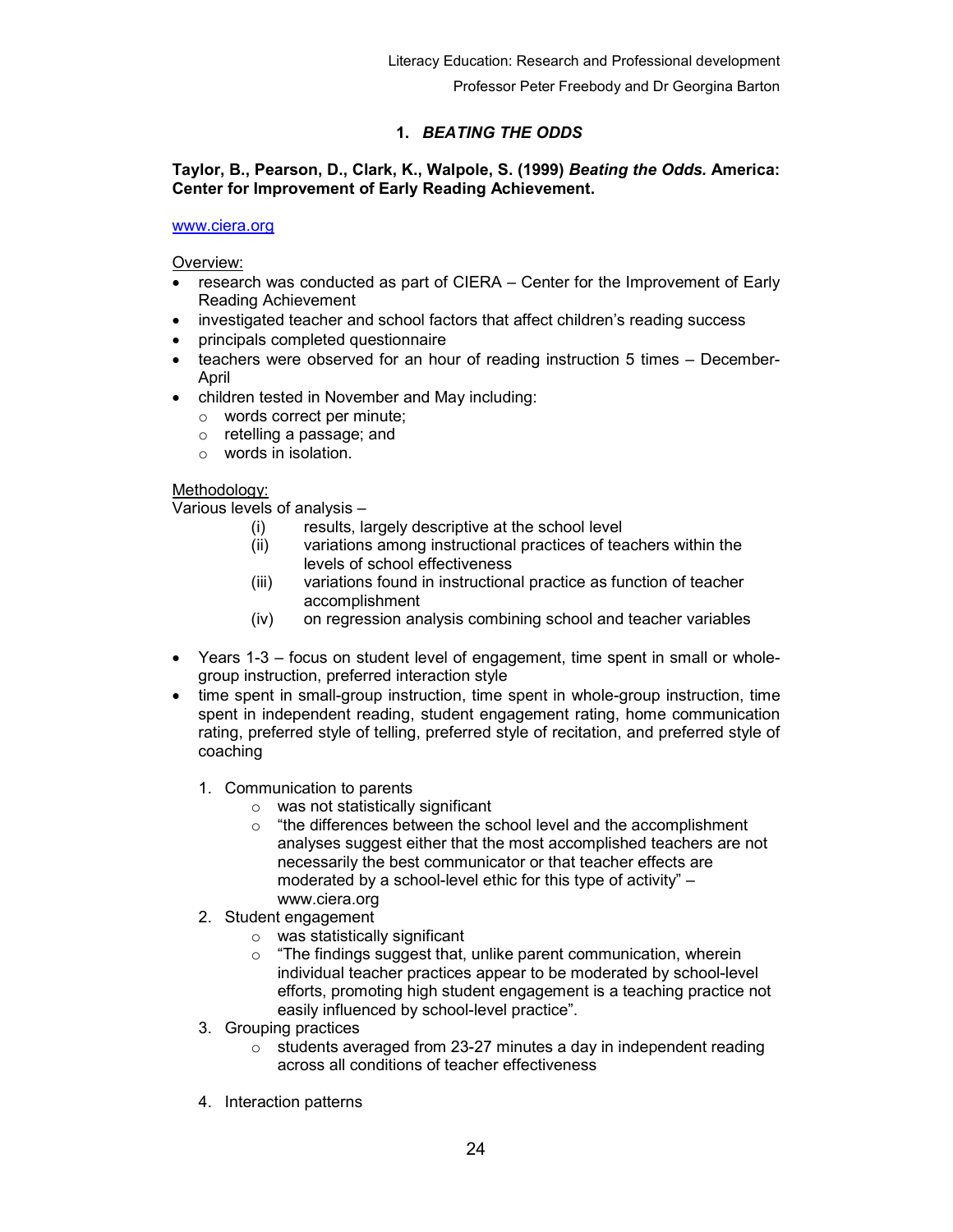Literacy Education: Research and Professional development

#### Professor Peter Freebody and Dr Georgina Barton

- o "significant differences among teachers across schools suggest that a teacher's preferred style of interacting with students is a teaching dimension which is less well influenced by the practice of others at the school level than other dimensions of teaching being investigated in our study"
- 5. Approaches to word recognition instruction
	- $\circ$  "most accomplished teachers demonstrate a more balanced portfolio of approaches to assist in word identification"
- 6. Comprehension instruction
	- o "across all schools, comprehension instruction was minimal in grades 1-3 – included asking questions about the story as children were reading, having children write in response to stories they had read"
	- o most accomplished teachers were frequently observed asking higher level questions

Overall, school-level change is as important as change within classrooms.

## Key Findings:

Management and engagement:

- most accomplished teachers in this study were experts at classroom management
- had well-established classroom routines and procedures for handling behaviour problems
- quick transitions between activities and rapid pace of instruction
- managed to engage 96% of students in work of the classroom

Small-group instruction:

- students in most effective schools averaged 60 minutes a day of small, abilitygrouped instruction
- greater time allotted for small-group instruction was made possible by collaborative model – teachers, aides, ESL teacher etc.
- every child had two blocks of small-group instruction
- ability grouping used in effective schools the use of these was however, not rigid or inflexible

Independent reading:

• students in most effective schools spent more time in independent reading – 27- 28 minutes a day

Coaching:

- effective schools had teachers able to teach "on the fly"
- practice of coaching during reading to provide word recognition instruction was found to be a characteristic of teachers in the most effective schools and the most accomplished teachers in general

Phonics:

- Wharton-MacDonald et al. (1998) found most effective first-grade teachers in their study taught decoding skills explicitly and provided their students with many opportunities to engage in authentic reading.
- Beating the Odds data suggests that "what teachers do to promote application of phonics knowledge during the reading of connected text that matters most" – www.ciera.org
- "what distinguished the most accomplished teachers was their use of coaching to help students learn how to apply word recognition strategies to real reading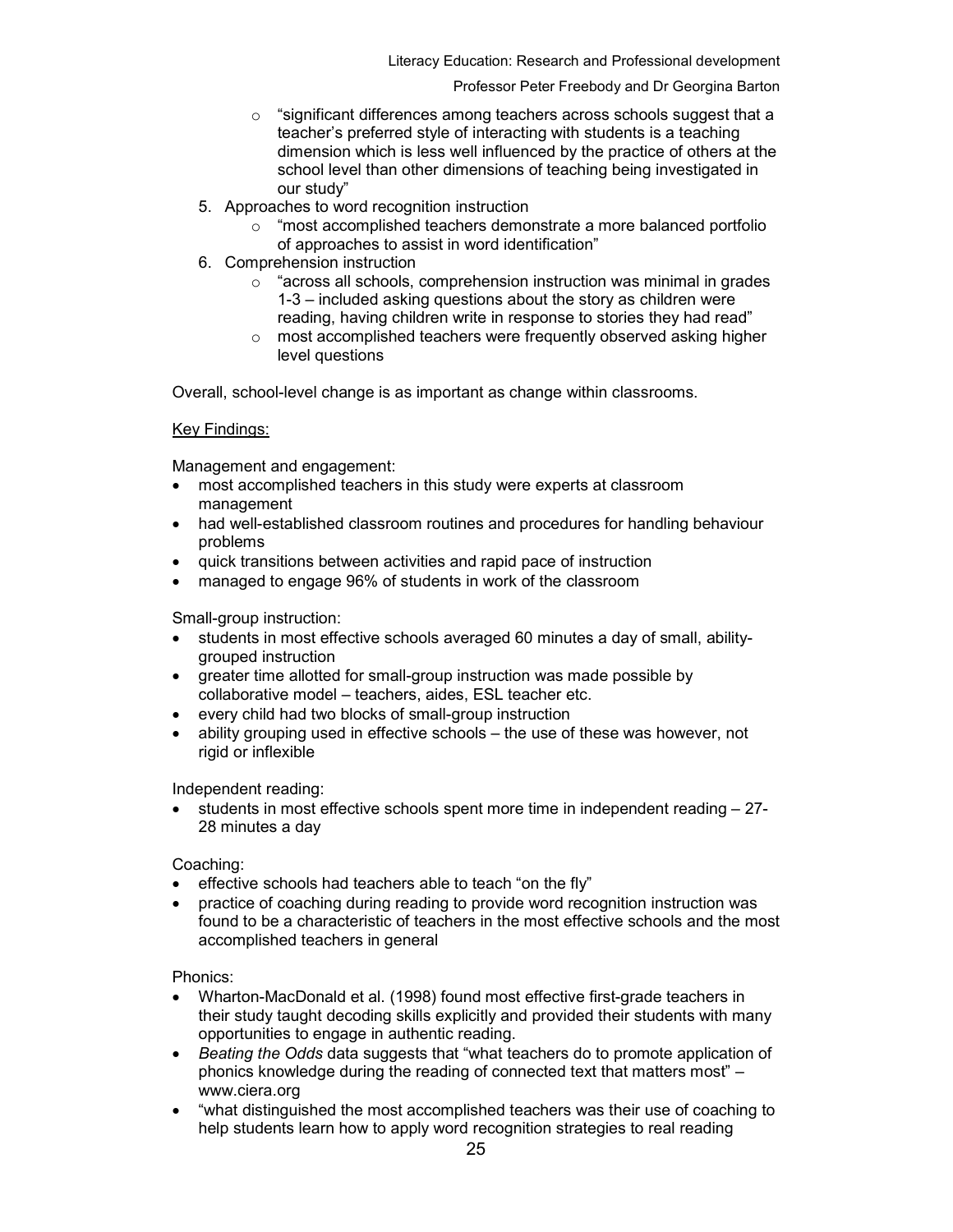Higher level questions:

- found most of the accomplished teachers frequently encouraged higher level responses to text
- strategies include: asking higher level aesthetic response questions, requiring students to write response to what they had read
- only 16% of teacher in entire sample could be considered to truly emphasise comprehension

Improving instruction:

- in two schools teachers and principals mentioned importance of improving instruction
- "focus on staff development efforts on becoming better teachers of reading"

High expectations for student learning:

• two of the schools – teachers mentioned high expectations for students' achievement as a factor contributing to their success

Retrieved from: www.ciera.org

## 2. PISA STUDY

#### Programme for International Student Assessment (2000) – PIRLS, Paris, OECD.

#### www.pisa.oecd.org

#### Overview:

Reports on three different aspects of reading. These are how well students can

- retrieve specified information,
- interpret what they read and
- reflect on and evaluate the texts, drawing from existing knowledge

Scales were developed for each of these aspects as well as for reading literacy overall (the 'combined reading literacy' scale).

Student background variables which were related to achievement,

A range of other home and school factors appear to have influenced the reading literacy achievement of Australian students. These factors included:

- home educational resources (access to dictionaries, text books and a quiet place to study),
- the amount of time spent on homework,
- time spent reading for enjoyment,
- students' perception of classroom discipline,
- teacher enthusiasm,
- the average student SES at the student's school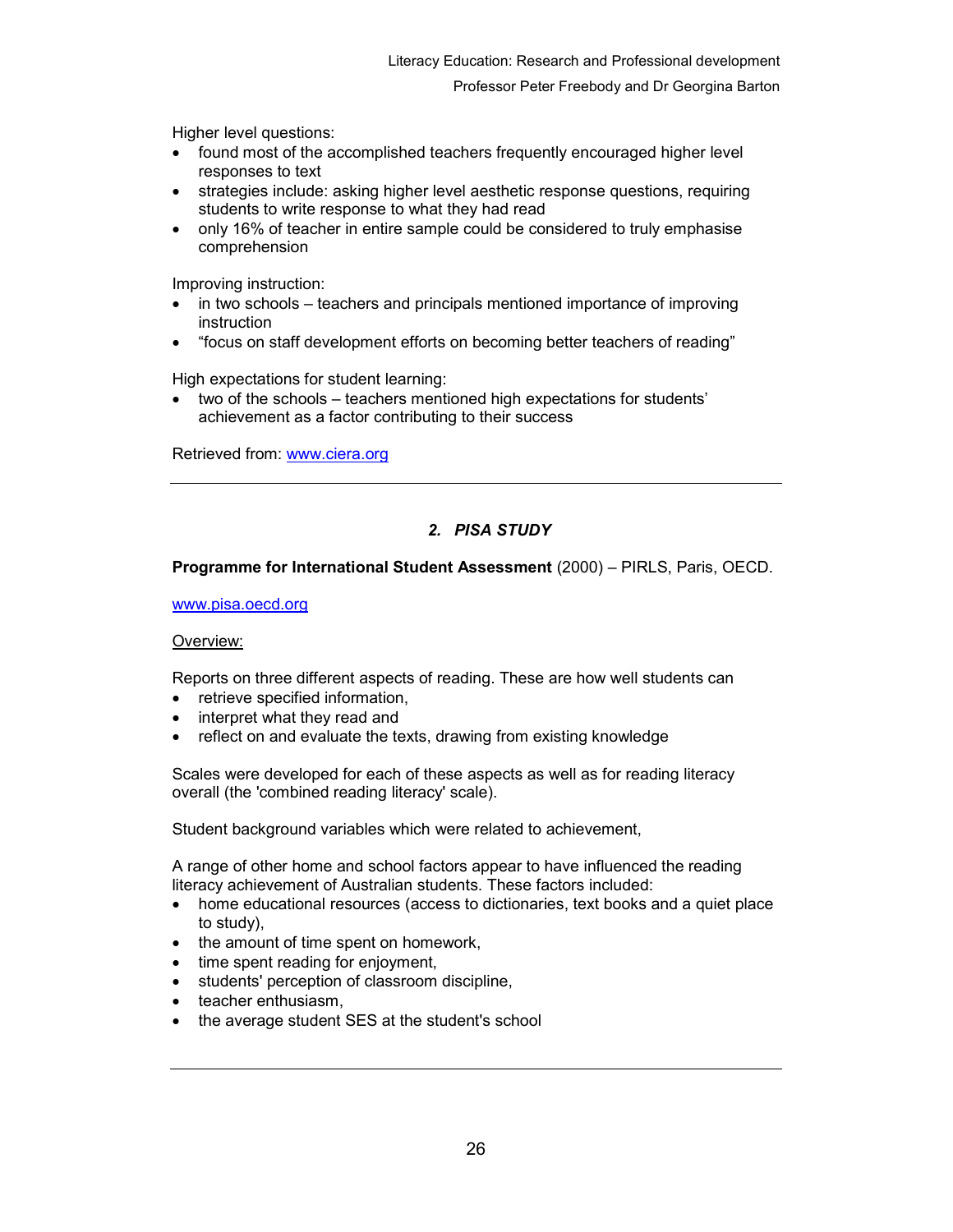## 3. 100 CHILDREN GO TO SCHOOL: CONNECTIONS AND DISCONNECTIONS IN LITERACY DEVELOPMENT IN THE YEAR PRIOR TO SCHOOL AND THE FIRST YEAR OF SCHOOL.

#### AND

### 100 CHILDREN TURN 10: A LONGITUDINAL STUDY OF LITERACY DEVELOPMENT FROM THE YEAR PRIOR TO SCHOOL TO FIRST FOUR YEARS OF SCHOOL.

### Susan Hill, Barbara Comber, William Louden, Judith Rivalland, Jo-Anne Reid

100 children go to school – 1996-1997 –1998 report 100 children turn 10 -1999-2000 –2002 report

#### Overview:

Gathered data on:

- Formal and informal early literacy activities
- The views of parents, teachers and children
- The classroom literacy experiences

Grouped under four headings:

- 1. The nature of the children's literacy achievement over time
- 2. The differences between children's patterns of growth and pathways towards the achievement of school literacy
- 3. The relationship between the literacy practices of home and school
- 4. The classroom and teaching practices that were observed to make a difference to the literacy development of the children that were studied.

#### Findings:

Researchers believed that each major finding has implications for:

- curriculum
- policy and
- practice in Australian schools
	- 1. Most children made substantial growth in literacy
		- a. there was a broad range of performance on various literacy domains
			- i. 15% did not demonstrate ability to operate codes of reading and writing at a least acceptable by national benchmarks
		- b. those children not achieving were overwhelmingly from schools serving families living in poverty
	- 2. Children take different pathways and have different patterns of growth in literacy development
		- a. not always predictable, linear and sequential
		- b. not all children follow predictable trajectories based on early literacy assessments
		- c. early starters and 'catching up'
		- d. early starters and later success what is measured as 'literacy' begins to shift in ways that may impact on relative performance
	- 3. Home and community experiences influence children's literacy development
		- a. five schools from different communities and within them diverse families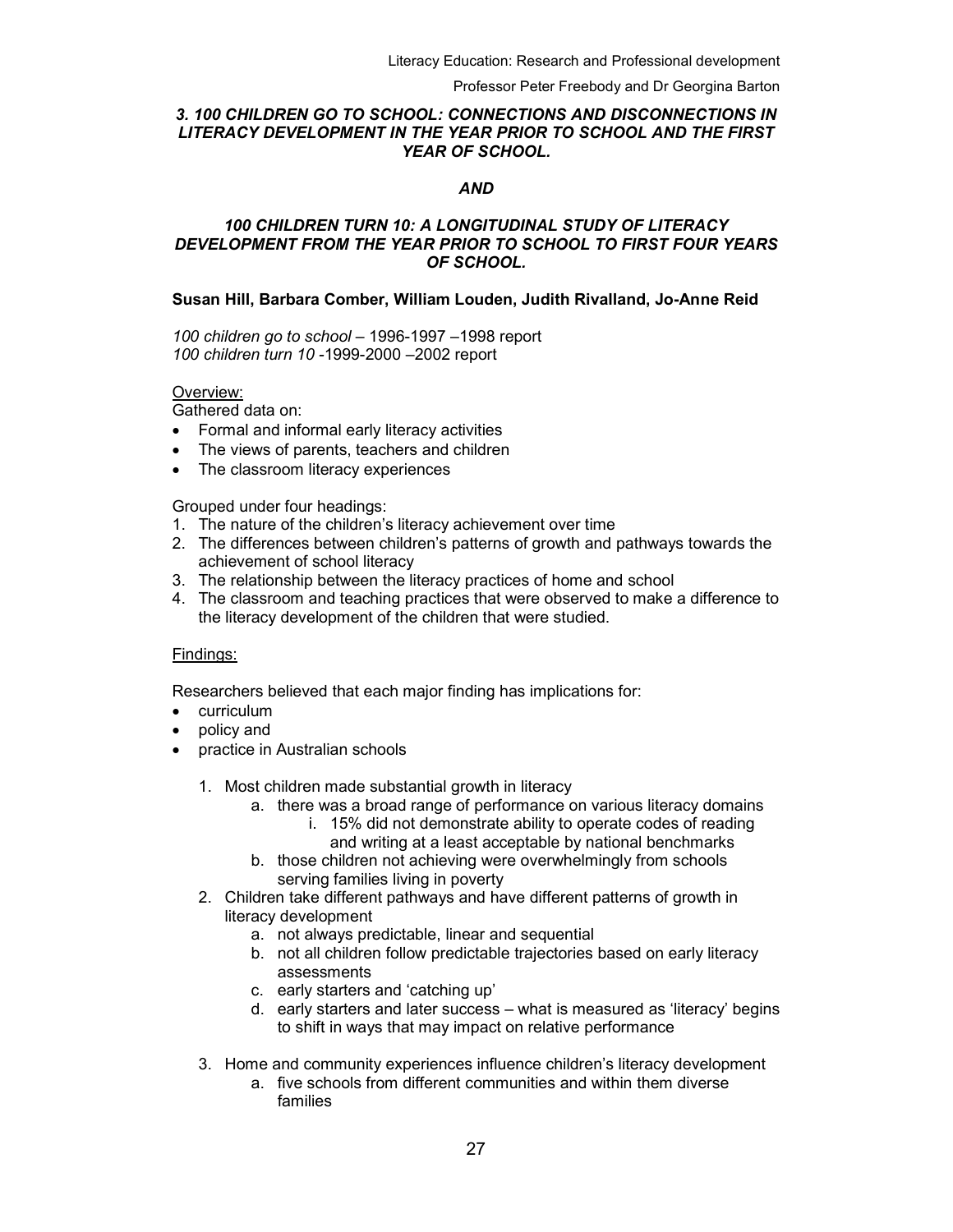4. Teaching that made a difference

#### Conclusions:

importance of good teachers

"Teachers who are most successful in setting up and managing classrooms where children have consistent success and make consistent progress are informed about current and conventional theories of literacy development and instruction" (p. 106, para 2)

- development of literacy in some neighbourhoods more difficult than others
- good teaching needs to be complimented by good parenting at home
- in some schools students are failed from first day of school 10 years of age and beyond
- was substantial growth of students' literacies
	- o almost all could read accurately book level 27-28 (age 9-9.5)
	- o almost all could produce extended written texts above national benchmark
	- $\circ$  2/3 recorded spelling age equal to or above approx mean
	- o broad range on all other literacy dimensions
	- $\circ$  lowest performing schools were schools serving children in poverty

"The study of 100 children turn 10 found that there was a very broad range of performance on literacy tasks. This finding requires attention and action. Action does not mean more of the same but rather the need for all teachers to work together to create and share knowledge about good early years literacy teaching and appropriate early intervention for students who require support. In addition there is a need for a second safety net after the transition to primary school for 8-9-year-old children who have not acquired the automatic literacy skills and strategies needed to reach their full learning potential in primary school. Good first teaching, effective early intervention and a second safety net requires that all teachers are energetic, knowledgeable and can practice culturally responsive literacy teaching (p. 107)".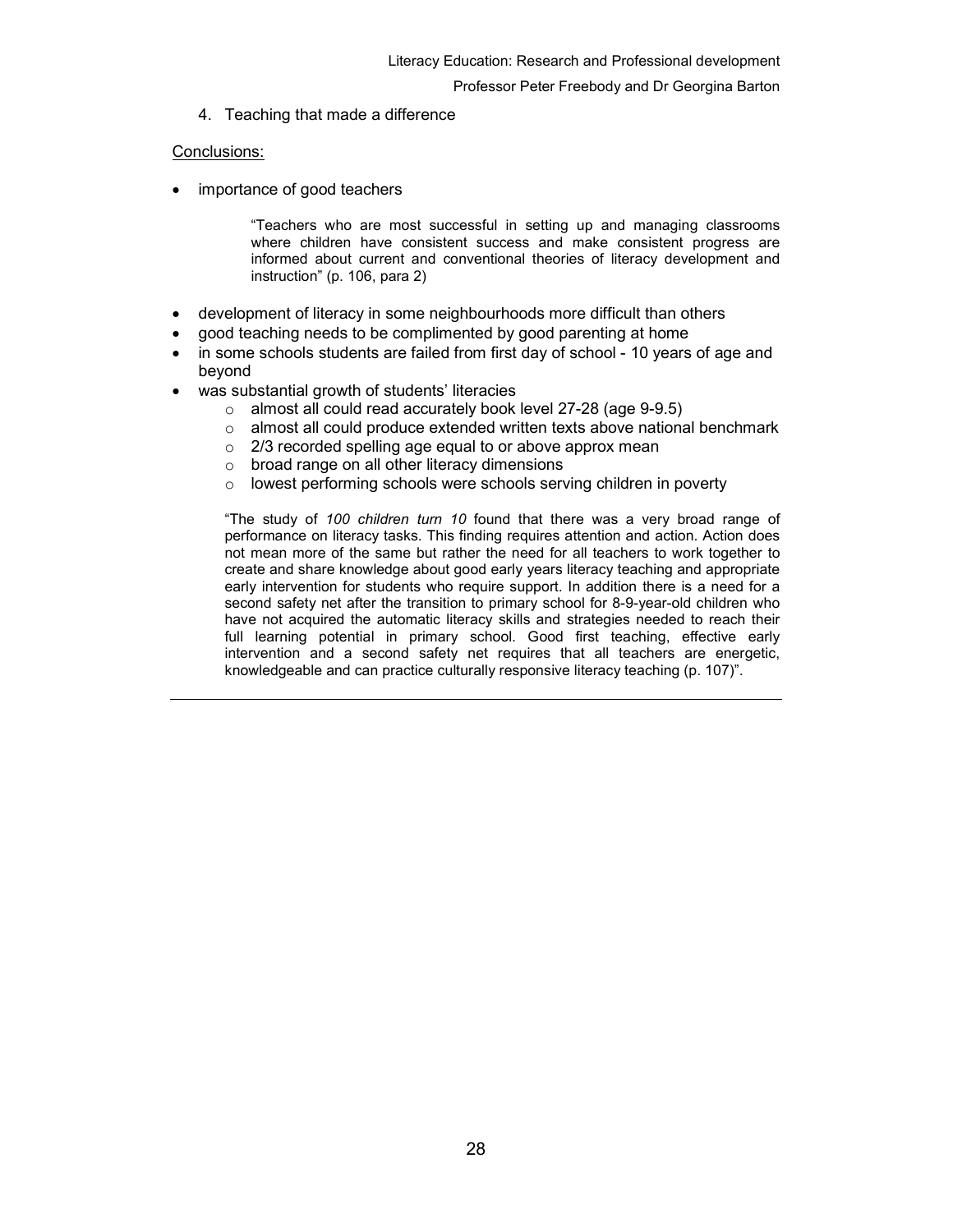## 4. NOTHING LEFT TO CHANCE

## Pat Grant, Lynne Badger, Anna Rogers - University of South Australia and Lyn Wilkinson, Flinders University.

#### http://www.thenetwork.sa.edu.au/nltc/literature/index.htm

#### Overview:

Investigates how schools approach challenges they face. Report on Literacy and Numeracy Outcomes Evaluation in High Achieving Disadvantaged Schools

#### Findings:

Findings were that successful schools had the following:

1) Instruction was best in heterogeneous classes, with the reduction of the number of students assigned to special education classes.

2) Support was increased in the regular classroom for children with special needs.

3) Improvements in bilingual education were important to implement despite associated difficulties.

4) State-mandated instruction requirements that restricted teachers' scope to implement improvements, were the subject of experiments with state waivers of rules and regulations.

5) Emphasis on minimum competencies may prompt increased efforts to raise student performance at the lowest levels, without an accompanying effort to improve student achievement at the highest levels.

6) Staff in-service training was matched to the specific areas of school need and was provided throughout the year

7) Attempts to involve families in their children's education met with limited success. No exemplary model of a parent education Program was found.

8) Successful implementation of change required the participation of many people within and outside the school. The key to success was the possibility for school administrators and teachers to use additional resources from outside the school, to initiate and support fundamental changes within the school.

9) Evaluation of improvement was complex - techniques used involved meetings, questionnaires, interviews and reviews of student achievement data.

#### Conclusions:

It was noted that six interrelated features of instruction were characteristics of all the higher performing schools.

- 1) Students learn skills and knowledge in multiple lesson types.
- 2) Teachers integrate test preparation into instruction.
- 3) Teachers make connections across instruction, curriculum and life.
- 4) Students learn strategies for doing the work.
- 5) Students are expected to be generative thinkers.
- 6) Classrooms foster cognitive collaboration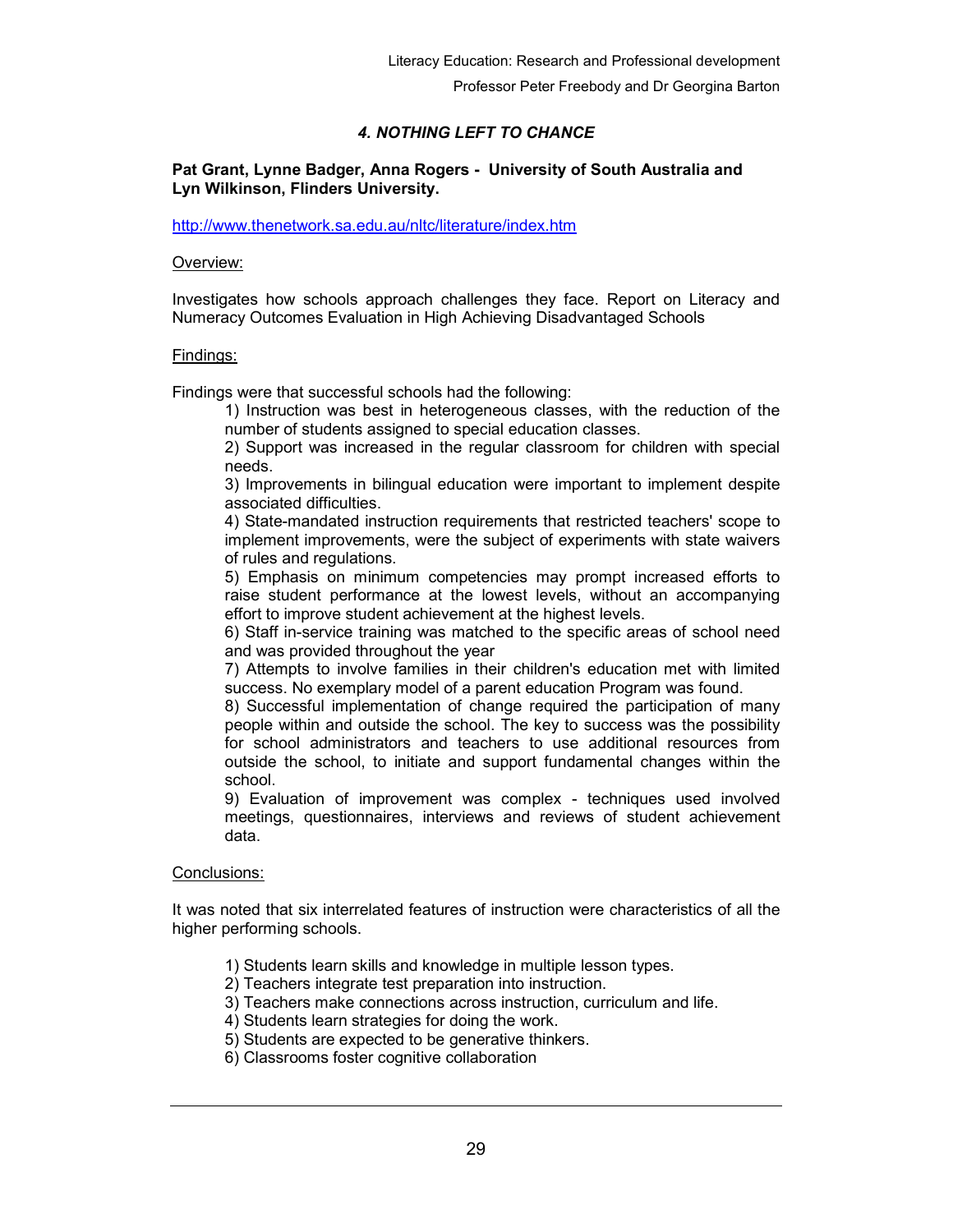#### 5. SOCIO-ECONOMICALLY DISADVANTAGED STUDENTS AND THE DEVELOPMENT OF LITERACIES IN SCHOOL: A LONGITUDINAL STUDY.

Barbara Comber. et al. University of South Australia, Centre for Studies in Literacy, Policy and Learning Cultures, (2001).

#### Overview:

Investigates children's school trajectories from ages 8-12 in low socio-economic areas

Designed to investigate literacy development in the often ignored middle-primary years of schooling (talk of  $4<sup>th</sup>$  grad slump)

#### Findings:

Six key factors contributing to successful literacy development:

1) The recognition factor (the extent to which what children can do *counts* and they can see that it counts)

2) The resources factor (the extent to which schools have the human and material resources they need)

3) The curriculum factor (the quality, scope and depth of what is made available)

4) The pedagogical factor (the quality of teacher instructional talk, teacherstudent relationships and assessment practices)

5) The take-up factor (the extent to which students appropriate literate practices and school-authorised discourse)

6) The translation factor (the extent to which students can make use of and assemble repertoires of practice that they can use in new situations)

## Conclusions:

There are many positive aspects of school in disadvantaged areas. Need more emphasis on critical analysis for students.

- Socio-economically disadvantaged children have vast array of literate practices from family; had differentiated linguistic, cultural capital.
- Literacy curriculum on offer in middle years organized differently to those of early years counterparts; expectations to be independent and responsible for own learning without being told how; expected that could already read and write fluently; expectations of self-reflection more
- Literacy teaching and learning in low socio-economic schools teachers need high skills and commitment; need for ongoing supplemental assistance so teachers can make a difference; teachers valued one-to-one and small group pedagogical approaches; assessments need to align with whole school structures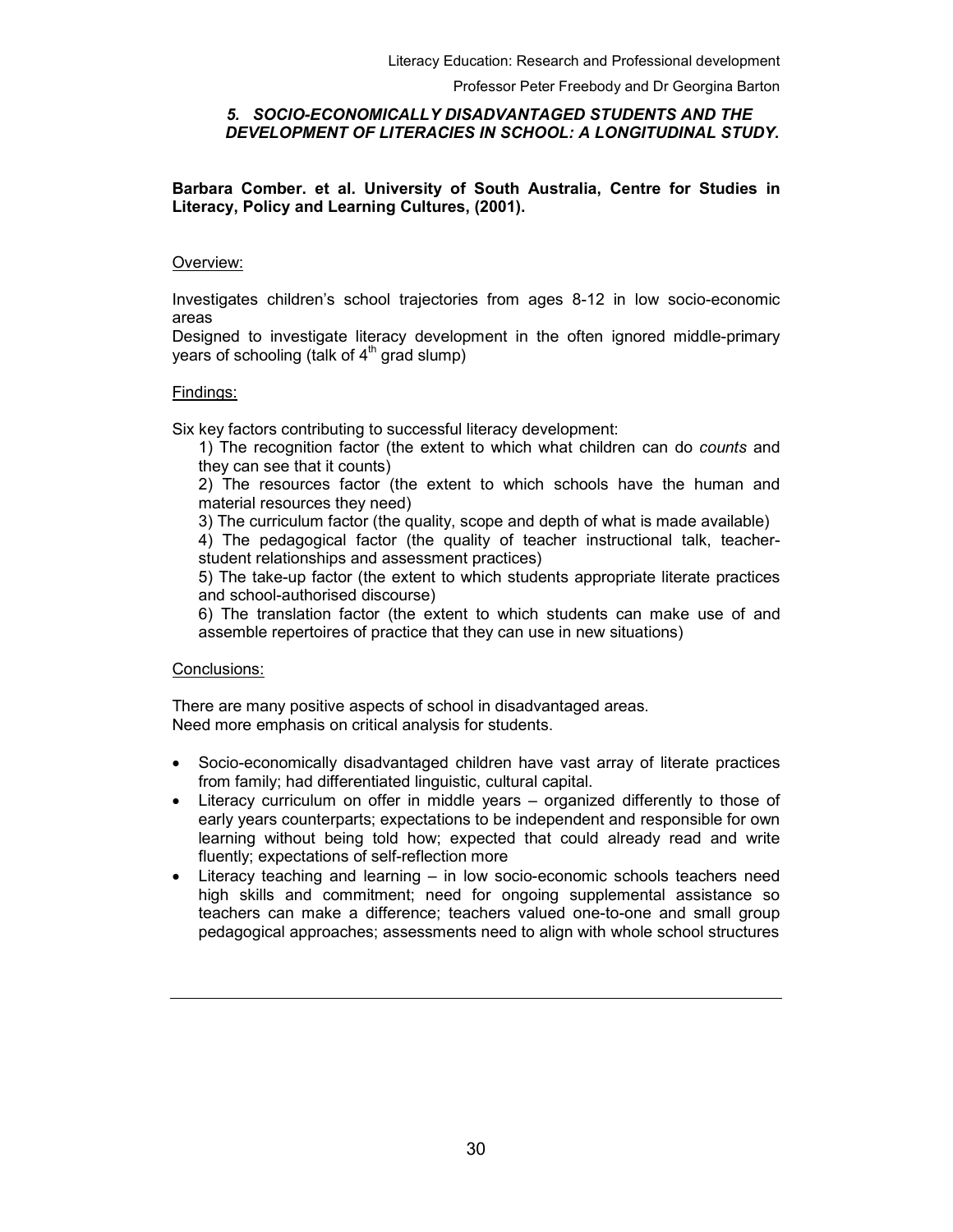## 6. TWO-WAY ENGLISH: TOWARDS MORE USER-FRIENDLY EDUCATION FOR SPEAKERS OF ABORIGINAL ENGLISH.

## Education Department Of Western Australia, Edith Cowan University, February 1999.

## Overview:

Explores social and cultural knowledge of Aboriginal and Torres Strait Islander peoples – in oral narratives/literacy.

## Findings:

- showed a continuum of familiarity of participants on schemas
- strategies of recall "bottom-up" approach had partial ideas that were then reassembled towards original narrative
- some non-Aboriginal participants relied on own schemas in comprehension
- recalls by Aboriginal participants were generally holistic elaborated on cultural schema
- "the research suggests that the contribution of Indigenous students in our classroom have the potential to be misinterpreted and even misunderstood"
- Often contributions not valued
- Therefore Indigenous students in marginal positions in classrooms
- Indigenous students are bringing rich cultural knowledge to classrooms that non-Indigenous students do not have
- Oral narratives recalled by Indigenous students because of familiarity with cultural knowledge
- teachers in current education system who possess little understanding of Aboriginal perspectives

## Conclusion:

"Urgent need for Professional development and development of curriculum materials to demonstrate importance of cultural understandings and schemas in comprehension of narrative texts" (p.28)

## 7. READING RECOVERY – INDIGENOUS TEXT RESEARCH PROJECT.

## State of Queensland, Education Queensland, November 2003.

#### Overview:

Investigates use of Indigenous texts trialed with Indigenous children in Reading Recovery in 2002. Culturally-responsive pedagogy was developed by Grant and trialled also.

## Findings:

## A. Texts

- students exposed to project texts left RR program faster than others
- teachers did less prompting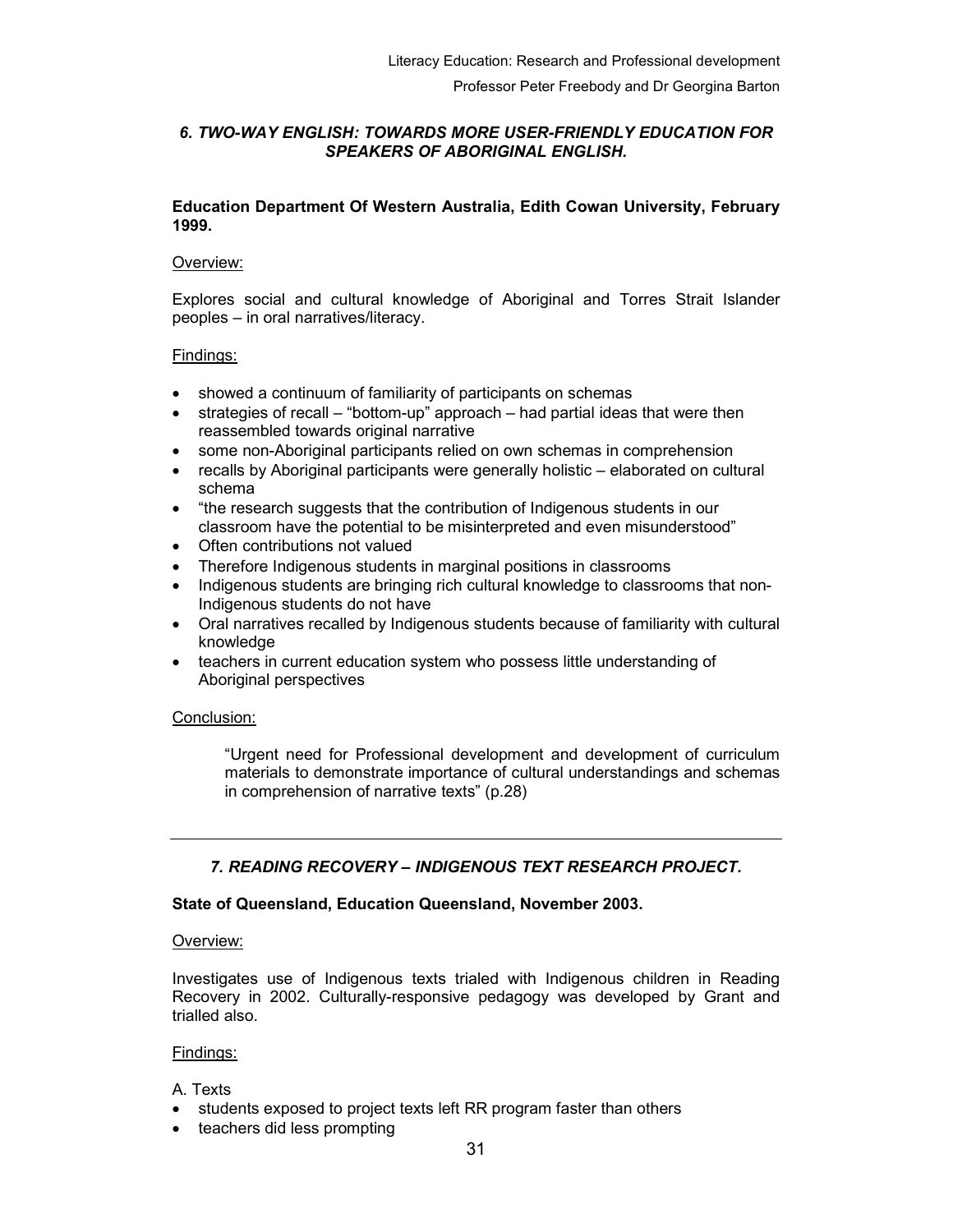- children's reading errors indicated they were attending to meaning as a source of information more often on project texts than others
- teachers thought books were suitable
- teachers' perception of what was important matched Grant's elements land, language, culture, time, place and relationships.
- Teachers wanted more culturally appropriate texts
- Teachers saw texts as particularly effective
- Teachers in remote and community schools valued them more
- Texts prompted student-initiated conversation
- Improvement in motivation and enjoyment of reading occurred
- Students liked valuing of own culture (p. 2)
- B. Culturally responsive instruction
- teachers using strategies had their students discontinue RR quicker
- teachers said framework was powerful in these ways:
	- understanding of and sensitivity to students' needs increased
		- could build on students' strengths
		- non-acceptance of limited progress
		- **EXECUTE:** broadened understanding of literacy development
		- **EXECT** improved knowledge on how to cater to needs of students
		- **EXECT** applicability of framework to general classroom teaching
		- facilitation of more effective communication between teacher and student (p.3)

#### Recommendations:

- report be published
- community be informed
- AccessEd publish texts
- List of texts be made available
- Refine some texts
- Continue design of texts
- Further investigate needs of urban and TSI students
- Consider linguistic patterns of Indigenous students

Professional Development

- PD on Grant's cross-cultural framework be provided to RR teachers of Indigenous students
- TSI perspective in PD needed
- Link with Indigenous Education and training alliance be maintained
- students should not be given culturally relevant texts exclusively
- topics made sense to students
- information provided to teachers provided satisfactory educational experiences for teachers and students
- the framework equipped teachers with better skills and knowledge
- awareness of socio-cultural factors on learning assisted teachers to hold high expectations of students
- positive results would seem inevitable to continue program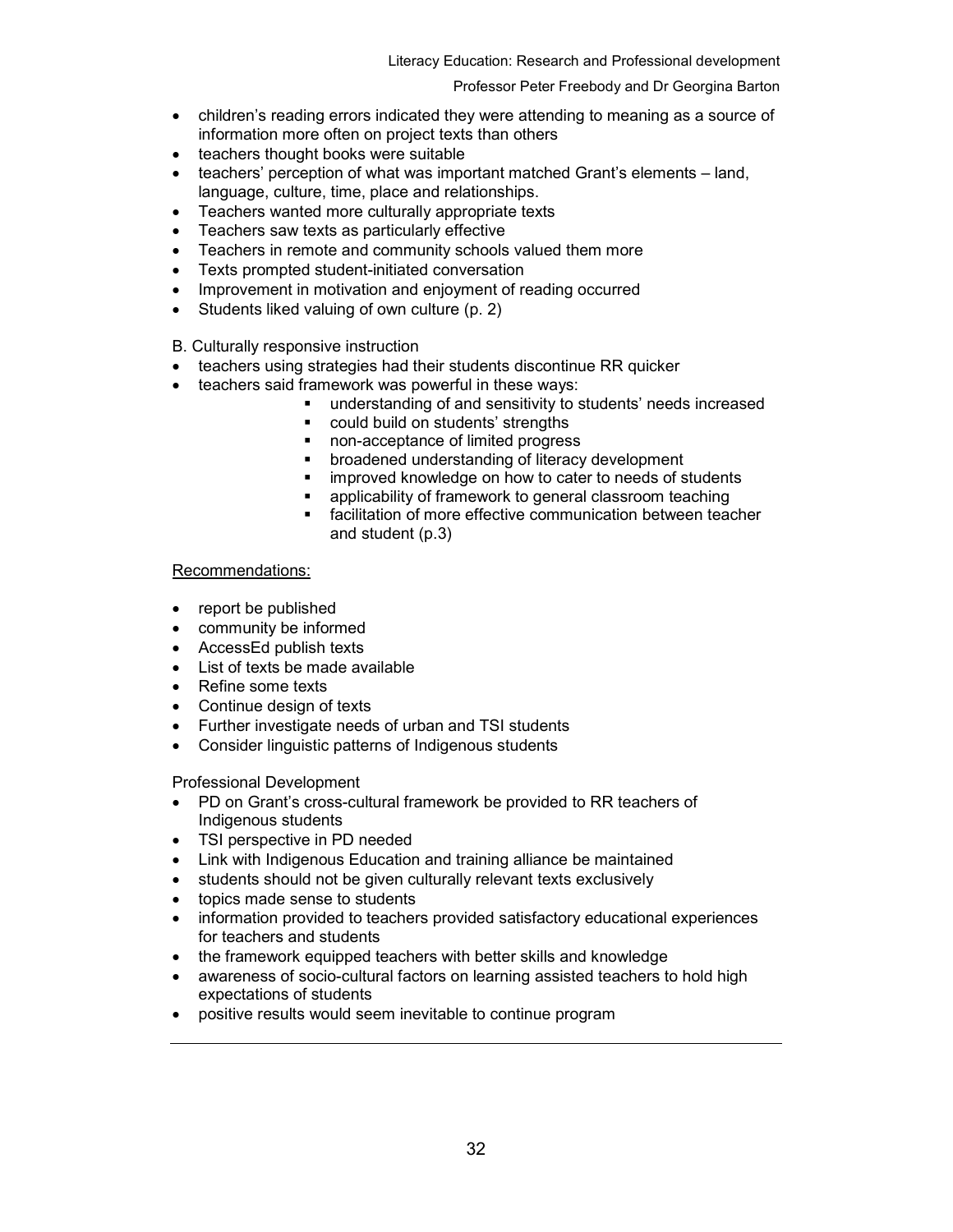Digest Of Research On Reading Recovery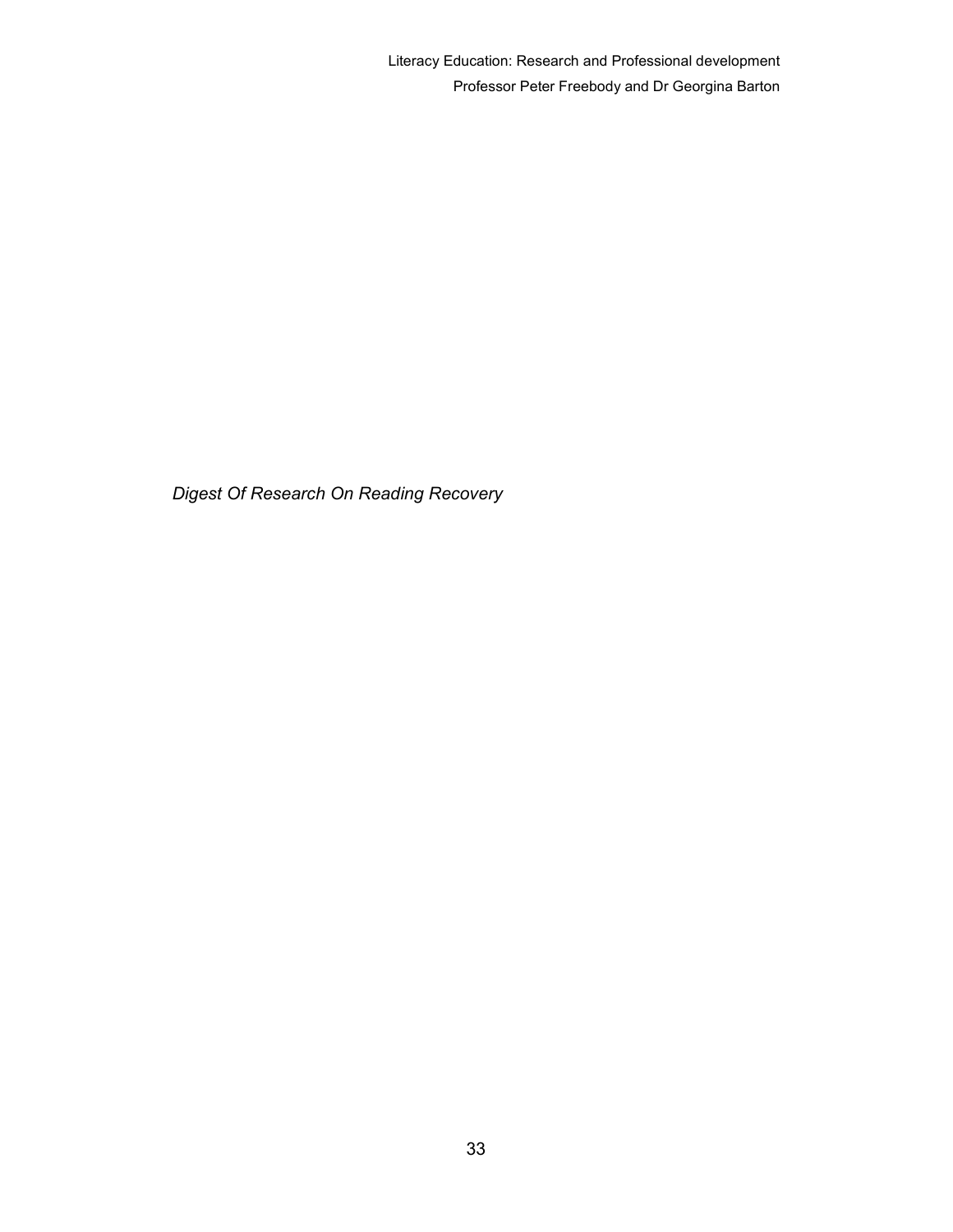## 1. Reading Recovery Descubriendo la Lectura – National Data Evaluation Center (NDEC)

### www.ndec.us/Mission.asp

- Provides evidence that their data collection on use of RR is quality evidence, rigorous, systematic and uses empirical methods
- Children completed six tests
	- Text reading
	- Letter identification
	- Word test
	- Concepts about print
	- Writing vocab
	- Hearing and recording sounds in words
- Ohio State University
- Presents a number of RR studies that uses quality research methods

## 2. Reading recovery: Indigenous text research project. State of Queensland, Education Queensland - November 25th 2003

- Used indigenous based texts with indigenous children in RR in 2002
- This was coupled with culturally-responsive pedagogy developed by Grant (1998)
- Results showed that Indigenous based texts beneficial in RR program already established for Indigenous kids

## 3. Six Reading Recovery Studies: meeting the criteria for scientifically based research. By the North American trainers Group Research committee

Retrieved from: Reading Recovery Council of North America www.readingrecovery.org

- $\circ$  "An evaluation of reading recovery" Center, Wheldall, Freeman, Outhred and McNaught
- $\circ$  "Phonological processing skills and the reading recovery program" Iversen and Tunmer
- o "Reading recovery: helping at-risk children learn to read"- Pinnell
- o "Comparing instructional models for the literacy education of high risk first graders" – Pinnell, Lyons, DeFord, Bryk and Seltzer
- $\circ$  "Children's achievement and personal and social development in a first-yea reading recovery program with teachers-in-training" – Quay, Steel, Johnson and Hortman
- o "Literacy learning of at-risk first-grade students in the reading recovery early intervention" - Schwartz
- Discusses theoretical base, evidence of effects and evidence of replicability for each study
- Generally found that each study found significantly positive effects from use of Reading Recovery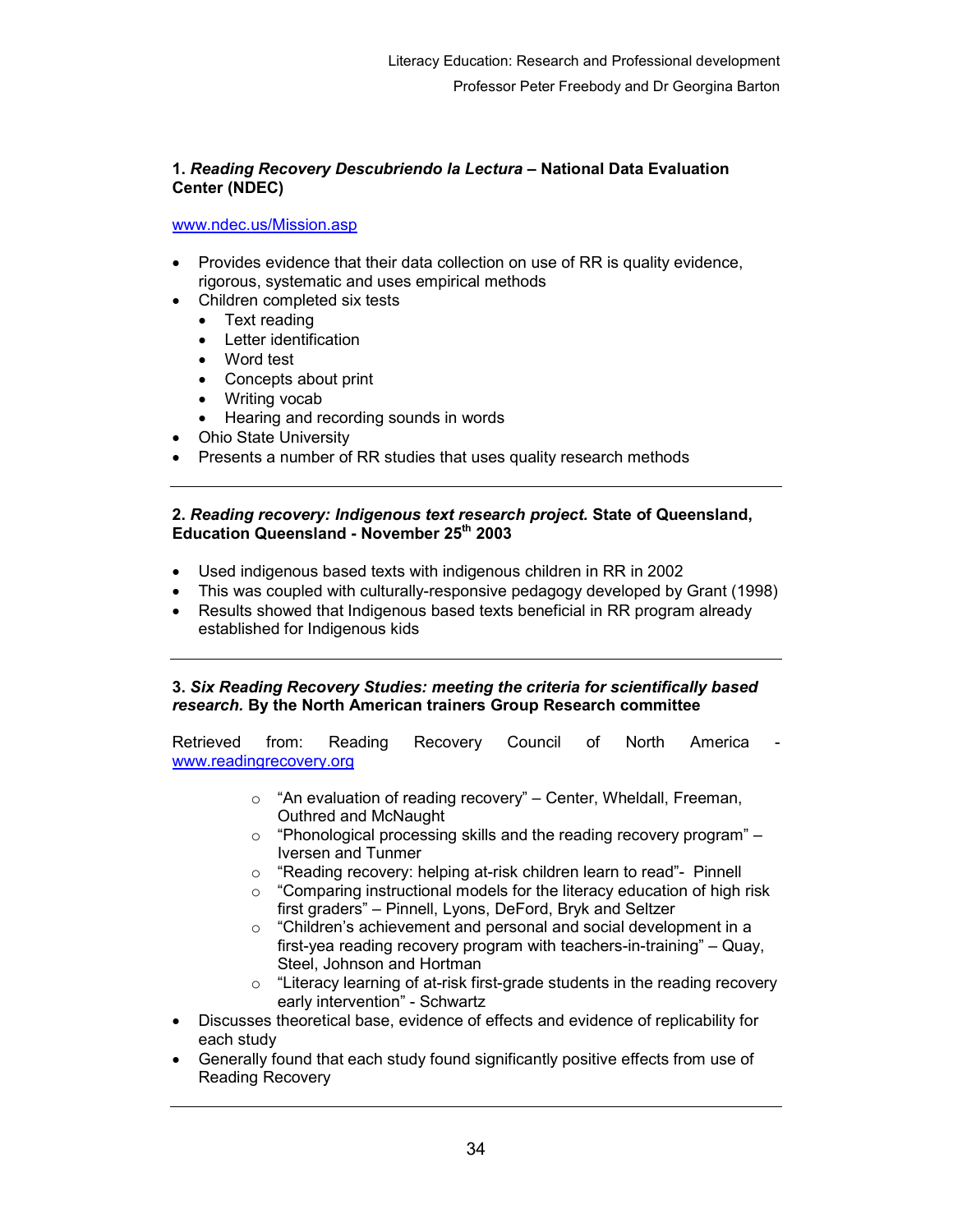## 4. Blaiklock, Ken. E. (2004) "A critique of running records of children's oral reading" New Zealand Journal of Educational Studies, Vol. 39, No. 2, pp. 241- 253.

- Blaiklock has four concerns about running records:
	- The appropriateness of using running records for beginning and fluent readers
	- The use of running records to assess accuracy rate
	- The value of self-corrections
	- The analysis of oral reading errors
- Claims that there is a "lack of clarity in guidelines about suitability of using running records to assess reading at any level" (p. 242
- Reliability of procedure has not been established (p. 243)
- No research supports self-correction as an indicator of skilled reading (p. 246)
- Analysis of errors is problematic may provide misleading portrayal of child's reading (p. 247)

5. Blaiklock, Ken. (2004) "Commentary guided reading: Years 1-4" New Zealand Journal of Educational Studies, Vol. 39, No. 2, pp. 333-339.

- This paper discusses the Ministry of New Zealand's publication Guided reading: years 1-4.
- Argues that is says nothing new from previous policy and that there are a number of discrepancies in the document and video materials
	- Believes it has overall message that teachers spend most time talking about meaning of story
	- Document fails to understand references used
	- Contradiction between materials 'read out aloud' to 'read in your heads'

#### 6. Grossen, Bonnie. Coulter, Gail & Ruggles, Barbara. (1997) Reading recovery: an evaluation of benefits and costs. University of Oregon.

- Comments on more and more independent evaluators raising questions about RR's effectiveness and cost
- States there is considerable bias in research on RR
- Persons responsible for success collect data on success
- Cost of one child for 30 hours in RR costs more than one full year of schooling for one child

## 7. Center, Yola. & Wheldall, Kevin (1992) "Evaluating the effectiveness of reading recovery: a critique" Educational Psychology, Vol 12 Issue 3/4, pp. 263-275.

- Comments on that "some studies have conceptual and methodological shortcomings which have characterised many evaluations to date" (p.263)
- Comments that RR requires "a carefully designed set of interlocking principles and actions requiring the support of a school system to ensure and sustain quality results" (p.263)
- RR teachers help at-risk students to learn "kinds of strategies good readers use" (p. 264) [problem is good readers may use many/varied approaches]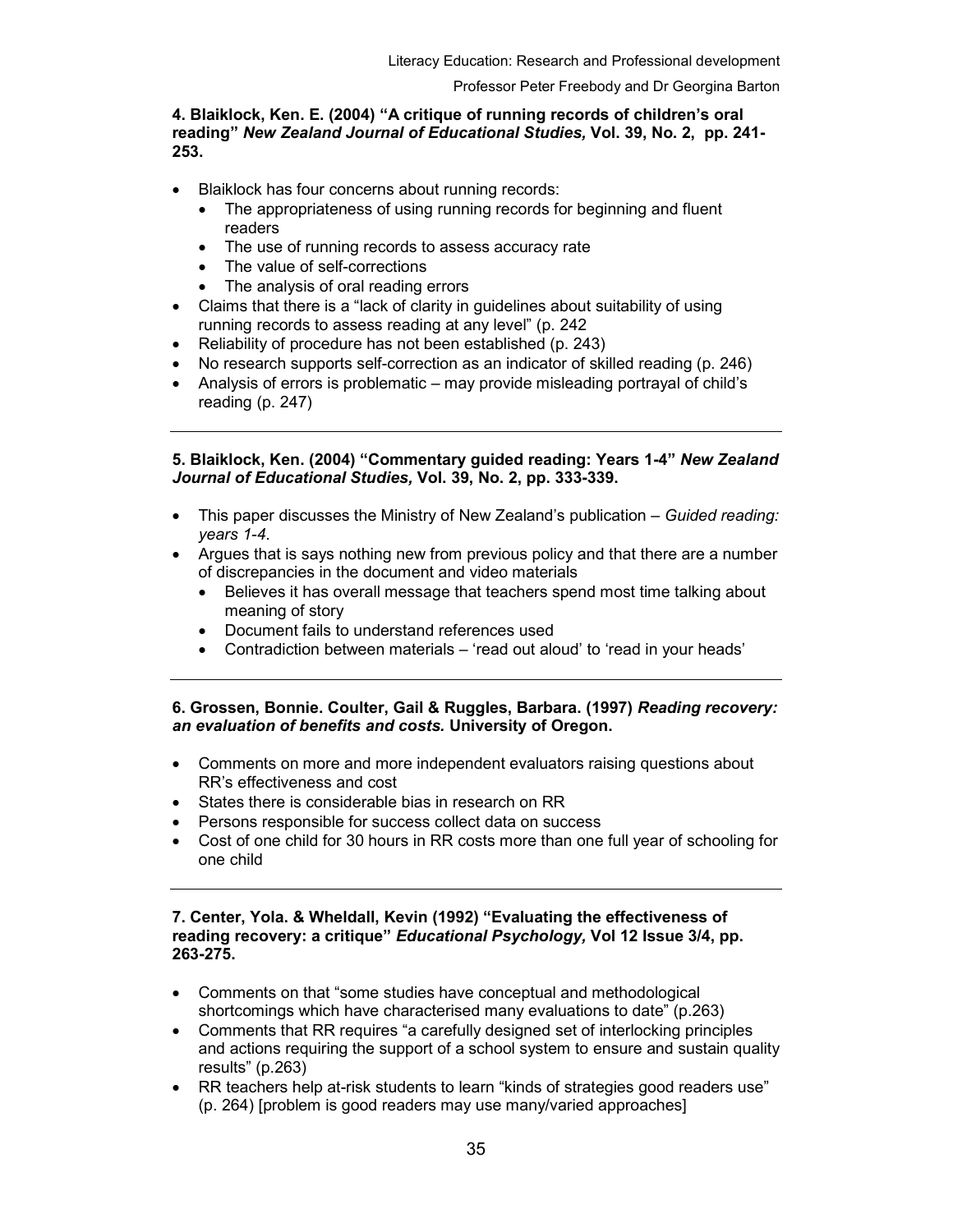Literacy Education: Research and Professional development

Professor Peter Freebody and Dr Georgina Barton

• States that about 25-30% of kids in RR programs are withdrawn if they fail to make the expected rate of progress (p. 265)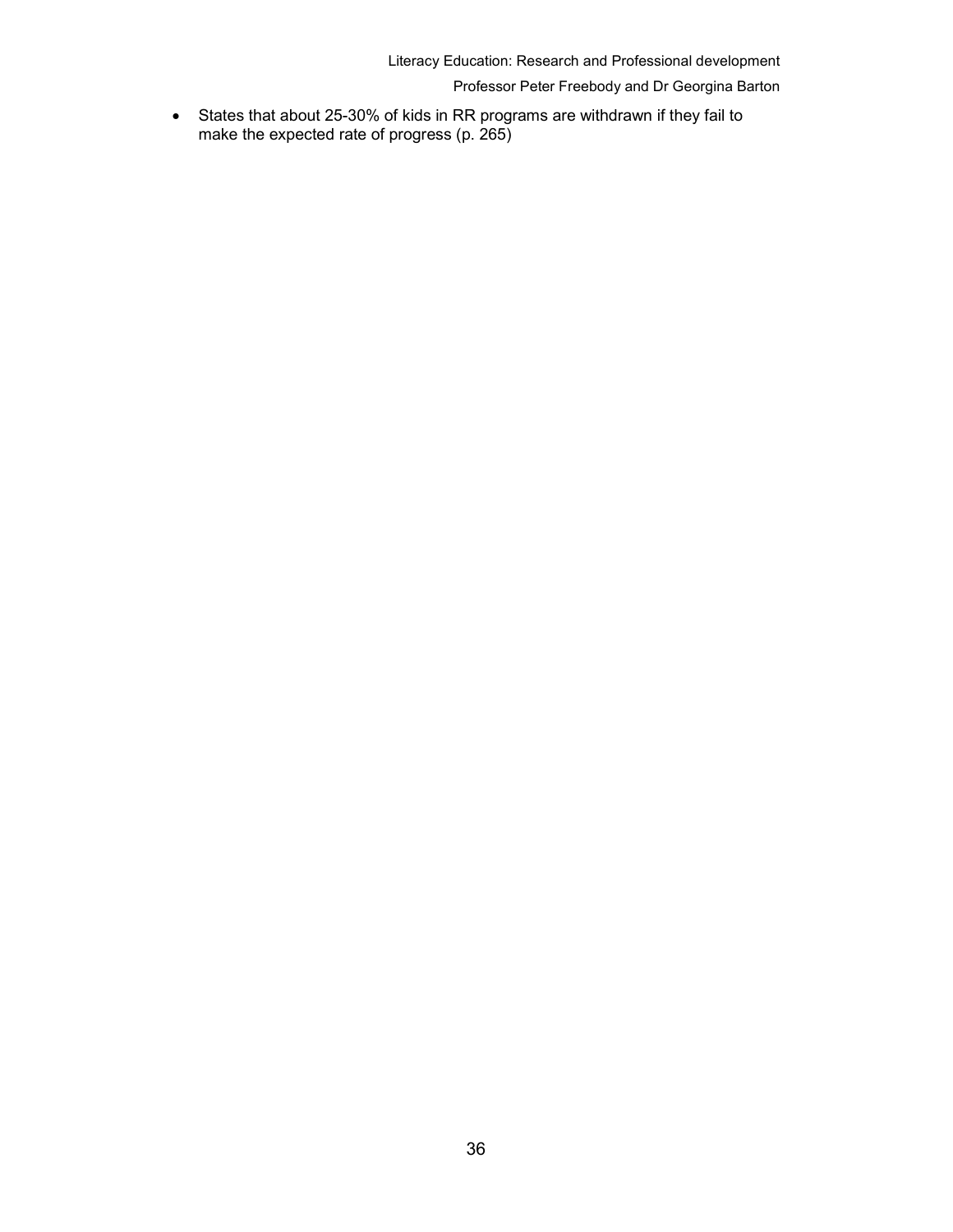Literacy Education: Research and Professional development Professor Peter Freebody and Dr Georgina Barton

A Collection Of Studies In Early Literacy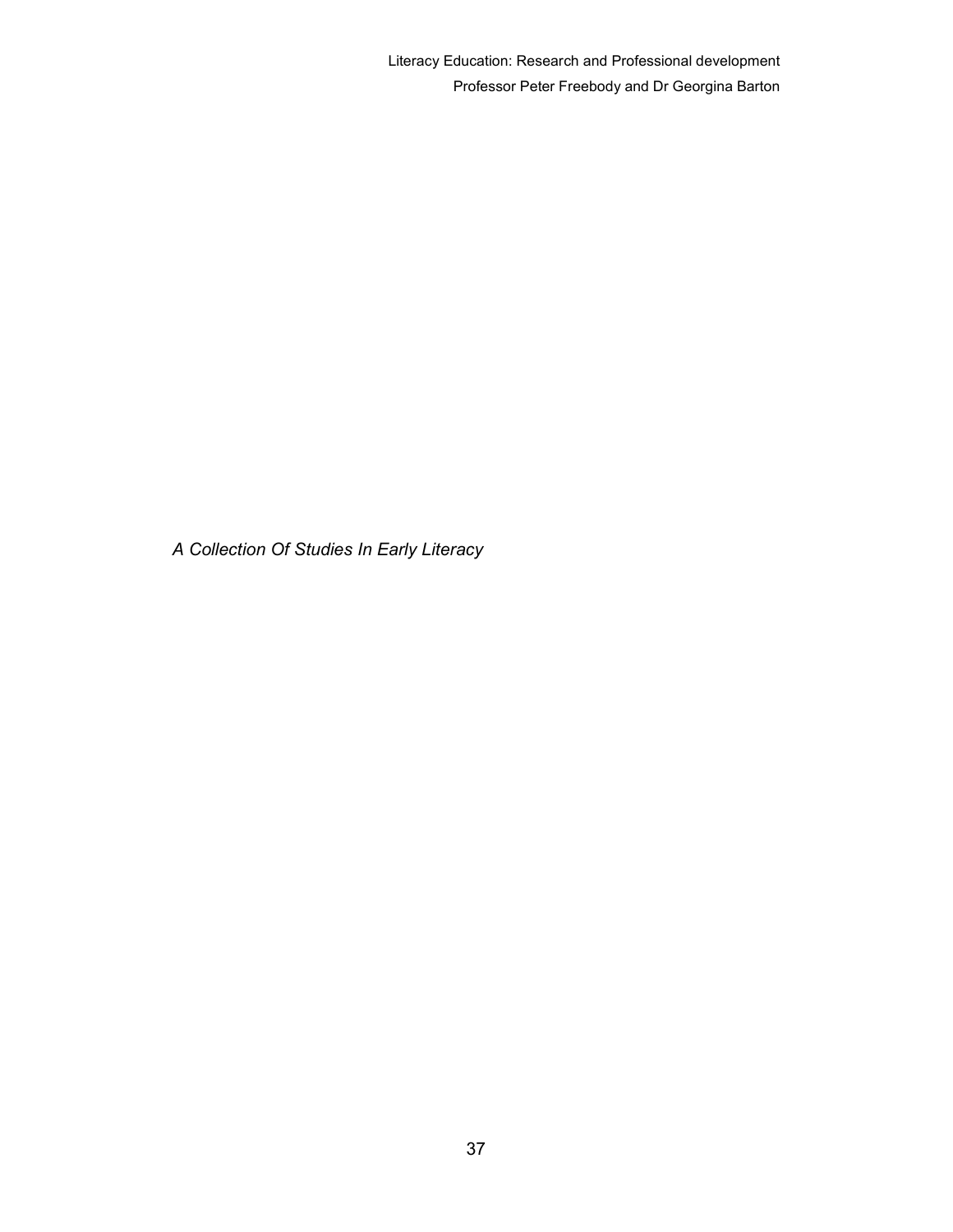| <b>STUDY 1 BEATING THE ODDS</b> |                                                                                                                                                                                                                                                                                                                                                                                                                                                                                                                                                                                                                                                                                                                               |  |  |
|---------------------------------|-------------------------------------------------------------------------------------------------------------------------------------------------------------------------------------------------------------------------------------------------------------------------------------------------------------------------------------------------------------------------------------------------------------------------------------------------------------------------------------------------------------------------------------------------------------------------------------------------------------------------------------------------------------------------------------------------------------------------------|--|--|
| <b>WHAT</b>                     | Investigating what is effective teaching in reading<br>instruction K-3                                                                                                                                                                                                                                                                                                                                                                                                                                                                                                                                                                                                                                                        |  |  |
| <b>AIMS</b>                     | To identify and discuss both school<br>level (ie.<br>Programs) and classroom level (ie.<br>Teachers<br>instructional practices) factors that distinguished the<br>most effective schools participating in the study                                                                                                                                                                                                                                                                                                                                                                                                                                                                                                           |  |  |
| <b>WHO</b>                      | <b>CIERA</b>                                                                                                                                                                                                                                                                                                                                                                                                                                                                                                                                                                                                                                                                                                                  |  |  |
| <b>Researchers</b>              | Barbara Taylor, P. David Pearson, Kathleen Clark,<br>Sharon Walpole                                                                                                                                                                                                                                                                                                                                                                                                                                                                                                                                                                                                                                                           |  |  |
| <b>Where</b>                    | America                                                                                                                                                                                                                                                                                                                                                                                                                                                                                                                                                                                                                                                                                                                       |  |  |
| People involved                 | 14 schools in 4 American states                                                                                                                                                                                                                                                                                                                                                                                                                                                                                                                                                                                                                                                                                               |  |  |
| <b>WHEN</b>                     |                                                                                                                                                                                                                                                                                                                                                                                                                                                                                                                                                                                                                                                                                                                               |  |  |
| <b>Date</b>                     | November and May - 1999                                                                                                                                                                                                                                                                                                                                                                                                                                                                                                                                                                                                                                                                                                       |  |  |
| <b>HOW</b>                      |                                                                                                                                                                                                                                                                                                                                                                                                                                                                                                                                                                                                                                                                                                                               |  |  |
| <b>Data collection</b>          | completion of questionnaire by principals -<br>$\bullet$<br>demographic information about the school, no. of<br>students, overall performance indicators and<br>standardised test results.<br>interview with principal related to classroom<br>٠<br>practices concerning reading<br>pre and post test data for four children per<br>$\bullet$<br>classroom - two average and two low achievers<br>children tested in November and May on various<br>$\bullet$<br>literacy skills<br>observations of teachers on 5 occasions (list of<br>$\bullet$<br>teacher interaction styles)<br>interviews with some teachers<br>$\bullet$<br>daily log kept by teachers<br>$\bullet$<br>Case study developed for each school - looked at |  |  |
|                                 | gains in reading of students in Year 3 – measure for<br>effectiveness of school.<br>Choice of schools (two factors) -<br>had recently implemented reform programs to<br>improve reading achievement,<br>had reputation of producing unexpectedly positive<br>$\bullet$<br>results with low-income populations.<br>Choice of teachers -<br>Two teachers identified by principals in each K-3<br>class that were good/effective teachers and<br>willing to participate<br>some were not included as wanted to focus on<br>$\bullet$<br>exemplary practice                                                                                                                                                                       |  |  |
| <b>Analysis</b>                 | quantitative and descriptive analyses were<br>$\bullet$<br>conducted using multiple sources of information.<br>analyses done at school and classroom level<br>٠<br>categories and rating systems built from data<br>emerging from observations, surveys and<br>interviews.<br>school variables include: school effectiveness<br>rating, school efforts to link to parents,                                                                                                                                                                                                                                                                                                                                                    |  |  |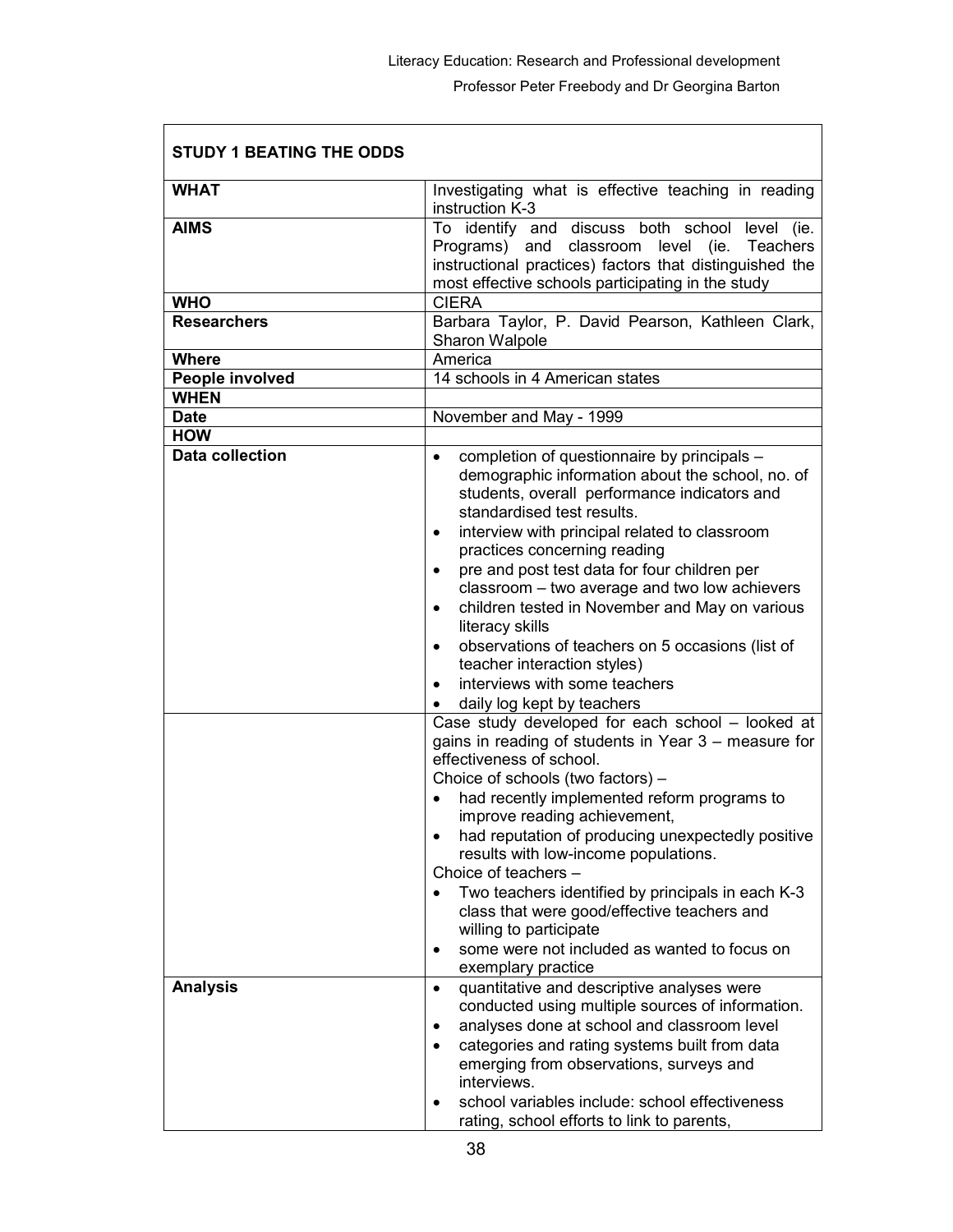|                                    | systematic, internal assessment of pupil<br>progress, building communication, use of<br>externally developed early reading intervention,<br>classroom variables include: home<br>$\bullet$<br>communication, student engagement, preferred<br>interaction style, approaches to word recognition<br>and comprehension instruction, teacher<br>accomplishment rating.                                                                                                                                                                                                                                                                                                                                                                    |
|------------------------------------|----------------------------------------------------------------------------------------------------------------------------------------------------------------------------------------------------------------------------------------------------------------------------------------------------------------------------------------------------------------------------------------------------------------------------------------------------------------------------------------------------------------------------------------------------------------------------------------------------------------------------------------------------------------------------------------------------------------------------------------|
| <b>WHAT</b>                        |                                                                                                                                                                                                                                                                                                                                                                                                                                                                                                                                                                                                                                                                                                                                        |
| <b>Results</b>                     | Key findings:<br>School factors -<br>building<br>communication<br>and<br>collaboration, systematic evaluation<br>of<br>student<br>progress, research-based early reading intervention,<br>ongoing PD, school organisation for<br>reading<br>instruction, reaching out to parents.<br>Teacher factors - home communication, student<br>engagement, time spent in small group instruction,<br>time spent independent reading, approaches to word<br>recognition instruction:<br>4 schools measured most effective, 6 moderately<br>effective and 4 least effective.<br>Teacher observations rated - 41% used many<br>elements of culturally responsive teaching and<br>effective teaching in classrooms, 32% used<br>some, 27% used few. |
| <b>Conclusions/Recommendations</b> | Effective schools have reading as a priority.<br>$\bullet$<br>Teachers, principals, parents worked positively<br>$\bullet$<br>together.<br>Had a consensus on school wide monitoring<br>$\bullet$<br>systems, curriculum and professional<br>development.<br>Constant goal of improving already effective<br>$\bullet$<br>reading programs. In school level analyses:<br>linking to parents highly recommended<br>$\bullet$<br>need for systematic assessment<br>$\bullet$<br>need to build communication<br>need for early reading interventions<br>need for ongoing professional development<br>٠<br>need to build collaboration - effective schools<br>collaborative<br>for<br>model<br>have<br>reading<br>instruction              |
| <b>Publications</b>                | Visit: www.ciera.org<br>A number of reports are available.                                                                                                                                                                                                                                                                                                                                                                                                                                                                                                                                                                                                                                                                             |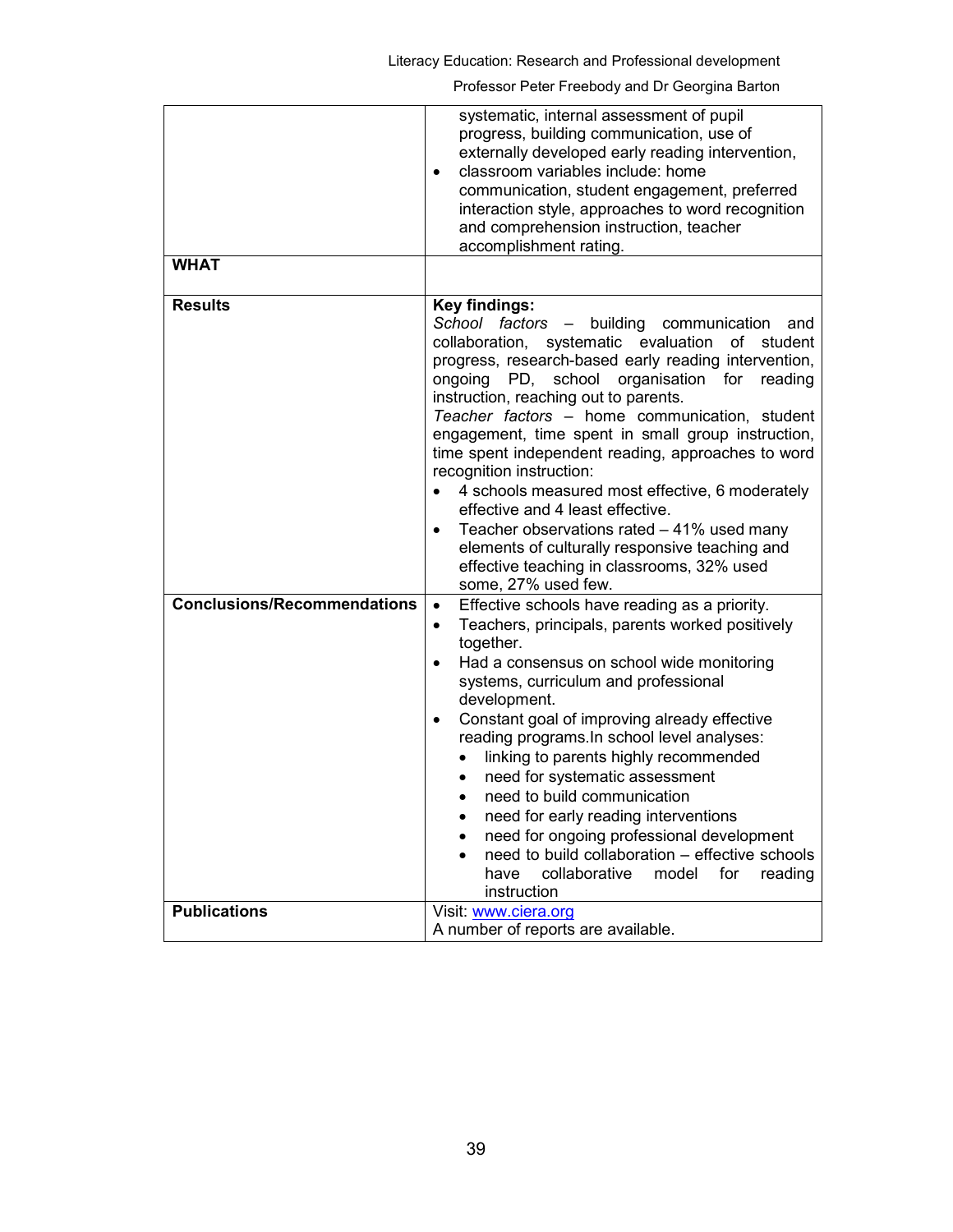| STUDY 2 PISA STUDY - PIRLS |                                                                                                                                                                                                                                                                                                                                                                                                                                                                                                                                                                                                                                                                                                                                                                                                                                                                                                                                                                                                                                                                                              |
|----------------------------|----------------------------------------------------------------------------------------------------------------------------------------------------------------------------------------------------------------------------------------------------------------------------------------------------------------------------------------------------------------------------------------------------------------------------------------------------------------------------------------------------------------------------------------------------------------------------------------------------------------------------------------------------------------------------------------------------------------------------------------------------------------------------------------------------------------------------------------------------------------------------------------------------------------------------------------------------------------------------------------------------------------------------------------------------------------------------------------------|
| <b>WHAT</b>                | OECD PISA study - large scale international<br>assessment of skills and knowledge of 15 year olds;<br>PIRLS - Progress in International Reading Literacy<br>Study. International comparative assessment of<br>reading literacy in fourth-graders.                                                                                                                                                                                                                                                                                                                                                                                                                                                                                                                                                                                                                                                                                                                                                                                                                                            |
| <b>AIMS</b>                | To examine the progress of reading literacy over<br>time:<br>Evaluate core competence in students at end of<br>$\bullet$<br>primary schooling<br>Consider conditions at school and home                                                                                                                                                                                                                                                                                                                                                                                                                                                                                                                                                                                                                                                                                                                                                                                                                                                                                                      |
| <b>WHO</b>                 |                                                                                                                                                                                                                                                                                                                                                                                                                                                                                                                                                                                                                                                                                                                                                                                                                                                                                                                                                                                                                                                                                              |
| <b>Researchers</b>         | Management and Coordination: IEA Headquarters in<br>Amsterdam (NL) International Study Center at<br>Boston College (USA)                                                                                                                                                                                                                                                                                                                                                                                                                                                                                                                                                                                                                                                                                                                                                                                                                                                                                                                                                                     |
| <b>Where</b>               | World wide - nominated participating countries                                                                                                                                                                                                                                                                                                                                                                                                                                                                                                                                                                                                                                                                                                                                                                                                                                                                                                                                                                                                                                               |
| <b>Funded by</b>           | The participating countries fund the international<br>management of PIRLS with support from the World<br>bank and the United States Department for the<br>National Center of Education and Statistics                                                                                                                                                                                                                                                                                                                                                                                                                                                                                                                                                                                                                                                                                                                                                                                                                                                                                        |
| People involved            | Approx. 41 countries so far - 150 schools in each<br>country ie. 3000-4500 students in each participating<br>country                                                                                                                                                                                                                                                                                                                                                                                                                                                                                                                                                                                                                                                                                                                                                                                                                                                                                                                                                                         |
| <b>WHEN</b>                |                                                                                                                                                                                                                                                                                                                                                                                                                                                                                                                                                                                                                                                                                                                                                                                                                                                                                                                                                                                                                                                                                              |
| <b>Date</b>                | Commenced 2000 - proceed in 3 yearly intervals<br>PIRLS began Sept 2003-expected completion 2007                                                                                                                                                                                                                                                                                                                                                                                                                                                                                                                                                                                                                                                                                                                                                                                                                                                                                                                                                                                             |
| <b>HOW</b>                 |                                                                                                                                                                                                                                                                                                                                                                                                                                                                                                                                                                                                                                                                                                                                                                                                                                                                                                                                                                                                                                                                                              |
| <b>Data Collection</b>     | Literacy for this study was to reflect breadth of<br>$\bullet$<br>knowledge, skills and competencies to be<br>assessed.<br>Reading literacy defined as more than just the<br>ability to read and understand regular text, but the<br>ability to understand, use and reflect on written<br>texts in order to achieve one's goals, to develop<br>one's knowledge and potential and to participate<br>effectively in society.<br>Assessment included visual images - maps etc.<br>The Reading Development Group, was formed to<br>construct the PIRLS Framework and compile the<br>final reading assessment.<br>Each country adhered to valid procedures to<br>٠<br>make data reliable and representative samples of<br>students.<br>Quality Control Monitors were used in each<br>country to monitor the testing in schools, ensuring<br>high level standards were met.<br>Four literary passages were used to measure<br>reading literacy achievement.<br>The literary passages included realistic stories<br>and traditional tales - these were reviewed and<br>accepted by PIRLS committee. |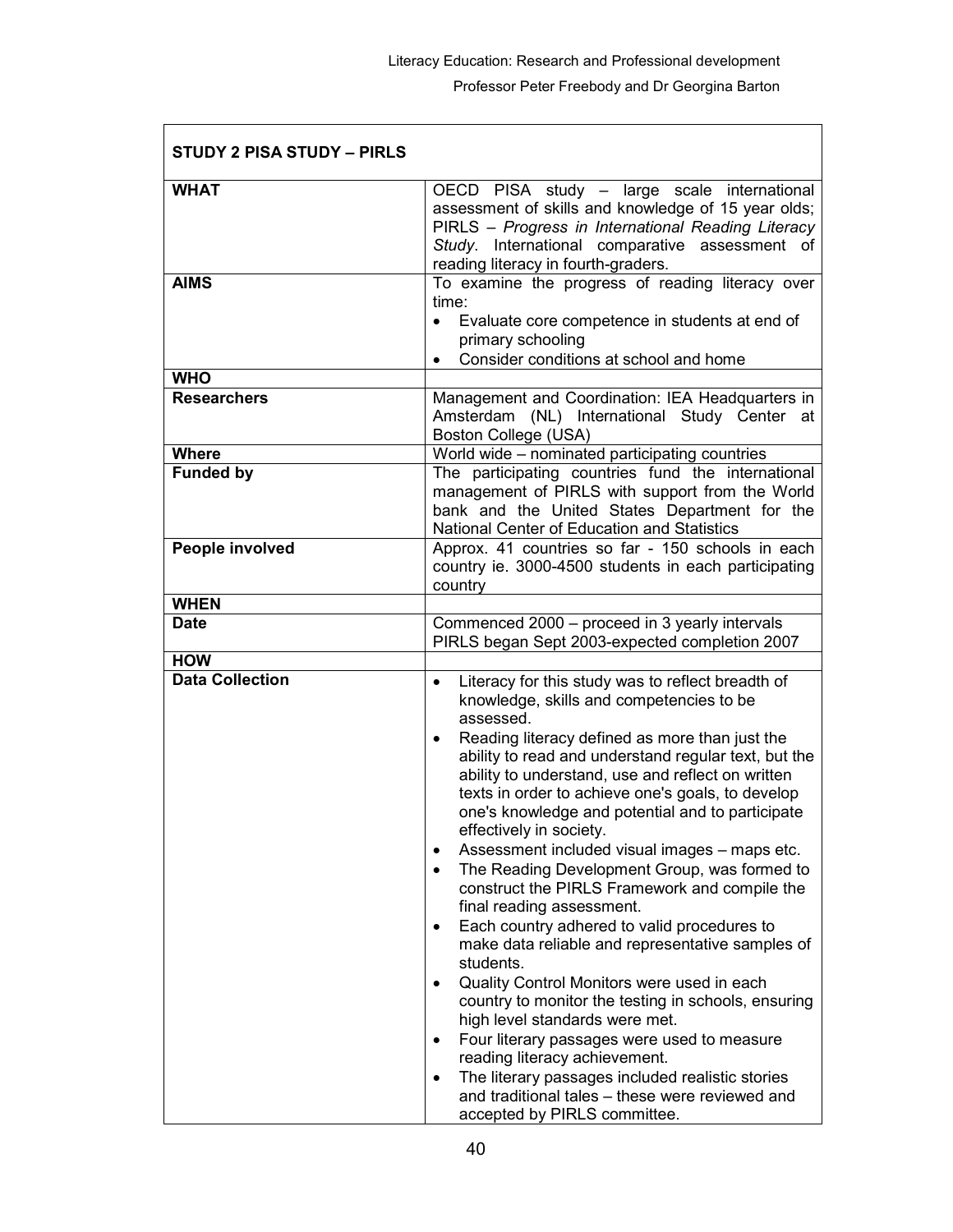|                        | The informational texts included chronological<br>$\bullet$<br>and non-chronological articles, a biographical<br>article, and an informational leaflet.                                                                                                                                                                                                                                                                                                                                                                                                                                                                                                                                                                                                                                                                                                                                                                                                                                                                                                                                                                                        |
|------------------------|------------------------------------------------------------------------------------------------------------------------------------------------------------------------------------------------------------------------------------------------------------------------------------------------------------------------------------------------------------------------------------------------------------------------------------------------------------------------------------------------------------------------------------------------------------------------------------------------------------------------------------------------------------------------------------------------------------------------------------------------------------------------------------------------------------------------------------------------------------------------------------------------------------------------------------------------------------------------------------------------------------------------------------------------------------------------------------------------------------------------------------------------|
| <b>Data collection</b> | Assesses performance of students in three domains:<br>1. reading literacy,<br>2. mathematical literacy and<br>3. scientific literacy<br>2000 - reading literacy focus,<br>$2003 - \text{maths}$ ,<br>$2006 -$ science.<br>Each participating country supplied a sample target<br>group. Schools were randomly selected and then one<br>or two classrooms were randomly selected within<br>each school.                                                                                                                                                                                                                                                                                                                                                                                                                                                                                                                                                                                                                                                                                                                                         |
| <b>WHAT</b>            |                                                                                                                                                                                                                                                                                                                                                                                                                                                                                                                                                                                                                                                                                                                                                                                                                                                                                                                                                                                                                                                                                                                                                |
| <b>Results</b>         | Can report on three different aspects of reading<br>including how well students can:<br>retrieve specified information<br>$\bullet$<br>interpret what they read and<br>$\bullet$<br>reflect on and evaluate the texts, drawing from<br>existing knowledge.<br>Scales were developed for each of these aspects as<br>well as for reading literacy overall (the 'combined<br>reading literacy' scale). In addition to the above<br>student background variables which were related to<br>achievement, a range of other home and school<br>factors appear to have influenced the reading literacy<br>achievement of Australian students. These factors<br>include:<br>educational<br>home<br>resources<br>(access)<br>to<br>dictionaries, text books and a quiet place to<br>study),<br>the amount of time spent on homework,<br>time spent reading for enjoyment,<br>$\bullet$<br>students' perception of classroom discipline,<br>$\bullet$<br>teacher enthusiasm, and,<br>٠<br>the average student SES at the student's school                                                                                                                 |
| <b>Recommendations</b> | "Professional development for teachers is an integral part<br>of the National Literacy and Numeracy Plan, as it is<br>recognised that the classroom teacher is the major<br>determinant of the literacy learning of students. During<br>2000, there was considerable professional development<br>related to the assessment and intervention programs<br>described above. In particular, teachers were assisted to<br>interpret data from assessment programs and devise<br>programs based on their findings. Many teachers were<br>involved in professional development programs associated<br>with the introduction of particular intervention programs. As<br>many schools had instituted literacy teams, a number of<br>the professional development initiatives were directed<br>towards the team leaders. A train-the-trainer approach was<br>programs. Another professional<br>common<br>in<br>such<br>development strategy was the establishment of literacy<br>networks among teachers. The increasing use of modern<br>communication technology contributed significantly to the<br>extent and effectiveness of such strategies. Many |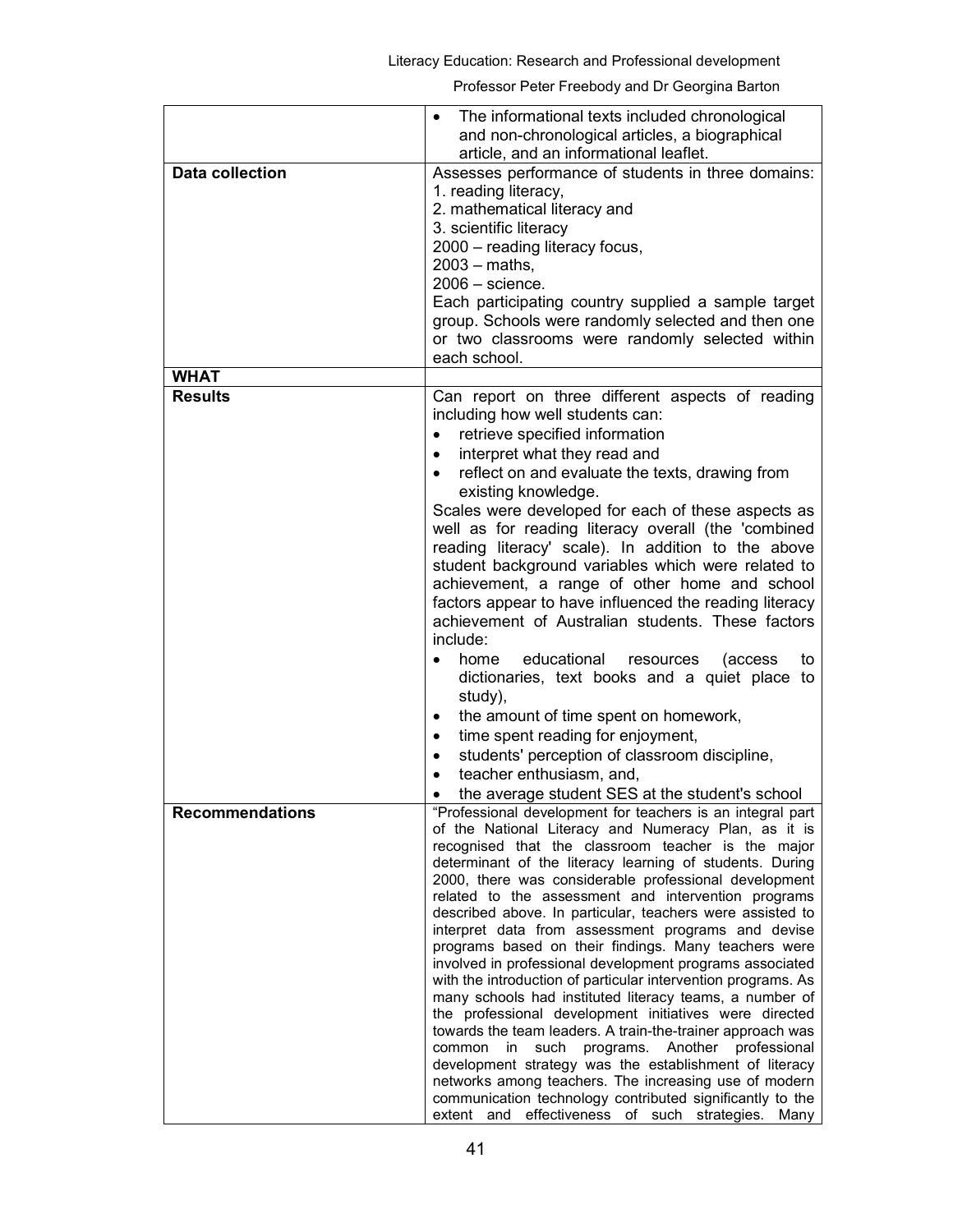Literacy Education: Research and Professional development

|                     | authorities also provided opportunities for teachers to<br>engage in postgraduate, accredited study in literacy<br>teaching and learning" (www.pisa.oecd.org)                                                                                                                                                                                                                                                                                                                         |
|---------------------|---------------------------------------------------------------------------------------------------------------------------------------------------------------------------------------------------------------------------------------------------------------------------------------------------------------------------------------------------------------------------------------------------------------------------------------------------------------------------------------|
| <b>Publications</b> | Mullis, I.V.S., Martin, M.O., Gonzalez, E.J., &<br>Kennedy, A.M. (2003), PIRLS 2001 International<br>report: IEA's study of reading literacy achievement in<br>primary schools. Chestnut Hill, MA: Boston College.<br>Mullis, I.V.S., Kennedy, A.M., Martin, M.O., &<br>Sainsbury, M (2006) PIRLS 2006 Assessment<br>framework and specifications, $2^{nd}$ edition Progress in<br>International Reading Literacy Study, Chestnut Hill,<br>MA: Boston College.<br>(www.pisa.oecd.org) |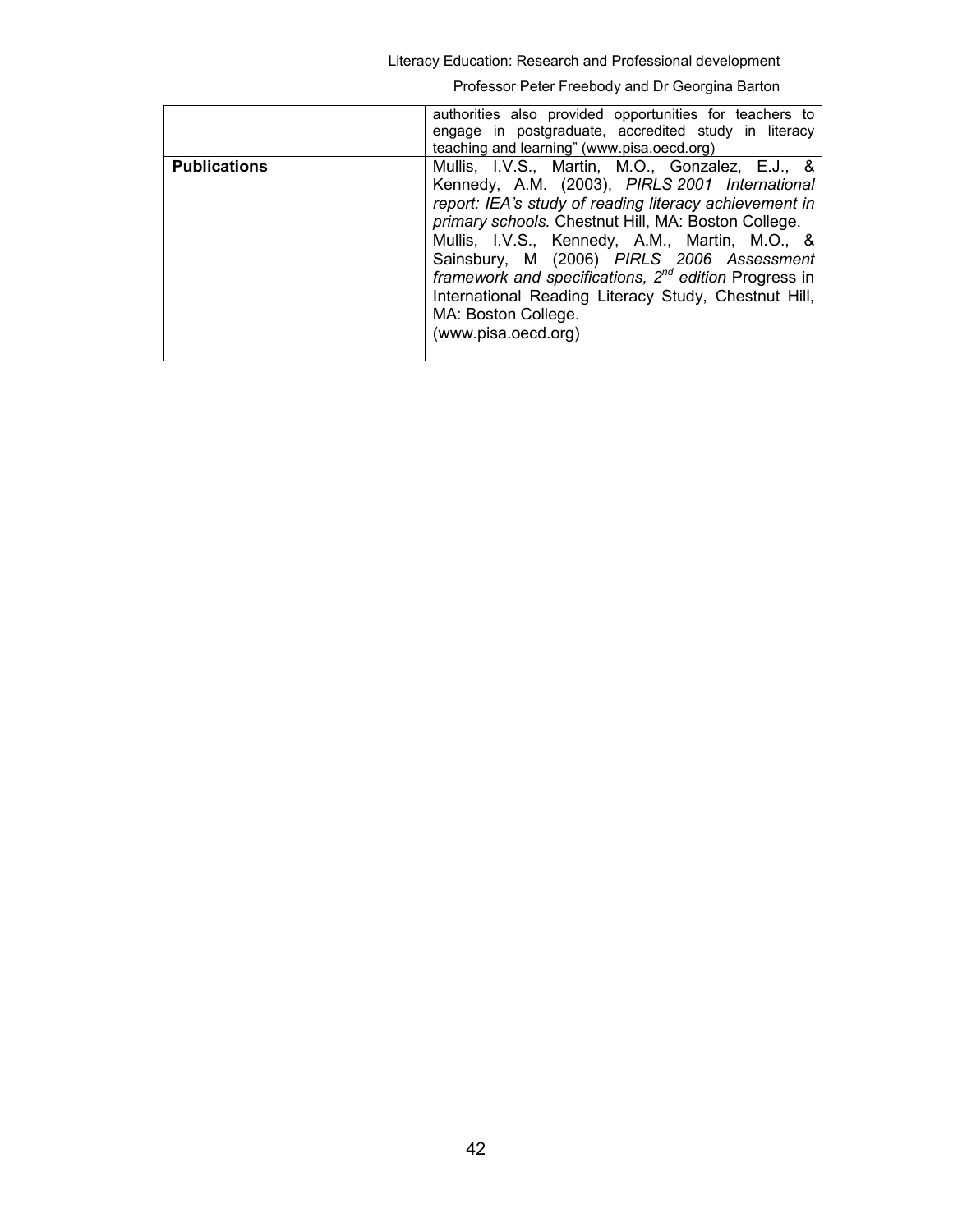|                           | STUDY 3 100 CHILDREN GO TO SCHOOL AND 100 CHILDREN TURN 10                                                                                                                                                                                                                                                                                                                                                                                                                                                                                                                                                        |
|---------------------------|-------------------------------------------------------------------------------------------------------------------------------------------------------------------------------------------------------------------------------------------------------------------------------------------------------------------------------------------------------------------------------------------------------------------------------------------------------------------------------------------------------------------------------------------------------------------------------------------------------------------|
| <b>WHAT</b>               | Three phases:<br>1. 1996-1997 - 100 Children go to school:<br>connections and disconnections in literacy<br>development in the year prior to school and the<br>first year of school.<br>2. 1998 – university funded round of assessment<br>tasks<br>3. Extension of Phase 1 - a five year longitudinal<br>study from 1996-2000 - 100 children turn 10: a<br>longitudinal study of literacy development form<br>the year prior to school to the first four years of<br>school.                                                                                                                                     |
| <b>AIMS</b><br><b>WHO</b> | To provide a brief literature review of research<br>$\bullet$<br>into literacy development in preschool and early<br>years of school with a focus on diverse<br>communities and home and school connections.<br>The production of longitudinal, measurable<br>$\bullet$<br>literacy outcomes of a sample group of children's<br>prior-to-school experiences, kindergarten, year 1<br>and 2 school experiences<br>The production of longitudinal, qualitative case<br>$\bullet$<br>studies of the literacy development of 20 focus<br>children with five different cultural and socio-<br>economic research sties. |
| <b>Researchers</b>        | Susan Hill, Barbara Comber, William Louden, Judith                                                                                                                                                                                                                                                                                                                                                                                                                                                                                                                                                                |
|                           | Rivalland, Jo-Anne Reid                                                                                                                                                                                                                                                                                                                                                                                                                                                                                                                                                                                           |
| <b>Where</b>              | Phase $3$ – five sites<br>1. Northern suburbs of Adelaide - low socio-<br>economic<br>2. Inner urban SA site – new arrivals Vietnamese,<br>South American and Southern Europe<br>3. Remote Aboriginal community edge of western<br>desert<br>4. Western suburbs of Perth – economically<br>advantaged<br>5. Regional centre of Ballarat - characteristics of<br>rural centres – increasing social and economic<br>hardship and struggle                                                                                                                                                                           |
| <b>Funded by</b>          | Department of Education, Science and Training,<br><b>Commonwealth of Australia</b>                                                                                                                                                                                                                                                                                                                                                                                                                                                                                                                                |
| People involved           | Phase $1 - 20$ focus children, literacy assessment on<br>120 children in five research sites in SA, WA and Vic<br>Phase 2 - 1998 - development of university<br>assessments<br>Phase $3 - 100$ children turn $10 -$ continued focus<br>children and assessment data again collected on<br>wider cohort of children up to year 4.                                                                                                                                                                                                                                                                                  |
| <b>WHEN</b>               |                                                                                                                                                                                                                                                                                                                                                                                                                                                                                                                                                                                                                   |
| <b>Date</b>               | 4 year study                                                                                                                                                                                                                                                                                                                                                                                                                                                                                                                                                                                                      |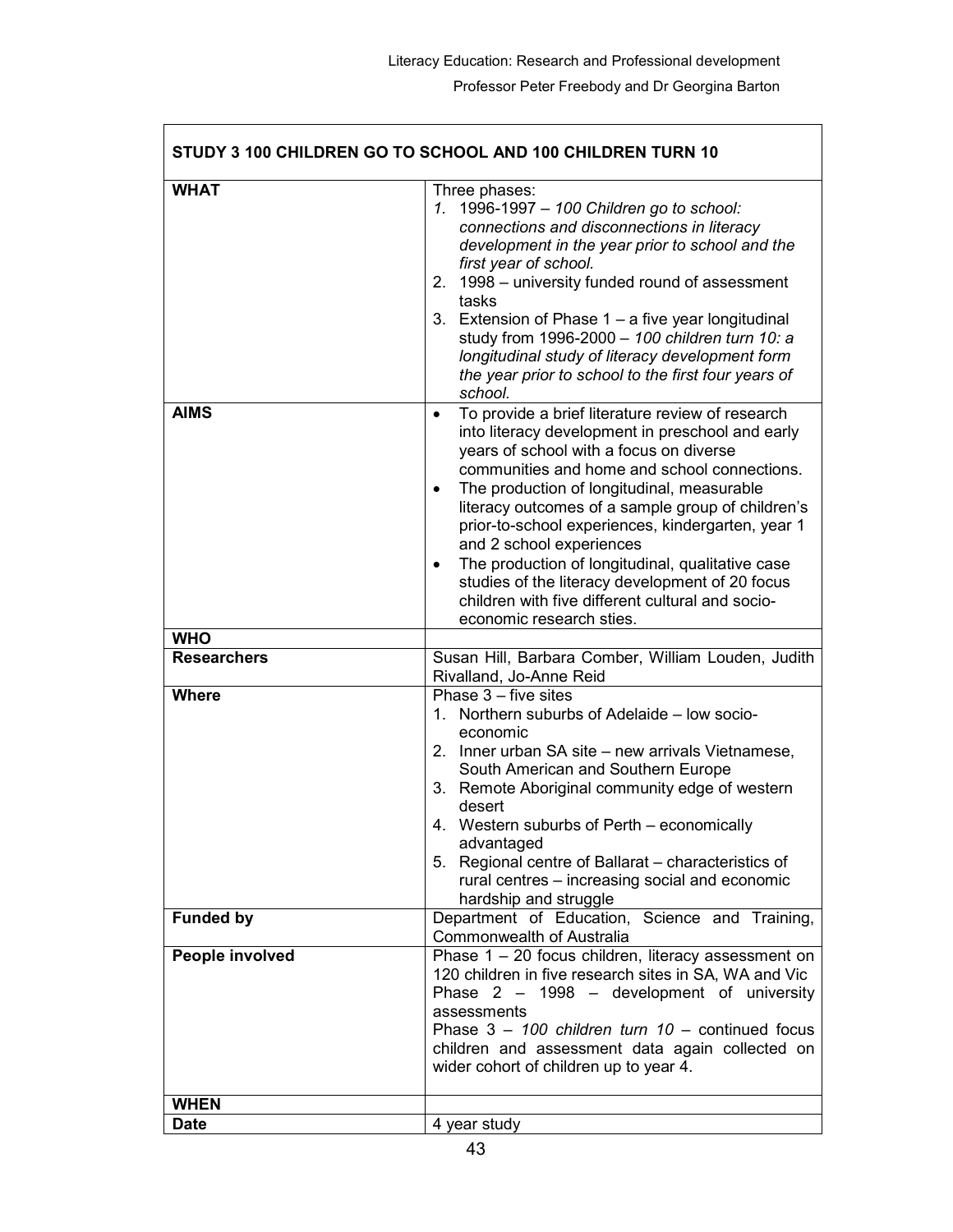|                                        | 1996-1997 - 100 children go to school - 1998 report                                                                                                                                                                                                                                                                                                                                                                                                                                                                                                                                                                                                                                                                                                                                                                                                                                                                  |
|----------------------------------------|----------------------------------------------------------------------------------------------------------------------------------------------------------------------------------------------------------------------------------------------------------------------------------------------------------------------------------------------------------------------------------------------------------------------------------------------------------------------------------------------------------------------------------------------------------------------------------------------------------------------------------------------------------------------------------------------------------------------------------------------------------------------------------------------------------------------------------------------------------------------------------------------------------------------|
| <b>HOW</b>                             | 1999-2000 - 100 children turn 10 - 2002 report                                                                                                                                                                                                                                                                                                                                                                                                                                                                                                                                                                                                                                                                                                                                                                                                                                                                       |
| <b>Data collection</b>                 | Phase 3 - two levels of data collection:<br>Fine-grained case-studies of focus children in the<br>five sites<br>interviews with care-givers, teachers<br>$\bullet$<br>observations of children in their homes,<br>$\bullet$<br>preschools, day-care centres and in classrooms<br>during initial four years of schooling                                                                                                                                                                                                                                                                                                                                                                                                                                                                                                                                                                                              |
|                                        | Gathered data on:<br>Formal and informal early literacy activities<br>$\bullet$<br>The views of parents, teachers and children<br>$\bullet$<br>The classroom literacy experiences<br>$\bullet$                                                                                                                                                                                                                                                                                                                                                                                                                                                                                                                                                                                                                                                                                                                       |
| <b>WHAT</b>                            | $\bullet$                                                                                                                                                                                                                                                                                                                                                                                                                                                                                                                                                                                                                                                                                                                                                                                                                                                                                                            |
| <b>Results</b>                         | Overall findings:<br>there was a broad range of performance on<br>various dimensions of literacy<br>there was a relationship between early literacy<br>$\bullet$<br>predictors and later school success<br>not all children follow predictable trajectories<br>$\bullet$<br>based on early literacy assessments<br>catching up was possible when teachers, parents<br>$\bullet$<br>and students made it a priority<br>new forms of literacy practice require different<br>$\bullet$<br>understanding, strategies and techniques as<br>children progress through school<br>teaching that made a difference was data-driven,<br>$\bullet$<br>diagnostic and responsive<br>the students who did well were those whose<br>$\bullet$<br>home experiences count as currency in school<br>students engaged differently with in-school and<br>$\bullet$<br>out-of-school literacy (p.4-5 of Comber, B &<br>Barnett, J. 2003) |
|                                        | "The good news was that all of the students had<br>improved. school was making a positive difference in<br>the literacy development of all the students, but not at<br>the same rate or in the same way" (Comber And<br>Barnett, 2003, p.3)"<br>"While all of the children in the study had significant<br>access to rich language practices and household<br>knowledges, not all of these knowledges and<br>practices counted equally in school and not all can be<br>easily transferred to school literate<br>practices"<br>(Comber and Barnett, 2003, p. 4)"                                                                                                                                                                                                                                                                                                                                                      |
| Conclusions/<br><b>Recommendations</b> | Study found a broad range of performance on<br>$\bullet$<br>literacy tasks.<br>Need "effective early intervention, teachers that<br>$\bullet$<br>are energetic, knowledgeable and can practice<br>culturally responsive literacy teaching"(p. 107)                                                                                                                                                                                                                                                                                                                                                                                                                                                                                                                                                                                                                                                                   |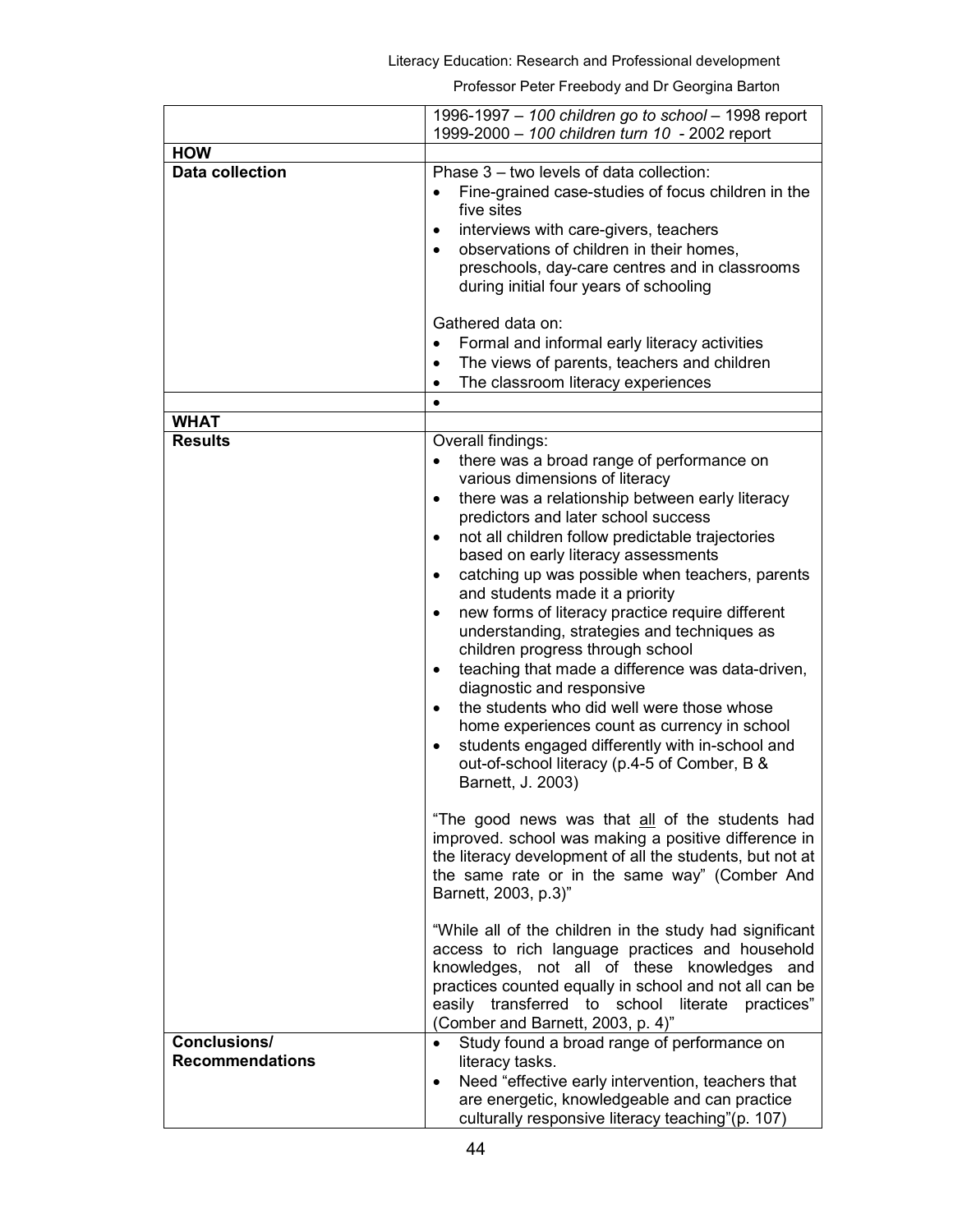| Literacy attainment:<br>some late starters appear to be able to make up<br>ground in some aspects of literacy, but 'catching<br>up' is a rare privilege<br>what counts as success in literacy varies in<br>different school communities<br>what counts as 'at risk' in literacy varies in<br>different school communities<br>a high progress start does not guarantee<br>continued high progress<br>matching of community and school expectations<br>for literacy and schooling is hard to achieve<br>some parents provide a great deal of<br>supplementary resources and tuition<br>children are assembling different literacies |
|-----------------------------------------------------------------------------------------------------------------------------------------------------------------------------------------------------------------------------------------------------------------------------------------------------------------------------------------------------------------------------------------------------------------------------------------------------------------------------------------------------------------------------------------------------------------------------------------------------------------------------------|
| children are at different points of development on<br>multiple axes of literacy                                                                                                                                                                                                                                                                                                                                                                                                                                                                                                                                                   |
| teaching which makes a difference is based on a<br>careful analysis of what children can do already<br>and what they need to learn                                                                                                                                                                                                                                                                                                                                                                                                                                                                                                |
| literacy lessons which engage children make use<br>٠<br>of familiar language, processes, genres,<br>concepts, information and media, whilst<br>introducing new practices                                                                                                                                                                                                                                                                                                                                                                                                                                                          |
| the effects of poverty interrupt the literacy<br>٠<br>education of some children (pp. 95-105)                                                                                                                                                                                                                                                                                                                                                                                                                                                                                                                                     |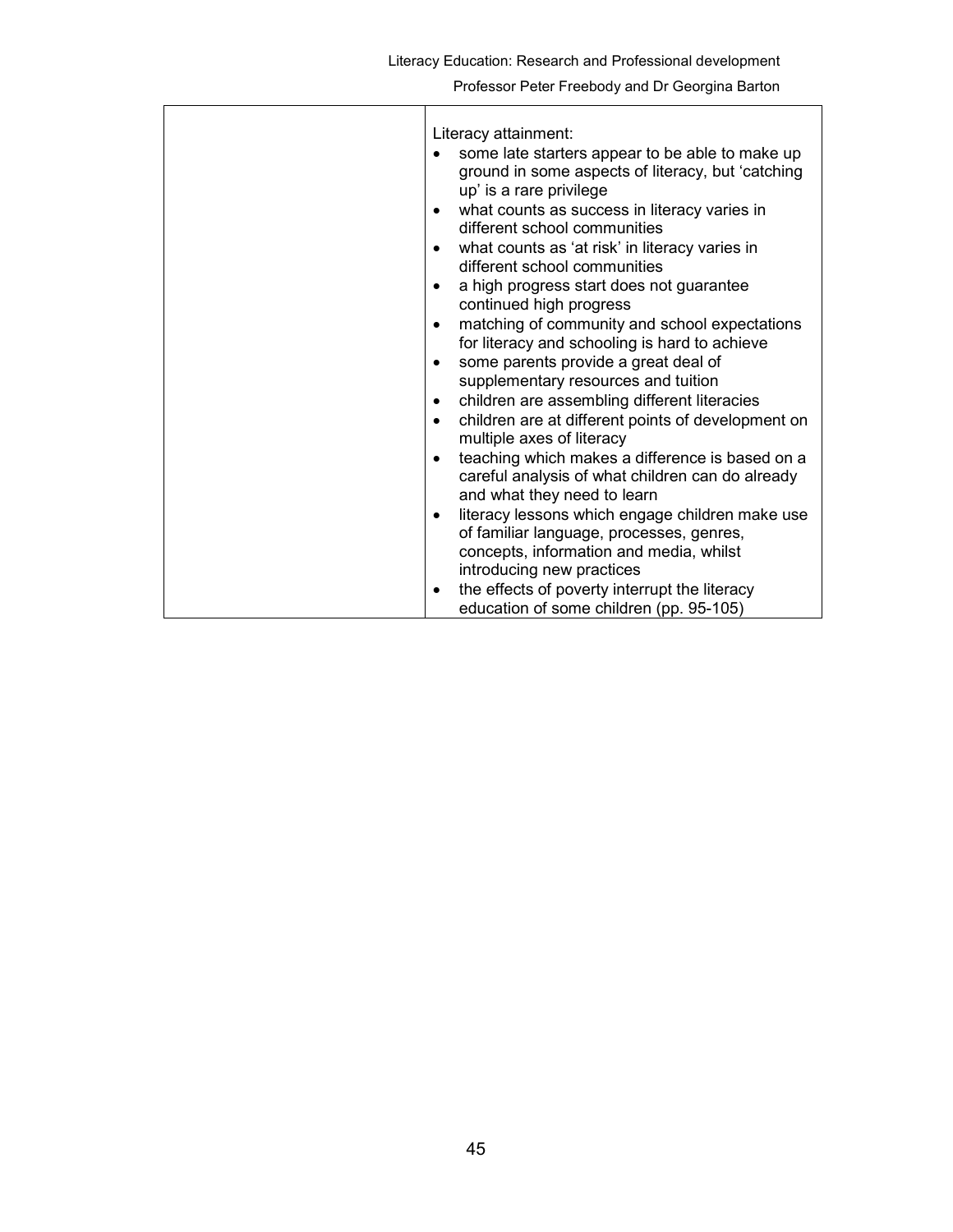| <b>STUDY 4 NOTHING LEFT TO CHANCE</b> |                                                                                                                                          |
|---------------------------------------|------------------------------------------------------------------------------------------------------------------------------------------|
| <b>WHAT</b>                           | Investigates how schools approach challenges they                                                                                        |
|                                       | face.<br>Report on Literacy and Numeracy Outcomes Evaluation                                                                             |
|                                       | in High Achieving Disadvantaged Schools                                                                                                  |
| <b>AIMS</b>                           | Aims to address challenges that schools face in                                                                                          |
|                                       | contemporary times including:<br>the need for teachers and schools to understand<br>$\bullet$                                            |
|                                       | issues of disadvantage in productive ways                                                                                                |
|                                       | engaging with contemporary constructions of literacy<br>$\bullet$<br>and numeracy                                                        |
|                                       | seeing difference and diversity as productive<br>$\bullet$                                                                               |
|                                       | resources in schools                                                                                                                     |
|                                       | finding ways of developing a whole school response<br>including utilising productive programs and                                        |
|                                       | pedagogies; and exploring ways to sustain                                                                                                |
|                                       | improvement.                                                                                                                             |
|                                       | Retrieved from:                                                                                                                          |
|                                       | http://www.thenetwork.sa.edu.au/nltc/literature/index.ht<br>m                                                                            |
| <b>WHO</b>                            | Government of South Australia and Department of                                                                                          |
|                                       | <b>Education and Children's Services</b>                                                                                                 |
| <b>Researchers</b>                    | Pat Grant, Lynne Badger, Anna Rogers - University of<br>South Australia and Lyn Wilkinson, Flinders University                           |
| <b>HOW</b>                            |                                                                                                                                          |
| <b>Data collected</b>                 | Two phases for data collection:<br>1. gathering data from the whole cohort of participants in                                            |
|                                       | the eight schools and                                                                                                                    |
|                                       | 2. gaining more specific information about ideas and                                                                                     |
|                                       | practices that were evident in the survey data but which<br>the researchers needed to know more about. The                               |
|                                       | informants from each of the eight schools:                                                                                               |
|                                       | principals/deputies,<br>$\bullet$                                                                                                        |
|                                       | key teachers and some classroom teachers.                                                                                                |
|                                       | The data collection methods used in these phases<br>were the surveys (one for literacy and one for                                       |
|                                       | numeracy), semi-structured interviews and                                                                                                |
|                                       | classroom observations.                                                                                                                  |
| <b>WHAT</b>                           |                                                                                                                                          |
| <b>Results</b>                        | Their findings were that:                                                                                                                |
|                                       | Instruction was best in heterogeneous classes, with<br>the reduction of the number of students assigned to<br>special education classes. |
|                                       | Support was increased in the regular classroom for<br>٠                                                                                  |
|                                       | children with special needs.<br>Improvements in bilingual education were important<br>۰                                                  |
|                                       | to implement despite associated difficulties.                                                                                            |
|                                       | State-mandated instruction requirements that<br>$\bullet$                                                                                |
|                                       | restricted teachers' scope to implement                                                                                                  |
|                                       | improvements, were the subject of experiments with<br>state waivers of rules and regulations.                                            |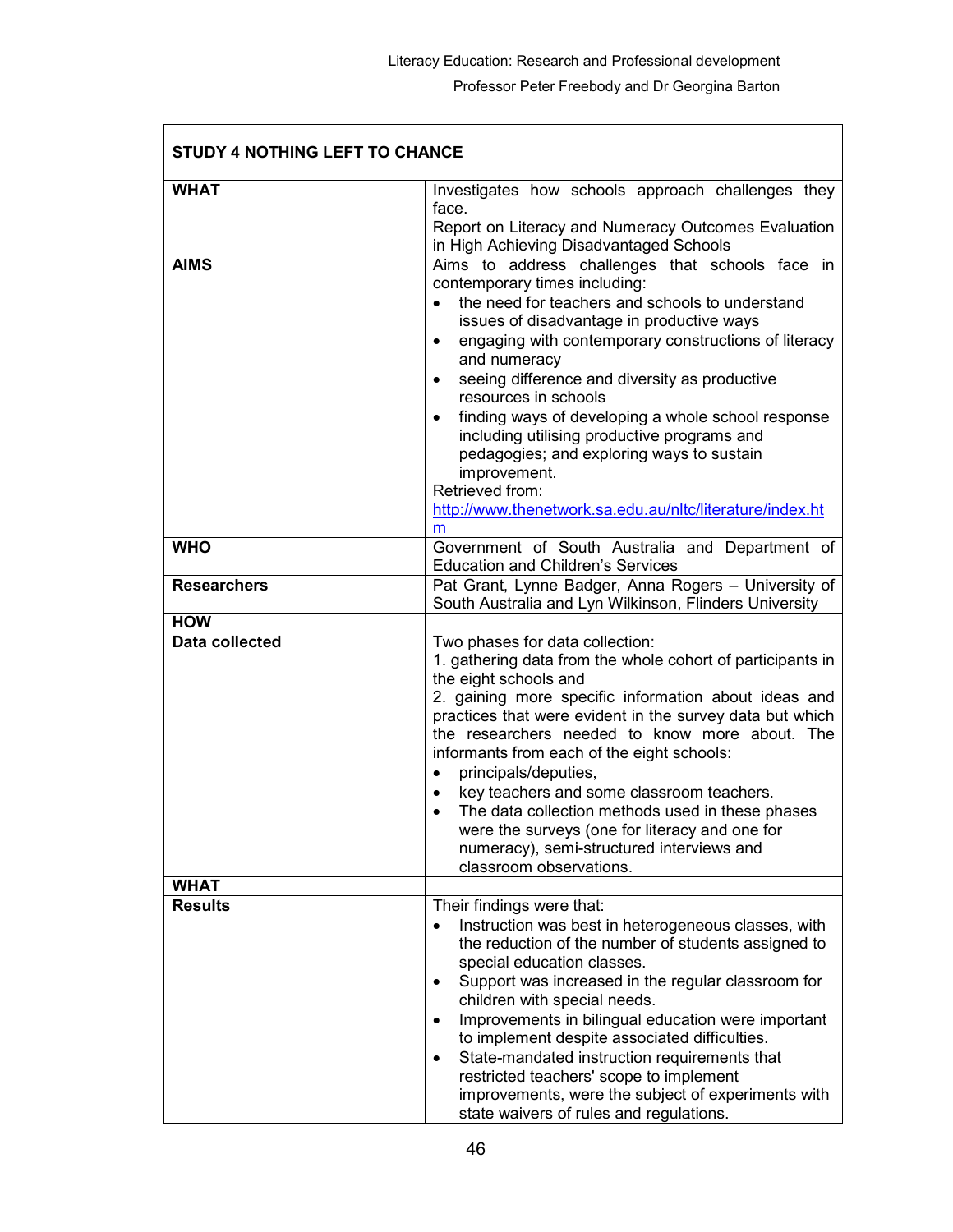Literacy Education: Research and Professional development

| Conclusions/           | Emphasis on minimum competencies may prompt<br>increased efforts to raise student performance at the<br>lowest levels, without an accompanying effort to<br>improve student achievement at the highest levels.<br>Staff in-service training was matched to the specific<br>$\bullet$<br>areas of school need and was provided throughout<br>the year.<br>Attempts to involve families in their children's<br>$\bullet$<br>education met with limited success. No exemplary<br>model of a parent education programme was found.<br>Successful implementation of change required the<br>participation of many people within and outside the<br>school. The key to success was the possibility for<br>school administrators and teachers to use additional<br>resources from outside the school, to initiate and<br>support fundamental changes within the school.<br>Evaluation of improvement was complex -<br>$\bullet$<br>techniques used involved meetings, questionnaires,<br>interviews and reviews of student achievement data.<br>It was noted that six interrelated features of instruction |
|------------------------|----------------------------------------------------------------------------------------------------------------------------------------------------------------------------------------------------------------------------------------------------------------------------------------------------------------------------------------------------------------------------------------------------------------------------------------------------------------------------------------------------------------------------------------------------------------------------------------------------------------------------------------------------------------------------------------------------------------------------------------------------------------------------------------------------------------------------------------------------------------------------------------------------------------------------------------------------------------------------------------------------------------------------------------------------------------------------------------------------|
| <b>Recommendations</b> | were characteristic of all the higher performing schools.                                                                                                                                                                                                                                                                                                                                                                                                                                                                                                                                                                                                                                                                                                                                                                                                                                                                                                                                                                                                                                          |
|                        | These need to be acknowledged in practice.<br>1) Students learn skills and knowledge in multiple<br>lesson types.<br>2) Teachers integrate test preparation into instruction.<br>3) Teachers make connections across instruction,<br>curriculum and life.<br>4) Students learn strategies for doing the work.<br>5) Students are expected to be generative thinkers.<br>6) Classrooms foster cognitive collaboration.                                                                                                                                                                                                                                                                                                                                                                                                                                                                                                                                                                                                                                                                              |
|                        | "[Successful schools] make productive whole school<br>responses to the challenges they face and they are<br>concerned about sustaining the improvements they<br>make. At all times they are clearly focused on their<br>students as capable learners. Successful schools build<br>a tremendous knowledge about their students, their staff<br>and productive ways of working in their context" (from<br>website)                                                                                                                                                                                                                                                                                                                                                                                                                                                                                                                                                                                                                                                                                   |
| <b>Publications</b>    | http://www.thenetwork.sa.edu.au/nltc/literature/index.ht<br>m                                                                                                                                                                                                                                                                                                                                                                                                                                                                                                                                                                                                                                                                                                                                                                                                                                                                                                                                                                                                                                      |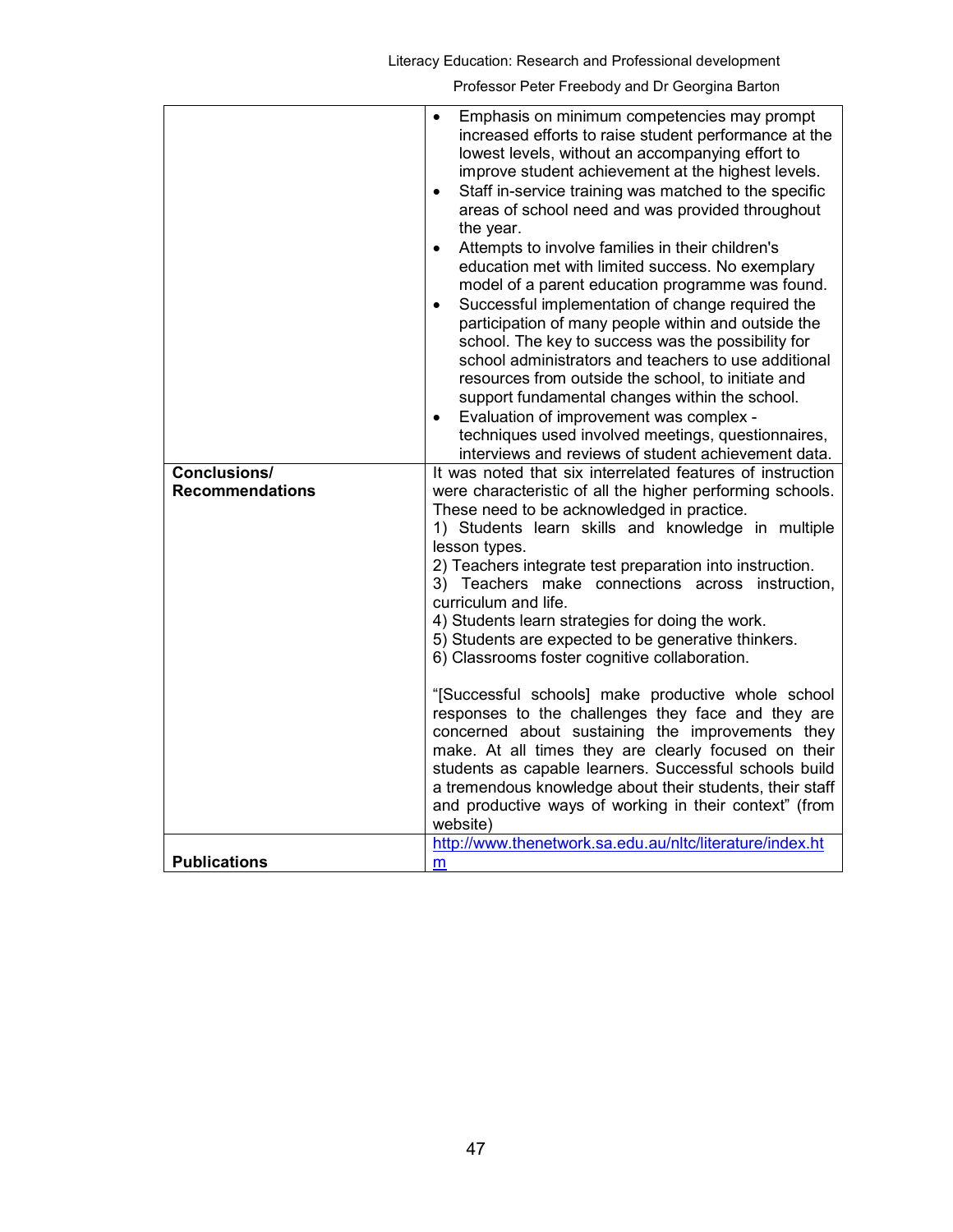٦

|                       | STUDY 5 SOCIO-ECONOMICALLY DISADVANTAGED STUDENTS AND THE<br>DEVELOPMENT OF LITERACIES IN SCHOOL: A LONGITUDINAL STUDY                                                                                                                                                                                                                                                                                                                                                                                                                                  |
|-----------------------|---------------------------------------------------------------------------------------------------------------------------------------------------------------------------------------------------------------------------------------------------------------------------------------------------------------------------------------------------------------------------------------------------------------------------------------------------------------------------------------------------------------------------------------------------------|
| <b>WHAT</b>           | Series of studies of children's school literacy learning<br>flowing on from the early years of schooling                                                                                                                                                                                                                                                                                                                                                                                                                                                |
| <b>AIMS</b>           | Designed to investigate literacy development in the<br>often ignored middle-primary years of schooling (talk<br>of 4 <sup>th</sup> grad slump)                                                                                                                                                                                                                                                                                                                                                                                                          |
| <b>WHO</b>            |                                                                                                                                                                                                                                                                                                                                                                                                                                                                                                                                                         |
| <b>Researchers</b>    | Lynne Badger, Jenny Barnett, Barbara Comber, Helen<br>Nixon, DECS - Department of education and children's<br>services in South Australia                                                                                                                                                                                                                                                                                                                                                                                                               |
| <b>Where</b>          | 3 high poverty areas of South Australia - two metro<br>schools and 1 regional                                                                                                                                                                                                                                                                                                                                                                                                                                                                           |
| <b>Funded by</b>      | <b>ARC</b> - Collaborative Grant Scheme                                                                                                                                                                                                                                                                                                                                                                                                                                                                                                                 |
| People involved       | 21 children from Years 3-5                                                                                                                                                                                                                                                                                                                                                                                                                                                                                                                              |
| <b>WHEN</b>           |                                                                                                                                                                                                                                                                                                                                                                                                                                                                                                                                                         |
| <b>Date</b>           | 2001                                                                                                                                                                                                                                                                                                                                                                                                                                                                                                                                                    |
| <b>HOW</b>            |                                                                                                                                                                                                                                                                                                                                                                                                                                                                                                                                                         |
| <b>Data collected</b> | Involved three high-poverty areas in South Australia -<br>two metropolitan and one regional school (after early<br>years)<br>Selection based on good results in literacy<br>Key research questions:<br>Which literate practices are these students given<br>access to and practice in?<br>What do these students take up from what is on<br>offer?<br>What changes in literacy development are evident<br>over time?                                                                                                                                    |
| <b>WHAT</b>           |                                                                                                                                                                                                                                                                                                                                                                                                                                                                                                                                                         |
| <b>Results</b>        | There are many positive aspects of schooling in<br>disadvantaged areas.<br>Need more emphasis on critical analysis for<br>students.                                                                                                                                                                                                                                                                                                                                                                                                                     |
|                       | It was found that six key factors contribute to<br>successful literacy development:<br>the recognition factor (the extent to which what<br>children can do counts and they can see that it<br>counts)<br>the resources factor (the extent to which schools<br>have the human and material resources they<br>need)<br>the curriculum factor (the quality, scope and depth<br>of what is made available)<br>the pedagogical factor (the quality of teacher<br>$\bullet$<br>instructional talk, teacher-student relationships and<br>assessment practices) |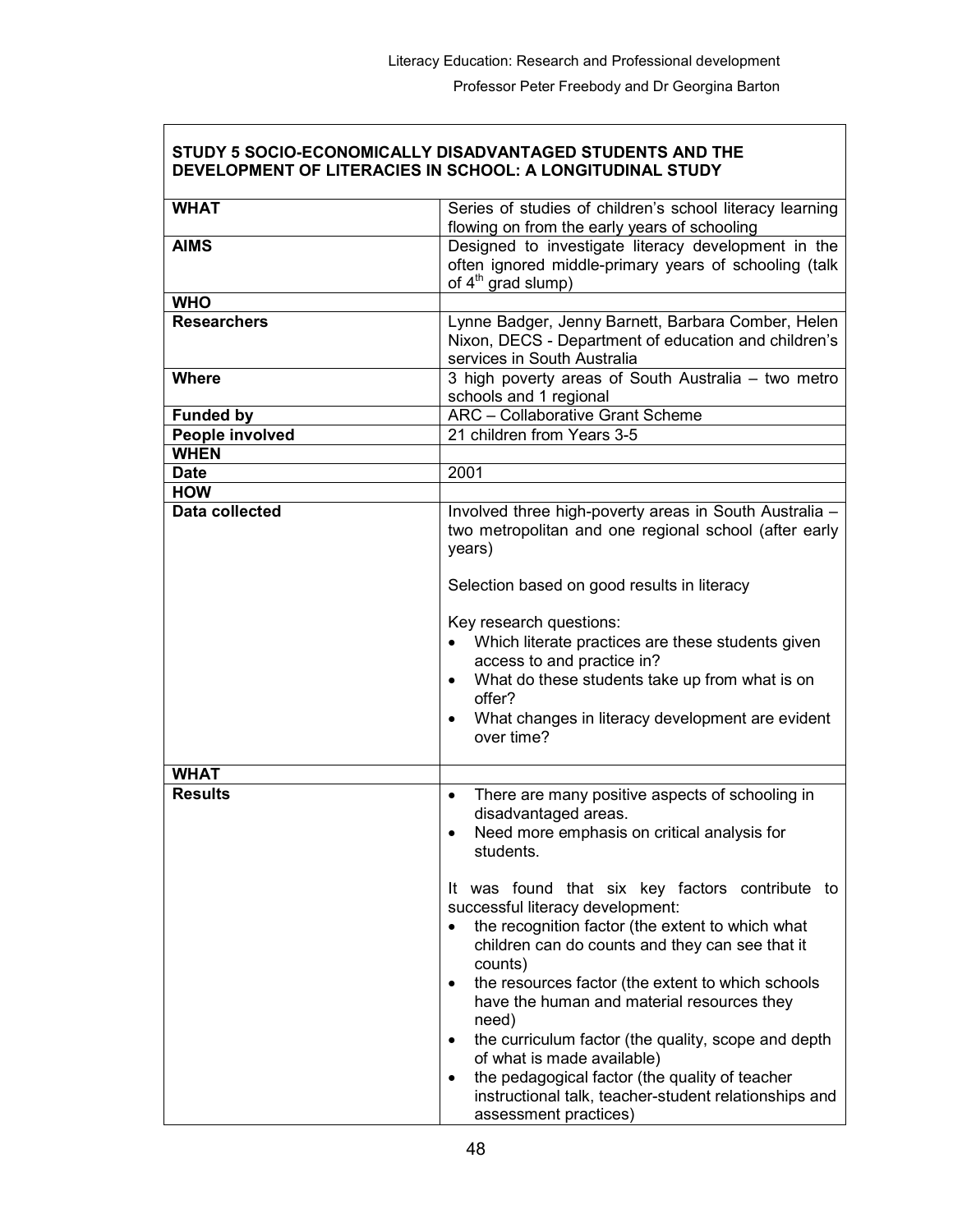| $\bullet$<br>$\bullet$ | the take-up factor (the extent to which students<br>appropriate literate practices and school-<br>authorised discourse)<br>the translation factor (the extent to which students<br>can make use of and assemble repertoires of<br>practice that they can use in new situations) |
|------------------------|---------------------------------------------------------------------------------------------------------------------------------------------------------------------------------------------------------------------------------------------------------------------------------|
|                        |                                                                                                                                                                                                                                                                                 |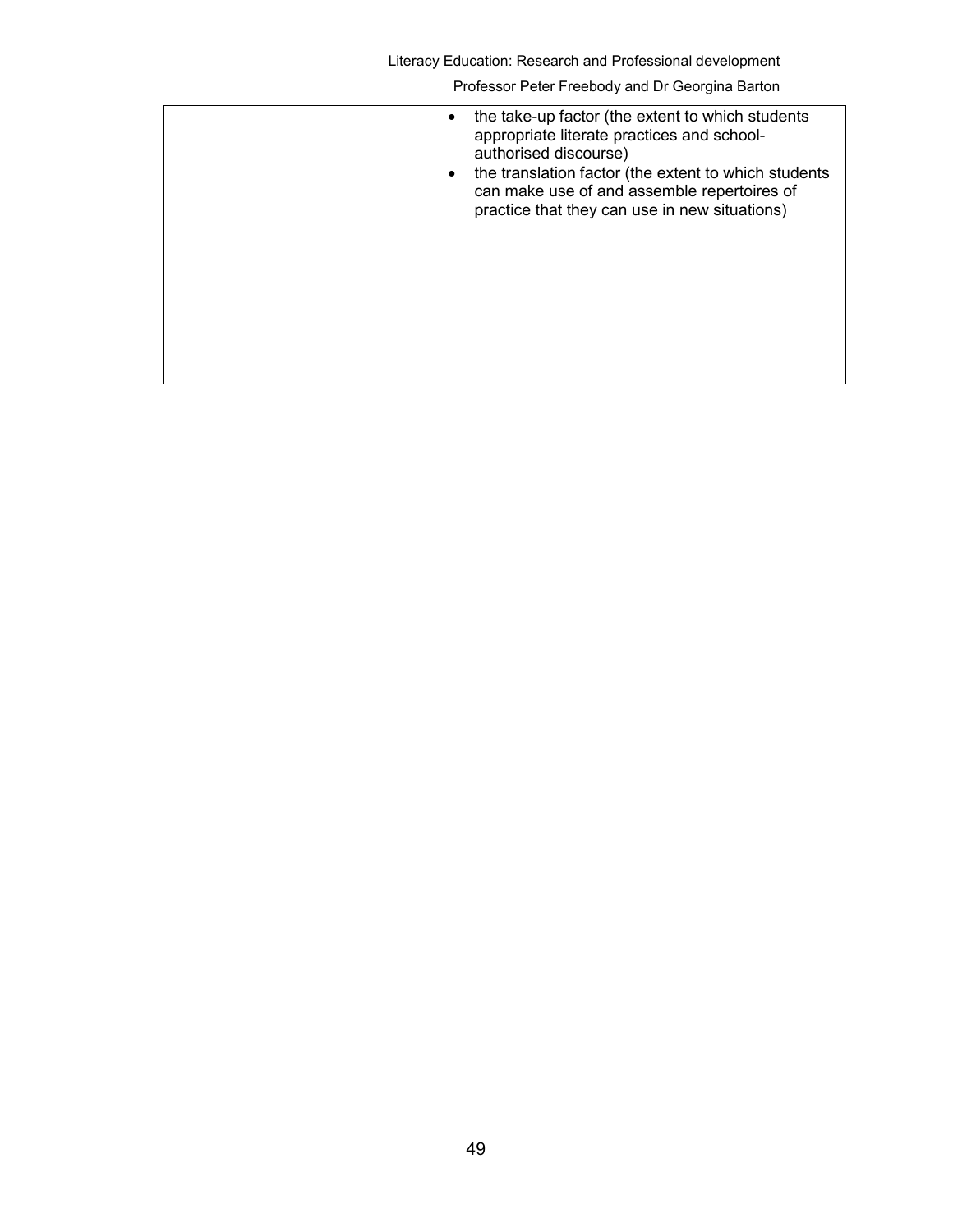| <b>STUDY 6 TWO-WAY ENGLISH</b> |                                                                                                                                                                                                                                                                                                                                                                                                                                                                                                     |
|--------------------------------|-----------------------------------------------------------------------------------------------------------------------------------------------------------------------------------------------------------------------------------------------------------------------------------------------------------------------------------------------------------------------------------------------------------------------------------------------------------------------------------------------------|
| <b>WHAT</b>                    | Indigenous Literacy education                                                                                                                                                                                                                                                                                                                                                                                                                                                                       |
| <b>AIMS</b>                    |                                                                                                                                                                                                                                                                                                                                                                                                                                                                                                     |
| <b>WHO</b>                     | <b>Australian Government</b>                                                                                                                                                                                                                                                                                                                                                                                                                                                                        |
| <b>Funded by</b>               | <b>DEST</b>                                                                                                                                                                                                                                                                                                                                                                                                                                                                                         |
| <b>WHEN</b>                    |                                                                                                                                                                                                                                                                                                                                                                                                                                                                                                     |
| <b>Date</b>                    | October 2004                                                                                                                                                                                                                                                                                                                                                                                                                                                                                        |
| <b>HOW</b>                     |                                                                                                                                                                                                                                                                                                                                                                                                                                                                                                     |
| <b>Data collected</b>          | Participant listened to series of eight passages and<br>recalled immediately                                                                                                                                                                                                                                                                                                                                                                                                                        |
| <b>Methodology</b>             | Analysed in three stages:<br>1) analysis of recall protocols<br>2) comparison of order in which information recalled<br>3)<br>examination for general patterns or strategies                                                                                                                                                                                                                                                                                                                        |
| <b>WHAT</b>                    |                                                                                                                                                                                                                                                                                                                                                                                                                                                                                                     |
| <b>Results</b>                 | showed a continuum of familiarity of participants<br>$\bullet$<br>on schemas<br>strategies of recall - "bottom-up" approach - had<br>$\bullet$<br>partial ideas that were then reassembled towards<br>original narrative<br>some non-Aboriginal participants relied on own<br>schemas in comprehension<br>recalls by Aboriginal participants were generally<br>$\bullet$<br>holistic - elaborated on cultural schema                                                                                |
| <b>Conclusions</b>             | the research commented that Indigenous students<br>$\bullet$<br>and their contributions in classrooms are often<br>misinterpreted<br>Often contributions not valued<br>$\bullet$<br>Therefore Indigenous students in marginal<br>$\bullet$<br>positions in classrooms<br>Indigenous students are bringing rich cultural<br>knowledge to classrooms that non-Indigenous<br>students do not have<br>Oral narratives recalled by Indigenous students<br>because of familiarity with cultural knowledge |
| <b>Recommendations</b>         | "Urgent need for Professional development and<br>development of curriculum materials to demonstrate<br>importance of cultural understandings and schemas in<br>comprehension of narrative texts" (p.28)                                                                                                                                                                                                                                                                                             |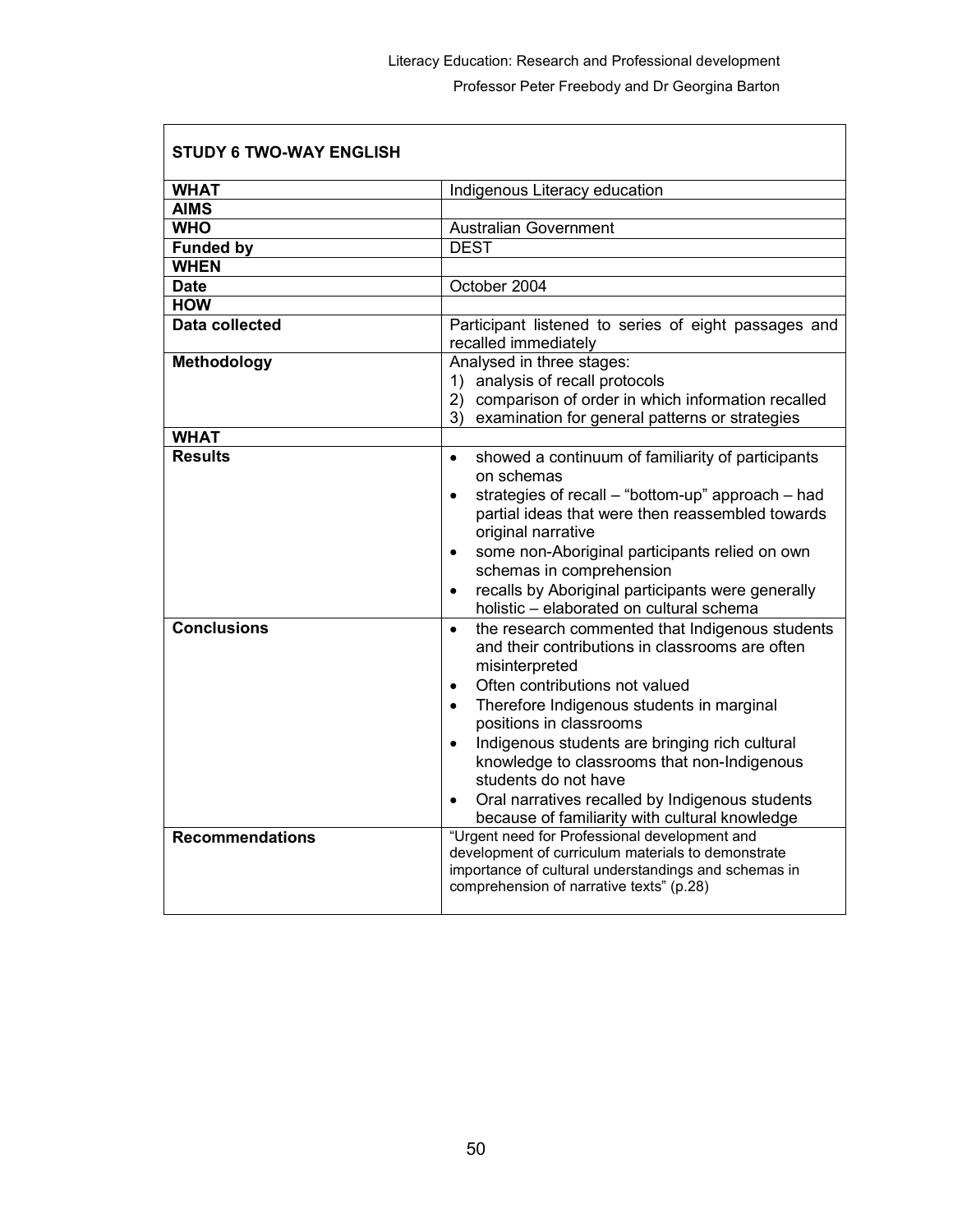# ANNOTATED REFERENCE LIST

- o EARLY LITERACY RESEARCH
- o MIDDLE SCHOOLING AND LITERACY PRACTICES
- o READING RECOVERY
- o LITERACY AND DISADVANTAGE
- o LITERACY AND CURRICULUM PRACTICES
- o POLICY
- o PROFESSIONAL DEVELOPMENT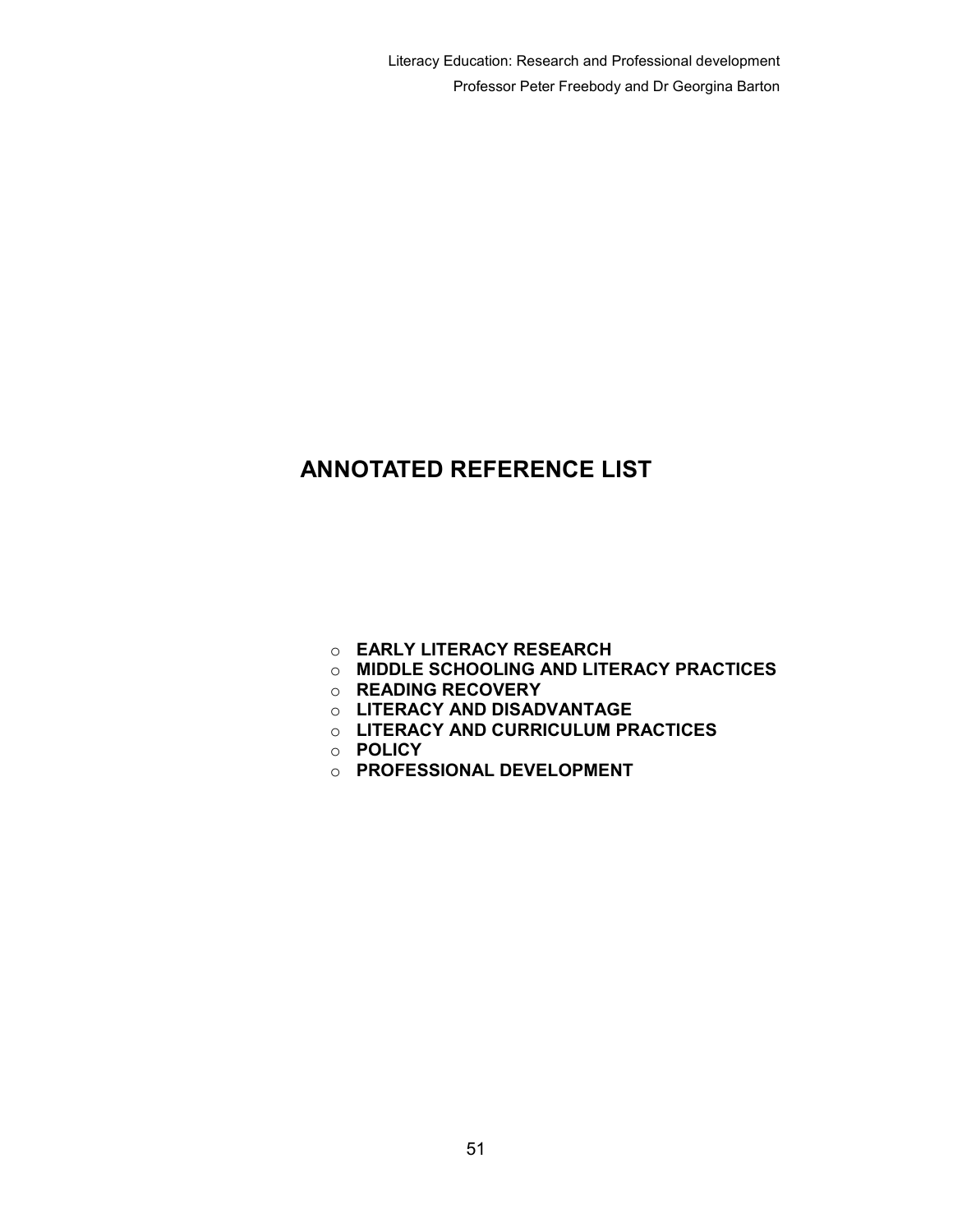Early Literacy Research

# BEATING THE ODDS

SOURCE: Taylor, B., Pearson, D., Clark, K., Walpole, S. Beating the odds in primary grade reading: lessons from effective schools and accomplished teachers.

www.ciera.org

SOURCE: Taylor, B., Pearson, D., Clark, K., and Walpole, S. Beating the odds in teaching all students to read: lessons from effective schools and accomplished teachers

www.ciera.org

- research was conducted as part of CIERA center for the improvement of early reading achievement
- "has looked at school and teacher factors contributing to children's reading success within the same study"  $(p.1 - source A)$
- principals completed questionnaire
- teachers were observed for an hour of reading instruction 5 times Dec-April
- children tested in Nov and May words correct per minute; retelling a passage; and words in isolation

## Results:

Various levels of analysis –

- (v) results, largely descriptive at the school level
- (vi) variations among instructional practices of teachers within the levels of school effectiveness
- (vii) variations we found in instructional practice as function of teacher accomplishment
- (viii) on regression analysis combining school and teacher variables
- Years 1-3 focus on student level of engagement, time spent in small or wholegroup instruction, preferred interaction style.
- time spent in small-group instruction, time spent in whole-group instruction, time spent in independent reading, student engagement rating, home communication rating, preferred style of telling, preferred style of recitation, and preferred style of coaching.

communication to parents

- not statistically significant
- "the differences between the school level and the accomplishment analyses suggest either that the most accomplished teachers are not necessarily the best communicator or that teacher effects are moderated by a school-level ethic for this type of activity"

student engagement

- was statistically significant
- "The findings suggest that, unlike parent communication, wherein individual teacher practices appear to be moderated by school-level efforts, promoting high student engagement is a teaching practice not easily influenced by school-level practice".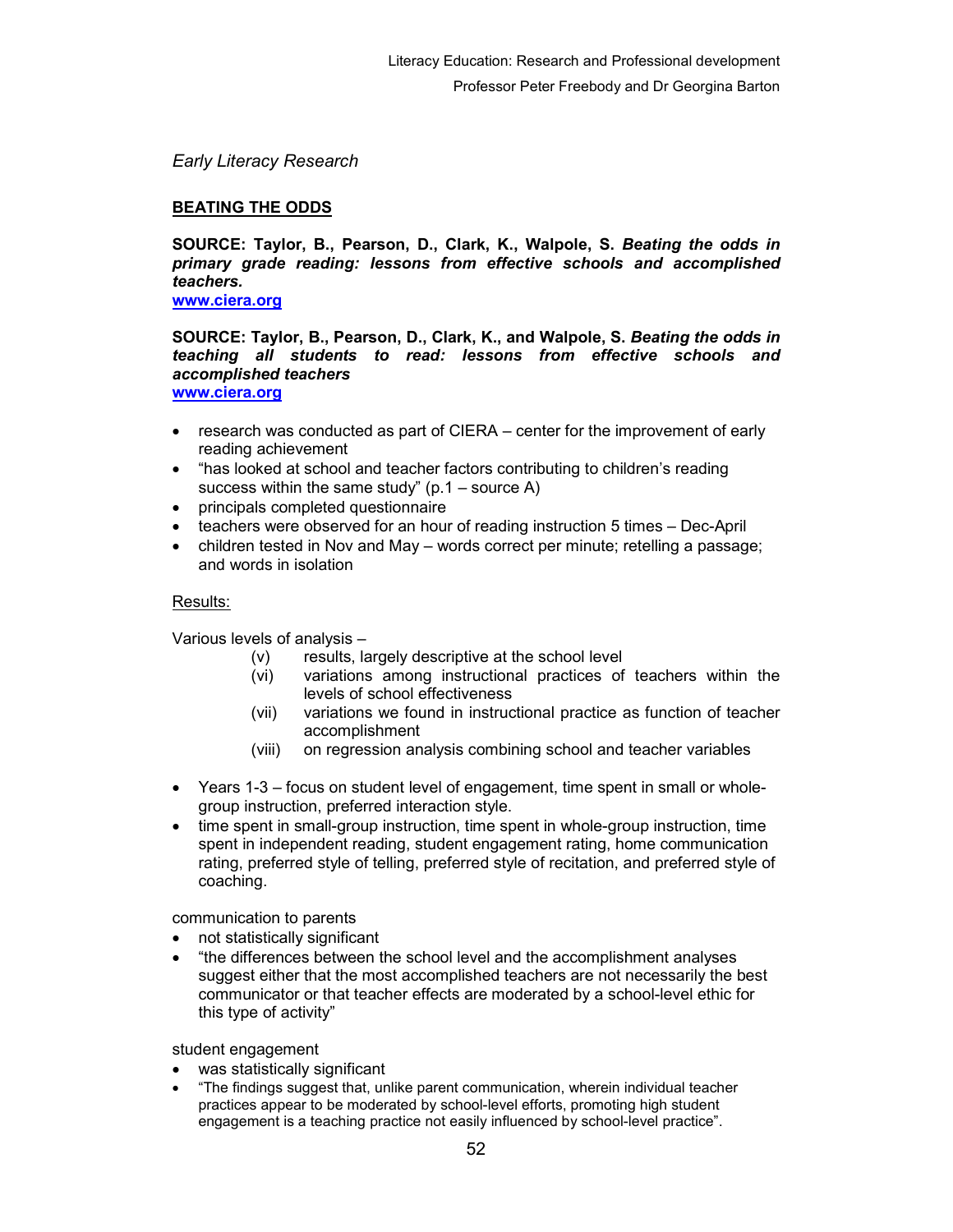grouping practices

• students averaged from 23-27 minutes a day in independent reading across all conditions of teacher effectiveness

interaction patterns

• "significant differences among teachers across schools suggest that a teacher's preferred style of interacting with students is a teaching dimension which is less well influenced by the practice of others at the school level than other dimensions of teaching being investigated in our study"

approaches to word recognition instruction

• "most accomplished teachers demonstrate a more balanced portfolio of approaches to assist in word identification"

comprehension instruction

- "across all schools, comprehension instruction was minimal in grades 1-3 included asking questions about the story as children were reading, having children write in response to stories they had read"
- most accomplished teachers were frequently observed asking higher level questions
- Overall, school-level change is as important as change within classrooms.

### KEY FINDINGS:

Four sections of analyses –

- 1) school-level analyses of reading program characteristics;
- 2) the practices of teachers within levels of school effectiveness;
- 3) the practices of accomplished teachers independent of schools and
- 4) relationships among variables across schools and classrooms.

Management and engagement:

- most accomplished teachers in this study were experts at classroom management
- had well-established classroom routines and procedures for handling behaviour problems
- quick transitions between activities and rapid pace of instruction
- managed to engage 96% of students in work of the classroom

Small-group instruction:

- students in most effective schools averaged 60 minutes a day of small, abilitygrouped instruction
- greater time allotted for small-group instruction was made possible by collaborative model – teachers, aides, ESL teacher etc.
- every child had two blocks of small-group instruction
- ability grouping used in effective schools the use of these was however, not rigid or inflexible

Independent reading:

• students in most effective schools spent more time in independent reading – 27- 28 minutes a day

Coaching:

effective schools had teachers able to teach "on the fly"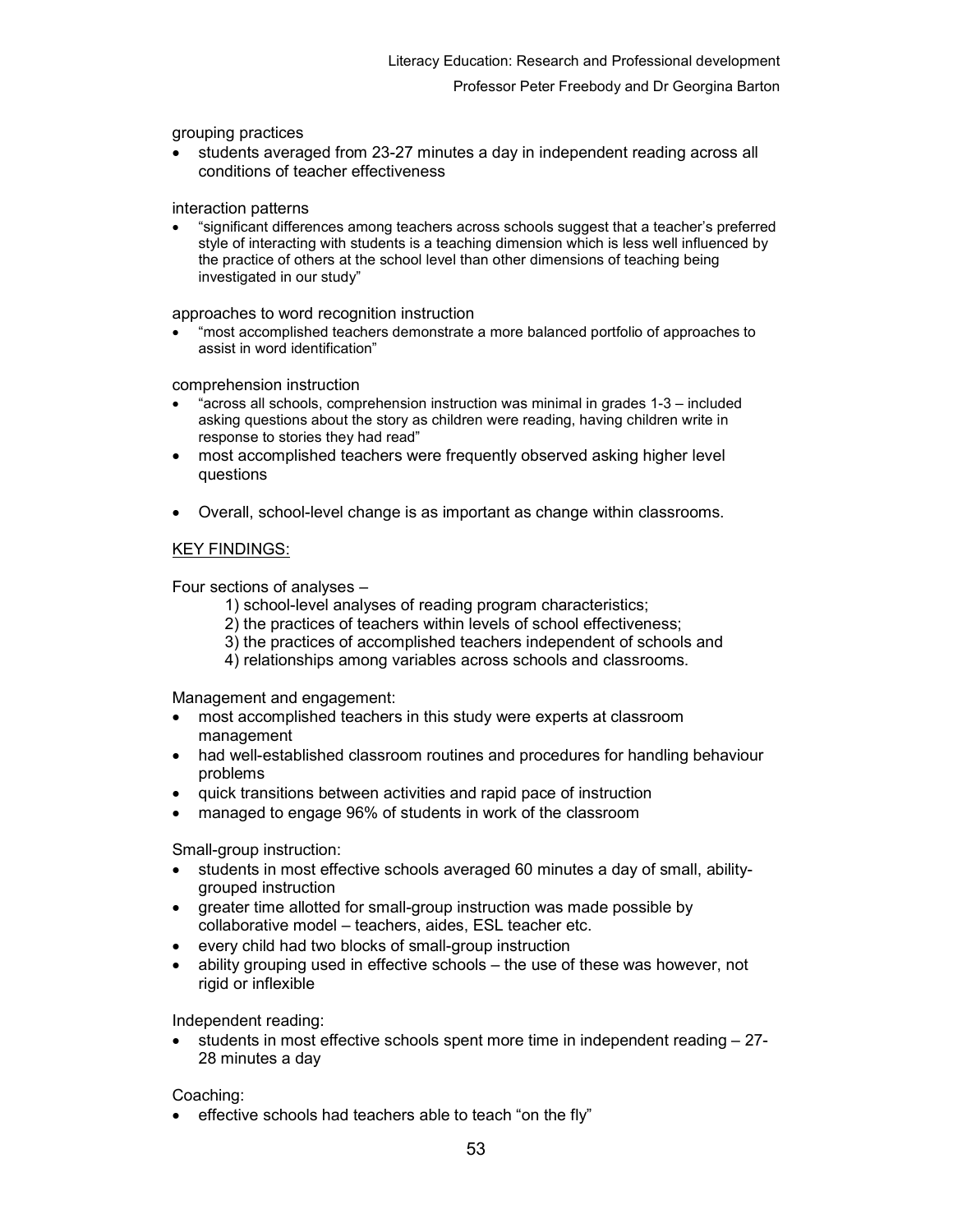• practice of coaching during reading to provide word recognition instruction was found to be a characteristic of teachers in the most effective schools and the most accomplished teachers in general

Phonics

- Wharton-MacDonald et al. (1998) found most effective first-grade teachers in their study taught decoding skills explicitly and provided their students with many opportunities to engage in authentic reading.
- BTO data suggests that "what teachers do to promote application of phonics knowledge during the reading of connected text that matters most"
- "what distinguished the most accomplished teachers was their use of coaching to help students learn how to apply word recognition strategies to real reading

Higher level questions:

- found most of the accomplished teachers frequently encouraged higher level responses to text
- strategies include: asking higher level aesthetic response questions, requiring students to write response to what they had read
- only 16% of teacher in entire sample could be considered to truly emphasise comprehension

Improving instruction:

- in two schools teachers and principals mentioned importance of improving instruction
- "focus on staff development efforts on becoming better teachers of reading"

High expectations for student learning:

• two of the schools – teachers mentioned high expectations for students' achievement as a factor contributing to their success

SOURCE: CIERA Report (2002) – Orellana, M, Monkman, K, MacGillivray, L. Parents and teachers talk about literacy and success.

Retrieved from: http://www.ciera.org/library/reports/

examination of emic views of 'success' in central LA – immigrant community

- 1. participant observations in homes, classrooms, community programs
- 2. transcriptions of four focus groups with parents
- 3. notes from informal and semi-formal interviews with parents and teachers
- importance of looking at relationship between home and school literacy practices
- two dimensions usually overlooked
	- $\circ$  spatial context community and school
	- $\circ$  temporal not frozen in time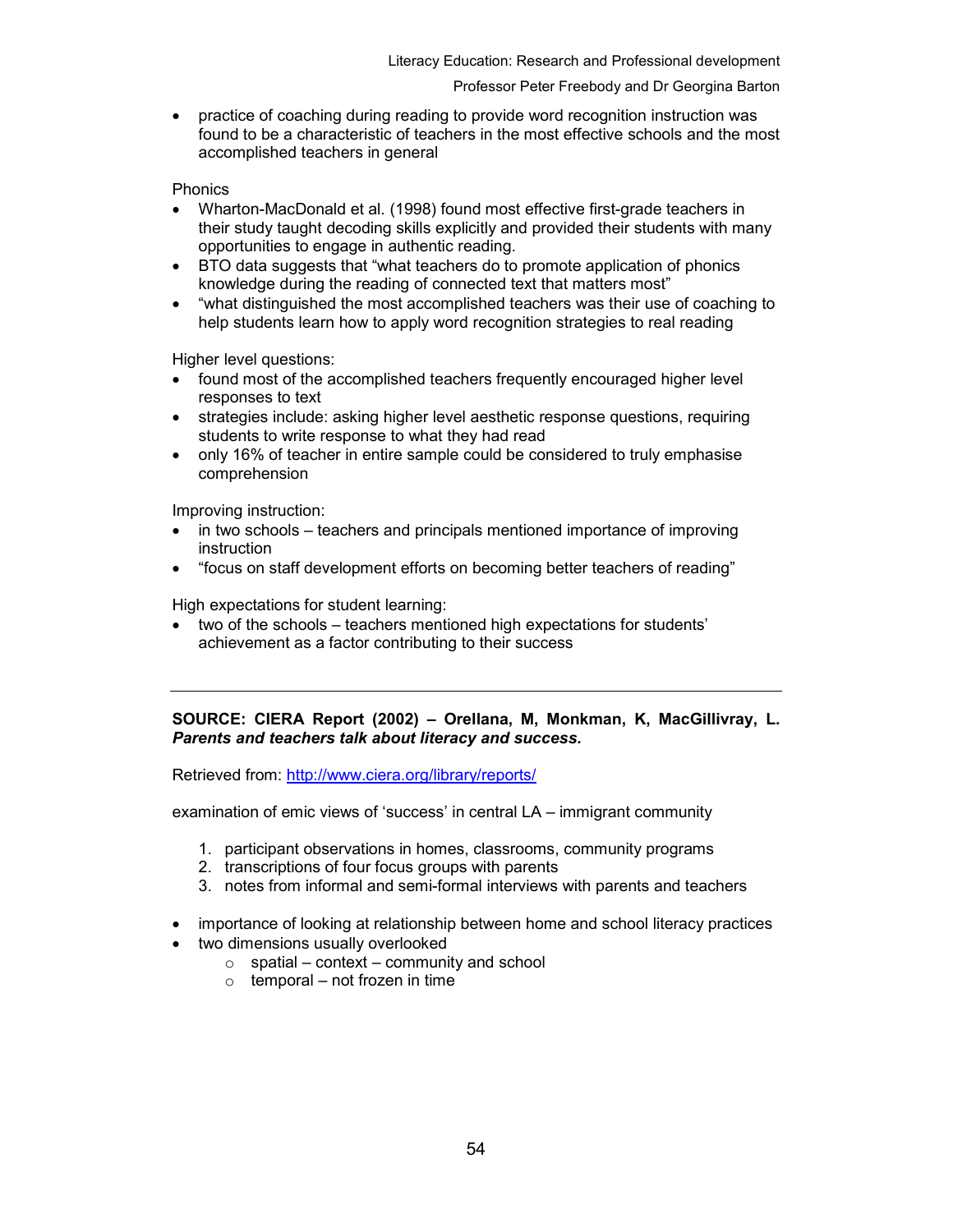# Findings:

3 key areas

- daily lives and literacy practices
- views of success
- views of obstacles to children's success

Parents come from range of backgrounds and experiences (even though Latino parents)

- some had lived in city, countryside
- middle-class/working poor
- most worked in low paying jobs

# 100 CHILDREN PROJECTS

SOURCE: Hill, S, Comber, B, Louden, W, Reid, J & Rivalland, J (1998) 100 children go to school: connections and disconnections in literacy development in the year prior to school and the first year of school. Department of Emplyment, Education, Training and Youth Affairs, Canberra.

SOURCE: Hill, S, Comber, B, Louden, W, Reid, J & Rivalland, J (2002) 100 children turn 10: a longitudinal study of literacy development from the year prior to school to the first four years of school. Department of Education, Science and Training, Canberra.

Major findings:

Four key findings:

- 1. nature of the children's literacy achievement over time
- 2. the differences between children's patterns of growth and pathways towards the achievement of school literacy
- 3. the relationship between the literacy practices of home and school
- 4. the classroom and teaching practices that were observed to make a difference to the literacy development of the children involved

Each has implications for curriculum, policy and practice in Australian schools.

- 1. most children made substantial growth in literacy
	- a. there was a broad range of performance on various literacy domains
	- b. those children not achieving are overwhelmingly from schools serving families living in poverty
- 2. children take different pathways and have different patterns of growth in literacy development
	- a. not all children follow predictable trajectories based on early literacy assessments
	- b. late starters and 'catching up'
	- c. early starters and later success
- 3. home and community experiences influence children's literacy development
- 4. teaching that made a difference
	- a. based on knowledge of what children can do already and what they need to learn (p.104)

Conclusions – p.106-107

importance of good teachers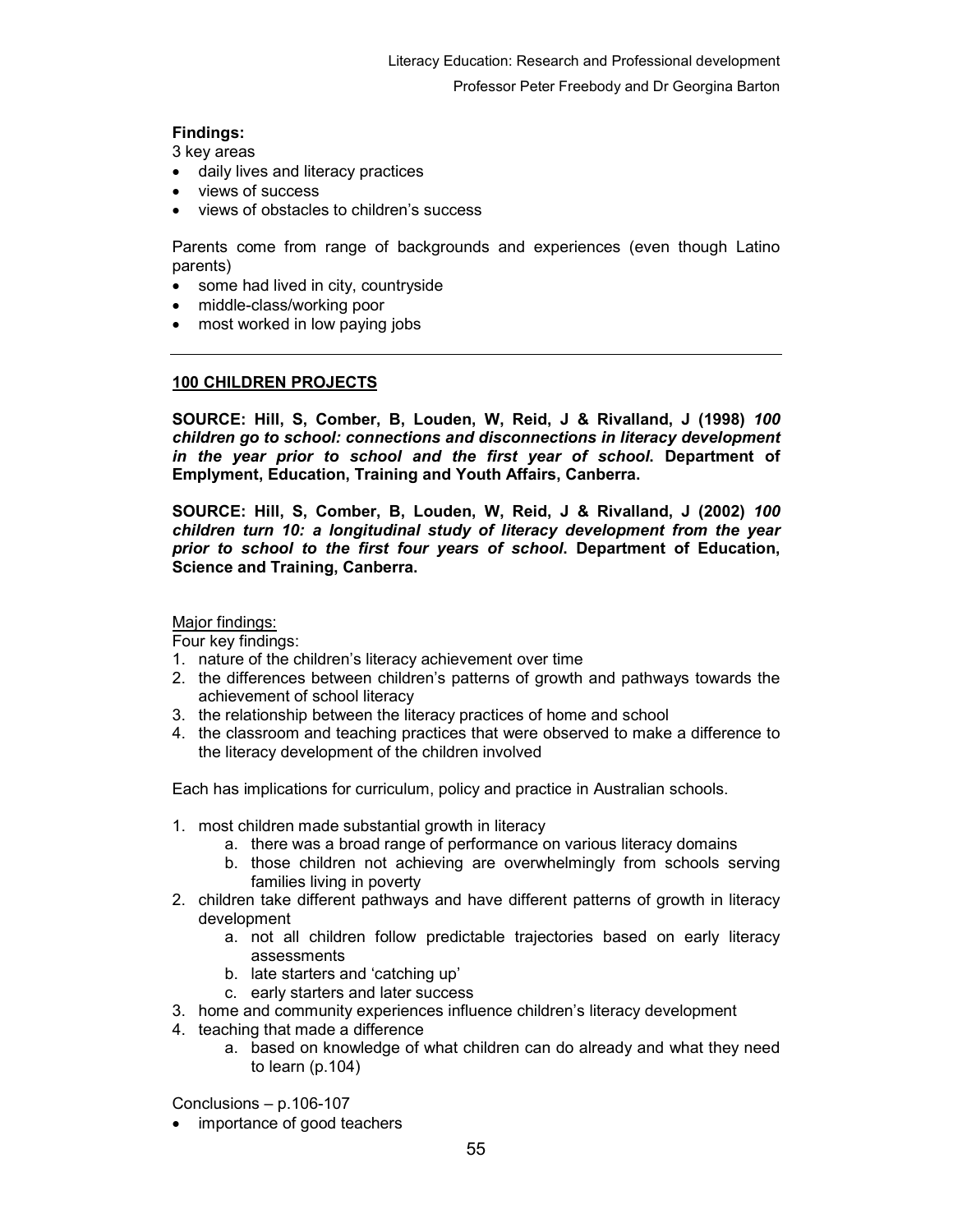"Teachers who are most successful in setting up and managing classrooms where children have consistent success and make consistent progress are informed about current and conventional theories of literacy development and instruction" (p. 106, para 2)

- development of literacy in some neighbourhoods more difficult than other neighbourhoods
- good teaching needs to be complimented by good parenting at home
- in some schools students are failed from first day of school 10 years of age and beyond
- was substantial growth of students' literacies
	- o almost all could read accurately book level 27-28 (age 9-9.5)
	- $\circ$  almost all could produce extended written texts above national benchmark
	- o 2/3 recorded spelling age equal to or above approx mean
	- o broad range on all other literacy dimensions
	- o lowest performing schools were schools serving children in poverty

"The study of 100 children turn 10 found that there was a very broad range of performance on literacy tasks. This finding requires attention and action. Action does not mean more of the same but rather the need for all teachers to work together to create and share knowledge about good early years literacy teaching and appropriate early intervention for students who require support. In addition there is a need for a second safety net after the transition to primary school for 8-9-year-old children who have not acquired the automatic literacy skills and strategies needed to reach their full learning potential in primary school. Good first teaching, effective early intervention and a second safety net requires that all teachers are energetic, knowledgeable and can practice culturally responsive literacy teaching (p. 107)".

### SOURCE: Grant, P, Badger, L, Wilkinson, L, Rogers, A & Munt, V. Nothing left to chance: report on literacy and numeracy outcomes evaluation in high achieving disadvantaged schools. Department of Education and Children's Services, Government of South Australia.

"Students and teachers are living and working in what have been called "New Times" (Hall, 1996) which include a globalized economy and an emphasis on testing particularly in the areas of literacy and numeracy. This presents a number of challenges for teachers and schools. These challenges have been met in various ways, some of which have been shown to make a difference for students in disadvantaged schools"

Retrieved from: http://www.thenetwork.sa.edu.au/nltc/literature/index.htm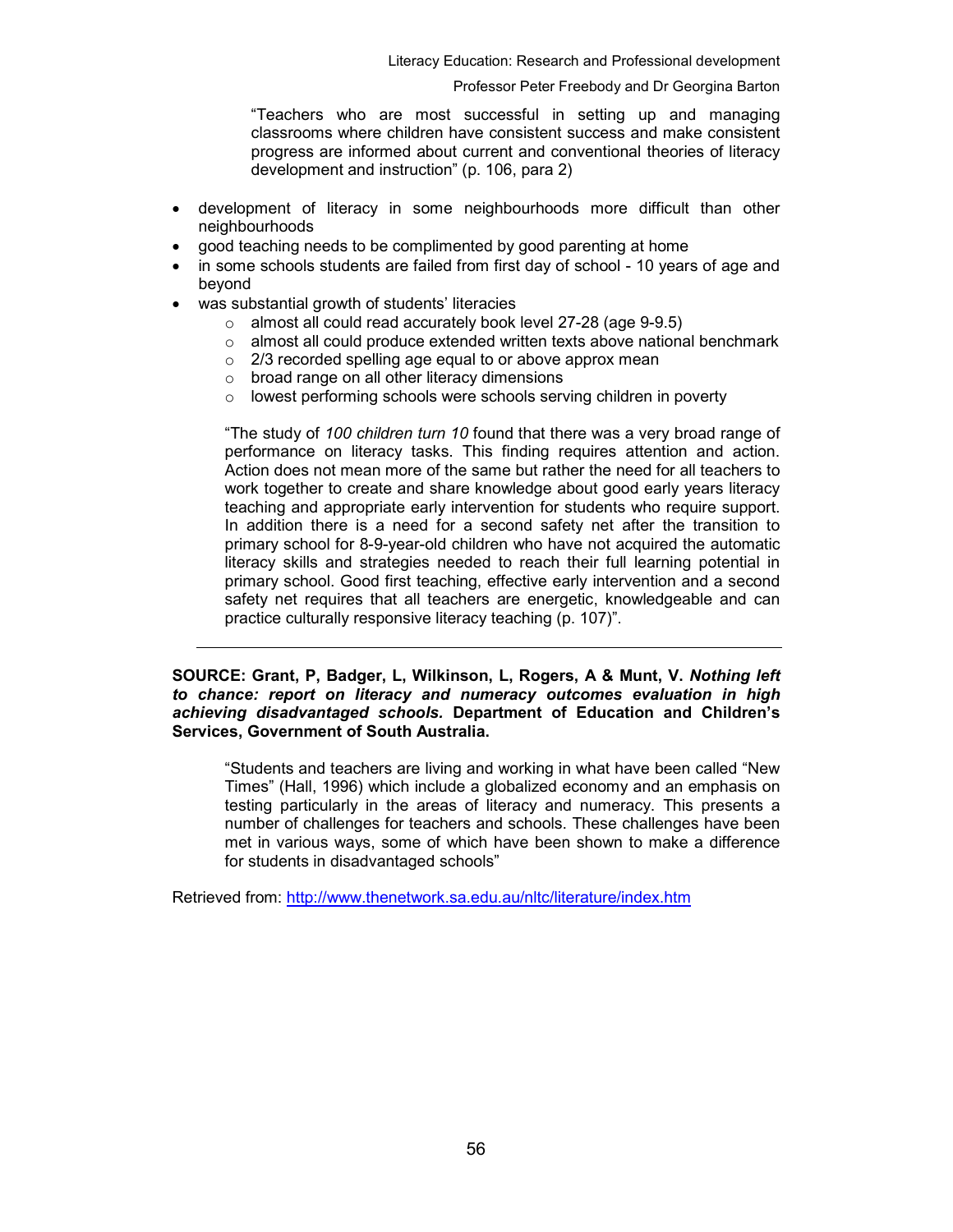Challenges include:

- the need for teachers and schools to understand issues of disadvantage in productive ways;
- engaging with contemporary constructions of literacy and numeracy;
- seeing difference and diversity as productive resources in schools;
- finding ways of developing a whole school response including;
- utilising productive programs and pedagogies; and
- exploring ways to sustain improvement.

Retrieved from: http://www.thenetwork.sa.edu.au/nltc/literature/index.htm

In another study The Council of Chief State School Officers (1990) initiated a project in the USA to examine successful school practices for students 'at risk of school failure'. Their findings were that:

1) Instruction was best in heterogeneous classes, with the reduction of the number of students assigned to special education classes

2) Support was increased in the regular classroom for children with special needs

3) Improvements in bilingual education were important to implement despite associated difficulties

4) State-mandated instruction requirements that restricted teachers' scope to implement improvements, were the subject of experiments with state waivers of rules and regulations

5) Emphasis on minimum competencies may prompt increased efforts to raise student performance at the lowest levels, without an accompanying effort to improve student achievement at the highest levels

6) Staff in-service training was matched to the specific areas of school need and was provided throughout the year

7) Attempts to involve families in their children's education met with limited success. No exemplary model of a parent education programme was found

8) Successful implementation of change required the participation of many people within and outside the school. The key to success was the possibility for school administrators and teachers to use additional resources from outside the school, to initiate and support fundamental changes within the school

9) Evaluation of improvement was complex - techniques used involved meetings, questionnaires, interviews and reviews of student achievement data.

It was noted that six interrelated features of instruction were characteristics of all the higher performing schools.

1) Students learn skills and knowledge in multiple lesson types.

2) Teachers integrate test preparation into instruction.

3) Teachers make connections across instruction, curriculum and life.

4) Students learn strategies for doing the work.

- 5) Students are expected to be generative thinkers.
- 6) Classrooms foster cognitive collaboration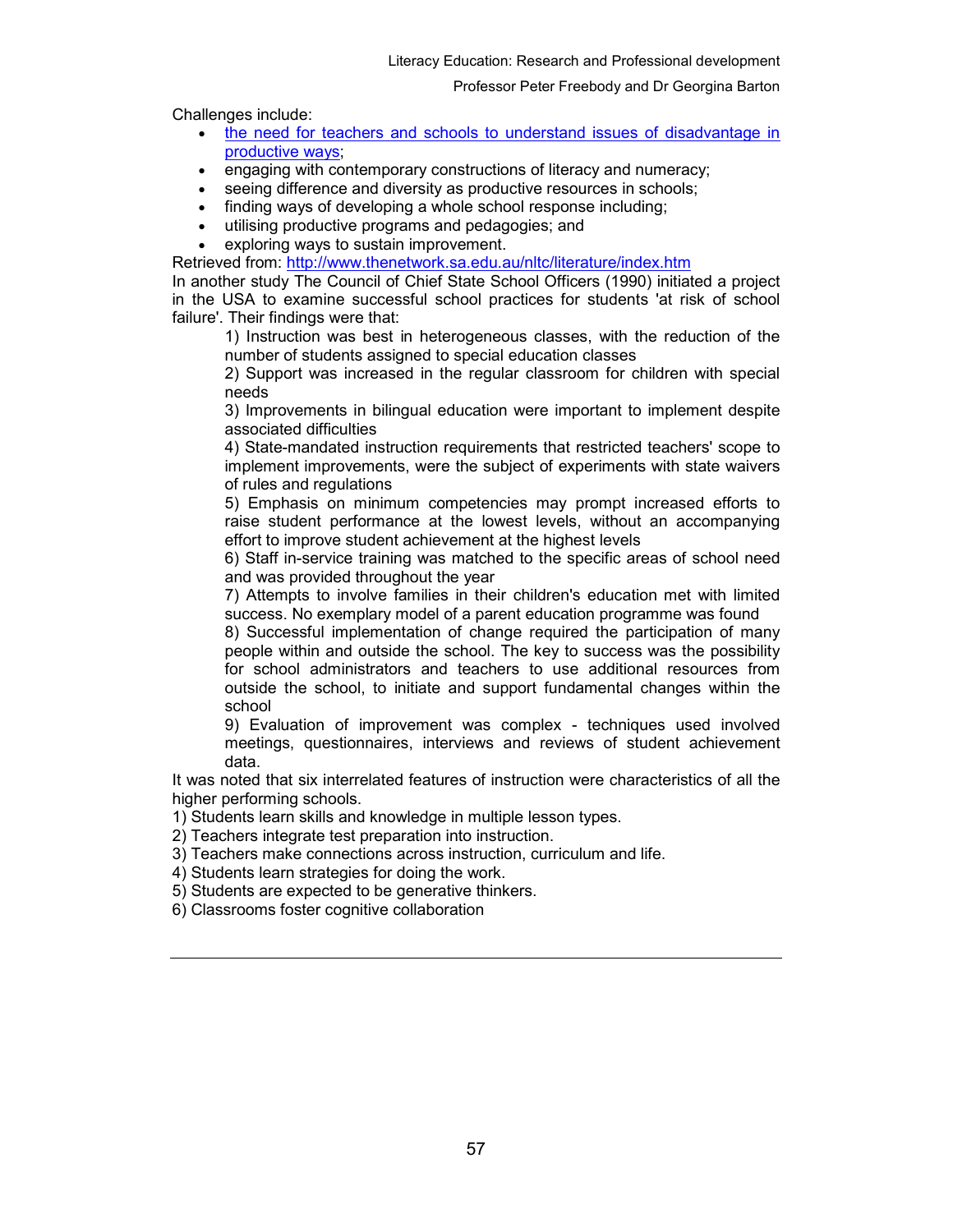### SOURCE: Comber, Barbara. et al. (2001) Socio-economically disadvantaged students and the development of literacies in school: a longitudinal study. University of South Australia, Centre for Studies in Literacy, Policy and Learning Cultures.

Six key factors contributing to successful literacy development:

- the recognition factor (the extent to which what children can do *counts* and they can see that it counts)
- the resources factor (the extent to which schools have the human and material resources they need)
- the curriculum factor (the quality, scope and depth of what is made available)
- the pedagogical factor (the quality of teacher instructional talk, teacher-student relationships and assessment practices)
- the take-up factor (the extent to which students appropriate literate practices and school-authorised discourse)
- the translation factor (the extent to which students can make use of and assemble repertoires of practice that they can use in new situations)
- Socio-economically disadvantaged children have vast array of literate practices from family; had differentiated linguistic, cultural capital.
- Literacy curriculum on offer in middle years organized differently to those of early years counterparts; expectations to be independent and responsible for own learning without being told how; expected that could already read and write fluently; expectations of self-reflection more
- Literacy teaching and learning in low socio-economic schools teachers need high skills and commitment; need for ongoing supplemental assistance so teachers can make a difference; teachers valued one-to-one and small group pedagogical approaches; assessments need to align with whole school structures

There are many positive aspects of school in disadvantaged areas. Need more emphasis on critical analysis for students

## SOURCE: Comber, Barbara & Barnett, Jenny. Eds. (2003) Look again: longitudinal studies of children's literacy learning. Newtown, N.S.W. Primary English Teaching Association (PETA).

**Introduction** 

- Teachers rarely get a chance to follow students' literacy learning progress over time
- A number of longitudinal studies are presented in this book of children's literacy learning
	- o 100 children go to school: connections and disconnections in literacy development in the year prior to school and the first year of school.
	- $\circ$  100 children turn 10: a longitudinal study of literacy development from the year prior to school to the first four years of school
	- $\circ$  Socio-economically disadvantaged students and the development of literacy in school: a longitudinal study
	- o Questioning development in literacy: preschool to Year 2.

100 children go to school (1998)

five different sites around Australia – three high poverty and two affluent communities (one remote, one regional and 3 metropolitan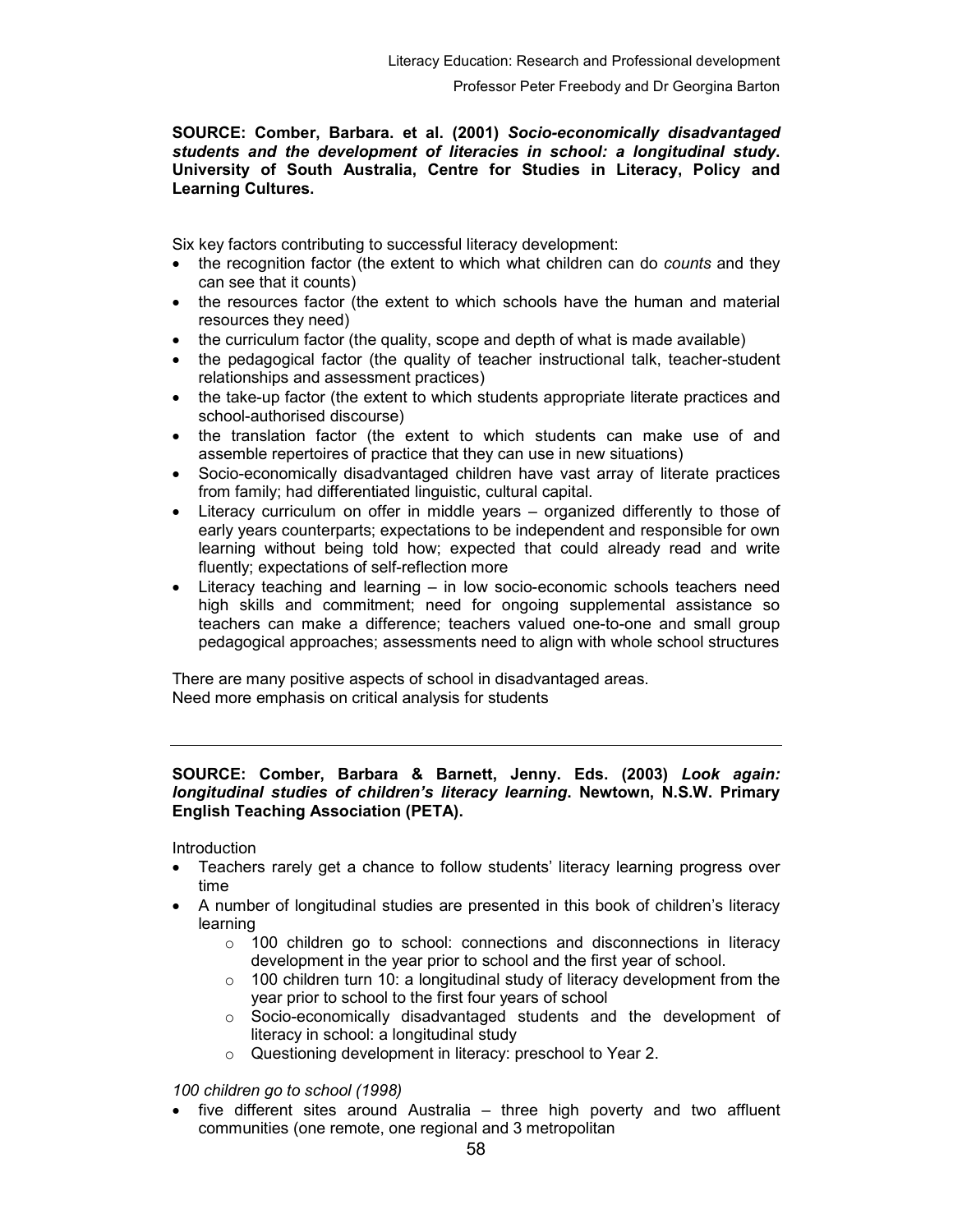- 20 students four in each of the five sites plus assessing others over time (100 children)
- Parents/guardians interviewed

### Findings:

- wide gap between children starting school
- this gap increases after one year at school
- all students had improved however not at the same rate or in the same way  $(p.3)$

## 100 children turn 10 (2002)

- A second follow-up study of the same children involved in 100 children go to school
- Goal to investigate the various pedagogies and literacies made available to children in school
- Which one made a difference to students' learning
- Family played an important part in other differences

# Findings: (p. 4-5)

- broad range of performance on various dimensions of literacy
- relationship between early literacy predictors and later school success existed
- not all children follow predictable trajectories based on early literacy assessments
- 'catching up' was possible when teachers, parents and students made it a priority
- New forms of literacy practice require different understandings, strategies and techniques as children progress through school
- Teaching that made a difference was data-driven, diagnostic and responsive
- The students who did well were those whose home experiences count as currency in school
- Students engaged differently with in-school and out-of-school literacy.

Socio-economically disadvantaged students and the development of literacy in school: a longitudinal study

- Involved three high-poverty areas in South Australia two metropolitan and one regional school (after early years)
- Selection based on good results in literacy
- Three research questions  $-$  (i) which literate practices are these students given access to and practice in? (ii) what do these students take up from what is on offer? (iii) what changes in literacy development are evident over time?
- Findings:
- identified six key at-school factors that made a difference to students literacy learning (p. 6)
	- $\circ$  the recognition factor (the extent to which what children can do counts and they can see that it counts)
	- $\circ$  the resources factor (the extent to which schools have the human and material resources they need)
	- $\circ$  the curriculum factor (the quality, scope and depth of what is made available)
	- $\circ$  the pedagogical factor (the quality of teacher instructional talk, teacherstudent relationships and assessment practices)
	- o the take-up factor (the extent to which students appropriate literate practices and school-authorised discourse)
	- $\circ$  the translation factor (the extent to which students can make use of and assemble repertoires of practice that they can use in new situations)

Questioning development in literacy: preschool to Year 2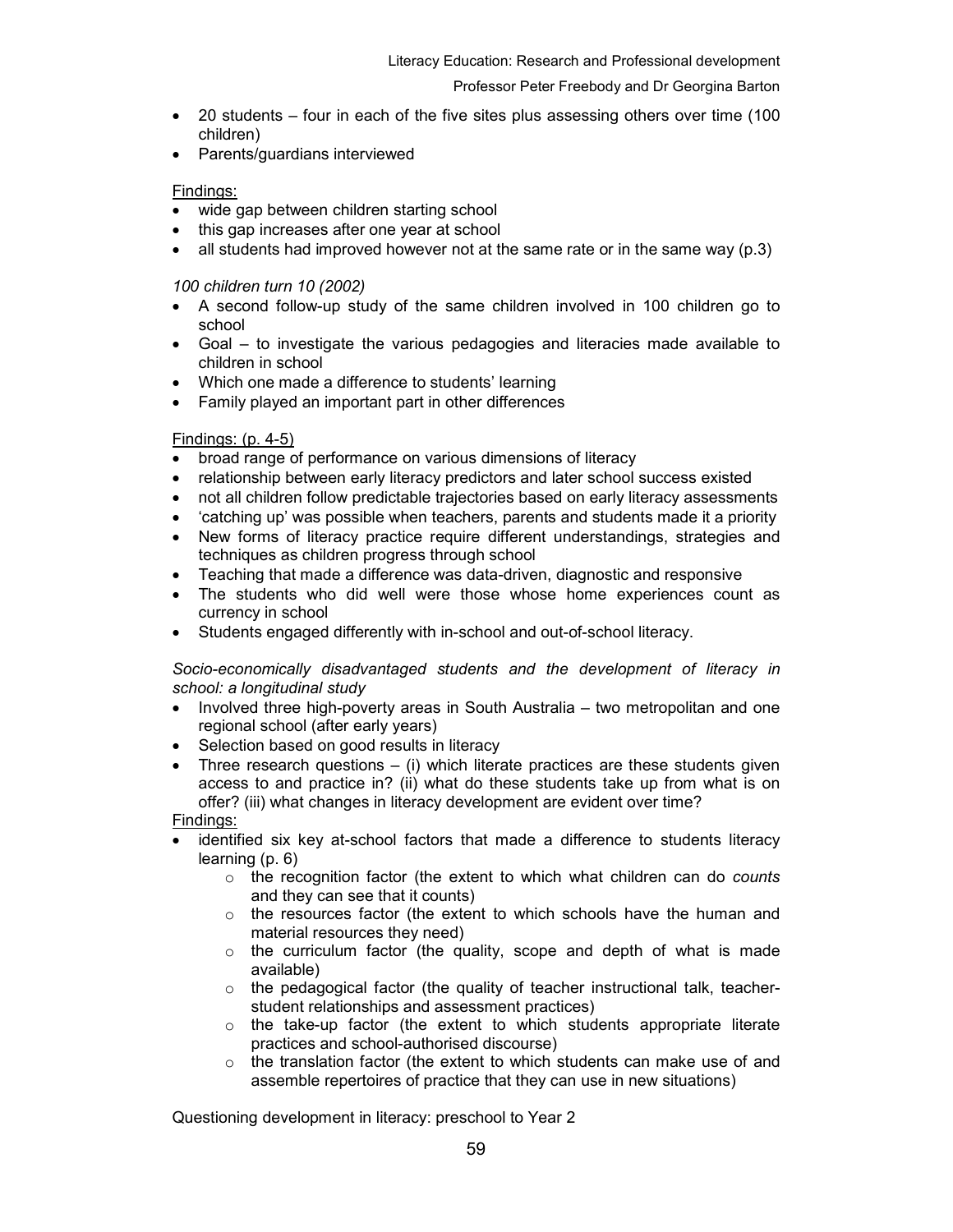- Looks at transition from preschool to school
- Funded by ARC

Outcomes:

- children connect prior knowledges to what they learn in pre-school literacy practices
- this home-school connection varies in complex ways cultural, social, gender, linguistic etc.
- children who 'fit' the pre-school environment may become invisible in school context (p. 5)

### SOURCE: Malcolm, I, Haig, Y, Konigsberg, P, Rochecouste, J, Collard, G, Hill, A & Cahill, R. (1999) Two-way English: towards more user-friendly education for speakers of aboriginal English. Education Department of Western Australia.

Results:

- showed a continuum of familiarity of participants on schemas
- strategies of recall "bottom-up" approach had partial ideas that were then reassembled towards original narrative
- some non-Aboriginal participants relied on own schemas in comprehension
- recalls by Aboriginal participants were generally holistic elaborated on cultural schema
- "the research suggests that the contribution of Indigenous students in our classroom have the potential to be misinterpreted and even misunderstood"
- Often contributions not valued
- Therefore Indigenous students in marginal positions in classrooms
- Indigenous students are bringing rich cultural knowledge to classrooms that non-Indigenous students do not have
- Oral narratives recalled by Indigenous students because of familiarity with cultural knowledge
- "Urgent need for Professional development and development of curriculum materials to demonstrate importance of cultural understandings and schemas in comprehension of narrative texts" (p.28)
- teachers in current education system who possess little understanding of Aboriginal perspectives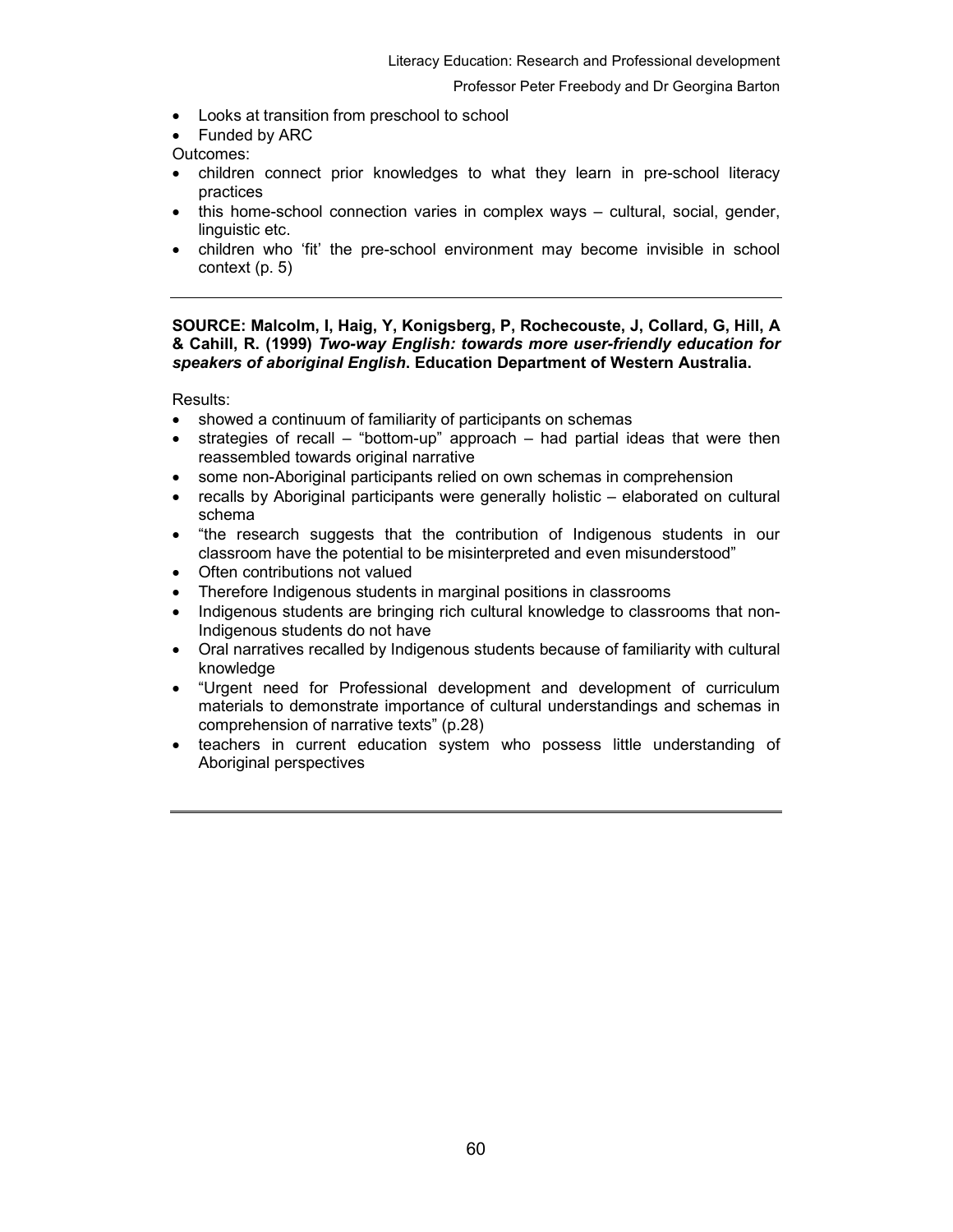Middle Schooling

# SOURCE: Australian Secondary Principal's Association

## www.aspa.asn.au/polmdsch.htm

States that curriculum for middle schooling should be guided by:

- personal identity of young adolescents as they have varied forms of personal and social communication
- peer support, pastoral care and life skills
- promotion of self-worth which is important in coping with stress of adolescence and progresses to adult world.

These aspects form the basis of holistic approach to curriculum organisation.

"The curriculum for the middle years should emphasise the successful acquisition of broad generally knowledge, skills and attitudes, in an iterative process which is relevant, accessible, and flexible in its pedagogy. Students should not be encouraged to over-specialise but rather to engage in a wide range of texts, materials, technologies and learning experiences" p. 1.

## SOURCE: "Guidelines for teaching middle and high school students to read and write well" Judith A Langer – NRCELA

- connection with life, instruction and curriculum
- reflection on work by teachers and sharing of ideas
- connect content, knowledge and skills across classes/units/lessons
- encouraging students to find their own connections not teacher driven
- •

### SOURCE: "Effective Middle Schooling" – Julie Boyd, Global Learning Communities, 2000

"Curriculum which is meaningful to students and which challenges them at higher cognitive levels through the development of their capacity to effectively negotiate their learning, and through providing learning challenges which are open-ended rather than constraining, will assist in their intellectual development. Many teachers are taking a more conceptual approach to curriculum as a means of broadening students' experience across multiple learning areas and disciplines" (p.3)

- students need to take own responsibility for learning
- see p.4.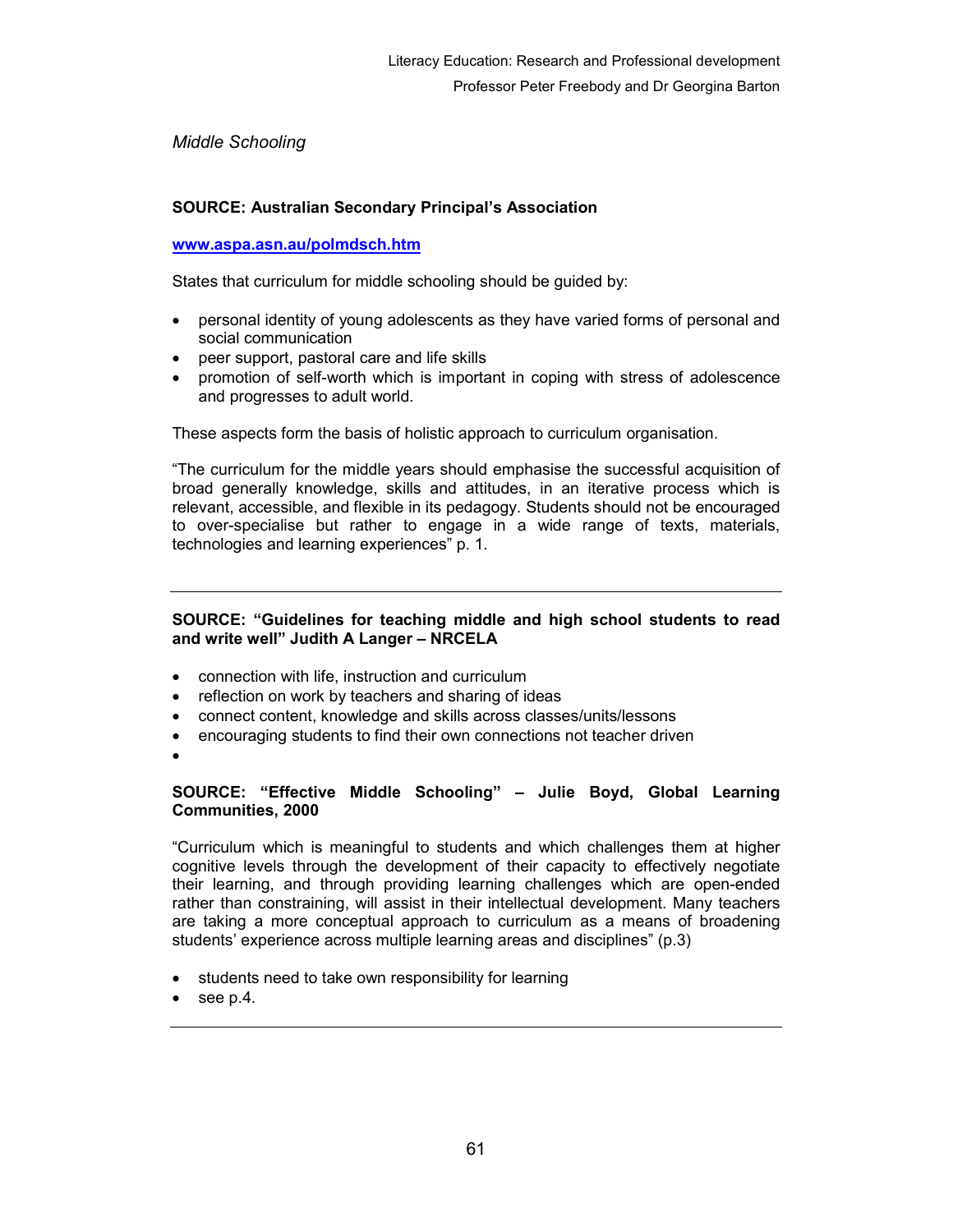SOURCE: Chadbourne, Rod. (2003) "What makes middle schools and middle schooling distinctive, if anything?", QJER, 19, pp. 3-12.

### SOURCE: Chadbourne, Rod. (2001) "Middle schooling for the middle years: what might the jury be considering?" Edith Cowan University, October 2001, The Australian Education Union.

• papers investigating what it is that makes middle schooling different to other schooling levels. Argues that most arguments provide generic statements in regard to middle schooling rather than actually commenting on any 'distinctiveness'.

### SOURCE: "Partnerships in the middle years of schooling in Queensland: a coordinated approach" – Susan Hearfield, Education Officer: Middle Schooling, BCE.

Set of principles which guide middle schooling.

- learner centred
- collaboratively organised
- outcome based
- flexibly constructed
- ethically aware
- community oriented
- adequately resourced
- strategically linked

SOURCE: Adolescent literacy and content area reading – ERIC digest, National Research Center on English Learning and Achievement.

http://cela.albany.edu/

- "A reader's existing knowledge of the subject matter is the single most influential factor in what he or she will learn from reading a text about that subject matter" (Anderson, 1984; Steffensen, Joag-Dev & Anderson, 1979) (see p.1)
- "…[T]heorizing and research in cognitive psychology led to the development of many instructional strategies that secondary teachers could use to increase students' comprehension of course materials" (p.1).
- "while the focus on the cognitive dimension of reading has helped some students become more proficient readers of content area texts (Ruddell, 2001) some assessment data indicates the need to reconsider adolescent literacy and content area learning. Greenleaf, Schoenbach, Cziko and Mueller (2001) note that there are still persistent gaps in student achievement between students who are members of the dominant culture and those who are not" (p. 2)
- "some research indicates that an emphasis on reading solely as a cognitive process has not adequately addressed the needs of adolescent readers as they face learning from texts in the various subject areas at the secondary level" (p.2)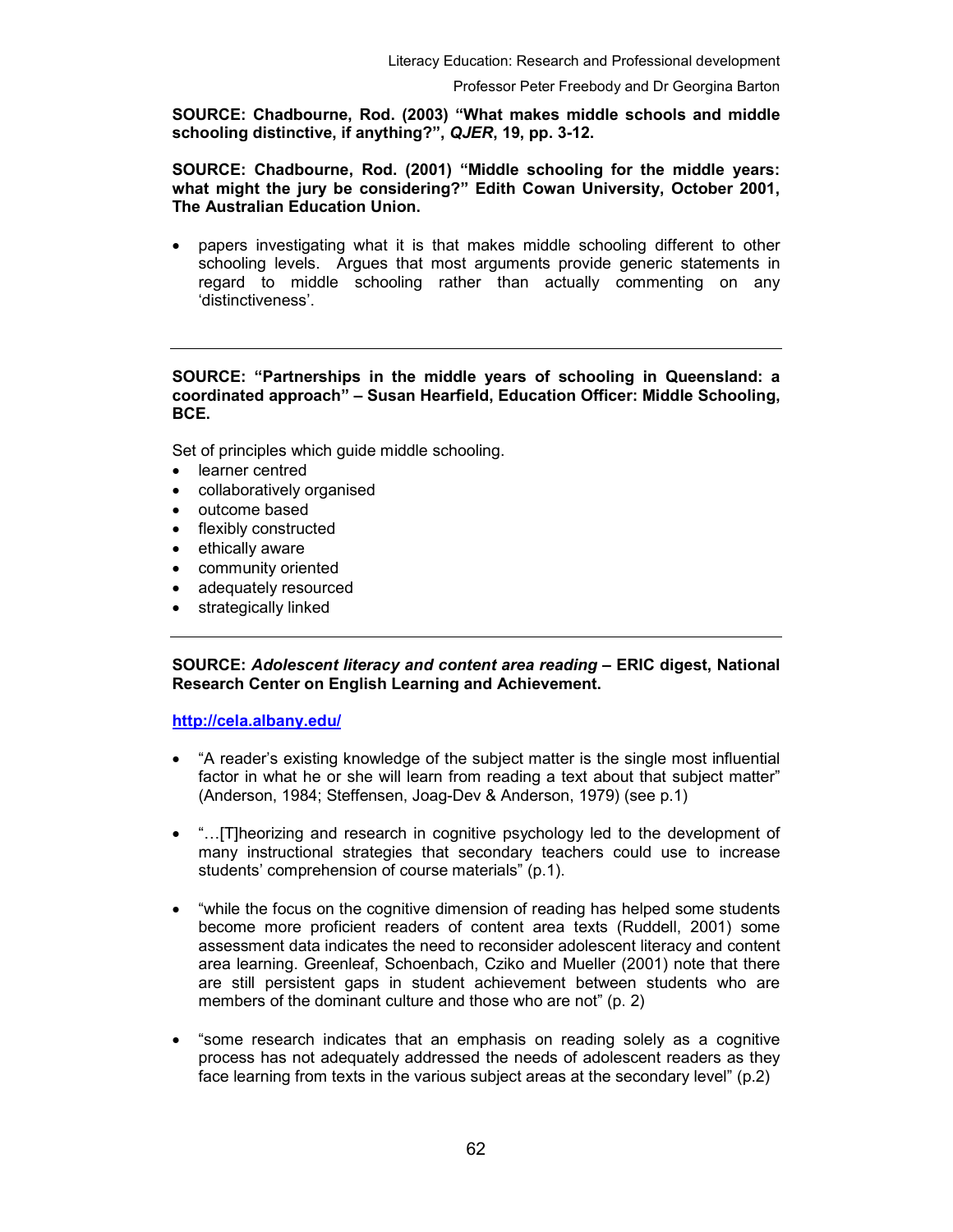- "the extent to which readers are able to construct meaning with texts is also based on the personal, interpersonal and institutional contexts in which reading events occur. The work of sociolinguists, cultural anthropologists, and critical theorists has shown that it is not possible to separate classroom practices such as strategies for activating background knowledge from the larger social and cultural contexts in which the practices are enacted (eg. Heath, 1983; Gee, 1996)" (p. 2)
- …what constitutes best practices depends on many factors: how students perceive themselves as readers, what their interests are at the time, the interactions of teacher and student, of student and student, the classroom environment in which the strategy is being used, and how institutional structures shape daily events that occur in classrooms and schools. This fertile ground of literacy as a complex process and research about adolescent literacy and learning in secondary classrooms is providing a means for reinventing ways to develop students' academic literacies (Brynildssen, 2001) (p.3).

A new model for classroom practice and teacher education

- reading apprenticeship "an instructional framework is based on the dual notions of literacy as a complex cognitive and social process" (p.3)
- "..the most appropriate place for students to learn these discipline-specific discourse practices is from teachers who are already experts in these fields" (p. 3)
- reading apprenticeship framework consists of four integrated dimensions of classroom life that teachers and students explore together: social, personal, cognitive and knowledge-building.
- Social focuses on building a community of readers who use literacy to make connections between their interests, each other, and the larger social world they are engaged in learning about
- Personal develops students' awareness of themselves as readers, of their purposes in reading, and of their goals for improvement.
- Cognitive incorporates instruction in and the use of comprehension strategies, problem solving – develop flexibility in reading
- Knowledge building developing content knowledge (building schemata), knowledge of the discipline-specific vocabulary, and text and language structures
- These are "made visible to students through the meta-cognitive conversations that students and teachers engage in about the texts they are reading. Metacognitive conversations occur through class discussion, small group work, writing and individual reflection" (p. 3).

SOURCE: Cormack, Phil. (1997) "What can history offer literacy research in new times?" Australian Association for Research in Education, Brisbane. New times or literacy, pedagogy and young people: research challenges.

- schooling, literacy and the young adolescent brought together as objects of study and concern in these 'new times'
- 'new times' ways of communication and information technology in all aspects of life.
- Multi-literacies "new kinds of text production, and consumption are seen as essential to accessing social, economic and cultural opportunities" (p. 1)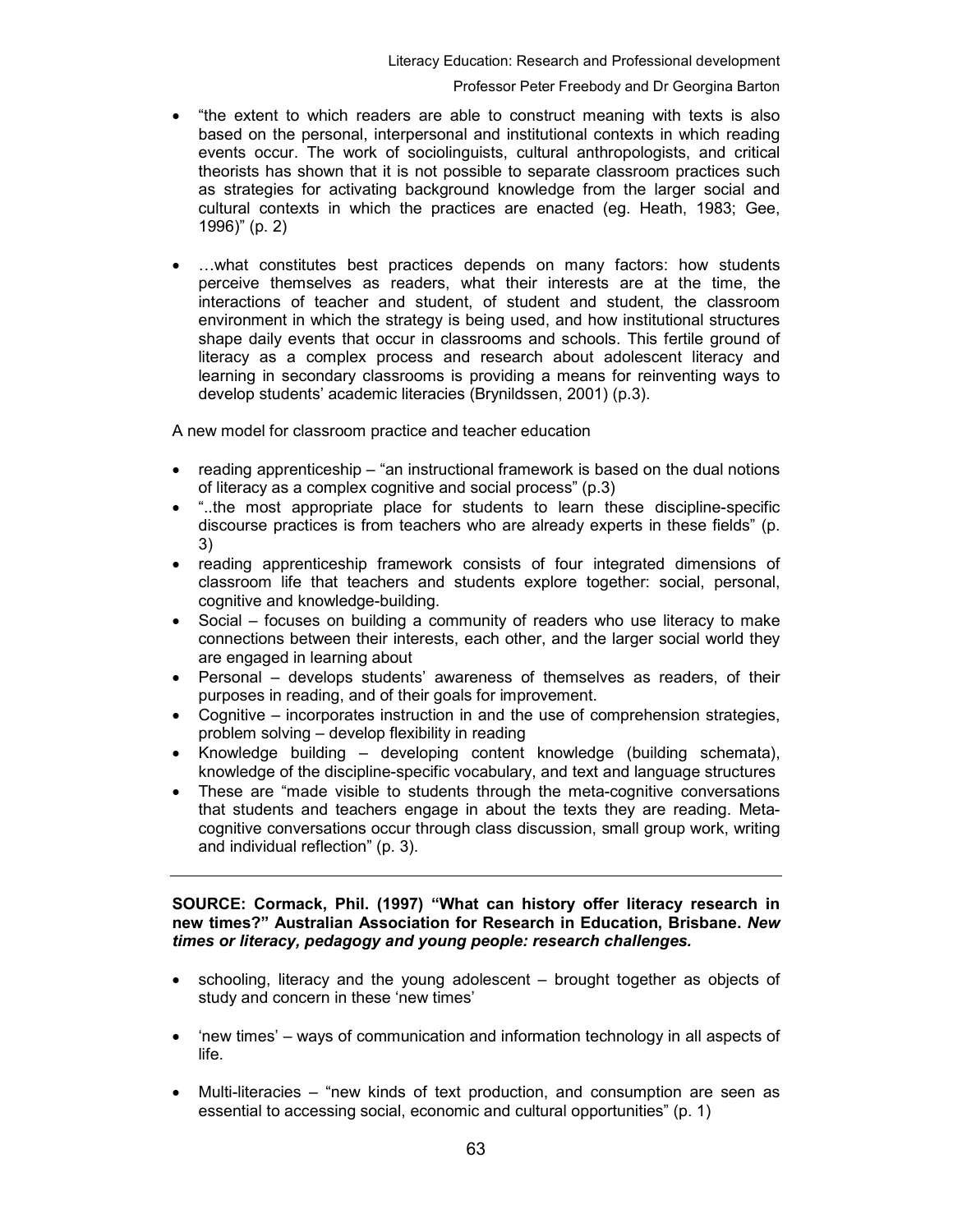- Comments on the fact that most students are "locked into remaining" at school until year 12
- "Adolescent, literacy and schooling have come together in a variety of policy and other contexts in Australian history – have emphasised the study of the 'immediate' and 'local' see Foucault – in examining how power is exercised, emphasising the complexity and fragility of events in history" (para 2, p.2)

SOURCE: A Call to action: what we know about adolescent literacy and ways to support teachers in meeting students' needs. A position/action statement from NCTE's commission on reading – May 2004

http://www.ncte.org/about/over/positions/category/literacy/118622.htm

### What is unique about adolescent literacy?

- "in middle and high school, students encounter academic discourses and disciplinary concepts in such fields as science, mathematics, and the social sciences that require different reading approaches from those used with more familiar forms such as literary and personal narratives (Kucer, 2005). These new forms, purposes and processing demands require that teachers show, demonstrate, and make visible to students how literacy operates within the academic disciplines (Keene & Zimmerman, 1997; Tovani, 2000)
- students make meaning in multiple ways
- "in effective schools, classroom conversations about how, why, and what we read are important parts of the literacy curriculum (Applebee, 1996; Schoenbach, Greenleaf, Cziko and Hurwitz, 1999). In fact, discussion-based approaches to academic literacy content are strongly linked to student achievement.
- Assessment does not necessarily provide substantial ways of approaching literacy instruction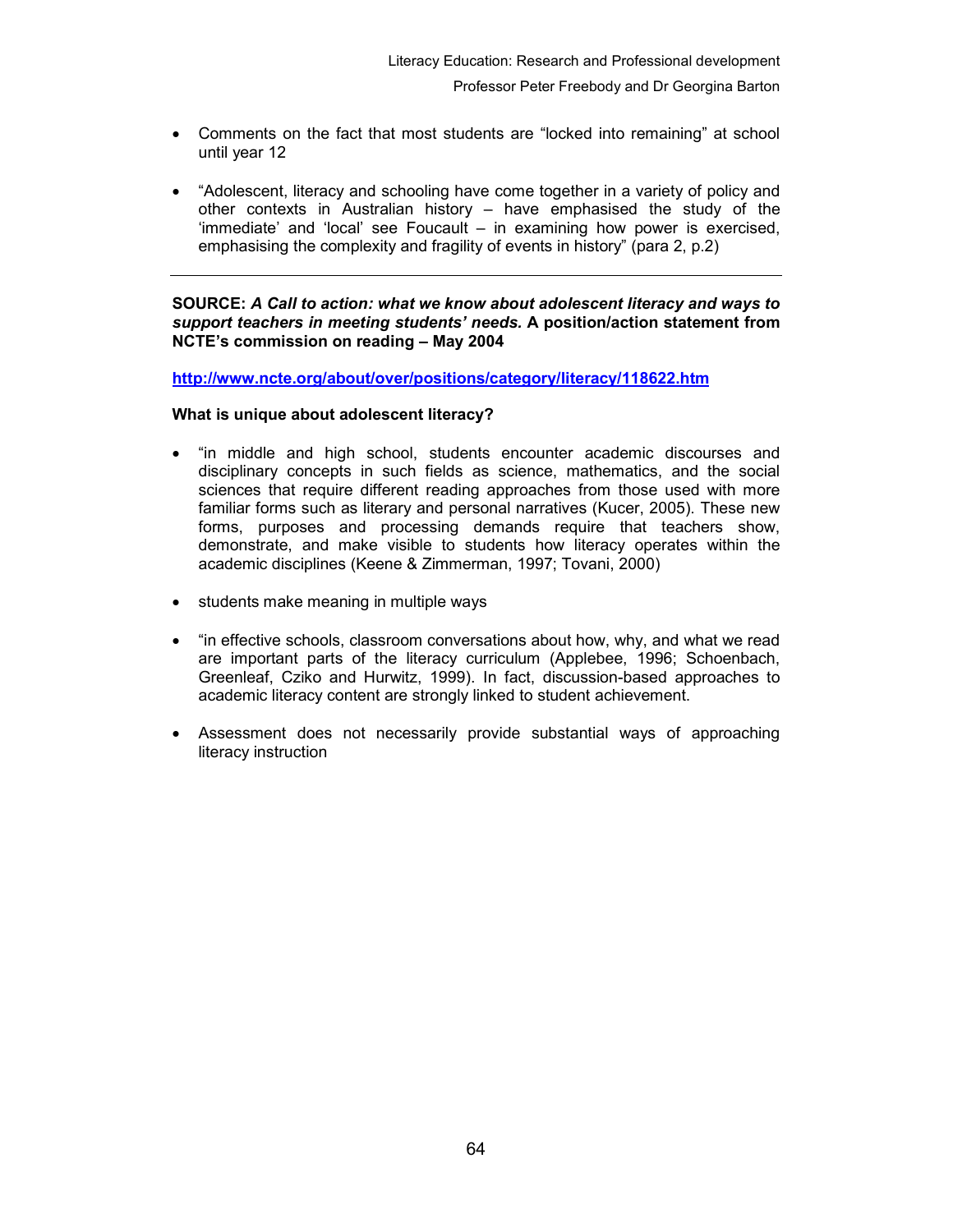# What current research is showing teachers:

- 1. literacy is a dynamic interaction of the social and cognitive realms with textual understandings growing from students' knowledge of their worlds to knowledge of the external world.
- 2. inexperienced adolescent readers need opportunities and instructional support to read many and diverse types of texts in order to gain experience, build fluency, and develop a range as readers.
- 3. most adolescents do not need further instruction in phonics or decoding skills instruction should be targeted and embedded in authentic reading experiences

### SOURCE: Chapman, Carolyn and King, Rita (2003). Differentiated instructional strategies for writing in the content areas. Corwin Press, Thousand Oaks, California.

- focuses on the fact that every student is a writer and has diverse needs
- can address a number of things to achieve successful writing goals for all students. By differentiating:
	- o content
	- o instructional strategies and activities
	- o assessment tools
	- o performance tasks (Gregory and Chapman 2001) p. 1 of 2003.

"Effective writing teachers know how students learn" p. 1 para 2

In differentiated writing classroom teachers plan goals for writers:

- to know how to apply information
- to think and write critically
- to think and write creatively
- to solve problems in the real world (p.2)

Aim for self-directed learners

- authors acknowledge that many teachers say their subject area does not have the focus on writing (p. 5)
- need to create a climate for writing  $-$  classroom environment  $p.9$
- There are many different stages of a writer  $-$  teachers need to understand this and be aware where each of their students are at (p.19)
- Be aware of multiple intelligences
- When writing in the content areas writers write to:
	- o Demonstrate understanding
	- o Enhance learning and memory
	- $\circ$  Inform and express important ideas in the real world (p. 29)

Chapter 3 on diagnosing and assessing writers – p. 31-48

Chapter 4 – development of grouping within classroom space – total group, alone, partner, small groups.

- types of writing to address descriptive, expository, narrative and persuasive
- process of writing pre-writing, first draft, spelling, revision (add exciting words), editing, final copy, publishing, sharing and celebrating.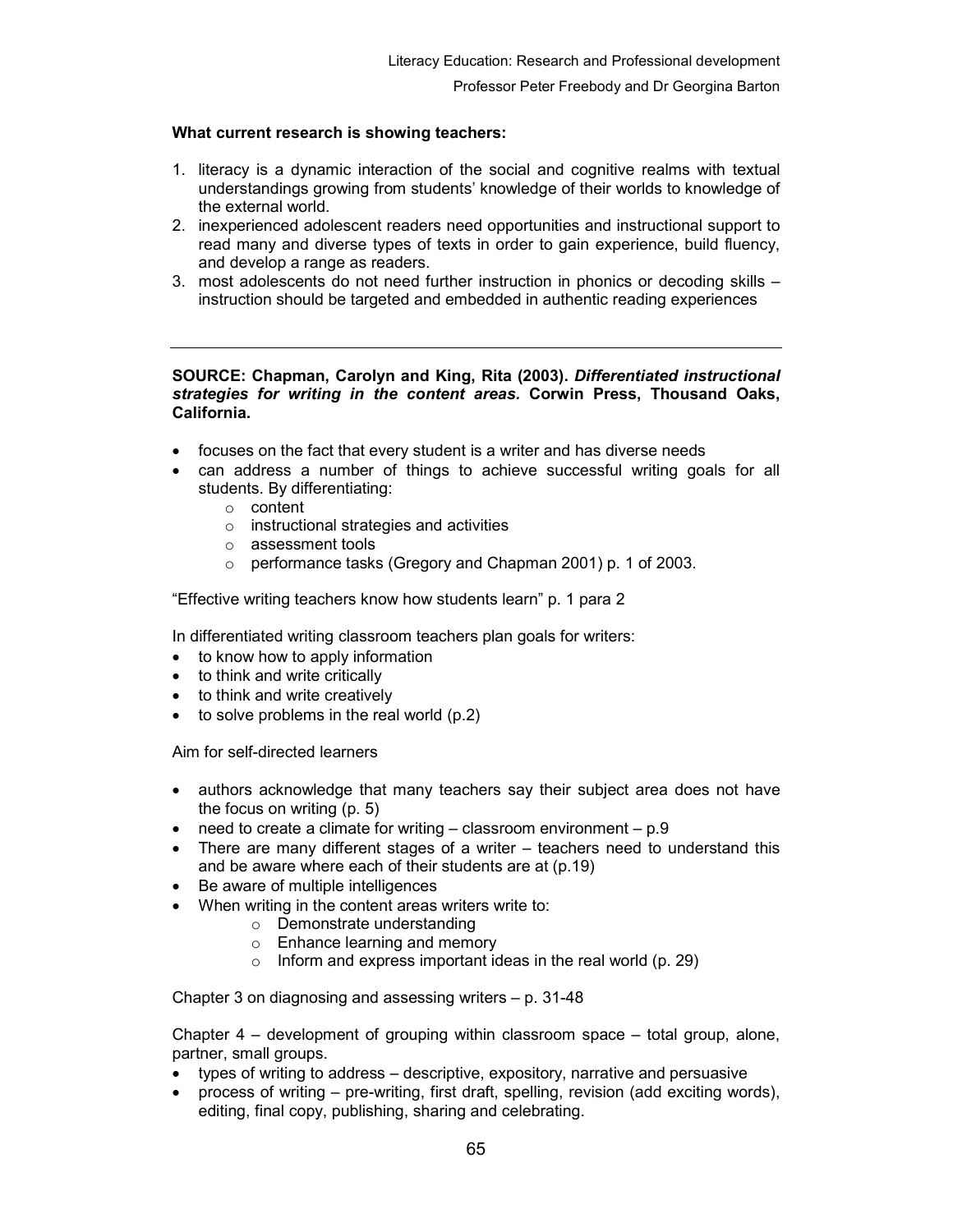Chapter 5 - Writing in different genres

- advertisements
- autobiography
- biography
- book review
- calendars
- cartoons
- dialogue
- email
- lists
- charts etc
- Gathering research strategies, note-taking

Chapter 6 – curriculum approaches for the differentiated writing classroom

• very teacher centred – text book for application in the classroom

SOURCE: Jackson, A. and Davis, G. (2000) Turning Points 2000: Education adolescents in the 21<sup>st</sup> century. Teachers' College Press, New York.

www.turningpts.org/pdf/Knowing\_Adolescent\_Literacy.doc

- key international report about middle years
- adolescence is a time or 'turning point' when young people made choices that impacted on the rest of their lives (see Carrington, p. 11)
- a framework was developed by National Middle Schooling Association responding to adolescents' needs.

Differentiating secondary literacy from elementary literacy programs

- aligning with changes experienced by adolescents
- include multiliteracies and multimodalities of composition
- linking across the curriculum
- become more academic, intellectual and rigorous
- have polycultural perspectives
- focus on four competencies a proficient reader possesses.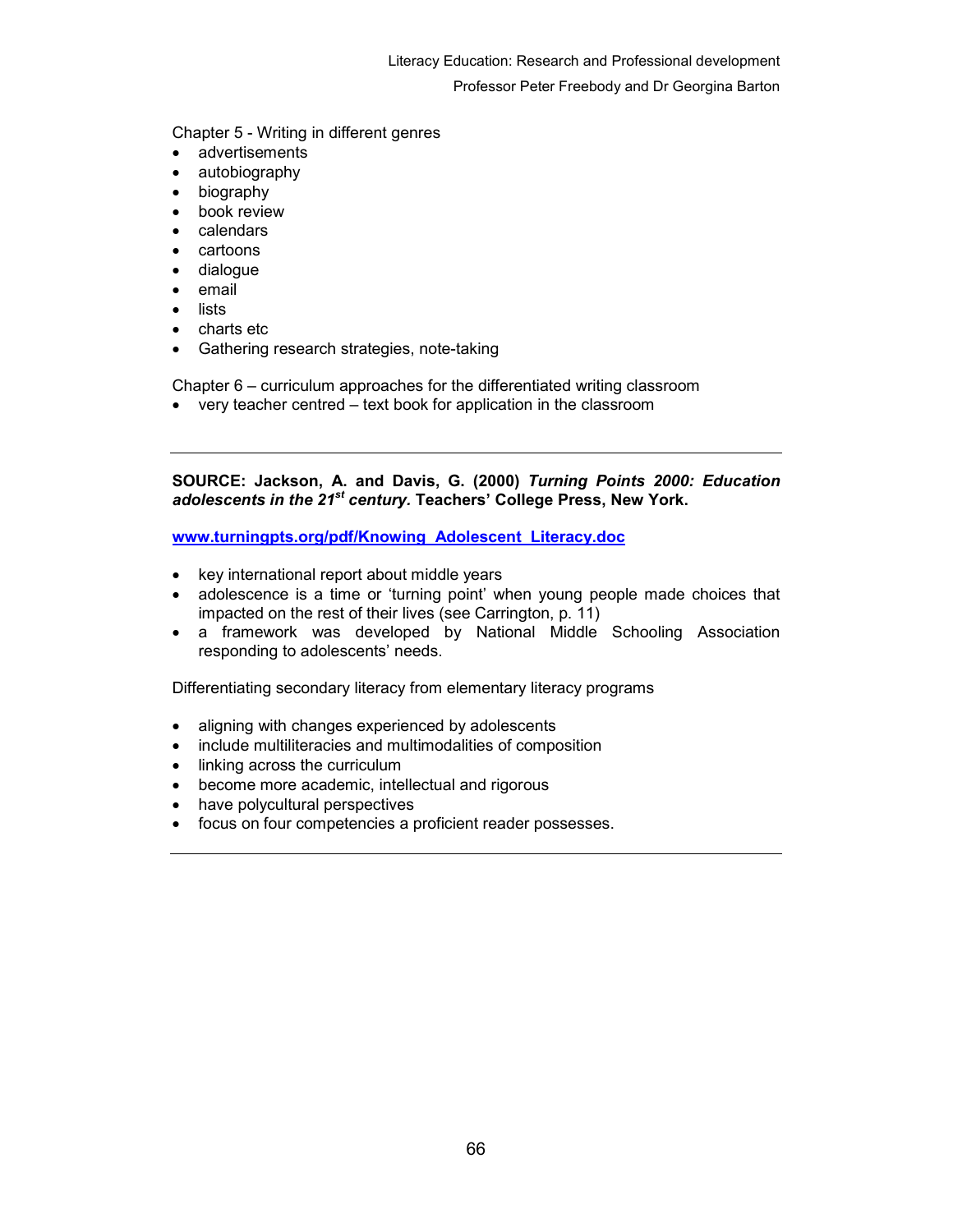SOURCE: Culican, Sarah & Emmitt, Marie. (2002) "Towards a model of collaboration and empowerment in middle years literacy research" AARE Brisbane, December 2002.

http://www.aare.edu.au/02pap/emm02090.htm

- reviews "middle years literacy research project" Deakin University
- presents case studies of selected schools

Assessing literacy development

• use of DART – developmental assessment resource for teachers – based on the Victorian curriculum and standards framework.

SOURCE: Comber, Barbara & Nixon, Helen. (2003) "Re-searching literacy development: visible and invisible repertories in middle primary school" AARE Conference, Auckland, 2003. Centre for Studies in Literacy Policy and Learning Cultures, University of South Australia.

- draws on "Socio-economically disadvantaged students and the development of literacies in school: a longitudinal study".
- This considered how children acquired literacies at school over time.
- Reports on fourth grader slump in reading levels

SOURCE: Carrington, Victoria (2002) "The middle years of schooling in Queensland: a way forward" A discussion paper, State of Queensland, Education Queensland.

- a discussion paper for EQ 2002
- Provides recommendations in executive summary and a review of relevant **literature**

Literacy in the middle years findings (p. 21):

- literacy is one of the middle years agenda
- increasing student diversity has teachers facing new challenges
- evidence suggests that target groups eg. Low socio-economic carry literacy difficulties
- similarly, boys less results than girls
- "most upper primary and secondary tend to focus on literature and writing rather than on reading" p.21.
- impact of new technologies large
- secondary schools unlikely to have developed comprehensive literacy plan (Luke, 2002) - p.22.
- needs to be multimodal approach and connected to the world outside the classroom (p.22) – this will re-engage students

"It is evident that issues around literacy and numeracy must remain central to the middle years, particularly in relation to students in the various target groups. However, it is also clear that it is inappropriate to develop untheorised lists of 'teacher tips' as a solution to the issues. Attention to systemic and sustained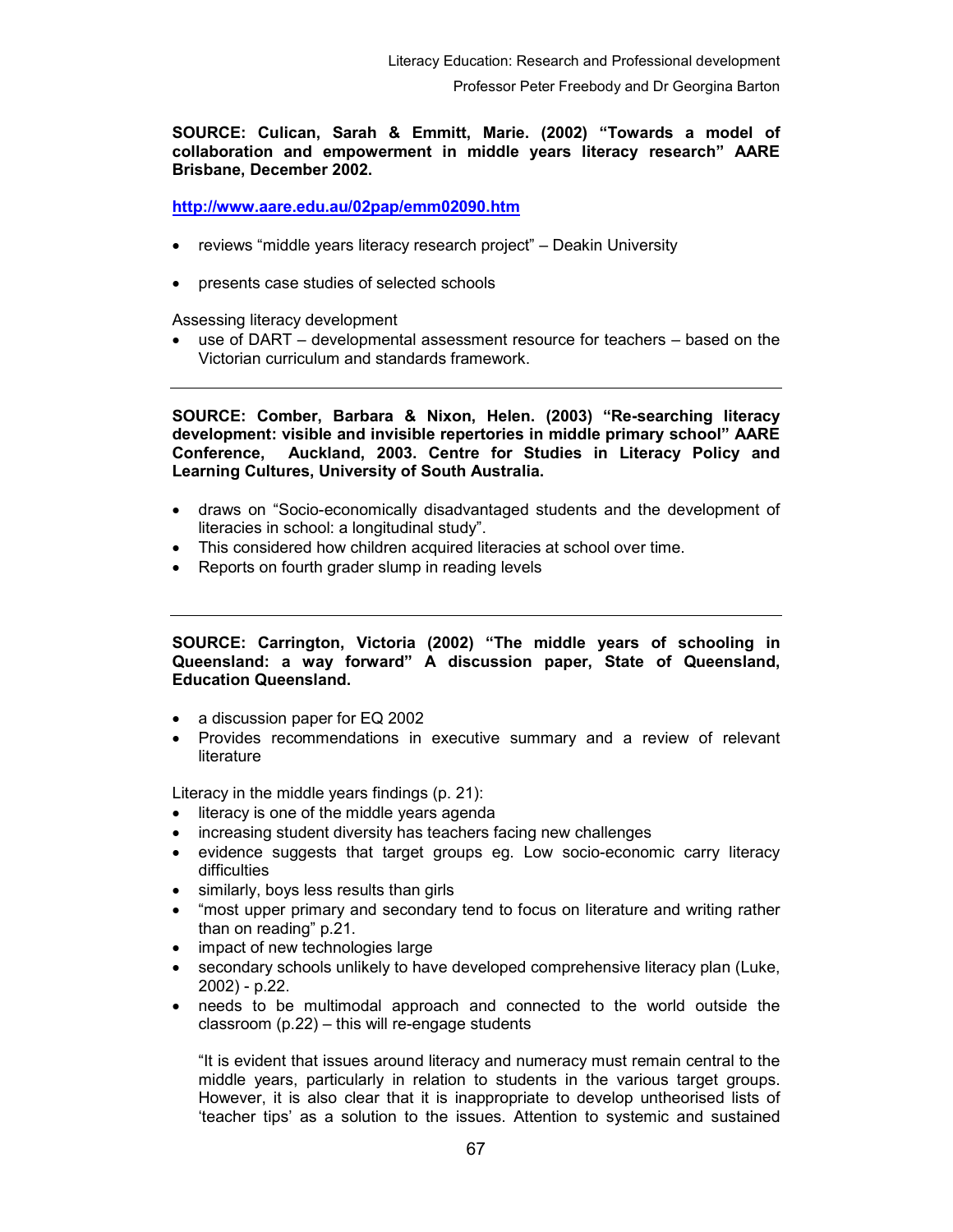Literacy Education: Research and Professional development

### Professor Peter Freebody and Dr Georgina Barton

development of teacher knowledge and skills in literacy and numeracy, linked to larger planning models and policy is required. Essential to upgrading and extending teacher repertoires and knowledge must be the pre-service preparation of teachers with a specialisation in the middle years (Carrington et al. 2002, Lingard, Martino, Mills 2002)" (p. 23)

Literacy And Curriculum Development

### SOURCE: Gross, Patricia. (1997) Joint Curriculum Design: facilitating learner ownership and active participation in secondary classrooms. New Jersey, USA, Lawrence Erlbaum Associates, Inc.

- "learners need more central roles in curriculum concerns" (xiii)
- Talks about progressive education linking learner ownership, participation and social agency
- Focusing on literacy, diversity and assessment across the curriculum (xiii)
- Uses 3 working theories action research, critical pedagogy and critical literacy (p. 7)
- "changing curricular decisions into joint negotiable entities"  $(p. 7)$  collaborative changes

Elements of Joint Curriculum Design:

- Methods of learning
- Goals
- **Resources**
- Inquiry and research
- **Performances**
- Future applications p. 23-24

"Progressive teaching promotes experiential learning, integrates skills and knowledge, and cultivates individuality within social responsibility (Dewey, 1948) p. 27.

Adolescent learners

- addresses special needs of adolescents
- acknowledging individual differences, identifying strengths, thinking critically and making decisions p. 39.

SOURCE: "Meeting the literacy development needs of adolescent English Language learners through content area learning" Centre for Resource Management, The Education Alliance, Brown University.

- vocabulary development
- understanding text structures
- recognizing and analyzing discourse features
- supporting the English classroom through literacy development
- supporting the Math classroom through literacy development
- supporting the Science classroom through literacy development
	- supporting the Social Science classroom through literacy development
		- o increased use of reading and writing in content areas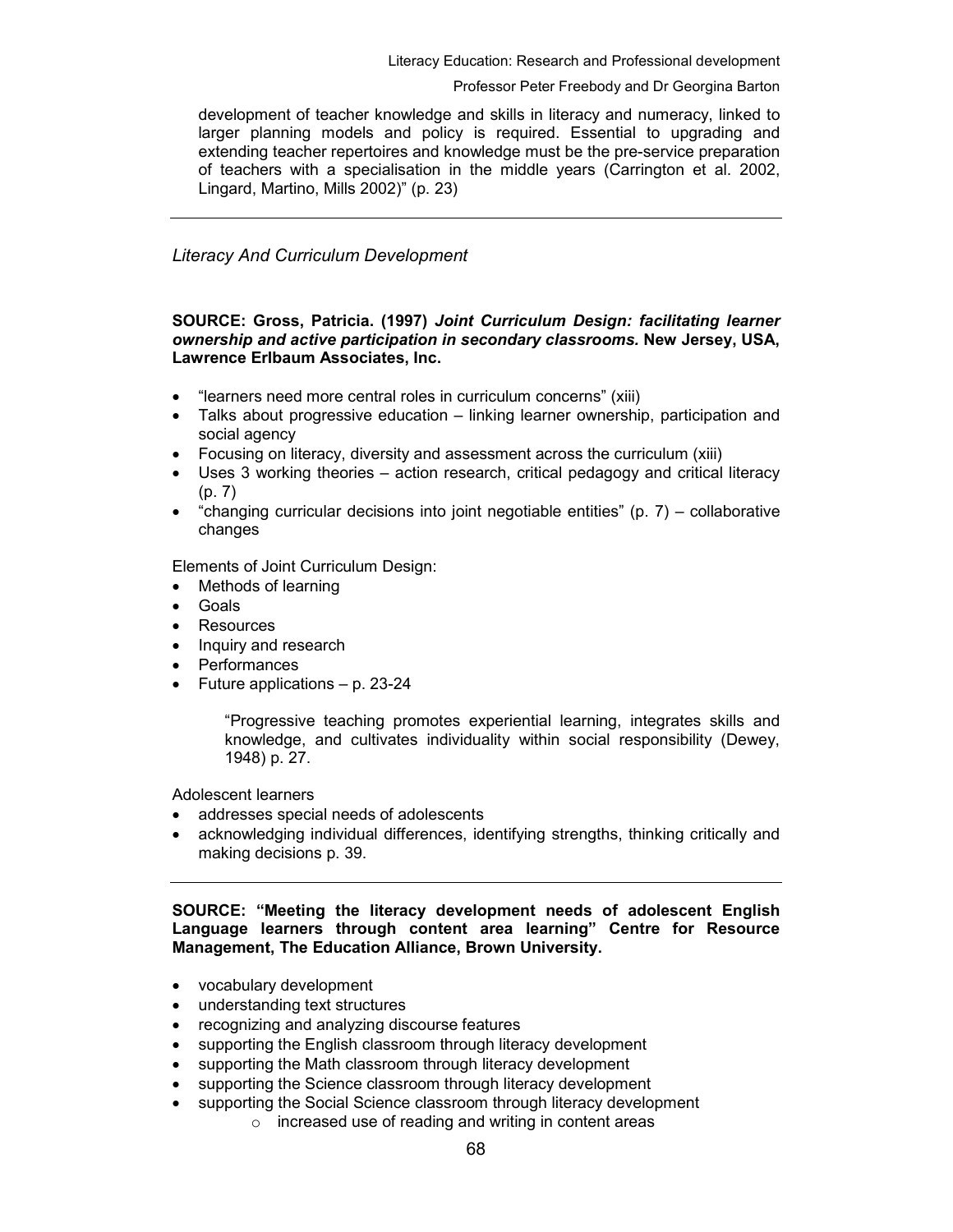Literacy Education: Research and Professional development

#### Professor Peter Freebody and Dr Georgina Barton

- o content and language instruction as effective strategy
- o contextual literacy learning in content-focused classrooms
- o teachers need to know literacy demands of their particular content areas

Research says three discipline-based literacy strategies are central:

- vocabulary development
- understanding of text structures
- recognizing and analyzing discourse features

a combination of all 3 – supports development of adolescent literacy in startling ways (Langer, 1999; Mohan, 1992; Schoenbach, 1999)

- need discipline-specific vocabulary instruction
- understanding text structures helps increase reading comprehension of content-area texts
- demystify expository and narrative text structures
- gives frames to interpret new information
- strategies for unpacking text structures include use of signals for predicating and mapping use of text queries
- recognize and analyse discourse features content focused writing

Vocabulary Development – see article http://knowledgeloom.org/practice

- key to learning from and creating meaningful written texts
- vocabulary instruction has positive effect on reading comprehension

Allen 1999

- in content areas teachers should implement purposeful vocabulary instruction to
	- o increase reading comprehension
	- o develop knowledge of new concepts
	- o improve range and specificity in writing
	- o help students communicate more effectively
	- o develop deeper understanding of words and concepts

"Students who are not strategic readers are handicapped in reaching the critical goal of becoming independent learners". (p. 2 of 10)

"To do this students must be able to organize concepts and terms within their context, interact with the language of academic content in meaningful ways, and develop strategies to learn new words that may otherwise interrupt the fluency of their reading and, therefore, their reading comprehension" (p. 3 of 10 para 1).

• vocab and content should not be viewed as separate – eg. The word photosynthesis is not separate form developing biology content knowledge (p. 3 of 10 para 2).

"A content area is distinguishable by its language, particularly the special and technical terms that label the concepts undergirding the subject matter (Vacca, and Vacca 1999, p.314 – p. 3and 4 of 10)

Understanding Text Structures - see article http://knowledgeloom.org/practice

• students can encounter many different types of texts in various content areas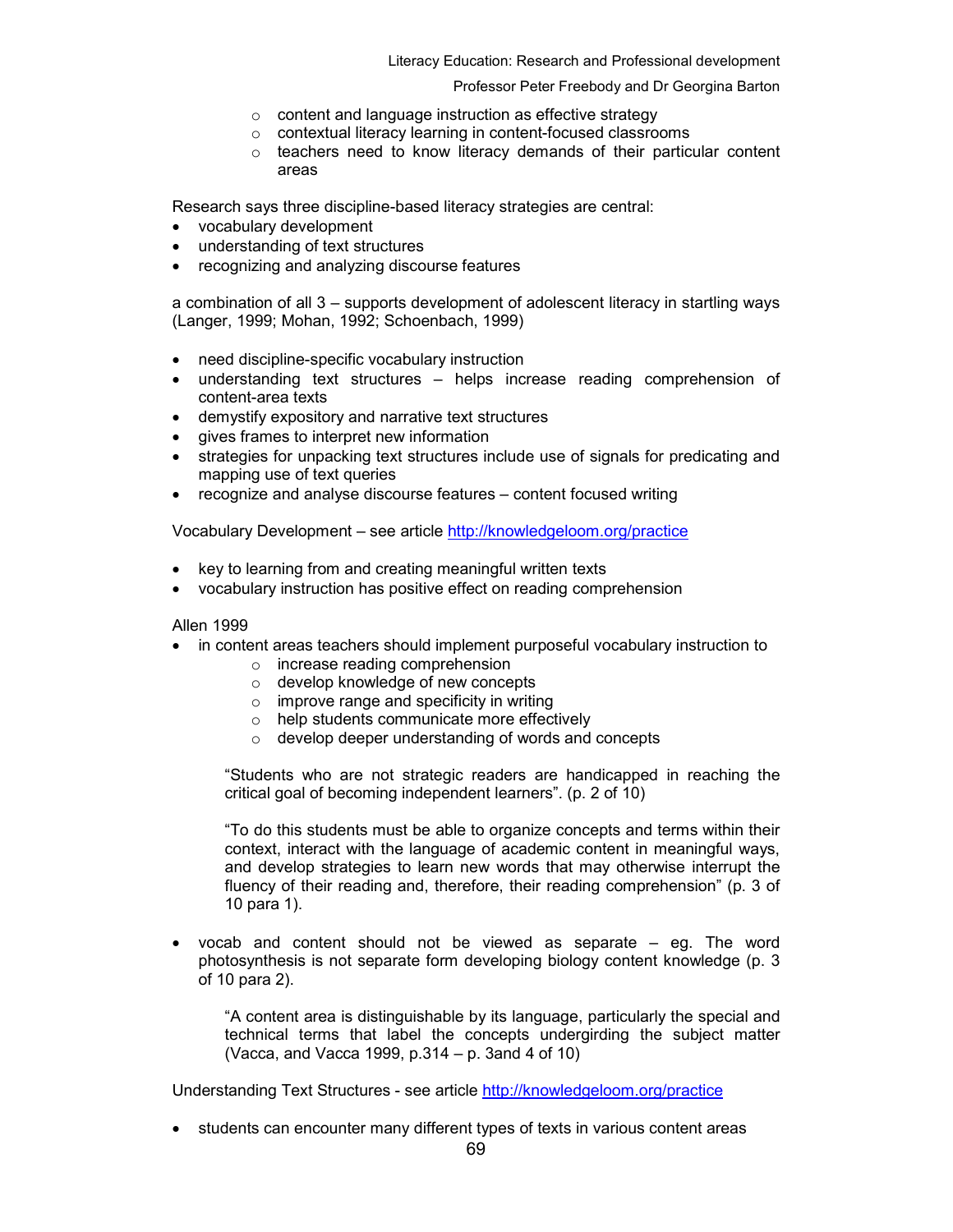• understanding texts structures is an important part of increasing students' comprehension and retention of demanding content (see p.2 of 8)

## SOURCE: "Literacy in the Middle Years Initiative – 2005" – Jill McDonald

- literacy defined in the  $21^{st}$  century extensive use of multi-media, multiliteracies
- middle years across all learning areas to address literacy
- student engagement is higher when literacy is explore in context of learning area
- will improve student learning in learning areas
- teachers across areas maximise literacy learning when have shared understanding.

Matrices – 4RM as a framework

- literacy development matrix
- literacy across curriculum matrix consumer
- literacy across curriculum matrix composer

of written, spoken and multimedia texts

4RM supported by an integrated approach to curriculum and pedagogy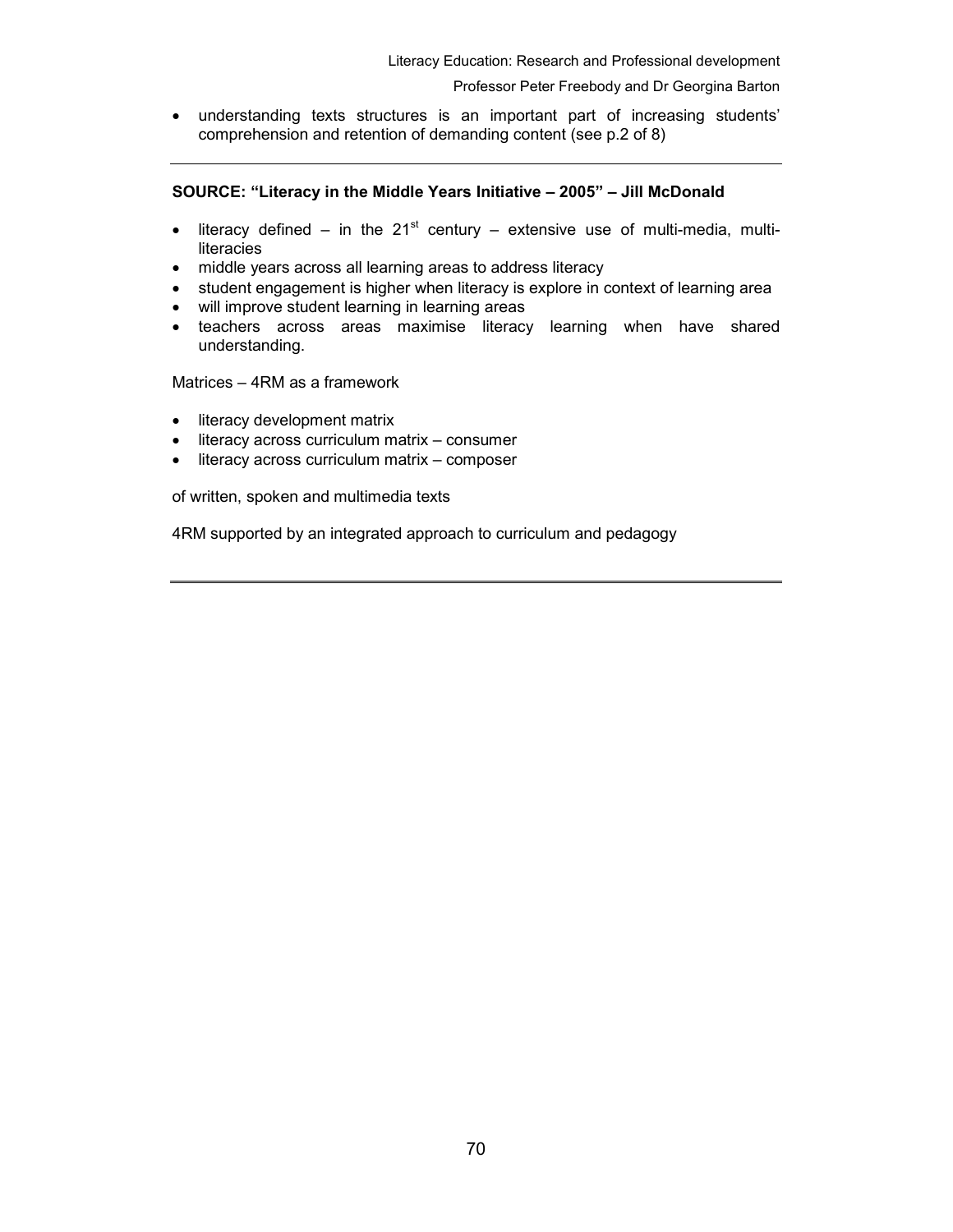# Literacy And Disadvantage

# SOURCE: Alexander, Robin. (2004). "Still no pedagogy? Principle, pragmatism and compliance in primary education", Cambridge Journal of Education, Vol. 34, No. 1, March 2004. Cambridge, Carfax Publishing, pp. 7-33.

- "this article revisits Brian Simon's 1981 judgement that for deep-seated historical reasons English education lacks a coherent and principled pedagogy" (p.7).
- •
- compares practice in English education to policy directions
- •
- defines pedagogy: "as both the act of teaching and its attendant discourse and postulates three domains of ideas, values and evidence by which both are necessarily framed" (p.7)
- •
- argues that definitions of concepts in education in policy are often incorrect and misleading.

•

- Believes that comments made in 1981 (see above) are still valid
- Simon's arguments revisited:
	- $\circ$  Pedagogy not coherent or systematic (p.8)
	- o "Teachers tended to conceptualise, plan and justify their teaching by combining pragmatism with ideology" (p.8)
	- o "trainees could not..connect educational theory with what they saw and did in schools" (p.8)
	- o blamed Victorian public school view
	- $\circ$  "Ideology may define the ends in teaching and hint at aspects of its conduct, but it cannot specify the precise means" (p.8 – para3)
- Conceptualising pedagogy p. 9-13.
- Problem in defining the term
- From "societally broad to procedurally narrow" (p9)
- Teaching, learning, curriculum, school, policy, culture, personal, social, assessment, interaction
- Primary strategy  $-2003 p.13-18$

### SOURCE: Comber, B. and Kamler, B. (2005) Turn-around pedagogies: literacy interventions for at-risk students. PETA, Newtown, Australia.

• report on ARC Discovery project entitled – Teachers investigate unequal literacy outcomes: cross-generational perspectives. 2002-2004.

"We continue to grapple with unequal literacy outcomes at the same time as we face new populations of students, changing family and community circumstances and the challenges of new literacies. It is a period of intense pressure in schools as teachers deal with competing priorities, including the insistence on meeting normative benchmarks and continuous improvement. This ferment of change and demands, we argue, positions 'at-risk' children as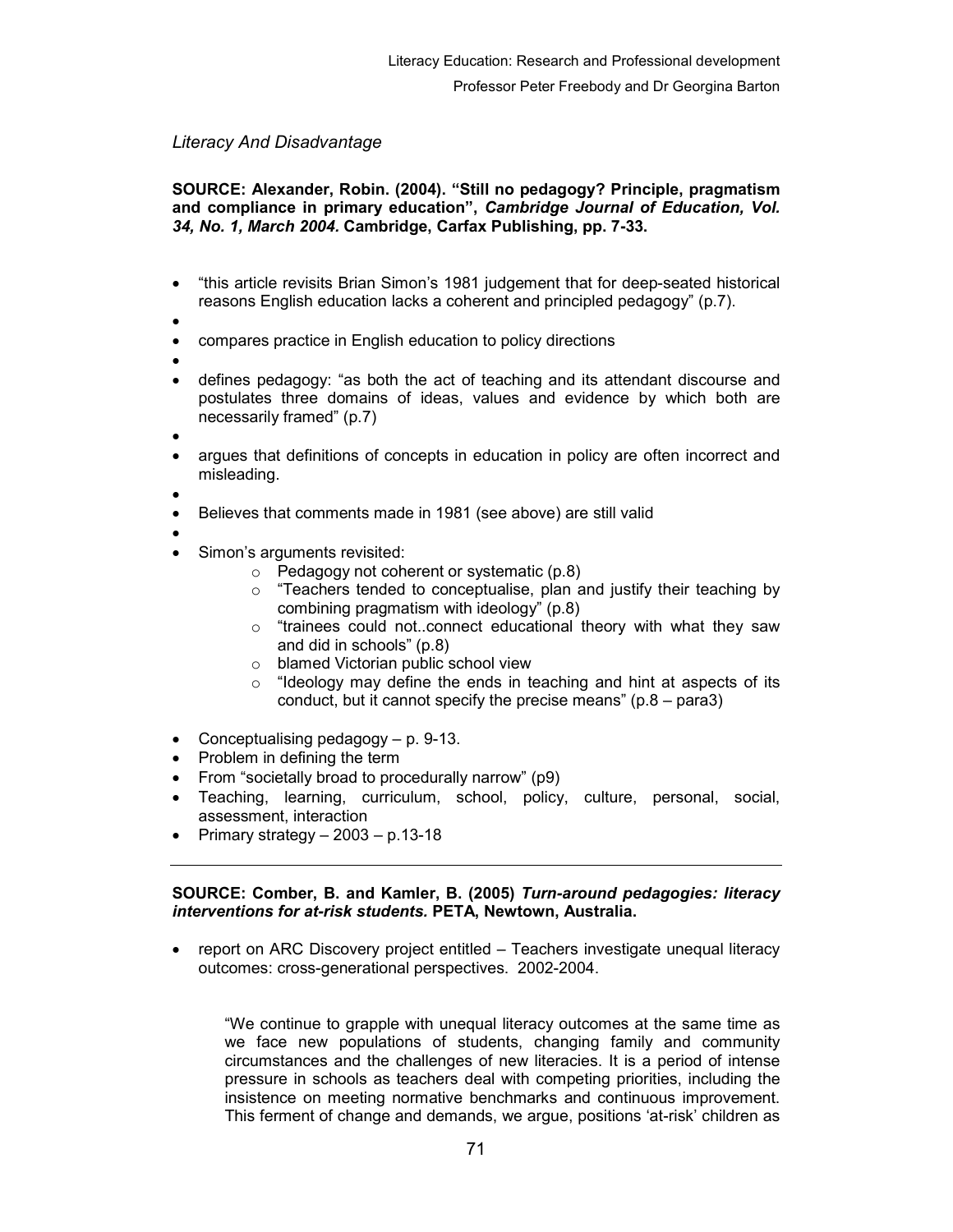even more at risk. Indeed, it seems there are more children 'at risk' now than experienced teachers report ever remembering". (p.2, para 1)

"..We are sure that teachers' work is ever more complex and that schooling as an institution is suffering and identity crisis dealing with, among other things, overcrowded curriculum, competition for students, and the demand to integrate information and communication technologies". (p. 2, para 2)

- the project works with teachers as researchers
- turn to teachers to make sustainable difference
- redesigned aspects of their literacy curriculum and pedagogy to 'turn-around' atrisk students.
- This book presents a number of case studies of teachers and students involved.
- Teachers are partners in the research (p.3, para 2)
- Early and late career teachers working collaboratively p. 3, para 2
- Shape new and better practices for inducting teachers into the professions and providing professional renewal for long-term teachers (p.3 para 3)
- Within the next 10 years a large % of teachers will retire (para 3)
- Recently qualified teachers leave teaching within 5 years of starting (Johnson, 2004) (para 3)
- Different generations using different kinds of knowledge to address social problem (para 3)

"Rather than blame children for poor attention, disruptive behaviour, apathy or disinterest or parents for minimal attention to homework, disrupted family routines or too much turmoil in the home teachers took up more fully their own responsibility for 'turning around' literacy achievement (p. 5, para 1).

## SOURCE: Kalantzis, M and Pandian, A. eds. (2001) Literacy matters: issues for new times. Common Ground Publishing, Australia.

- advancing literacy in new times Malaysian examples
- chapter 2 Futures in the new globalised education markets Peter Kell.
	- $\circ$  Argues that "influence of the market is responsible for the emergence of profound shifts that are fundamentally altering the rationale, purpose, process, products experiences and outcomes that characterise education and training" (p. 19, para 1)
	- $\circ$  Linking education to performance in world markets p. 22.
	- $\circ$  'world's best practice' in Australia "to reach international benchmarks in quality to achieve an export oriented culture" (p. 22, para 1).
	- o Comments on knowledge products p. 25-27.
- Chapter 9 Emotional Literacy: a conceptualisation based on the pedagogy of mutiliteracies – Albert Liau, Agnes Liau, George Teoh and Michael Liau.
	- $\circ$  John Dewey saw emotional literacy as Moral education (p.145)
	- $\circ$  Schools' role to cultivate character by developing self discipline and empathy (p.145, para 2)
	- $\circ$  Comments on Goleman's *Emotional Intelligence* and multiliteracies New London group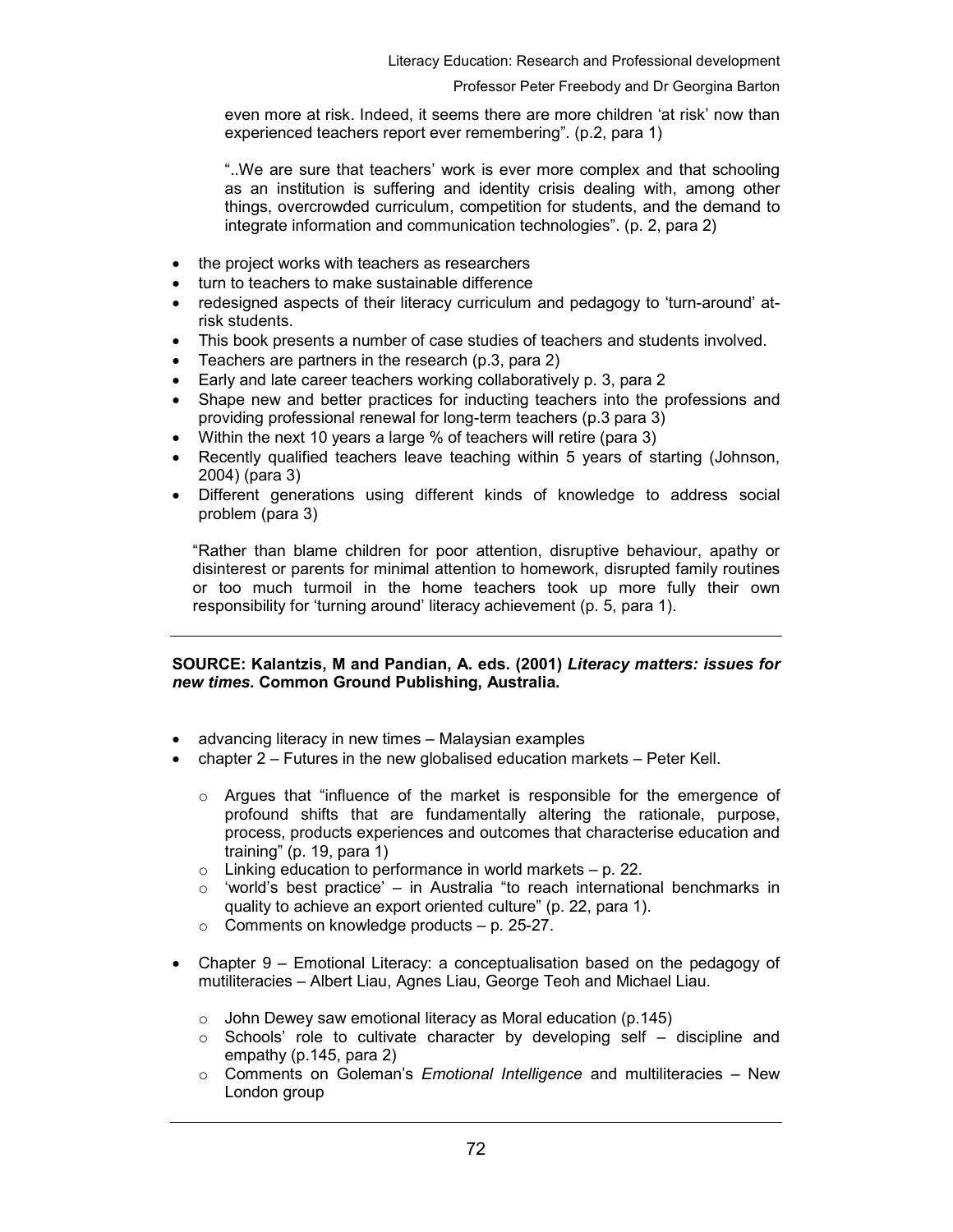# SOURCE: Literacy for life: a scoping study for a community literacy empowerment project. A report prepared for the community of Wugularr, The Jawoyn Association and the Fred Hollows Foundation. (2004) Australia.

Methodology:

- identifying local perceptions of literacy and education
- local people's understandings about the roles and responsibilities of local communities in developing literacy
- perceptions about role of government and other agencies in relation to education and literacy
- aims and aspirations for increasing literacy levels(p.1, para 5)
- project with Fred Hollows foundation and the Jawoyn association 2001.
- - Foreword "lack of literacy affects our health and our chances of getting good jobs" (p. iii) – Robert Lee, Jawoyn association.
- ... health improvements are and will continue to be hampered by the low literacy levels of people in that area" (p. 1).

SOURCE: Taylor, B., Graves, M.F., and Van Den Broek, P. eds. (2000) Reading for meaning: fostering comprehension in the middle grades. Teachers' College Press, New York.

Chapters:

- The mind in action: what it means to comprehend during reading Paul van den Broek and Kathleen Kremer
- Comprehension instruction in elementary school: a quarter-century of research progress – Michael Pressley
- Explicit and implicit instruction in comprehension Janice Dole
- Balancing literature and instruction: lessons from the book club project Taffy Raphael
- Building student capacity to work productively during peer-assisted reading activities – Lynn Fuchs and Douglas Fuchs
- A vocabulary program to complement and bolster a middle-grade comprehension program – Michael Graves
- Classroom talk about texts: is it dear, cheap, or a bargain at any price? Donna Alvermann
- Beyond balance: goal awareness, developmental progressions, tailoring to the context, and supports for teachers in ideal reading and literacy programs – Jere Brophy

SOURCE: Bernardo, A.B.I. (1998). Literacy and the mind: the contexts and cognitive consequences of literacy practice. UNESCO Institute for Education, Hamburg, Germany.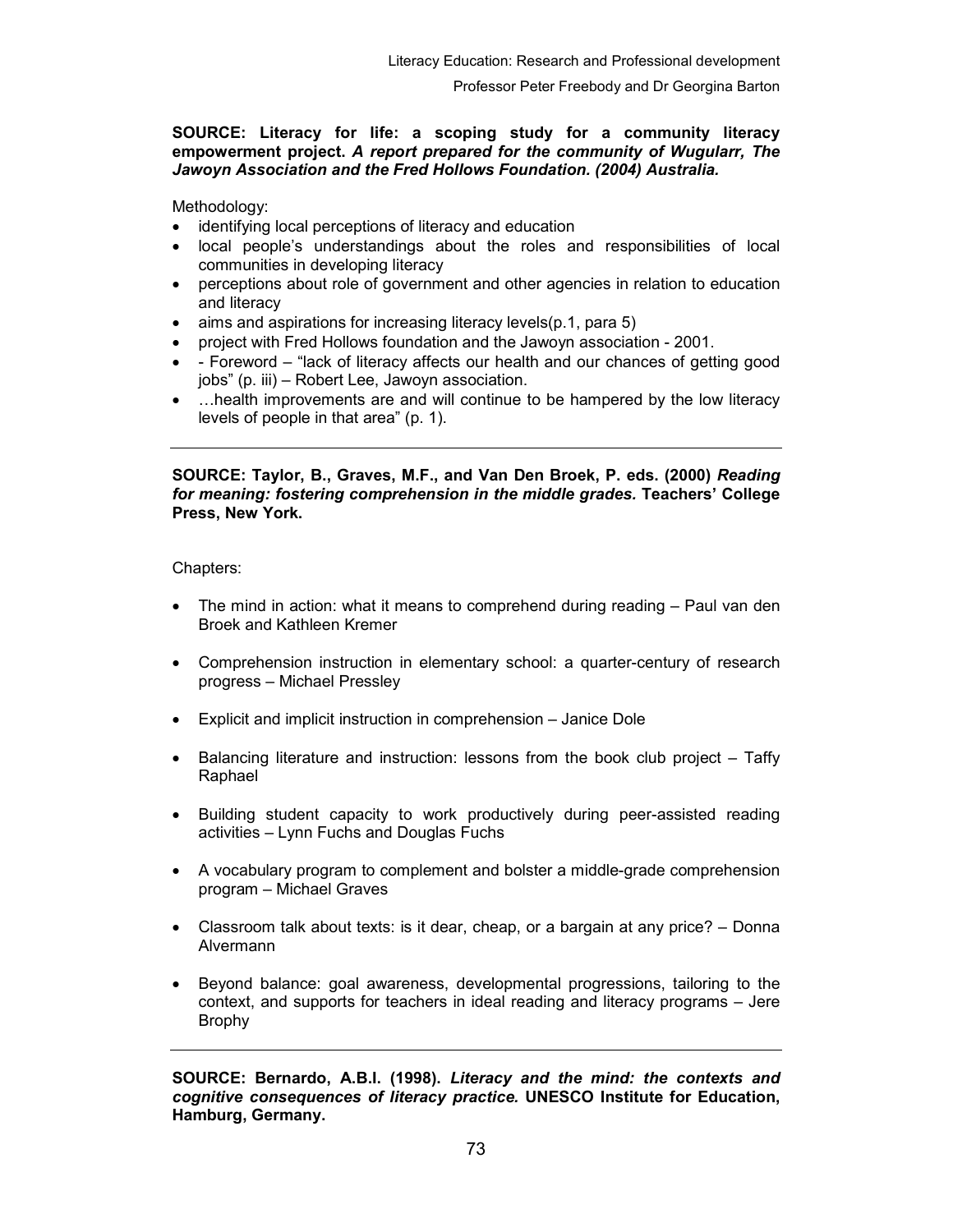- Research study conducted in five Philippine communities
- To study the effects of literacy acquisition on thought.
- On five thinking processes: conceptual understanding, conceptual organisation, conceptual comparison, reasoning and explanation
- Designed to allow for investigation of different forms of such effects, whether direct or mediated on these thought processes(p. 2-3)

Reading Recovery

# SOURCE: Reading Recovery Descubriendo la Lectura – National Data Evaluation Center (NDEC)

www.ndec.us/Mission.asp

# Reading recovery and scientifically based research

Comments on and provides evidence for the quality of their data collection:

- Use of rigorous, systematic and empirical methods
- Adequacy of the data analyses to test the stated hypotheses and justify the general conclusions drawn
- Reliance on measurements or observational methods that provided valid data across evaluators and observers and across multiple measurements and observations

In addition data was collected on all children participating in RR program during one school year (even if only one session)

Children categorised as the following:

- discontinued met criteria to be discontinued in program
- recommended action after a full program
- incomplete program at year end
- moved while being served
- none of the above

There were six tasks to pre-test and post-test children:

- text reading
- letter identification
- word test
- concepts about print
- writing vocabulary
- hearing and recording sounds in words

All RR students did 6 tasks – even if left program Ohio State University

- comment on study done by Pinnell, Lyons, DeFord, Bryk & Seltzer (1994) notes that RR subjects performed significantly better than other treatment and comparison groups on all measures.
- Reading Recovery Descubriendo la Lectura for students who read Spanish results were successful also.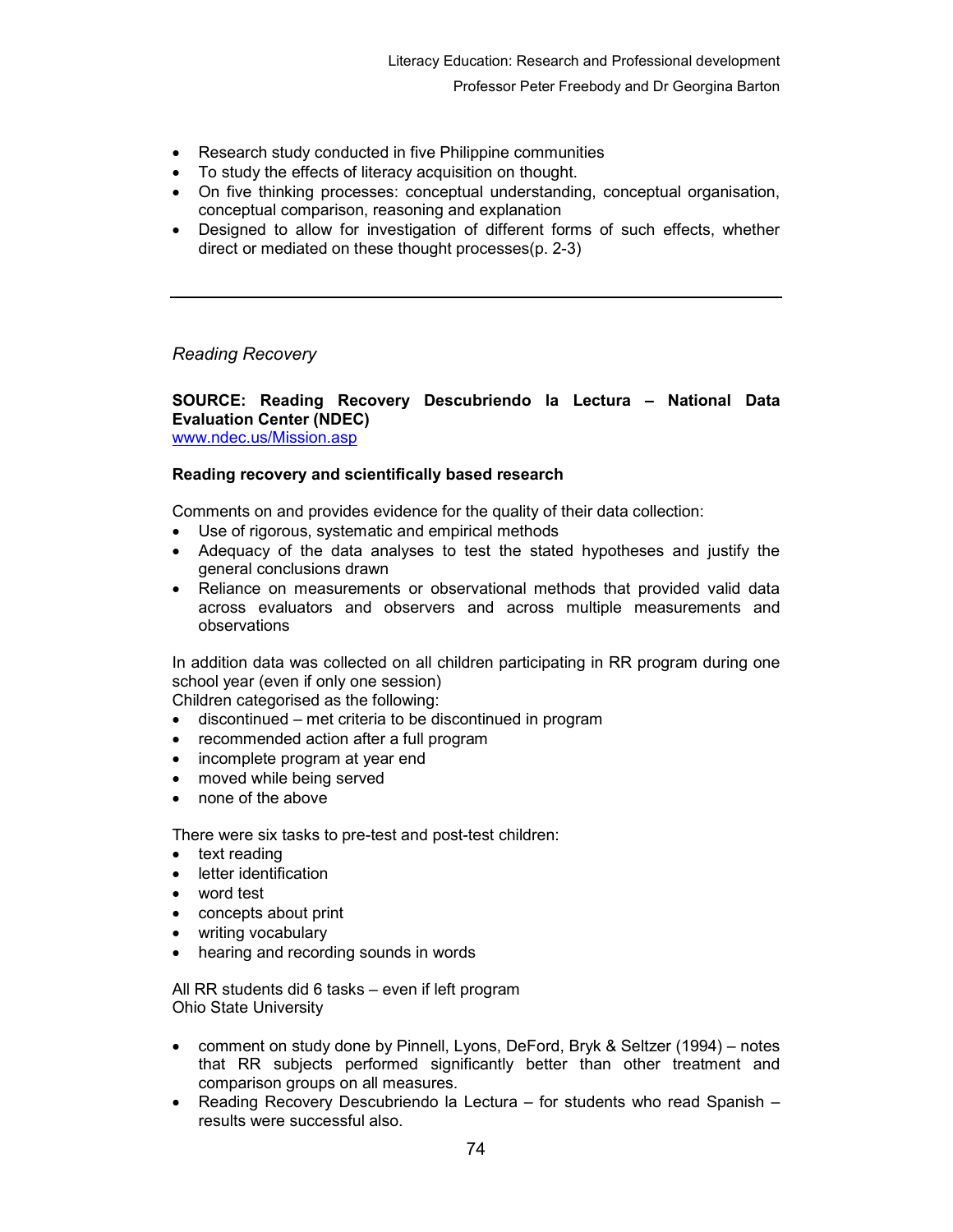# SOURCE: Reading Recovery: Indigenous text research project. State of Queensland, Education Queensland - November 25<sup>th</sup> 2003.

http://education.qld.gov.au/students/procedure/program/readingrecovery/atsi.html

- investigates use of Indigenous texts trialled with Indigenous children in Reading Recovery in 2002
- culturally-responsive pedagogy was developed and trialled also

Two questions:

- would culturally appropriate texts facilitate Indigenous students' acquisition of reading and writing?
- would culturally responsive instruction facilitate Indigenous students acquisition of reading and writing?

13 schools and 17 teachers participated

- schools grouped into three categories:
	- o community schools,
	- o urban schools and
	- o remote schools

Three groups of RR teachers involved Others exposed to Grant's (1998) cross cultural framework through PD

# Key findings:

A. Texts

- students exposed to project texts left RR program faster than others
- teachers did less prompting
- children's reading errors indicated they were attending to meaning as a source of information more often on project texts than others
- teachers thought books were suitable
- teachers' perception of what was important matched Grant's elements land, language, culture, time, place and relationships.
- Teachers wanted more culturally appropriate texts
- Teachers saw texts as particularly effective
- Teachers in remote and community schools valued them more
- Texts prompted student-initiated conversation
- Improvement in motivation and enjoyment of reading occurred
- Students liked valuing of own culture (p. 2)
- B. Culturally responsive instruction
- teachers using strategies had their students discontinue RR quicker
- teachers said framework was powerful in these ways:
	- o understanding of and sensitivity to students' needs increased
	- o could build on students' strengths
	- o non-acceptance of limited progress
	- o broadened understanding of literacy development
	- o improved knowledge on how to cater to needs of students
	- o applicability of framework to general classroom teaching
	- $\circ$  facilitation of more effective communication between teacher and student (p.3)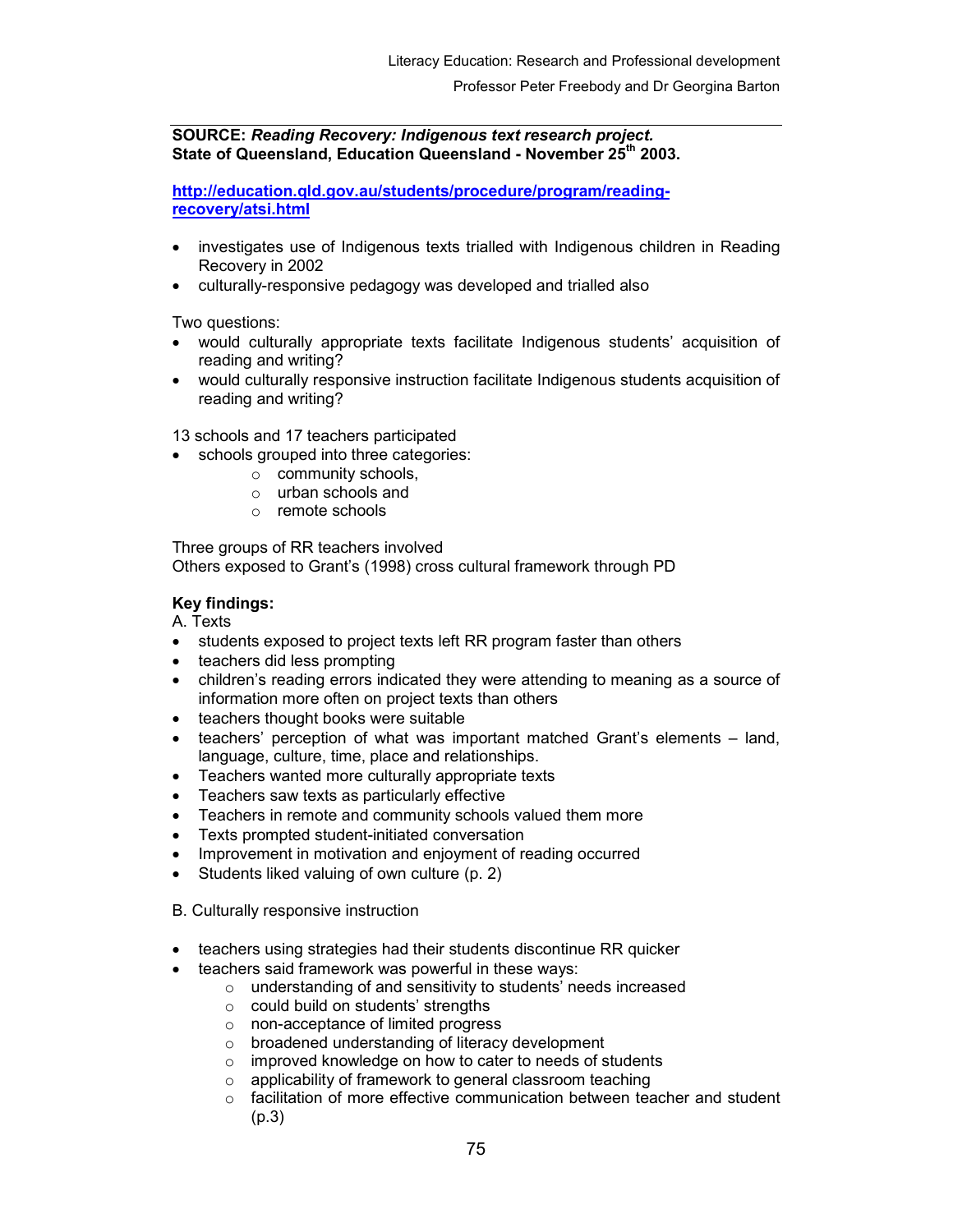# Recommendations:

- report be published
- community be informed
- AccessEd publish texts
- List of texts be made available
- Refine some texts
- Continue design of texts
- Further investigate needs of urban and TSI students
- Consider linguistic patterns of Indigenous students

# PD

- PD on Grant's cross-cultural framework be provided to RR teachers of Indigenous students
- TSI perspective in PD needed
- Link with Indigenous Education and training alliance be maintained
- - students should not be given culturally relevant texts exclusively
- topics made sense to students
- information provided to teachers provided satisfactory educational experiences for teachers and students
- the framework equipped teachers with better skills and knowledge
- awareness of socio-cultural factors on learning assisted teachers to hold high expectations of students
- positive results would seem inevitable to continue program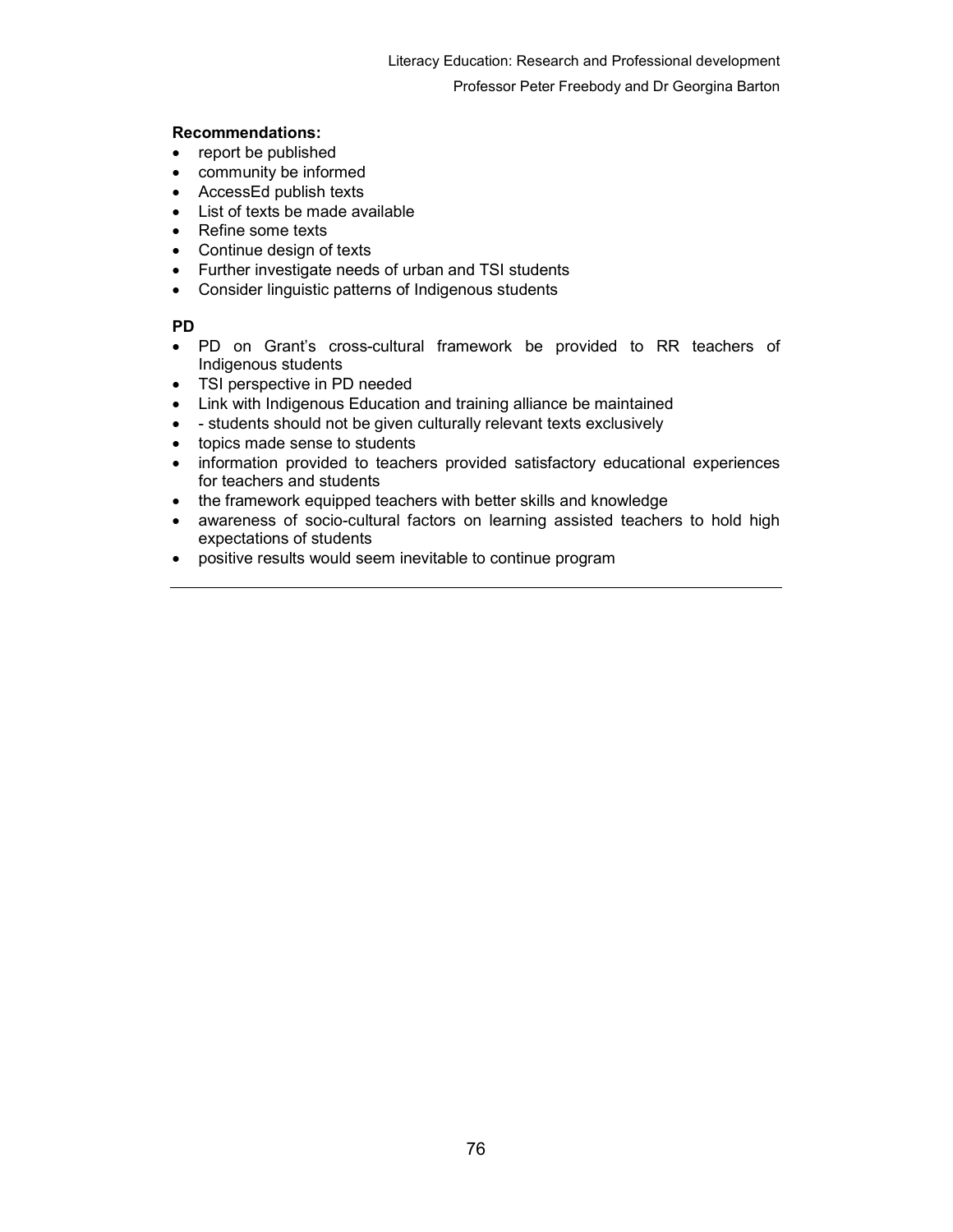# SOURCE: Blaiklock, Ken. E. (2004) "A critique of running records of children's oral reading" New Zealand Journal of Educational Studies, Vol. 39, No. 2, pp. 241-253.

- running records of children's oral reading part of Reading Recovery process
- teachers records child reading a passage of text and records what they do
- words read correctly, incorrect responses, repetitions, omissions and selfcorrections are all recorded
- teacher calculates error ratio, accuracy rate and self-correction ratio
- errors are marked according to influence of meaning, structure, visual information
- four concerns for Blaiklock:
	- $\circ$  the appropriateness of using running records for beginning and fluent readers
	- o the use of running records to assess accuracy rate
	- o the value of self-corrections
	- $\circ$  the analysis of oral reading errors
- lack of clarity in guidelines about suitability of using running records to assess reading at any level (p. 242 para 3)
- Running records widely used the reliability of this procedure has not been established (p. 243 para 2)
- No research that supports self-correction as an indicator of skilled reading (p. 246 para 3)
- An analysis of errors in running records is problematic and may provide a misleading portrayal of a child's reading (p. 247 para 1)

# **Conclusion**

"Running records that are carried out according to these guidelines [Ministry of Education and Clay 2000] are time-consuming and may provide misleading information about children's reading. It is important to note, however, that it may be of value to use a simplified form of running records to monitor children's progress in reading" (p. 250 para 3)

"It is time to reappraise the widespread use of running records as the main assessment of children's reading in the first years at school. There is a need for other assessments that link more directly to what it is that children require for fluent reading. Teachers need to have access to carefully constructed tests of reading accuracy and comprehension, as well as measures of grapheme-phoneme correspondences, phonological awareness, and word recognition. The use of such tests will provide teachers with crucial information about what children currently know and what they still need to learn to become successful independent readers" (p. 251, para 1)

# SOURCE: Blaiklock, Ken. Commentary guided reading.

- notes that guided reading "important in NZ classrooms as provided opportunities for teachers to work with small groups and give explicit instruction about reading strategies" (p.333)
- also argues that NZ Ministry guidelines "could result in ineffective teaching as they gave little attention to assisting children to develop word identification skills" (see Blaiklock, 2001)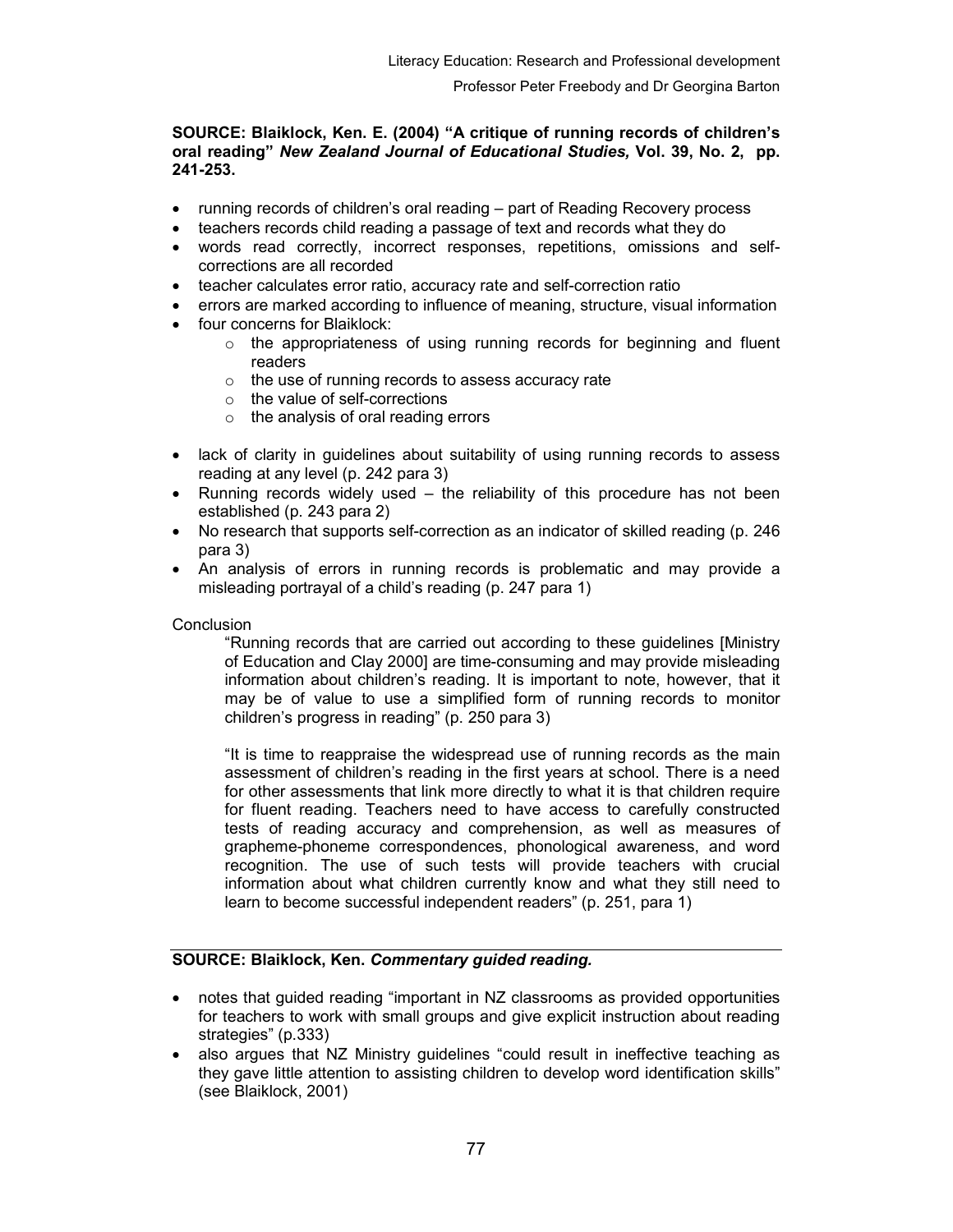• argues that children need skills to "identify the printed form of words that are already part of their oral vocabulary" (p.333)

This paper addresses Ministry's publication Guided reading: years  $1-4$  – book and Videos

- argues that only a slight change has been made from previous policy
- says that overall message is that "teachers should spend most of the guided reading lesson talking about the meaning of a story and give only a small amount of attention to word-level processes" (p.334)
- the theory and research section of document fails to understand the small number of references used
- comments on discrepancy between Ministry saying teachers should work in ability based small groups and also spreading reading levels in small groups to avoid stigmatism
- another discrepancy noted is suggested children read aloud text, whereas on the video children are encouraged to read silently – making it difficult for the teacher to make judgments on child's capacity
- the paper continues to point out discrepancies in the document released to teachers

# SOURCE: National Data Evaluation Center. (2005) Data entry procedures for reading recovery and descubriendo la lectura, 2005-2006. (NDEC Rep. No. 2005-07). Columbus: The Ohio State University.

data entry to the NDEC website  $-$  www.ndec.us

Item 1 – first day of school?

## Item 2 – last day of school?

Item 3 – how many years RR has been active?

Item 4 – how many years school involved in Descubriendo la Lectura?

Item 5 – how many first grade students enrolled at school?

- Item 6 how many first grade children need RR at school?
- Item 7 how many first grade children need Descubriendo la Lectura at school?

Item 8 – what sources of funding contribute to RR or Descubriendo la Lectura at this school?

Item 9 – is there mandatory language or literacy testing or assessment for all first grade students in this school?

Item 10 – what language or literacy tests or assessments are mandated, when are they administered, and who mandates the testing?

Item 11-34 – extra building data fields

- Teacher data survey also
- Student data survey
- Entry questionnaire
- Mid-year questionnaire
- Exit questionnaire
- Site-specific questionnaire

# SOURCE: Grossen, Bonnie. Coulter, Gail & Ruggles, Barbara. (1997) Reading recovery: an evaluation of benefits and costs. University of Oregon.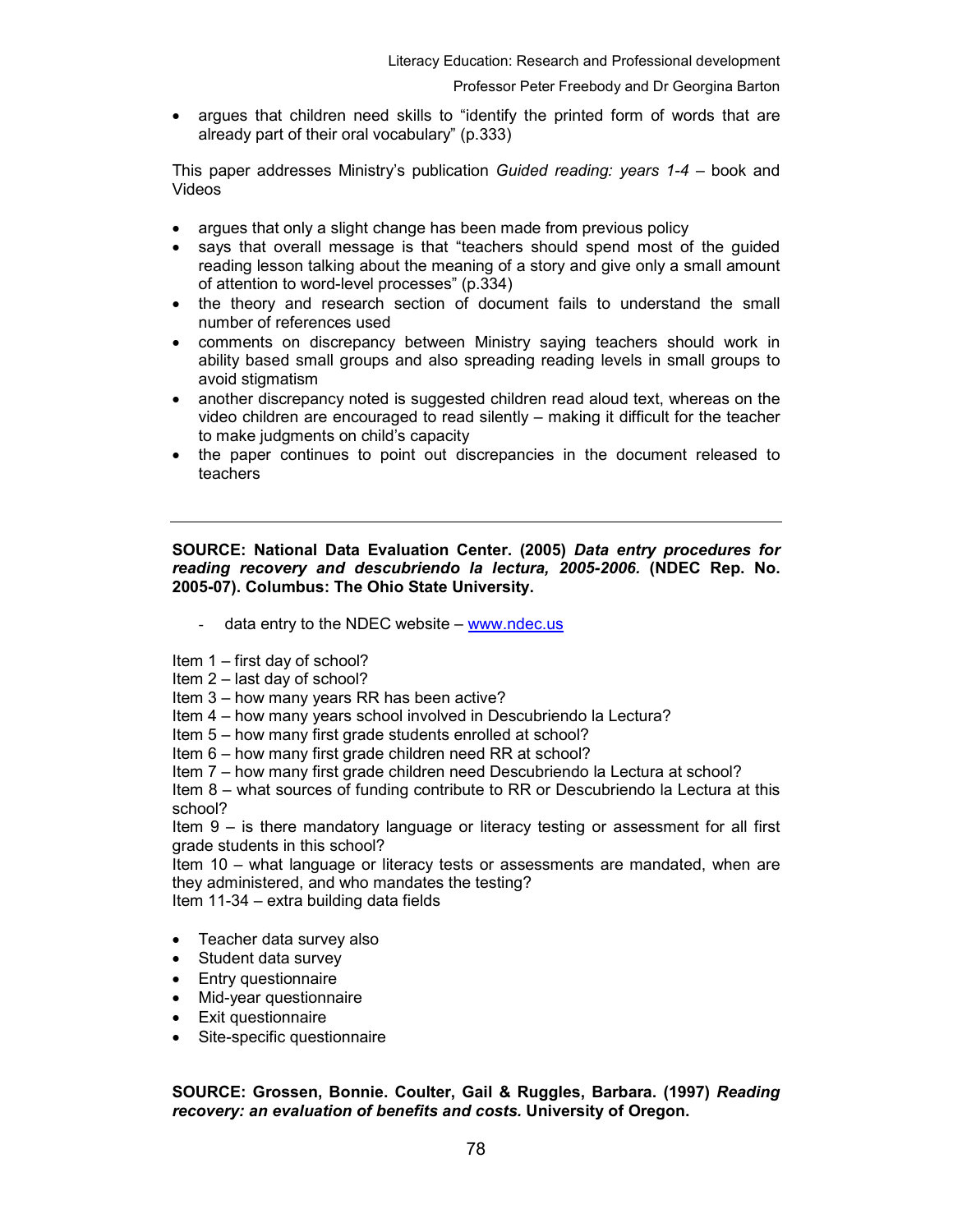http://darkwing.uoregon.edu/~bgrossen/rr.htm

- RR widely adopted in US and Canada
- Discusses process of RR, increased popularity and expense
- More independent evaluators are raising questions and reviewing the research that support claims of RR's effectiveness

Summary of paper:

Research on RR highlights:

- 1. RR data reporting system is flawed
- states that "the in-house RR evaluation system results in considerable bias in data collected through that system" (p. 1)
- persons responsible for success collect data on success
- without explanation about half the data on children eligible for RR are omitted from final analyses (Shanahan and Barr, 1995)
- measures used to evaluate RR (Clay diagnostic measures) emphasise tasks that align with specific strategies taught in RR
- 2. The standard for successful completion of RR is not equitable
- RR's goal to bring lower kids to average "falls short of more equitable standard level – such as national average
- There is an inequity issue of RR impacting on minority children as raises ability to lowest percentile on National standard
- 3. RR does not raise overall school achievement levels
- RR not appropriate intervention to use
- Overall school achievement scores are not improved with use of RR (Hiebert, 1994; Pinnell and Lyons, 1995)
- 4. Far fewer students than claimed actually benefit from RR
- RR claims that 75-85% of children are successful
- Not true when nearly half the data are systematically omitted from the analyses (Shanahan and Barr, 1995) and
- Successful does not mean children are 'readers'
- Successful is defined as "being able to read text level measures at the average level of the child's class"
- 5. RR does not reduce the need for other compensatory reading services
- RR does not eliminate need for Special Education
- 6. Children successful in RR are often not successful later
- it has been documented that children who complete RR seem to immediately begin falling behind again
- learning rate of RR children was slower that other low-achieving students
- 7. Research-based alternative interventions are more effective than RR
- independent evaluations have compared RR with other programs (Battele, 1995; Fincher, 1991; WCPPS, 1995)
- "explicit instruction in phonemic awareness beginning in kindergarten followed by explicit systematic instruction in phonics combined with extensive practice reading decodable text are emerging as important factors in the effective treatment of reading disabilities" (p.4 of 23).
- "decodable text different from the predictable text used for practice in RR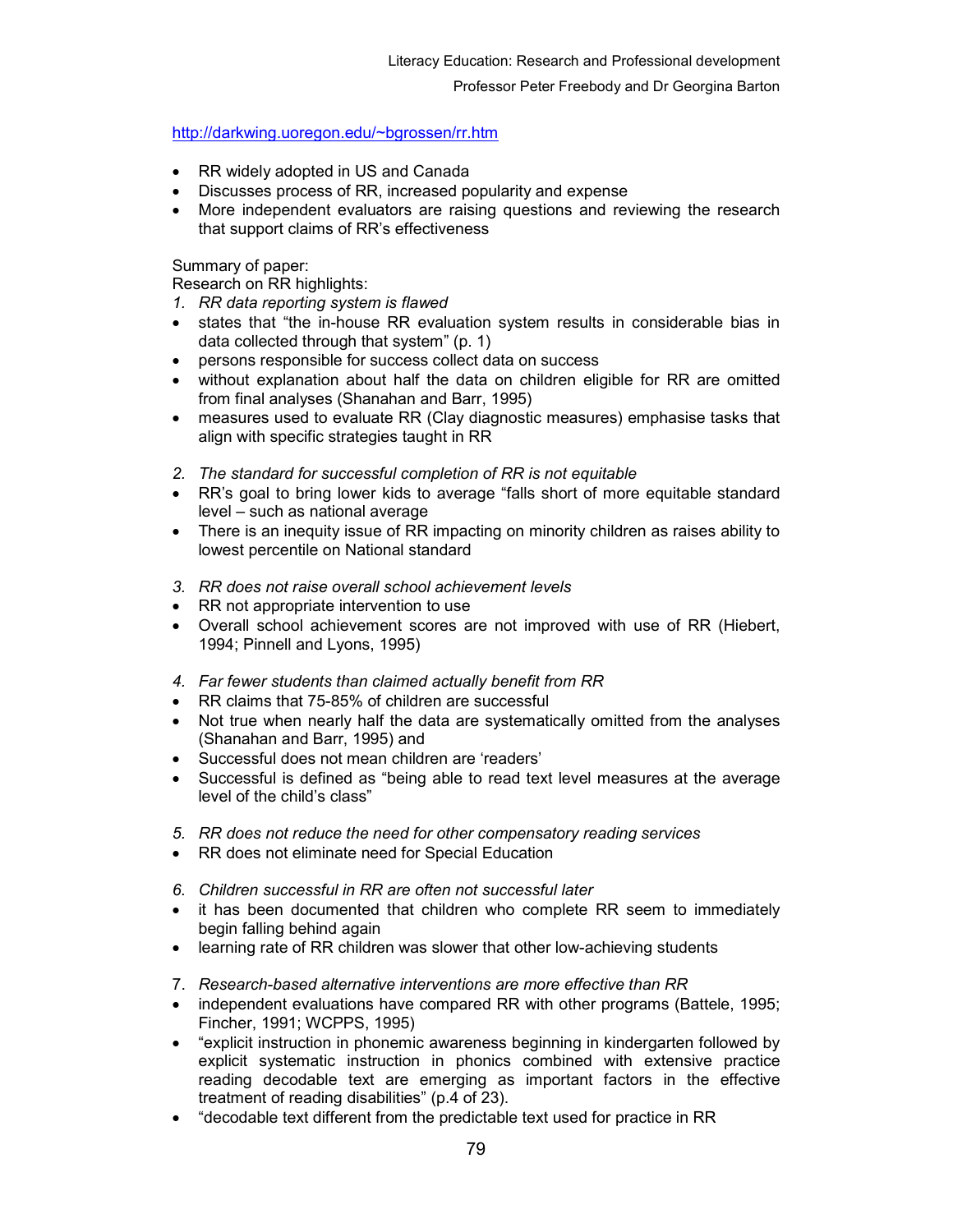- 8. RR is extremely expensive and does not save other costs
- 30 hours of instruction for one child costs more than full year of schooling for one child
- RR argues saving overall however.

SOURCE: Six reading recovery studies: meeting the criteria for scientifically based research. North American Trainers Group Research Committee.

Retrieved from: Reading Recovery Council of North America www.readingrecovery.org

Comments on strength of five studies – doesn't look at what didn't work

- Presents information on studies in following format:
	- o systematic and empirical
	- o rigorous data analysis
	- o valid data collection
	- o strong research design
	- $\circ$  information reporting and expert scrutiny
	- o significant positive effects

# Study A:

Y.Center, K. Wheldall, L. Freeman, L. Outhred, and M. McNaught (1995) "An evaluation of reading recovery". Reading research quarterly, 30(2), pp. 240-263.

- 10 schools
- compared students in RR to those that were not
- at post-test (15 weeks after intervention) states:

"Reading recovery students significantly outperformed control students on all tests measuring words read in context and in isolation, but not on some tests of metalinguistics skills" (p. 252)

"The Reading recovery group continued to perform significantly better than control students on all tests measuring word reading in context and on a phonemic awareness measure. However, on tests measuring phonological recoding and syntactic awareness, not specifically addressed by the program, the difference just failed to reach significance" (p. 252)

• argues that this study is a "high-quality, independent evaluation of RR showing highly significant and long-lasting effects of the intervention.

## Study B:

S.Iversen and W.E. Tunmer (1993). "Phonological Processing Skills and the Reading Recovery Program". Journal of Educational Psychology, 85(1), pp. 112-126.

- looked at progress of 3 matched groups of at-risk first grade students
- 32 students
- administered battery of tests

Significant Positive Effects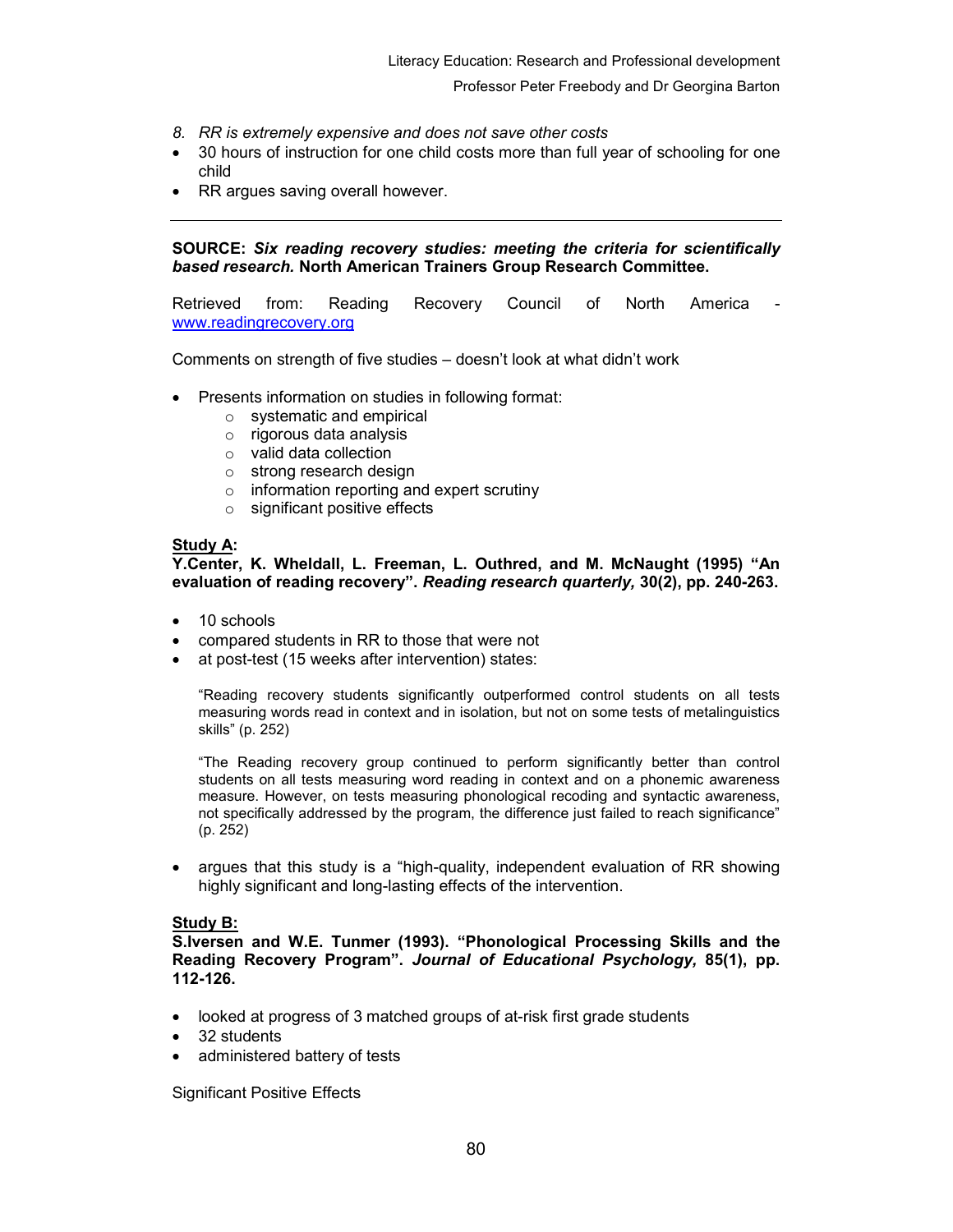- three groups understanding research were equal and low on all measures at pretest.
- At discontinuation of RR scores were significantly higher on all outcome measures – particularly in Text Reading Level.
- Results showed clear large advantage for RR students
- Learning of phonemic awareness knowledge and application of that knowledge to text reading and writing

# Study C:

G.S. Pinnell (1989). "Reading Recovery: helping at-risk children learn to read". The elementary School Journal, 90, pp. 161-81.

- 21 teachers all training in RR
- six urban schools with low-socio economic students
- 55 RR children
- administered tests at four points

## Results:

- four groups means and standard deviations were calculated on all measures
	- o RR children in program classrooms
	- o RR children in regular classrooms
	- o Comparison children
	- o Random sample children
- children in RR program achieved significantly higher results on all measures than comparison children

# Study D:

G.S. Pinnell, C.A. Lyons, D.E deford, A.S. Bryk and M. Seltzer (1994) "Comparing instructional models for the literacy education of high risk first graders". Reading Research Quarterly, 29, pp. 8-39.

- four treatment groups
	- o RR individual tutoring
	- o RR-like intervention
	- o RR-like small group intervention
	- o Basic skills small group intervention
- 40 school sites

## Results:

• RR (indiv tuition) only group for which the mean treatment effect was significant on all four measures

# Study E:

L.C. Quay, D.C. Steele, C.I. Johnson, and W. Hortman (2001). "Children's achievement and personal and social development in a first-year reading recovery program with teachers in training". Literacy teaching and learning: an international journal of early reading and writing. Vol 5, pp. 7-25.

• looked at progress of two equivalent groups of at-risk first graders across the year

## Results:

- two groups were performing and essentially equivalent at pre-test
- end of year RR children were significantly superior to the control group children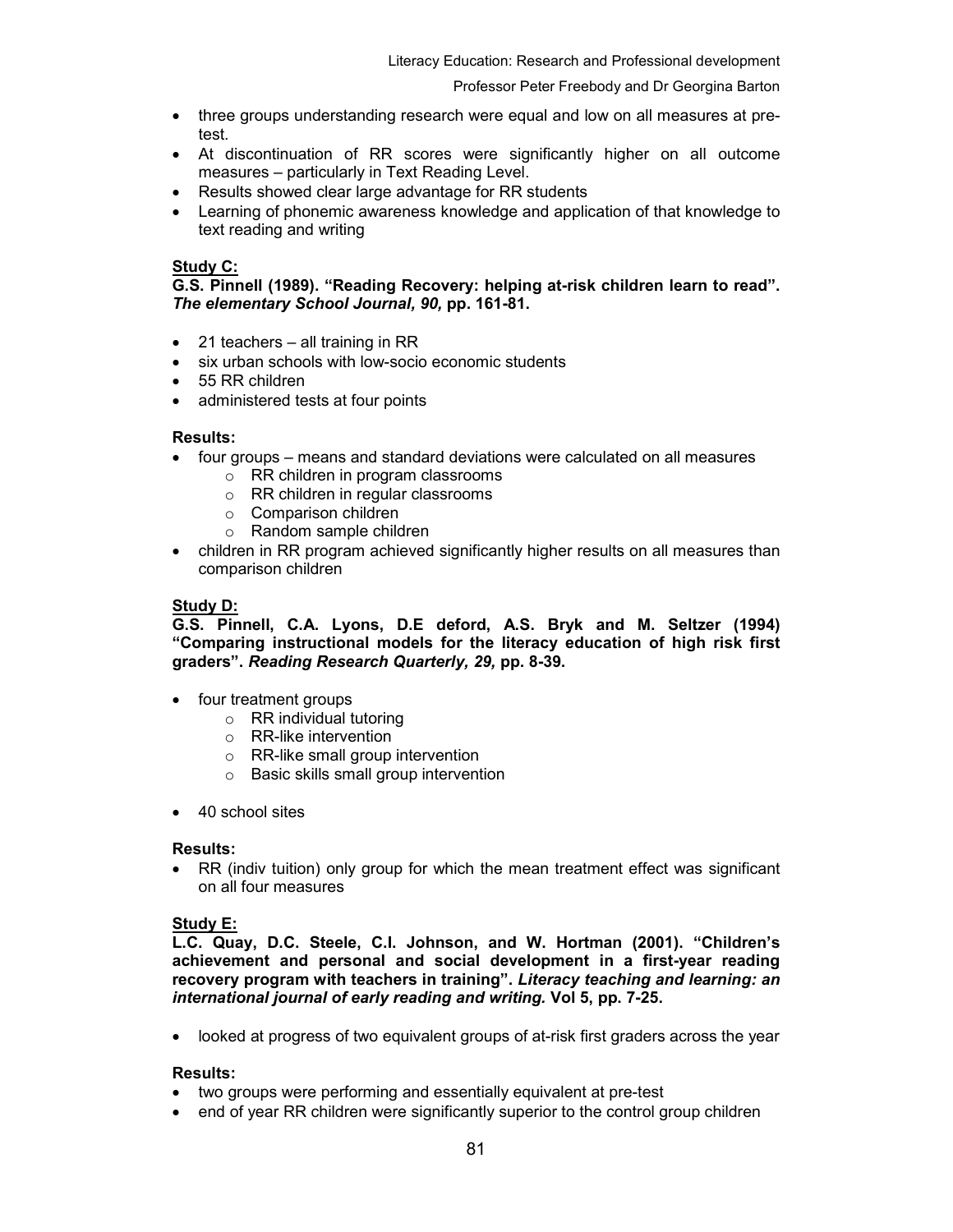# Study F:

Schwartz, R.M. (2005) "Literacy learning of at-risk first-grade students in the reading recovery early intervention" Journal of Educational Psychology, 97 (2), pp. 257-267.

- 37 RR teachers from different schools submitted two names of at-risk students
- A web based program was used to collect data
- A variety of literacy measures were used

# Results:

- the at-risk students who received RR performed better at the end of intervention period than others
- at risk kids closed the achievement gap with average peers

SOURCE: Center, Yola, Freeman, Louella and Robertson, Gregory. (2001) "The relative effect of a code-oriented and a meaning-oriented early literacy program on regular and low progress Australian students in year 1 classrooms which implement reading recovery" International Journal of disability, development and education, Vol. 48, No. 2, 2001.

Discusses literacy program know as - Schoolwide Early Language and Literacy – SWELL

• Applied two different early literacy instructional programs on reading proficiency of Year 1 students in three schools in NSW – all did RR programs

# Aims of the study:

- whether all students differ in their levels of literacy proficiency
- whether two classroom programs (SWELL and non-SWELL) affect literacy performance of RR students by end of year 1
- whether two classroom programs affect progress of students during the RR intervention program

# Method:

- Three schools using RR as Year 1 intervention program decided to implement SWELL in Kindergarten and Year 1
- Four early literacy tests at end of Year 1 for all students
	- o Passage reading test
	- o Expressive word attack skills tests
	- o Developmental spelling test
	- o Diagnostic reading test

## Results:

- literacy proficiency of all year 1 students in comparison and experimental classes
- reading proficiency of all students is higher than that of all students in non-SWELL classes.
- RR students were significantly below the mean scores of all regular classroom students not receiving RR (p. 218)

SOURCE: Center, Yola. & Wheldall, Kevin (1992) "Evaluating the effectiveness of reading recovery: a critique" Educational Psychology, Vol 12 Issue 3/4, pp. 263-275.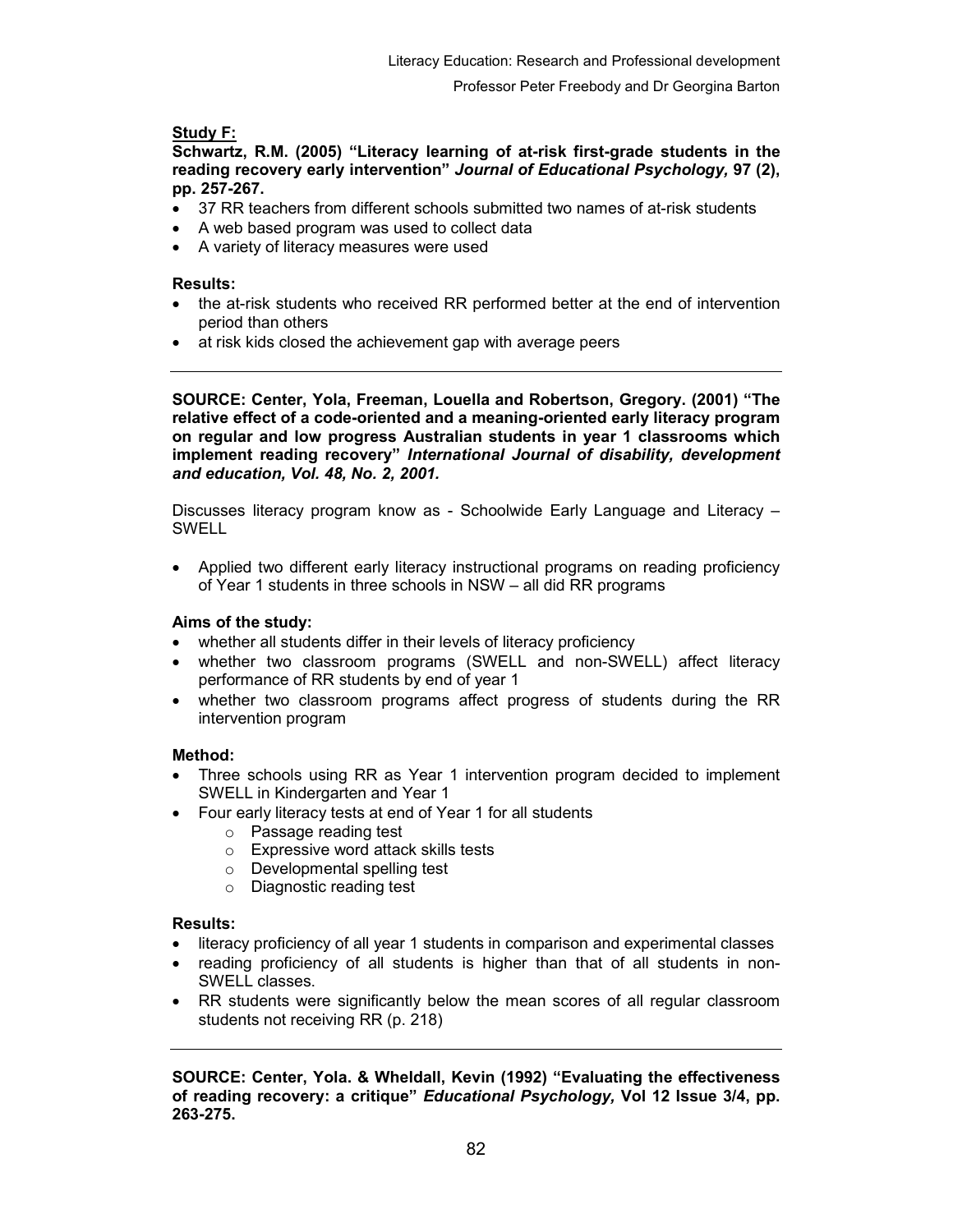- paper aims to critically evaluate RR studies
- comments on that "some studies have conceptual and methodological shortcomings which have characterised many evaluations to date" (p.263)
- comments that RR requires "a carefully designed set of interlocking principles and actions requiring the support of a school system to ensure and sustain quality results" (p.263)
- to achieve success the authors suggest four dimensions of change:
	- $\circ$  behavioural change on part of teachers
	- o child behaviour change achieved by teaching
	- o organisational changes in schools achieved by teachers and administrators
	- o social/political changes in financing by controlling authorities (Clay 1985)
- therefore a systems-based intervention
- RR teachers help at-risk students to learn "kinds of strategies good readers use" (p. 264) [problem is good readers may use many/varied approaches]
- States that about 25-30% of kids in RR programs are withdrawn if they fail to make the expected rate of progress (p. 265)
- Evaluations for this paper focuses on systemic, behavioural and organisational change in schools that have implemented the RR program

# Concluding comments

- suggest that further evaluations are performed that address the conceptual and methodological weakness highlighted in this paper
- comment on the problem that students are withdrawn and not followed up
- Robinson (1989) found "inconsistencies between text level scores for some students obtained at discontinuation by RR teachers and by their class teachers upon return to the regular classroom" – this should be investigated
- RR needs to be compared with an alternative individualised programme
- Need also to look specifically at 'cost-effectiveness'

## Overall:

"[there is] little doubt that students who have been exposed to RR make impressive short-term gains in reading words in context raltive to comparison groups who hae no thad the benefits of daily, individualised tutoring. However, it is not possible, from the evaluations so far, to establish whether it is the conceptual model/programme content or simply the individualised instruction which is associated with short-term reading gains after exposure to RR" (p. 278).

## **Policy**

# SOURCE: LITERATE FUTURES: REPORT OF THE LITERACY REVIEW FOR QUEENSLAND STATE SCHOOLS. The State of Queensland, Education Department 2000.

Review of major findings:

- from consultations and analyses
- identifies key problems, issues and areas that need to be addressed
- classroom pedagogy is main theme
- "any approach to literacy must lead to a focus on classroom pedagogy" p.66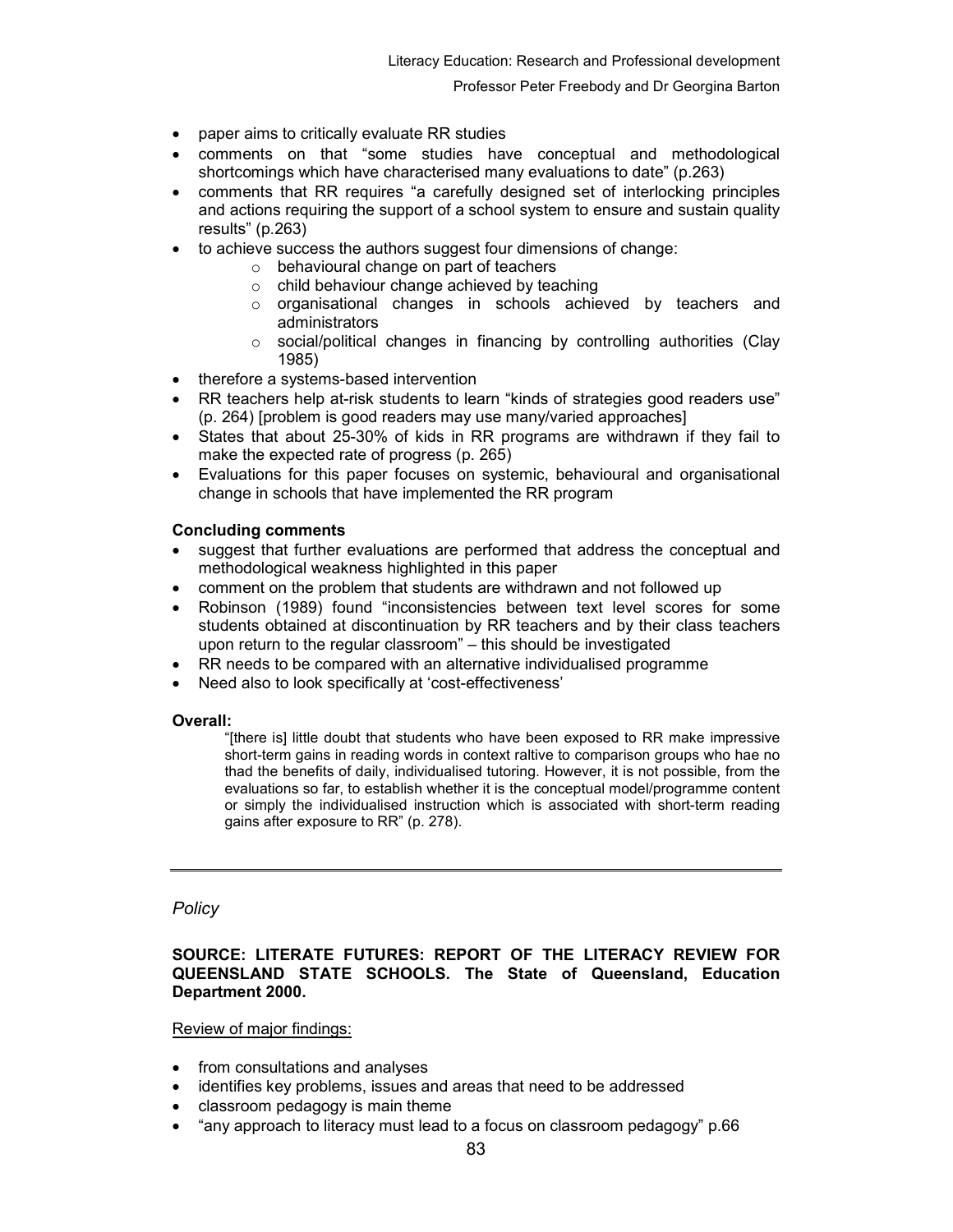- there are extrinsic aspects to the school community, social, mass media, political and economic
- there are extrinsic aspects to classroom funding, administrative leadership, school organisational capacity, accountability systems

Findings focus on one aim:

• - effective research-based and balanced classroom pedagogy for improved literacy outcomes

Findings based on three things: (p.65)

- literature review and assessment data on student performance
- issues raised in consultations and submissions
- observations of classrooms and schools in the field

4 key areas for goal-setting and priority action are warranted:

- student diversity
- whole-school programs and community partnerships
- teaching of reading
- future literacies multi, technologies etc.
- Looked at Early, primary, middle post-compulsory years
- At-risk students are still at risk  $-$  (p.66)
- Queensland schools' approaches to literacy vary greatly… (p.69)
- Successful schools used multiple indicators, tracked student outcomes, focused on continuous and sustainable improvement of student outcomes, communicated and coordinated staff well
- The biggest concern was the 'teaching of reading'

## Recommendations:

5 strategic areas for action:

- in-service and PD
- syllabus and program development and implementation
- school-based assessment and state-wide testing
- funding and accountability priorities
- pre-service teacher education

SOURCE: NO CHILD LEFT BEHIND. United State of America Government Policy –

http://www.whitehouse.gov/news/reports/no-child-left-behind.html#1

- notes that many students with most needs are being 'left behind'
- federal government addressing this failure
- admits that too many programs offered for all problems costing too much

NCLB will:

- increase accountability for student performance
- focus on what works
- reduce bureaucracy and increase flexibility
- empower parents

7 performance-based titles: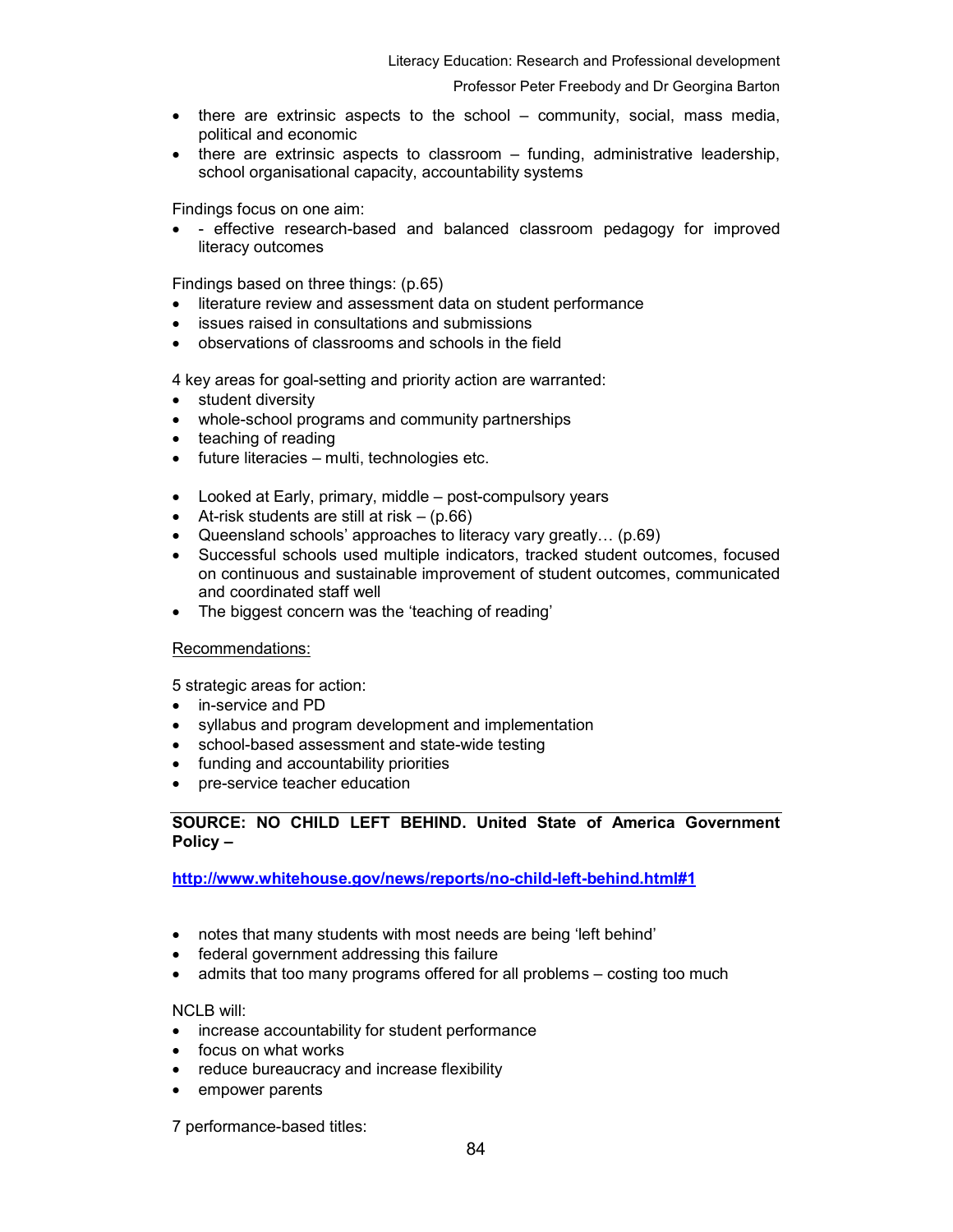- 1. improving the academic performance of disadvantaged students
- 2. boosting teacher quality
- 3. moving limited English proficient students to English fluency
- 4. promoting informed parental choice and innovative programs
- 5. encouraging safe schools for the 21<sup>st</sup> Century
- 6. increasing funding for impact aid
- 7. encouraging freedom and accountability

Under the Elementary and Secondary Education Act – ESEA key components will be addressed.

1. Closing the achievement gap:

- accountability and high standards
- annual academic assessments
- consequences for schools that fail to educate disadvantaged students
- 2. improving literacy by putting reading first:
- focus on reading in early grades
- early childhood reading instruction
- 3. expanding flexibility, reducing bureaucracy:
- title I Flexibility
- increased funds to schools for technology
- reduction in bureaucracy
- new state and local flexibility options
- 4. rewarding success and sanctioning failure:
- reward for closing the achievement gap
- accountability bonus for states
- "no child left behind school" rewards
- consequences for failure
- 5. promoting informed parental choice:
- school reports to parents
- charter schools
- innovative school choice programs and research
- 6. improving teacher quality
- all students taught by quality teachers
- funding what works
- strengthening math and science education
- 7. making schools safer for the  $21<sup>st</sup>$  century
- teacher protection
- promoting school safety
- rescuing students from unsafe schools
- supporting character education

## PART A – closing the gap for disadvantaged students

Title 1 Project:

- schools must have clear measurable goals
- annual state assessments
- failed schools get special assistance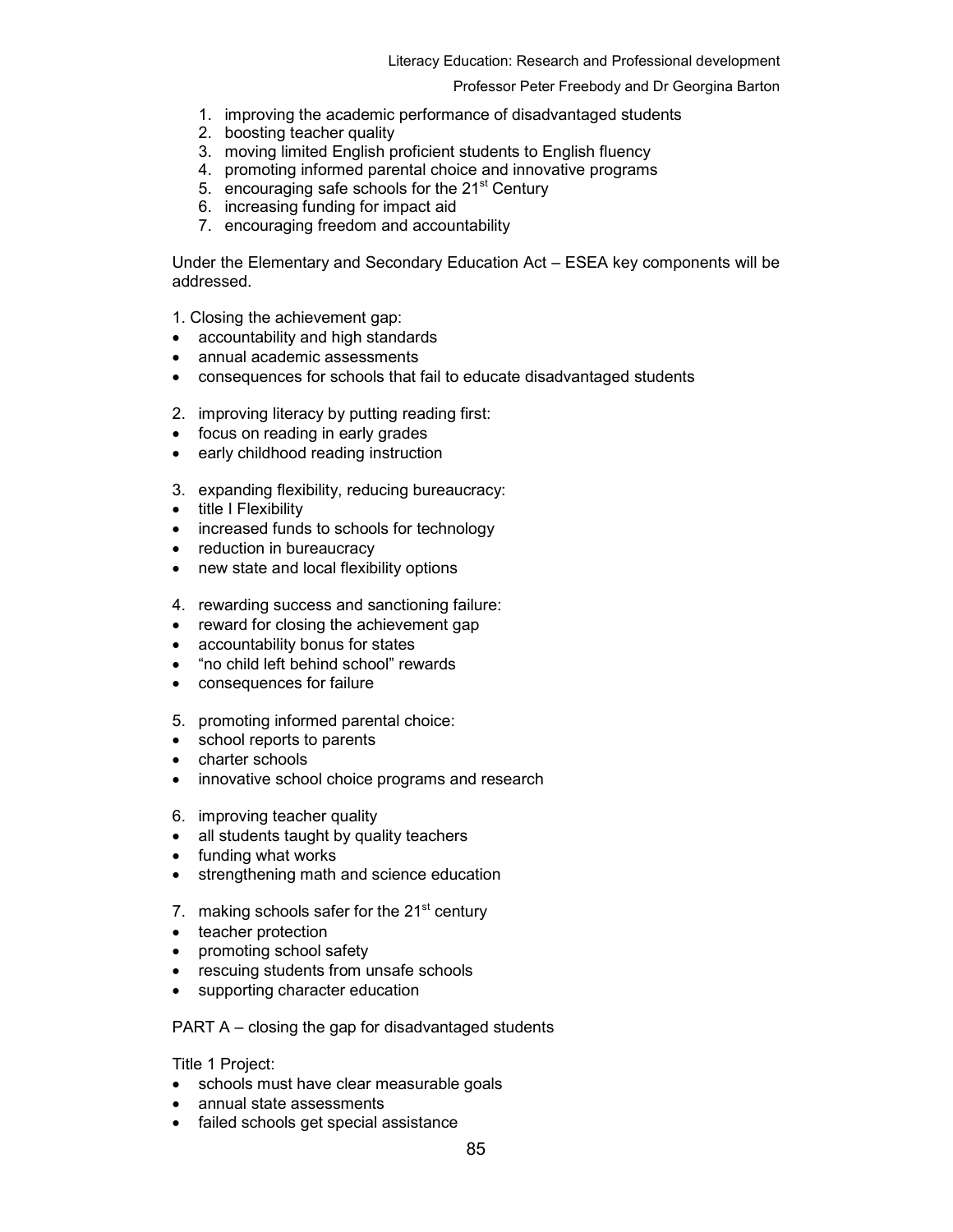#### Literacy Education: Research and Professional development

## Professor Peter Freebody and Dr Georgina Barton

- students have freedom to choose 'un-failing' schools
- need to set high standard
- annual assessments
- progress reports on all student groups
- expects adequate progress
- technical assistance for low performing schools
- needs corrective action
- rewards schools that narrow gap
- consequences for failure lose portion of administrative funds

# PART B – Improving Literacy By Putting Reading First

- ensure every child can read by third grade
- Initiative known as "Reading First" initiative
- National Panel issues report April 2000 after reviewing 100 000 studies on how students learn to read

"Effective reading instruction includes teaching children to break apart and manipulate the sounds in words (phonemic awareness). Teaching them that these sounds are represented by letters of the alphabet which can then be blended together to form words (phonics), having them practice what they have learned by reading aloud with guidance and feedback (guided oral reading), and applying reading comprehension strategies to guide and improve reading comprehension" (p. 7 of 15)

- create comprehensive state-wide reading programs to ensure every child is reading by third grade
- supplements "reading first" with an early childhood reading initiative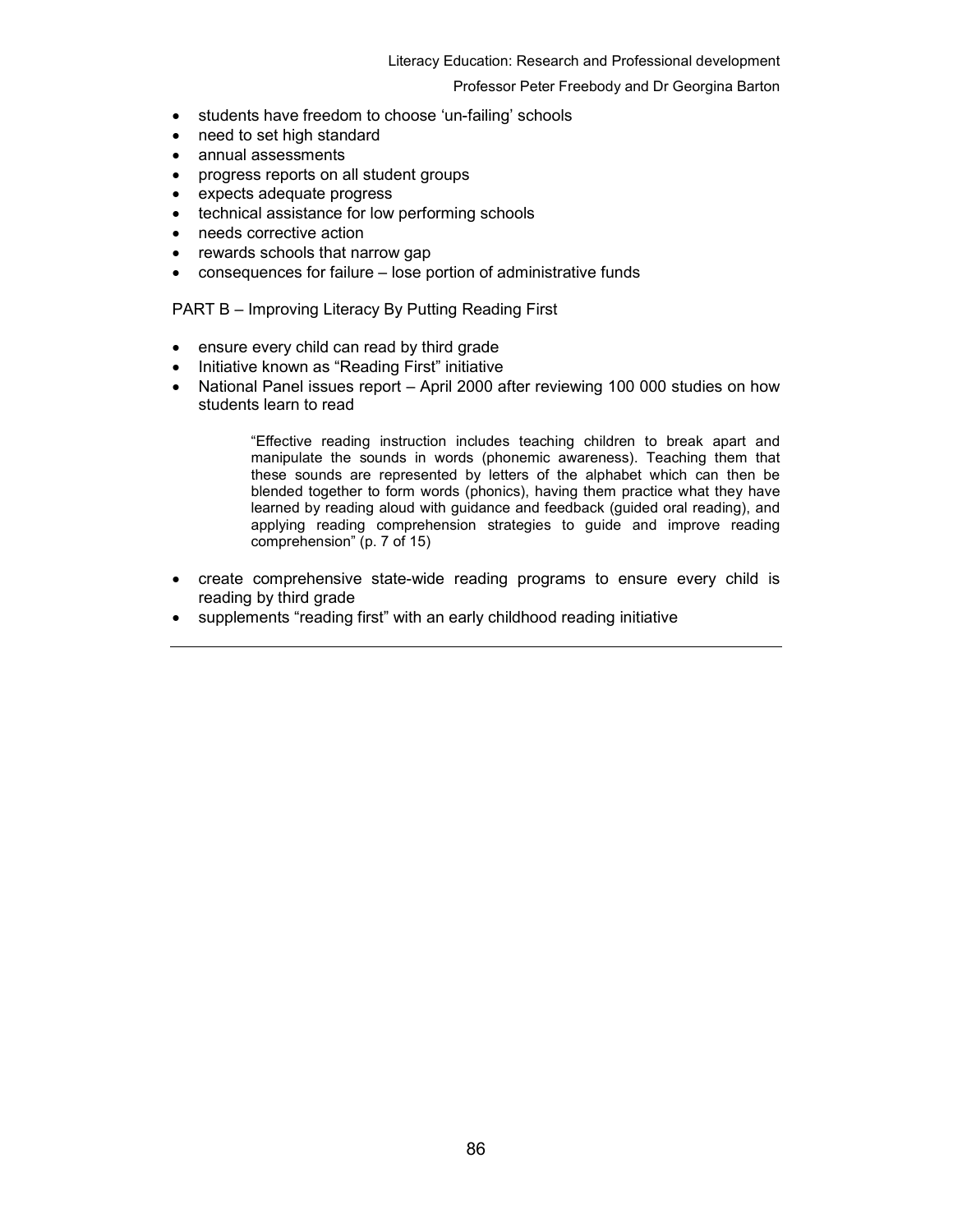# LITERACY FOR ALL

Literacy for All: The Challenge for Australian Schools. Australian Schooling Monograph Series No. 1/1998, Commonwealth of Australia.

Government wants:

- better educational accountability through improved assessment and reporting
- parents will be fully informed about their children's education
- schools will focus on the needs of students
- students and their parents will have a choice of schools
- schools will focus on outcomes which prepare individuals for work and for longer term learning
- all students will be given an equal opportunity to learn
- schools will have less regulation and greater autonomy
- schools will support quality teaching
- Literacy for all
- identify literacy difficulties as soon as possible
- address these with suitable interventions
- need to consider diverse needs and learning styles of students encourage broad range of teaching
- establish literacy benchmarks accepted by whole community
- recognises significance of professional development and high quality research
- PD and research underpins effective literacy teaching and learning opens new ways to enhance literacy outcomes for children
- Parents, teachers, principals, educators etc. need to work together positively (pp. 23-24)
- There is no single approach to teaching literacy across school systems in Australia
- There is a need for effective pedagogy and practices in early years

# Students:

- different learning styles
- different motivations to learn
- different learning contexts

Other varied ways of teaching literacy:

- ways students are grouped
- provision of explicit attention to teaching oral language
- balance of whole language and phonic approaches
- approaches to identification of literacy learning difficulties
- approaches to early intervention to prevent future problems

Need PD that focuses on:

- Use of comprehensive screening strategies to identify those students at risk of not making adequate progress towards the national literacy and numeracy goals
- Intervention as early as possible to address the needs of students at risk
- The assessment of student progress against national benchmarks

# 4.6 Teacher Education

- "All beginning teachers and teachers must have appropriate skills, knowledge and understanding to enable them to improve literacy levels of Australian school students"
- all teachers in all curriculum areas, at all levels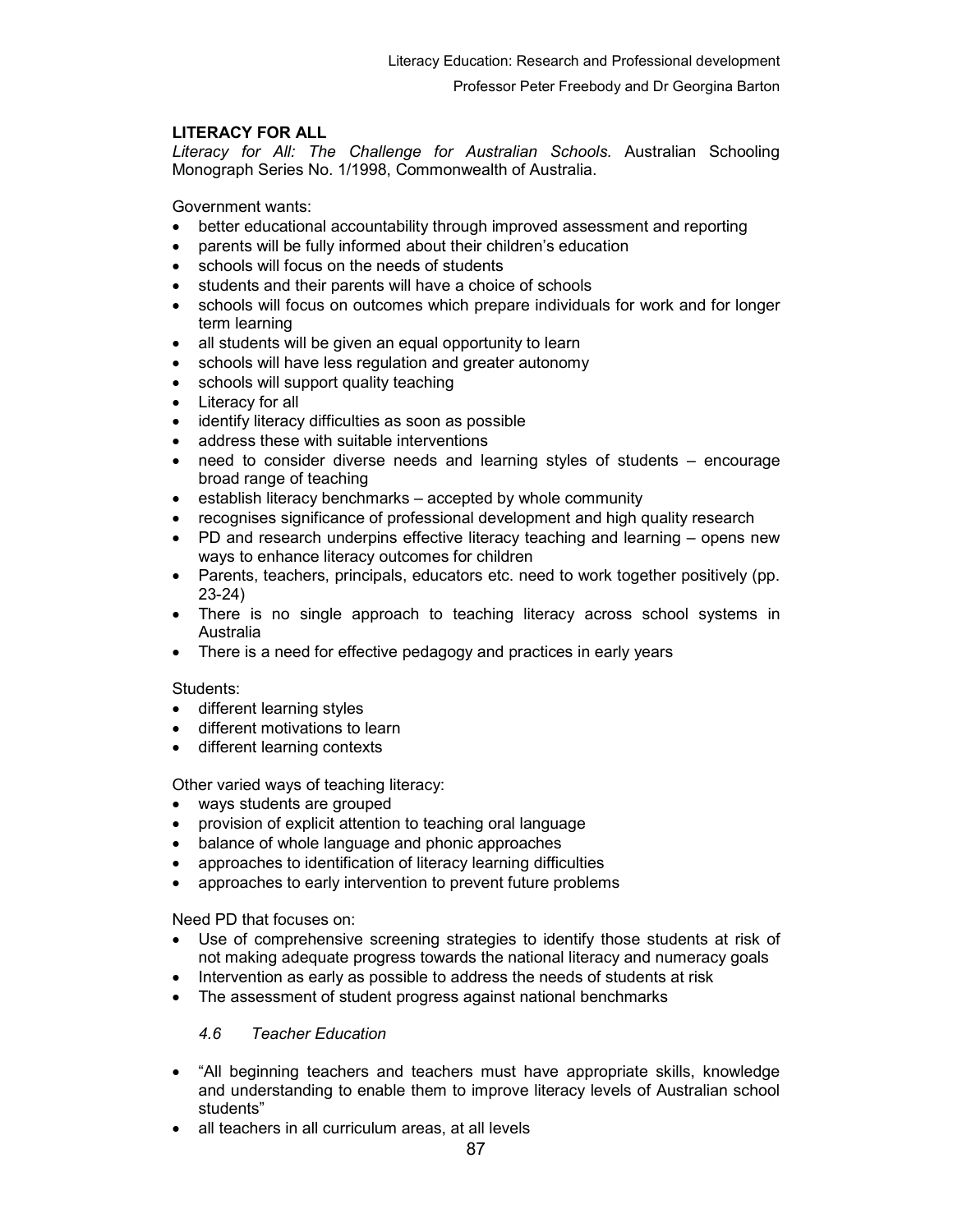- teacher education courses should focus on "relationship between literacy achievement and success in all learning areas"
- "need a varied repertoire of literacy teaching approaches, and intervention strategies to meet diverse needs of students"

# 4.7 Professional Development

- will demonstrate best practice professional development
- link with teacher professional associations, networks and providers
- •
- PD will focus on:
	- $\circ$  Use of comprehensive screening strategies to identify those students at risk of not making adequate progress towards the national literacy and numeracy goals
	- $\circ$  Intervention as early as possible to address the needs of students at risk
	- o The assessment of student progress against national benchmarks

# Funded activities:

- strategies committed to best practice, comprehensiveness and innovation
- extent of collaboration across sectors and the strengthening of existing educational partnerships to assist teachers to maximise the literacy outcomes for students
- commitment to ensure that teachers have the skills to enable their students to achieve the national literacy and numeracy goal

# Crevola and Hill (1997) – ELRP

- shows link between successful early assessment, intervention and enhanced literacy achievement, and PD for teachers
- need for ongoing effective PD of teachers

Blenkin and Yue (1994)

• "knowledge of child development most influential factor in PD"

Gunn (1996) – research map of children's literacy

- teachers need access to meaningful PD
	- 4.8 Literacy Research

## 1997-1999 - \$5 million

## 5.1 – Approaches to Literacy teaching in the early years

- no single approach to teaching literacy across school systems in Australia
- need for effective pedagogy and practices in early years

## Students:

- different learning styles
- different motivations to learn
- different learning contexts

# Other varied ways of teaching literacy:

- ways students are grouped
- provision of explicit attention to teaching oral language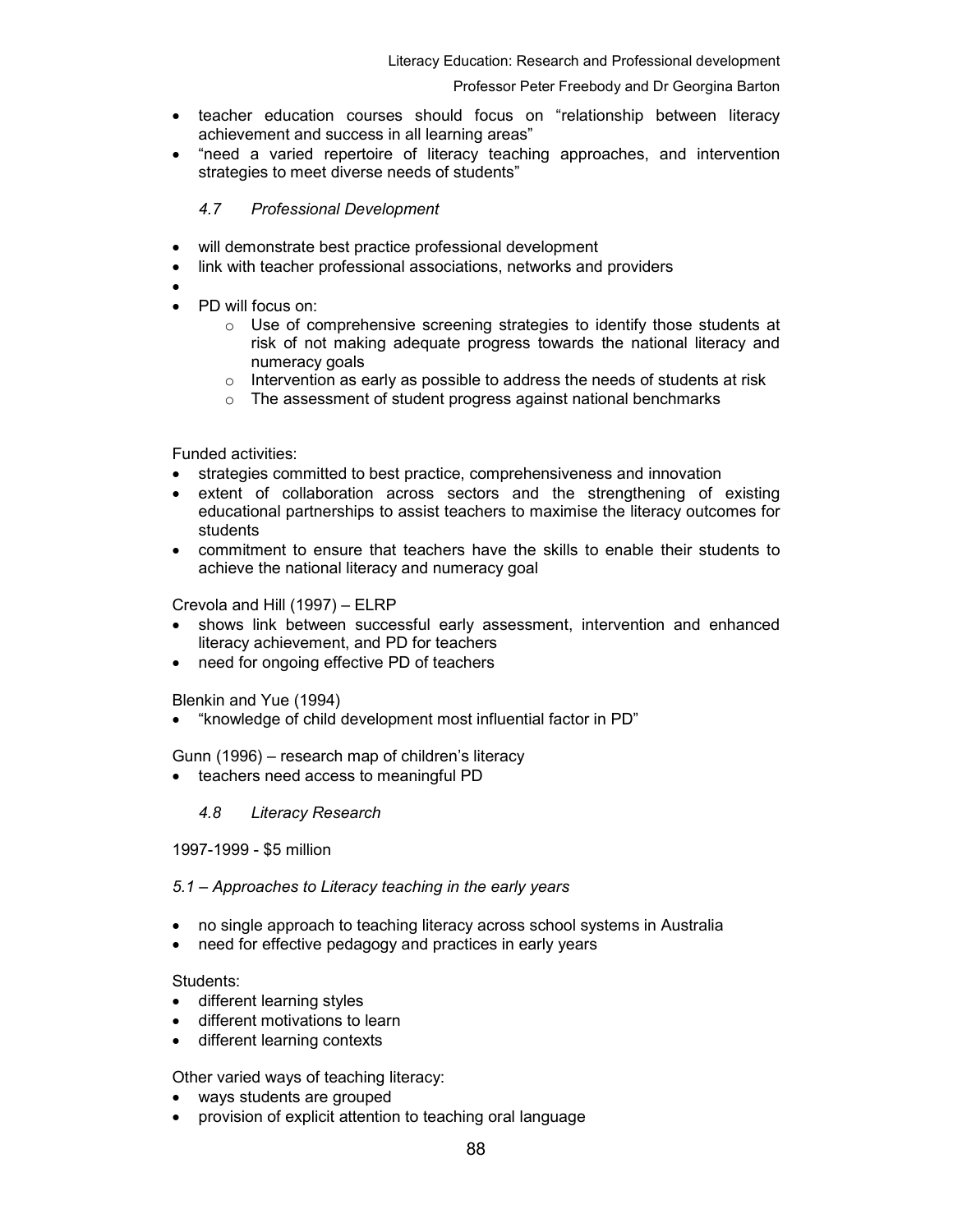#### Literacy Education: Research and Professional development

#### Professor Peter Freebody and Dr Georgina Barton

- balance of whole language and phonic approaches
- approaches to identification of literacy learning difficulties
- approaches to early intervention to prevent future problems

Other suggestions include:

- effective deployment of class time to allow for explicit literacy teaching
- integration with other curriculum activities in early years
- balanced classroom language program
- the ELRP enabled teachers to combine a number of approaches within a lesson, day or broader program
	- $\circ$  teachers had better understanding of students' strengths and weaknesses
	- $\circ$  included reading to and writing with children, language experience, shared reading and writing, guided reading and writing, and independent reading (Crevola and Hill, 1997, 8)
- need to careful select reading materials

Uses Four Roles Model (Freebody and Luke) as framework.

"The use of this framework as a guide for literacy educators in deciding on what to provide in instructional programs emphasises the importance of engaging students in particular forms of literacy which will enable them "to use texts effectively, in their own and collective interests, across a range of discourses, texts and tasks" (Freebody and Luke, 1990, 7-8).

# SOURCE: InLaN – Interventions in Literacy and Numeracy

http://education.qld.gov.au/curriculum/inlan/

- to identify interventions in literacy and numeracy in Years 2-7 in all QLD schools
- data included year 2 Net, RR, years 3, 5 and 7 Literacy and Numeracy tests
- also information about learning contexts, student achievements
- Funded by Aust govt States Grants and administered by DEST
- Three education sector partners association of independent schools in Qld, Qld Catholic Education Commission, Griffith University

Four stage to the research:

- Review of literature investigating effective interventions in literacy and numeracy.
- looking at effectiveness of current practices views from various stakeholders
- analysis of data from 2000-2006 year 2 Net, RR, 3 5 7 tests
- analysis of selected case study sites

# SOURCE: Successful interventions: literacy research project. State of Victoria, January 2001.

## www.sofweb.vic.edu.au/mys

Findings:

- whole school policies and practices
- classroom practices and strategies in all key learning areas
- policies and practices for specific interventions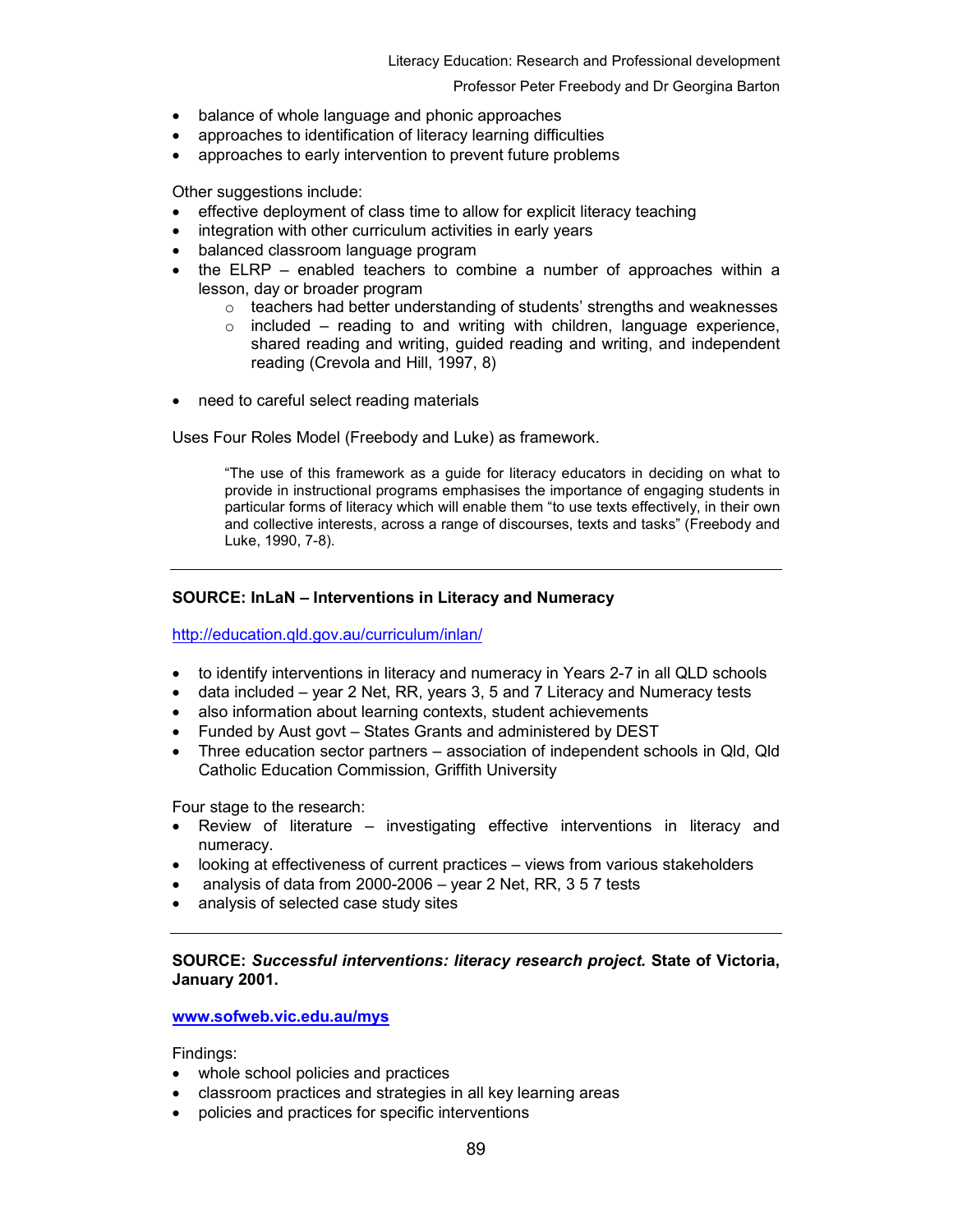Recommendations:

- linking support for low-achieving students to teaching and learning in all KLA's
- monitoring and collecting evidence of improved literacy learning
- Increasing students' self-esteem, confidence and motivation
- Changing attitudes and beliefs about responsibility for literacy learning in secondary schools
- Developing teaching knowledge about literacy learning and expanding teaching repertories.

Professional development:

# SOURCE: McCallion, Paul (1998) Literacy across the curriculum. London, The Stationery Office.

Chapter five – Whole school literacy teaching strategies

- need effective feedback systems
- reward improvements in performance
- need parental involvement

Observations by author:

- "secondary schools generally do not seem to have had a whole school literacy policy – suggesting some resistance from subject teachers" (p. 52)
- generally a feeling of resentment from some subject teachers
- timing seems to be an issue in developing a whole school plan
- need clear leadership vision someone responsible for overseeing program
- initial visions tend to become irrelevant as time passes
- review of achievement and celebrating success very important in maintaining motivation of staff (p. 53)
- whole staff must feel as though they own the process from the beginning
- early success is important shows school is serious about the program
- definition of objectives can be difficult (p. 54)
- teachers don't like having measurable targets
- most schools fail to follow through with initiatives outside person can help here
- most schools expect they won't get things right the first time so think need for change through process – observed not always the case
- some compromise perhaps
- "key issue at the initial stage relates to self-confidence" (p. 55)

## SOURCE: Hill, Peter and Crevola, Carmel. (1997) Key features of a wholeschool, design approach to literacy teaching in schools. University of Melbourne.

- reports of two large scale longitudinal projects in Victoria
- aims "to refine, implement and evaluate whole-school design approach to improving early literacy outcomes" (p.1)
- •
- schools participating mainly from educationally disadvantaged backgrounds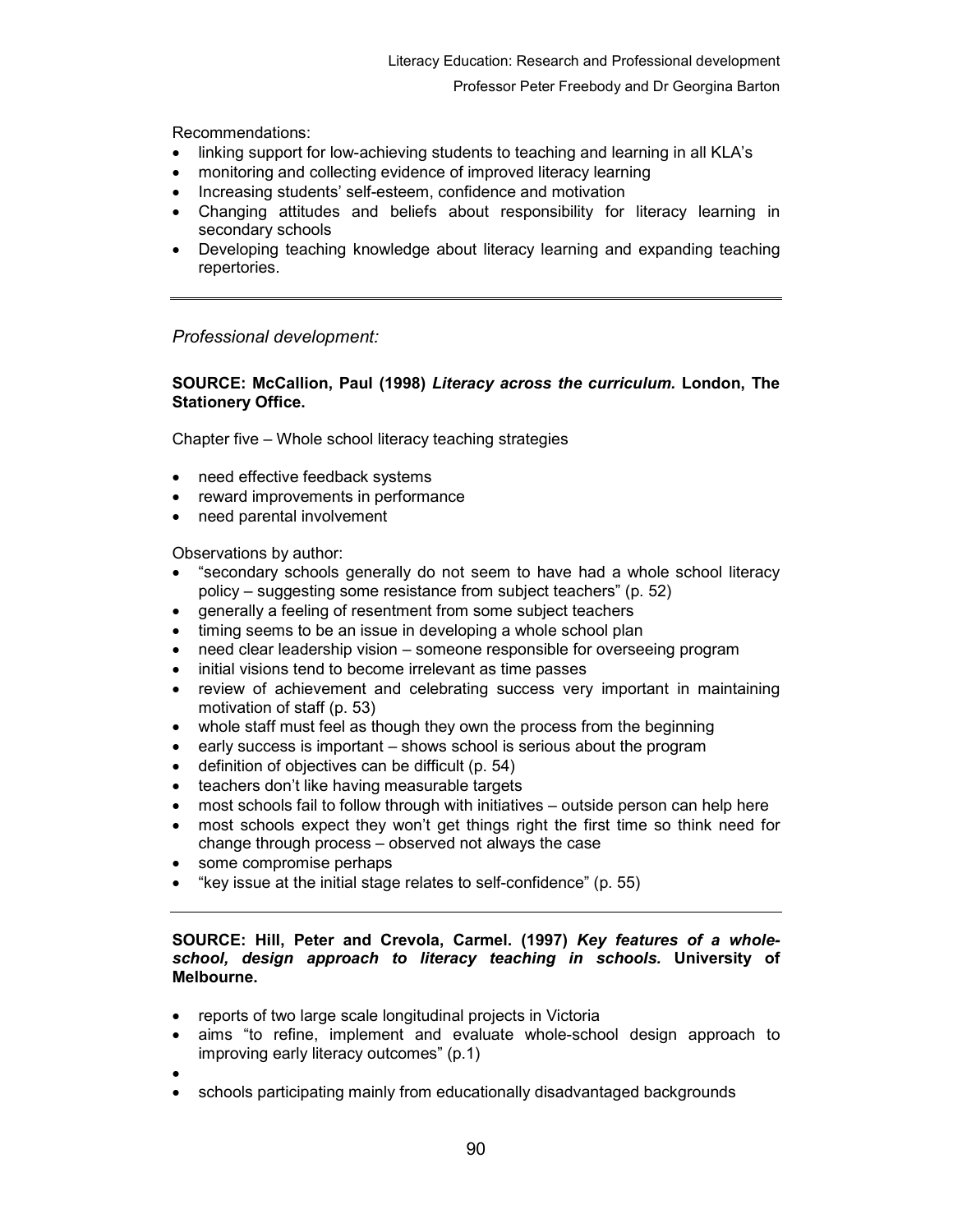PROJECT 1 – Early Literacy Research Project – ELRP

- •
- ages 5-8
- egan end of 1995 official formal project length was 1996-1998
- whole-school design
- data collected at beginning and end of each school year in 27 trial schools and 25 reference schools
- intensive PD in 27 trial schools

The findings were used as a basis of material and support programs in schools (Victorian Dept of Education 1997) EYLP – Early Years Literacy Program

PROJECT 2 – Children's Literacy Success Strategy – CLaSS

- commonwealth government funding through the literacy strategy
- P-2 systemic approach to maximising literacy achievements
- Kids 'at-risk' were targeted group
- Start 1998 with 39 schools
- In 1999 another 90 school joined up

Whole-school, design approach recommended as differences across classes can be substantial.

- main characteristics of effective teaching? (Bosker and Scheerens 1997) p. 2
	- o time on task
	- o closeness of content covered to assessment instrument
	- $\circ$  structured approach specific objectives, frequent assessment and corrective feedback
	- $\circ$  types of adaptive instruction that can be managed by teachers

This aligns with Hill and Crevola (p.2)

- high expectations of student achievement
- engaged learning time
- focused teaching that maximises learning within each students' "zone of proximal development" (Vygotsky, 1978)

From these three – developed key elements (diagram on p.3) of schools that facilitate effective teaching –

End result is whole-school design (see NASDEC in States)

Professional learning teams was one element. What constitutes an effective approach to PD?

Common aspects over the two studies were:

- teachers in early years were formed into teams
	- o attended off-site university based PD sessions
	- $\circ$  sessions focused on providing impetus for further thought and discussion
- complemented by on-site PD daily within the context of the school
	- o team coordinator appointed in each school with significant time allocation to the role
	- o coordinator acts as mentor and lead learner and organises visits to teams in other schools, demonstration teaching and classroom observations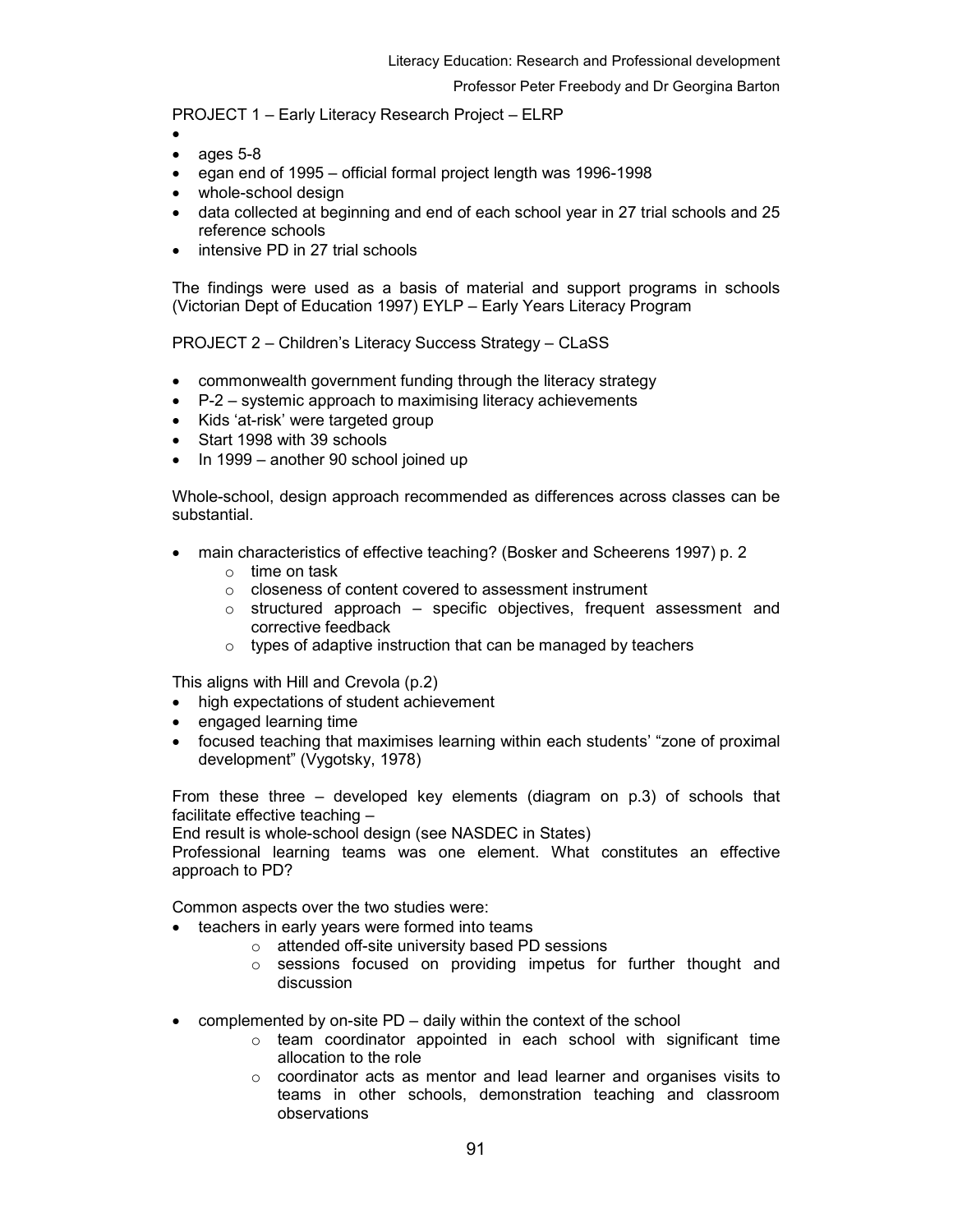$\circ$  coordinator chairs weekly professional learning team meetings

"The team is the main vehicle for growing professionally. Team members take joint responsibility for all students supervised by all team members and also assume responsibility for each other's professional growth. The professional learning team is the key strategy for bringing all classes up to the level of the most effective class and for then moving on to become even more effective" (p. 6).

## Conclusions:

"…substantial, measurable improvements in early literacy outcomes can be achieved when schools adopt a whole-school, design approach. These results have not been achieved through the implementation of new methods or techniques, since we believe that teachers already have access to a repertoire of powerful and effective strategies for teaching students to read. Rather, they have been achieved by attending in a systematic fashion to all elements in a school that continue to improved learning outcomes" (pp. 10-11)

Most significant features in promoting change and development in PD include:

- ongoing, externally provided structured professional learning for teams of teachers to challenge teachers' thinking, develop their beliefs and understandings, and help them to understand how they can use a range of powerful teaching strategies in meeting the needs of the range of students in their classes
- on-site professional development through observation, team teaching, weekly team meetings and visits, mentoring and coaching as facilitated by the coordinator
- separate professional development sessions for principals focusing on the principal as and instructional leader and their role in promoting and managing the early literacy program of the school (p. 11)

## SOURCE: McKenzie, Barbra and Turbill, Jan. (1999) Professional development, classroom practice and student outcomes: exploring the connections in early literacy development. AARE, Melbourne, 1999.

Authors from faculty of Education – University of Wollongong

- staff development program must be measured in terms of student outcomes p.1
- key arguments from literature on staff development:
	- $\circ$  is a process not an event
	- $\circ$  process takes time to show in student learning
	- $\circ$  process necessitates that changes in student leaning are preceded by changes in teachers' beliefs, understandings and practices
	- o these changes are often accompanied by perceived changes in school culture

A design approach to improving literacy outcomes – ClaSS

- attempts to improve student learning outcomes rarely have been sustained (p. 4)
- schools have narrow 'window of opportunity' to make a difference
- kids who fail to make progress in literacy during the first two years of schooling rarely catch up
- ELIC was a course designed to improve teaching of literacy in early years
- Little evaluation of its impact on student achievement
- Victoria's EYLP
- NASDC original nine designs in whole-school approaches to improvement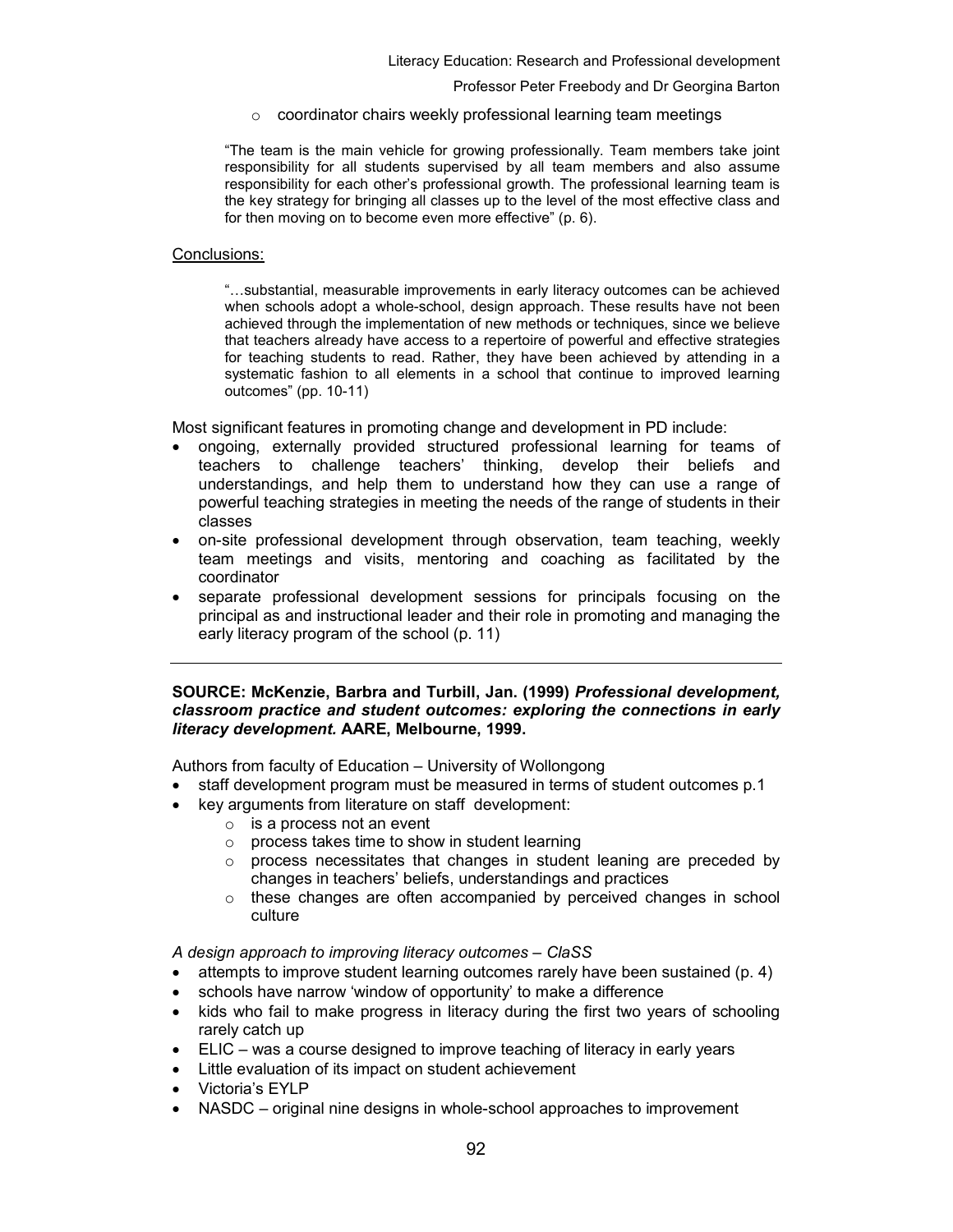SOURCE: McGill, Ian & Beaty, Liz. (2001) Action learning: a guide for professional management and educational development.  $2^{nd}$  ed. London, Kogan Page.

• discusses what action learning is in terms of running professional development programs

> "Action learning is a process of learning and reflection that happens with the support of a group or 'set' of colleagues working with real problems with the intention of getting things done" (p. 1)

- any group that participates is called a 'set'
- gives examples of meetings using action learning as the framework
- also provides skills required by those that use this framework in professional development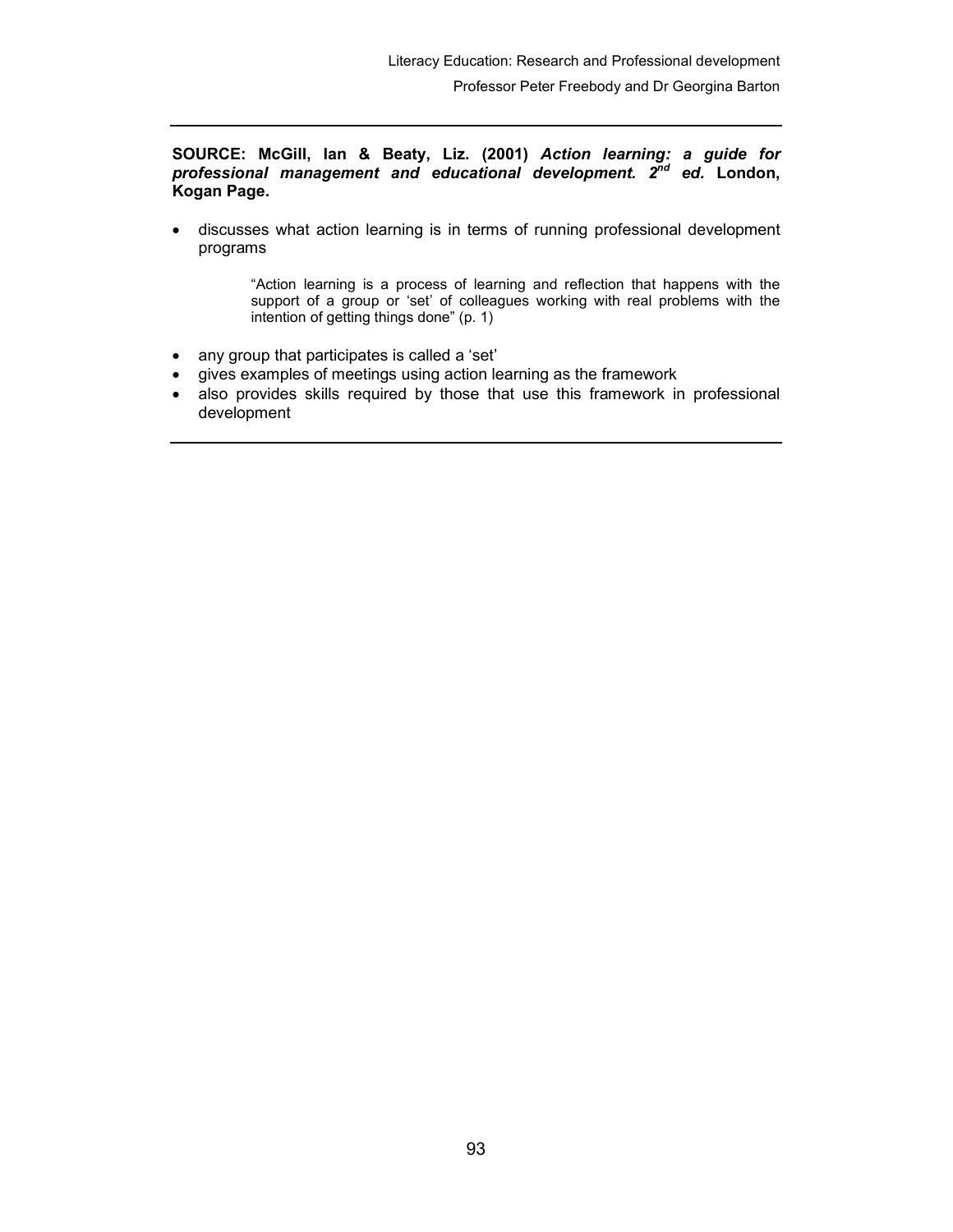# SUGGESTED READINGS IN LITERACY EDUCATION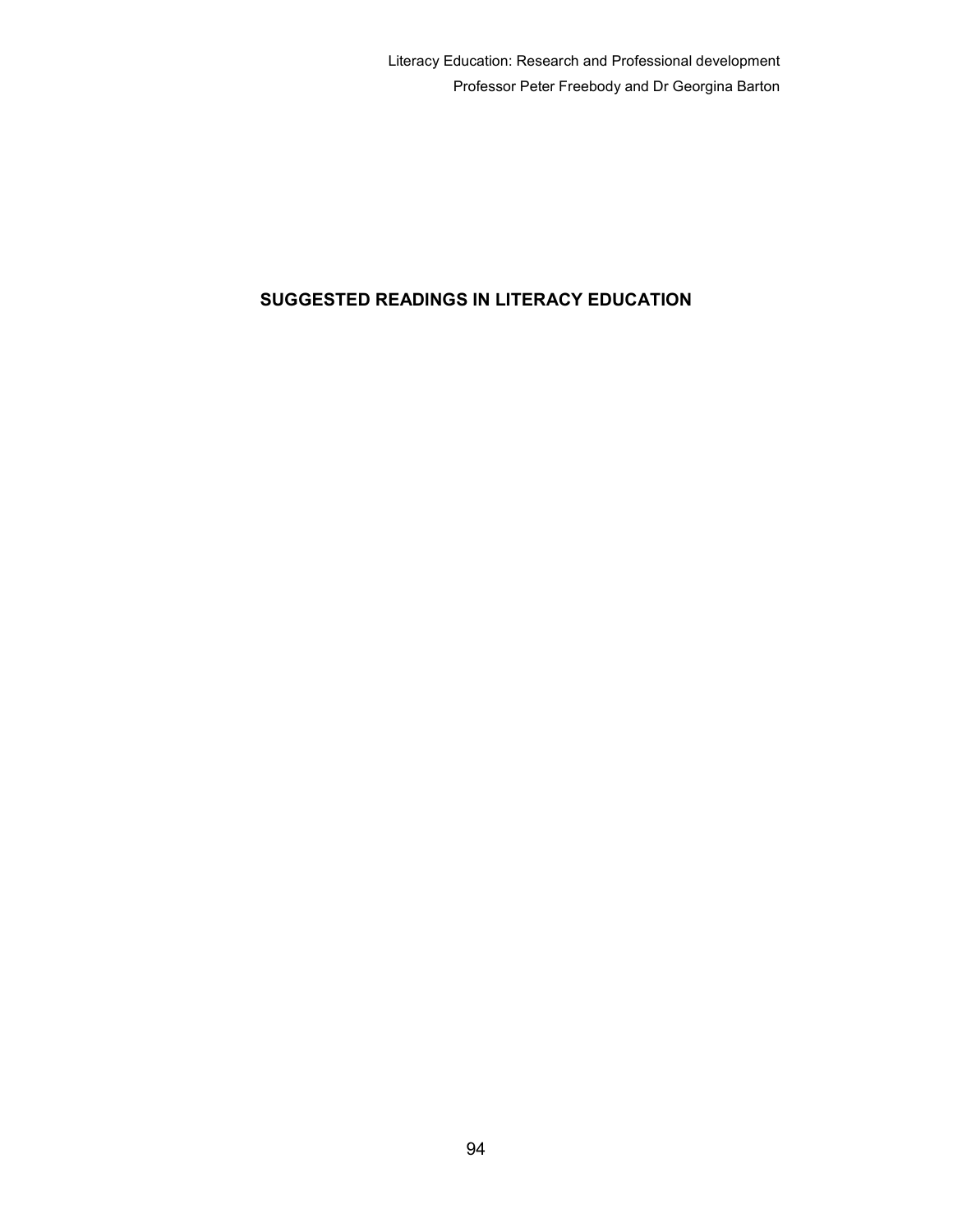# Early Years And Literacy

- Alloway, N. & Gilbert-Watson, P. (2002) Boys and literacy learning: changing perspectives. ACT: Australian Early Childhood Association.
- Barratt-Pugh, C. et.al. (2006) Literacy learning in Australia: practical ideas for early childhood educators. South Melbourne, Vic.: Thomson/Dunmore Press.
- Campbell, R. & Green, D. (2006) Literacies and learners: current perspectives. 3<sup>rd</sup> ed. Frenchs Forest, N.S.W.: Pearson Education.
- Comber, Barbara and Kamler, Barbara. (2005) Turn-around pedagogies: literacy interventions for at-risk students. Newtown, Australia: PETA.
- Comber, Barbara and Kamler, Barbara (2002-2004) Teachers investigate unequal literacy outcomes: cross generational perspectives Funded by ARC Discovery grant, Deakin.
- Comber, Barbara. and Barnett, Jenny. Eds. (2003) Look again: longitudinal studies of children's literacy learning. Newtown, N.S.W.: Primary English Teaching Association.
- Comber, Barbara. et.al. (2001) Socio-economically disadvantaged students and the development of literacies in school : a longitudinal study. Adelaide, University of South Australia: Centre for Studies in Literacy, Policy and Learning Cultures.
- South Australia and the Department of Education, Training and Employment (1998) Early literacy and the ESL learner: for early childhood educators working with children from language backgrounds other than English. SA Govt.: Language Australia.
- Edwards-Grove, Christine. (2003) On task: focused literacy learning. Newtown, N.S.W.: Primary English Teaching Association.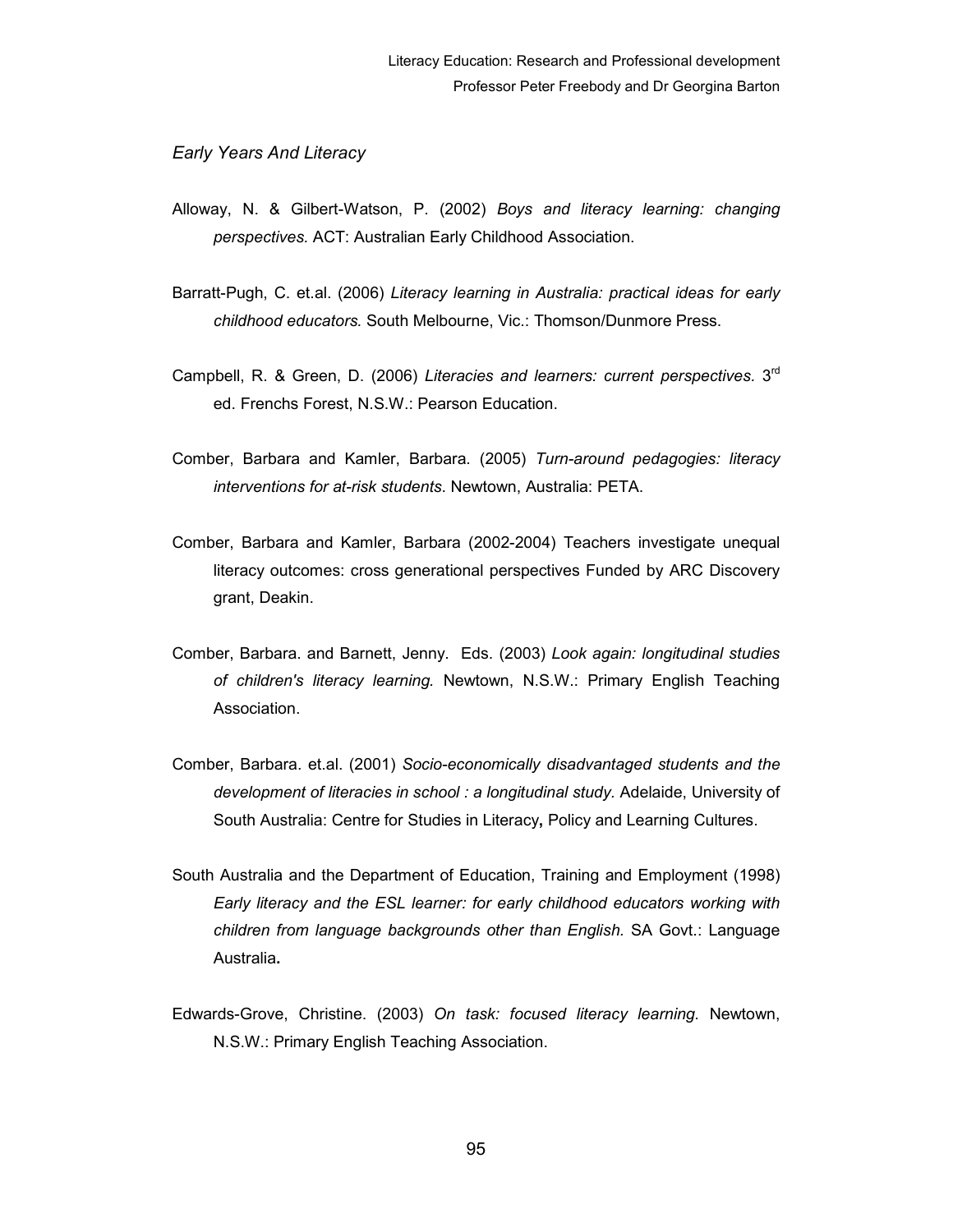- Fleer, M & Williams-Kennedy, D. (2002) Building bridges : literacy development in young indigenous children. Watson, ACT: Australian Early Childhood Association: Dept. of Education, Training and Youth Affairs.
- Freebody, Peter, Ludwig, Christine, Gunn, Stephanie (1995) "Everyday Literacy Practices In And Out Of Schools In Low Socio-Economic Urban Communities" Centre For Literacy Education Research Commonwealth of Australia.
- Frigo, Tracey. et.al.(2004) Supporting English literacy and numeracy learning for indigenous students in the early years. Camberwell, Vic.: ACER Press.
- Healy, Annah & Honan, Eileen. (2004) Text next: new resources for literacy learning. Newtown, N.S.W.: PETA.
- Hill, Susan et.al. (1998) 100 children go to school: connections and disconnections in literacy development in the year prior to school and the first year of school. Canberra: Dept. of Employment, Education, Training and Youth Affairs.
- Hill-Prahran, S. (2006) Developing early literacy: assessment and teaching, Victoria: Eleanor Curtain Publishing.
- Kalantzis, M and Pandian, A. eds. (2001) Literacy matters: issues for new times. Australia: Common Ground Publishing.
- Luke, Allan and Gilbert, Pam. eds. (1993) Literacy in Contexts: Australian Perspectives and Issues. Australia: Allen and Unwin.
- Makin, L & Whitehead, M. (2004) How to develop children's early literacy: a guide for professional carers and educators. London: SAGE Publications.
- Morrow, Lesley. (2005) Literacy development in the early years: helping children read and write. Boston: Pearson/Allyn and Bacon.
- Neuman, S.B. & Dickinson, D.K. eds. (2001) Handbook of early literacy research. New York: Guilford Press.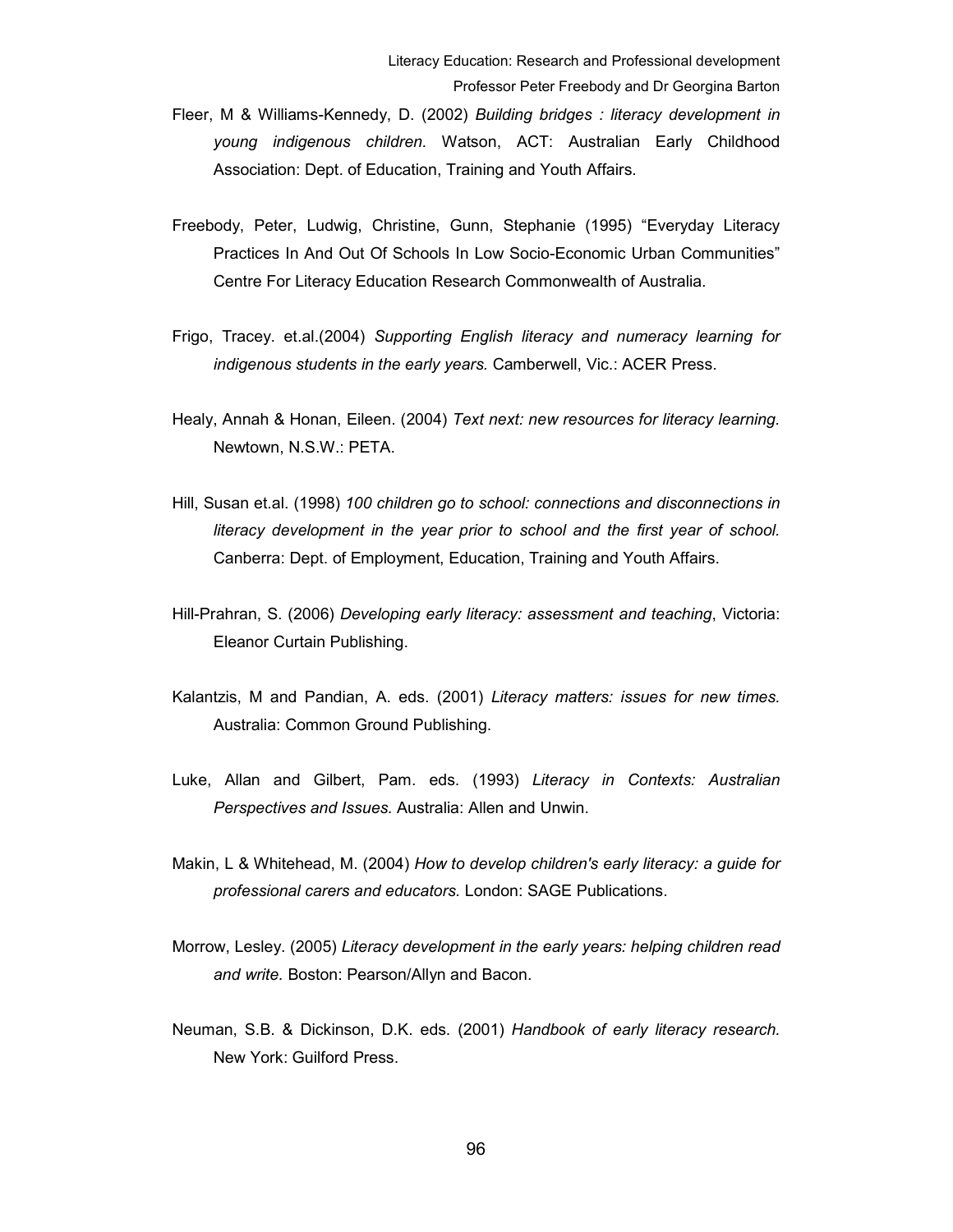- Robinson, Richard. D., McKenna, Michael. C. and Wedman, Judy. M. eds. (1996) Issues and trends in literacy education. Boston: Allyn and Bacon.
- Taylor, B., Graves, M.F., and Van Den Broek, P. eds. (2000) Reading for meaning: fostering comprehension in the middle grades. New York: Teachers' College Press.
- Worthington, John. (2001) A longitudinal study of early literacy development and the changing perceptions of parents and teachers. St. Lucia, Qld. Unpublished PhD Thesis.
- Curriculum Corporation, Department of Education, Training and Youth Affairs (1999) Assessment of literacy and numeracy in the early years of schooling: a collaborative project on current literacy and numeracy entry level assessment materials. Canberra: AusInfo.

## CIERA Publications

CIERA Report (2002) - Parents and teachers talk about literacy and success

Taylor, B., Pearson, D., Clark, K., Walpole, S. Beating the odds in primary grade reading: lessons from effective schools and accomplished teachers. www.ciera.org

Taylor, B., Pearson, D., Clark, K., and Walpole, S. Beating the odds in teaching all students to read: lessons from effective schools and accomplished teachers www.ciera.org

#### Middle Years And Literacy

Alvermann, Donna. E. (2000) "Classroom talk about texts: is it dear, cheap or a bargain at any price?" In Taylor, Barbara M, Graves, Michael and Van den Broek, Paul eds. (2000) Reading for meaning: fostering comprehension in the middle grades. Columbia: Teachers College, Columbia University.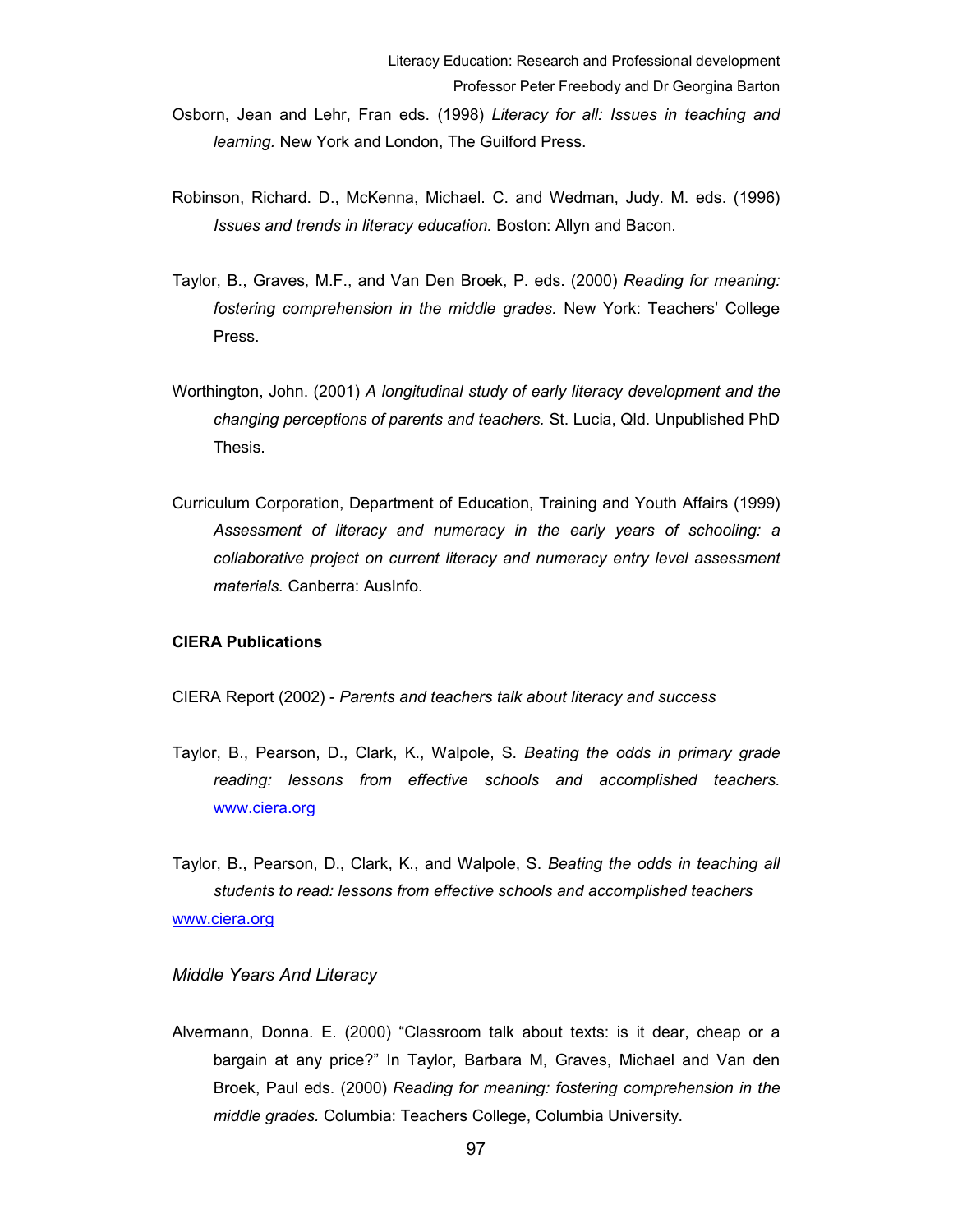- Brozo, W.G. (2002) To be a boy, to be a reader: engaging teen and preteen boys in active literacy. Newark, Del.: International Reading Association.
- Cormack, Phil. (1997) "What can history offer literacy research in new times?" AARE paper. Brisbane. As part of symposium new times or literacy, pedagogy and young people: research challenges.
- Jackson, A. and Davis, G. (2000) Turning Points 2000: Education adolescents in the 21<sup>st</sup> century. New York: Teachers' College Press.
- Morrow, L.M. et.al. (2003) Best practices in literacy instruction; New York: Guilford Press.
- Schoenbach, Ruth; Greenleaf, Cynthia; Cziko, Christine & Hurwitz, Lori (1999) Reading for understanding: a guide to improving reading in middle and high school classrooms. San Francisco: Jossey-Bass.

# Reading recovery:

- Blaiklock, Ken. E. (2004) "A critique of running records of children's oral reading" New Zealand Journal of Educational Studies, Vol. 39, No. 2, pp. 241-253.
- Blaiklock, Ken. (2004) "Commentary guided reading: Years 1-4" New Zealand Journal of Educational Studies, Vol. 39, No. 2, pp. 333-339.
- Center, Yola, Freeman, Louella and Robertson, Gregory. (2001) "The relative effect of a code-oriented and a meaning-oriented early literacy program on regular and low progress Australian students in year 1 classrooms which implement reading recovery" International Journal of disability, development and education, Vol. 48, No. 2, pp. 207-232.
- Center, Yola. Wheldall, Kevin. (1992) "Evaluating the effectiveness of reading recovery: a critique" Educational Psychology, Vol. 12, Issue 3/4, pp. 263-275.
- Clay, Marie. M. (1993) Reading recovery : a guide book for teachers in training. Portsmouth, N.H.: Heinemann.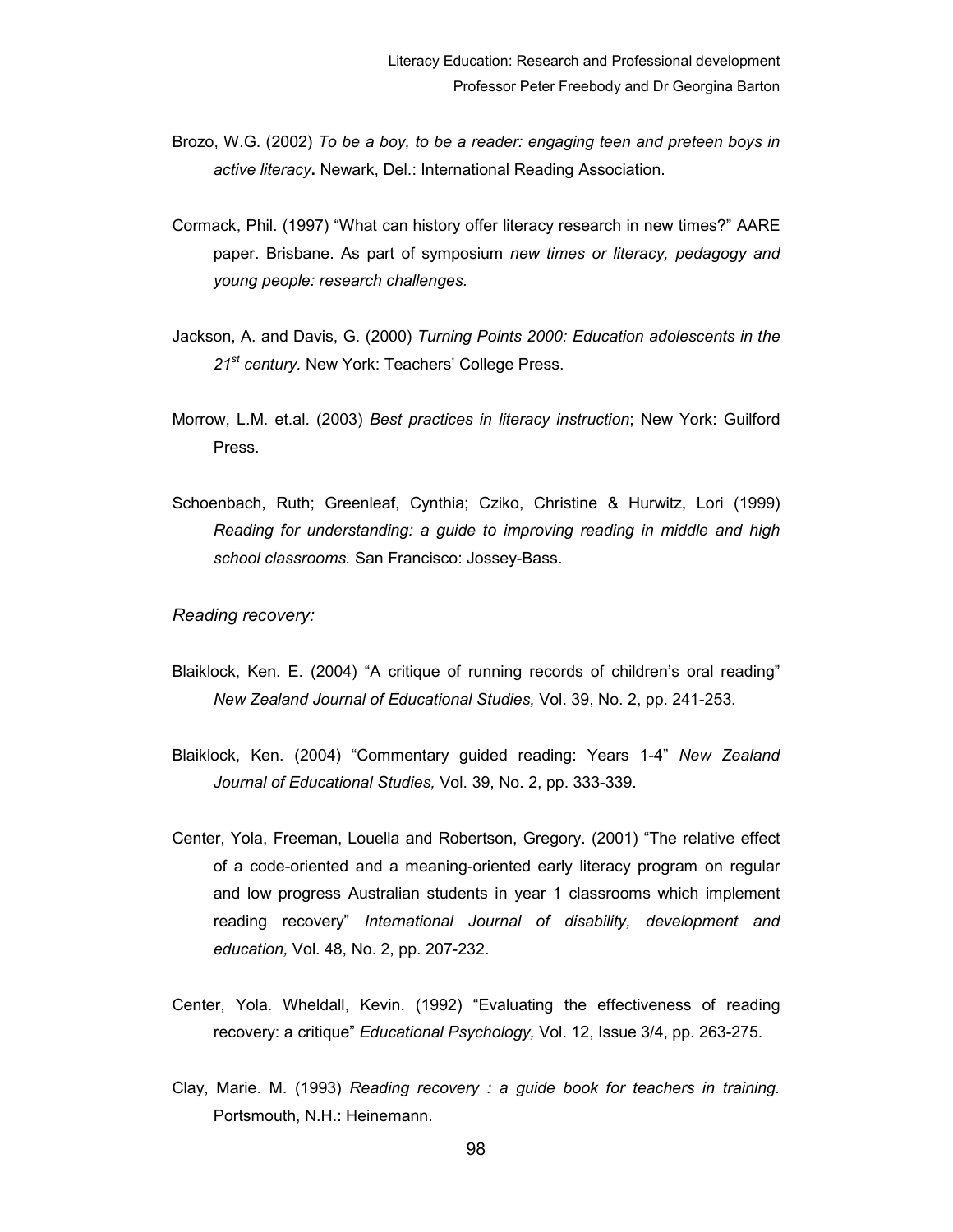- Grossen, Bonnie. and Coulter, Gail. Reading recovery: an evaluation of benefits and costs. University of Oregon. http://darkwing.uoregon.edu/~bgrossen/rr.htm
- Lyons, C.A. et.al. (1993) Partners in learning : teachers and children in reading recovery. New York: Teachers College Press.
- National Data Evaluation Center. (2005) Data entry procedures for reading recovery and descubriendo la lectura, 2005-2006. (NDEC Rep. No. 2005-07). Columbus: The Ohio State University.
- North American Trainers Group Research Committee. (2002) Six reading recovery studies: meeting the criteria for scientifically based research. www.readingrecovery.org
- Reading Recovery Descubriendo la Lectura National Data Evaluation Center (NDEC) www.ndec.us/Mission.asp
- Reading Recovery: Indigenous text research project. State of Queensland, Education Queensland - November 25<sup>th</sup> 2003.
- Wade, B. & Moore, M. (1993) The promise of reading recovery. Birmingham, England: Educational Review Publications.

## Curriculum And Literacy

- Ashman, Adrian & Elkins, John. eds (2002) Educating children with diverse abilities. Frenchs Forest, N.S.W.: Pearson Education.
- Chapman, Carolyn and King, Rita (2003). Differentiated instructional strategies for writing in the content areas. Thousand Oaks, California: Corwin Press.
- Cope, Bill & Kalantzis, Mary (1987) Cultural differences and self-esteem : alternative curriculum approaches. Annandale, N.S.W.: Common Ground.
- Cumming, Joy & Wyatt-Smith, Claire. eds (2001) Literacy and the curriculum : success in senior secondary schooling. Camberwell, Vic.: ACER Press.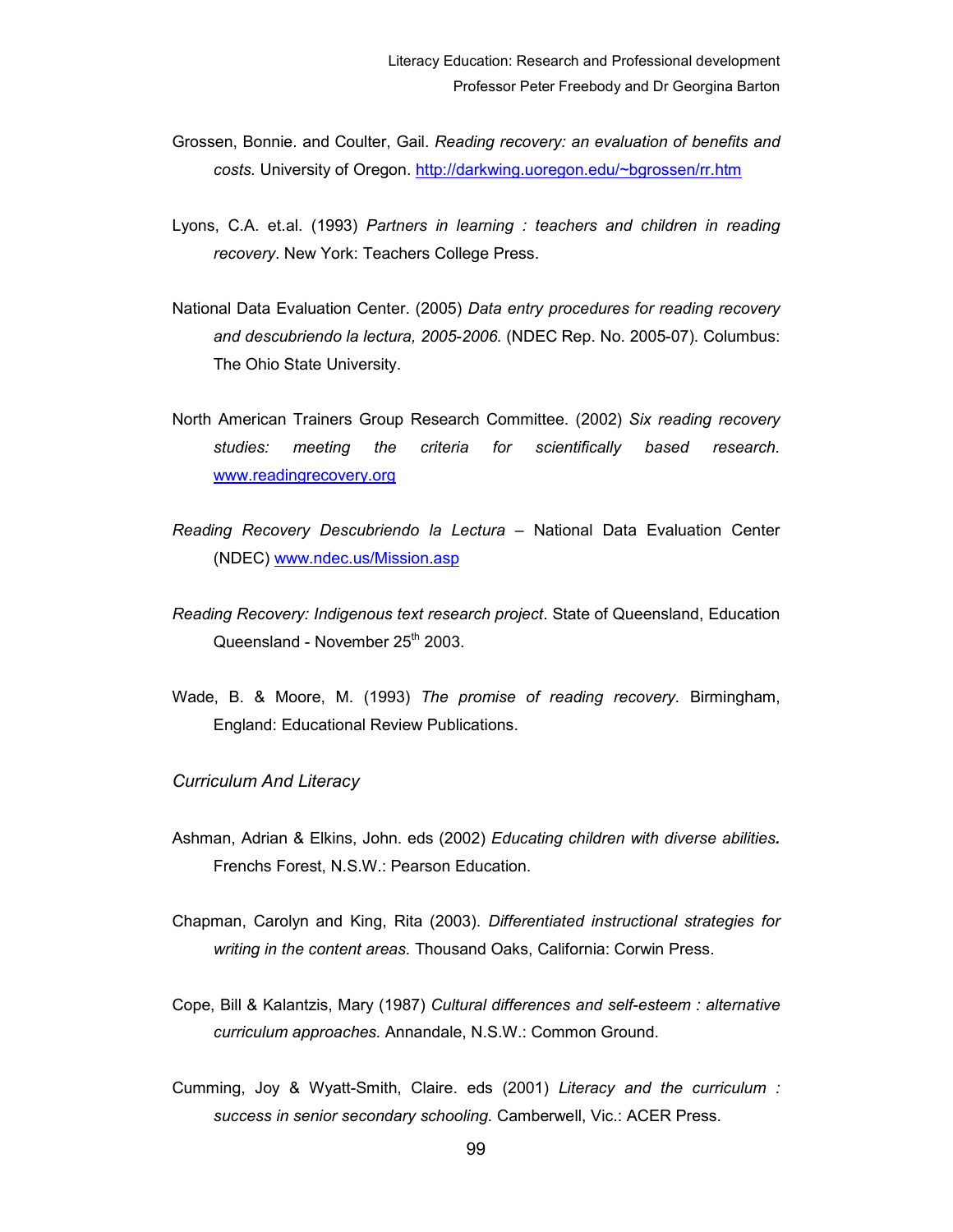- Cumming, Joy. et. al.(1998) The literacy-curriculum interface : the literacy demands of the curriculum in post-compulsory schooling: executive summary. Canberra: Department of Employment, Education, Training and Youth Affairs.
- Furniss, Elaine & Green, Pamela. eds (1991) The literacy connection : language and learning across the curriculum. South Yarra, Vic.: Eleanor Curtain.
- Hocking, Jill. et.al. (1993) The owl and the eagle : a collaborative approach to curriculum and professional development on issues in workplace basic education. Melbourne: Council of Adult Education Workplace Basic Education Department.
- Hodson, D. (1998) Teaching and learning science : towards a personalized approach. Buckingham; Philadelphia: Open University Press.
- Laidlaw, Linda. (2005) Reinventing curriculum: a complex-perspective on literacy and writing. Mahwah, N.J.: L. Erlbaum Associates.
- Lee, Alison. (1996) Gender, literacy, curriculum : re-writing school geography. London: Taylor and Francis.
- Loveless, Avril & Dore, B. (2002) ICT in the primary school. Buckingham, Philadelphia: Open University Press.
- Olssen, Mark. ed (2004) Culture and learning : access and opportunity in the classroom. Greenwich: Information Age Pub.
- Roberts, E.A. (1992) Making meaning, making change: participatory curriculum development for adult ESL literacy. Washington, DC: Center for Applied Linguistics.
- Roller, C.M. ed. Comprehensive reading instruction across the grade levels: a collection of papers from the Reading Research 2001 Conference. Newark, Del.: International Reading Association.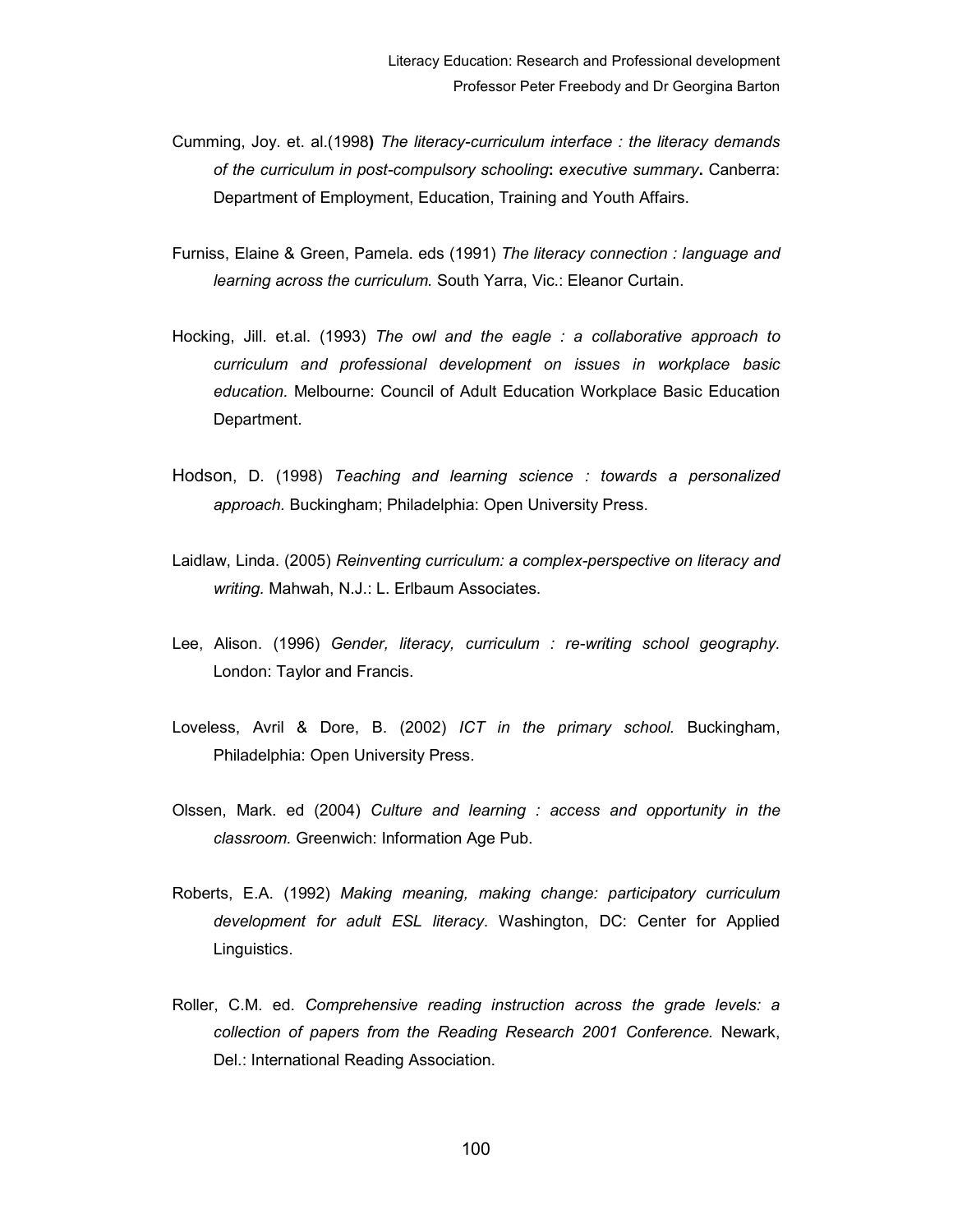- Schwarz, G. & Brown, P. eds. (2005) Media literacy: transforming curriculum and teaching. Chicago: NSSE; Distributed by Blackwell Publishing.
- Street, Brian. V. (2005) Literacies across educational contexts: mediating learning and teaching. Philadelphia: Caslon Pub.
- Unsworth, Len. (2001) Teaching multiliteracies across the curriculum: changing contexts of text and image in classroom practice. Buckingham and Philadelphia: Open University Press.
- Watson, Geoff and Pope, Alison (2006) Information literacy: recognising the need. Oxford: Chandos.

#### Professional Development

- Hill, Peter and Crevola, Carmel (1997) Key features of a whole-school, design approach to literacy teaching in schools. University of Melbourne.
- Hook, Peter and Vass, Andy. (2000) Confident classroom leadership. London: David Fulton.
- Hurwood, A.M. (1995) Co-operative school based professional development., St. Lucia, Qld, Unpublished MEd thesis.
- McKenzie, Barbra and Turbill, Jan. (1999) Professional development, classroom practice and student outcomes: exploring the connections in early literacy development. AARE, Melbourne, 1999.

McCallion, Paul (1998) Literacy across the curriculum. London, Stationery Office.

- McGill, Ian & Beaty, Liz. (2001) Action learning : a guide for professional, management & educational development. London, Kogan Page.
- McGill, Ian & Brockbank, Anne. (2004) The action learning handbook: powerful techniques for education, professional development and training.London, New York: Routledge Falmer.